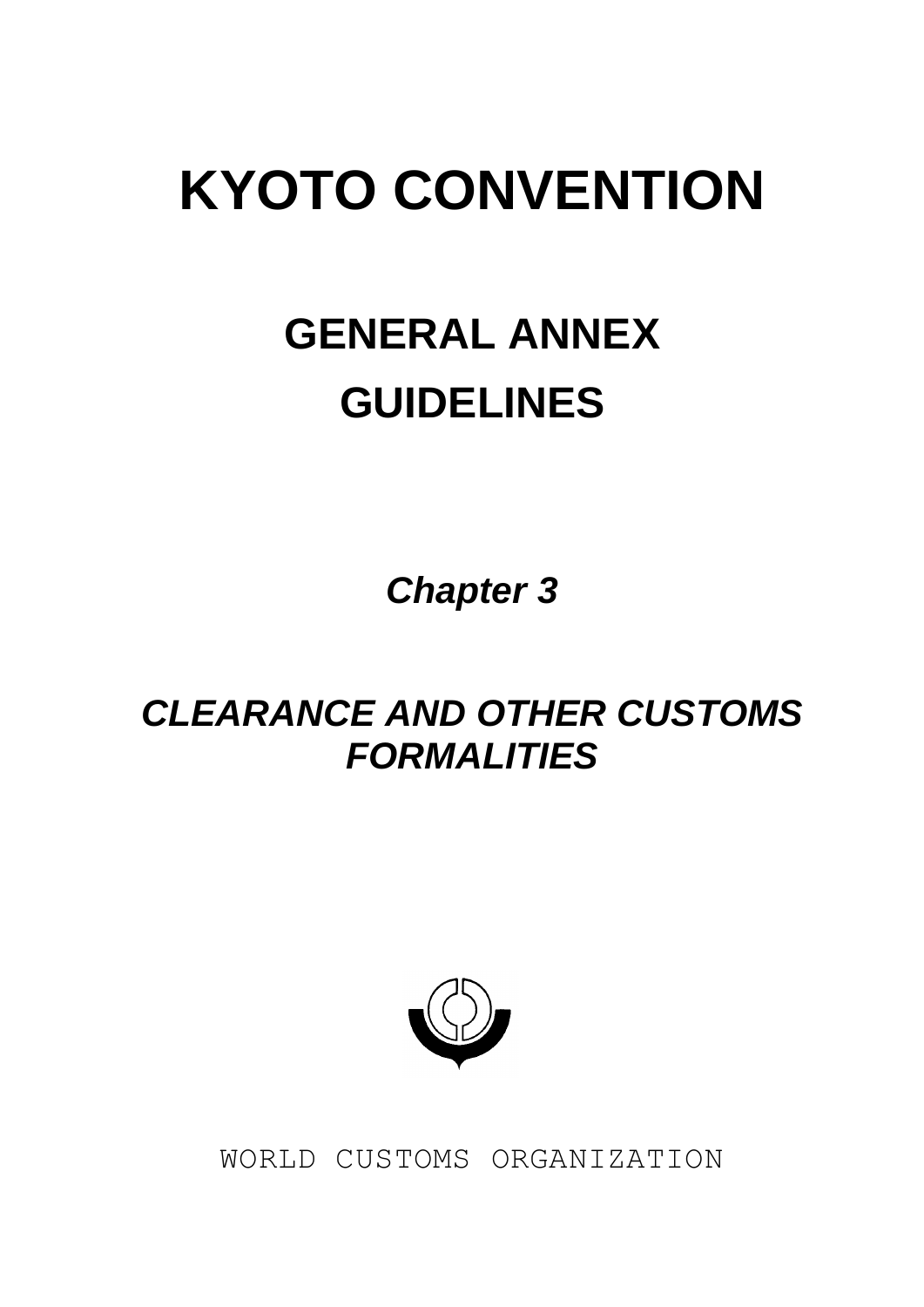## **Table of contents**

| 4. Part 4 - Lodgement and registration of the Goods declaration  20 |  |
|---------------------------------------------------------------------|--|
| 4.6.1                                                               |  |
|                                                                     |  |
|                                                                     |  |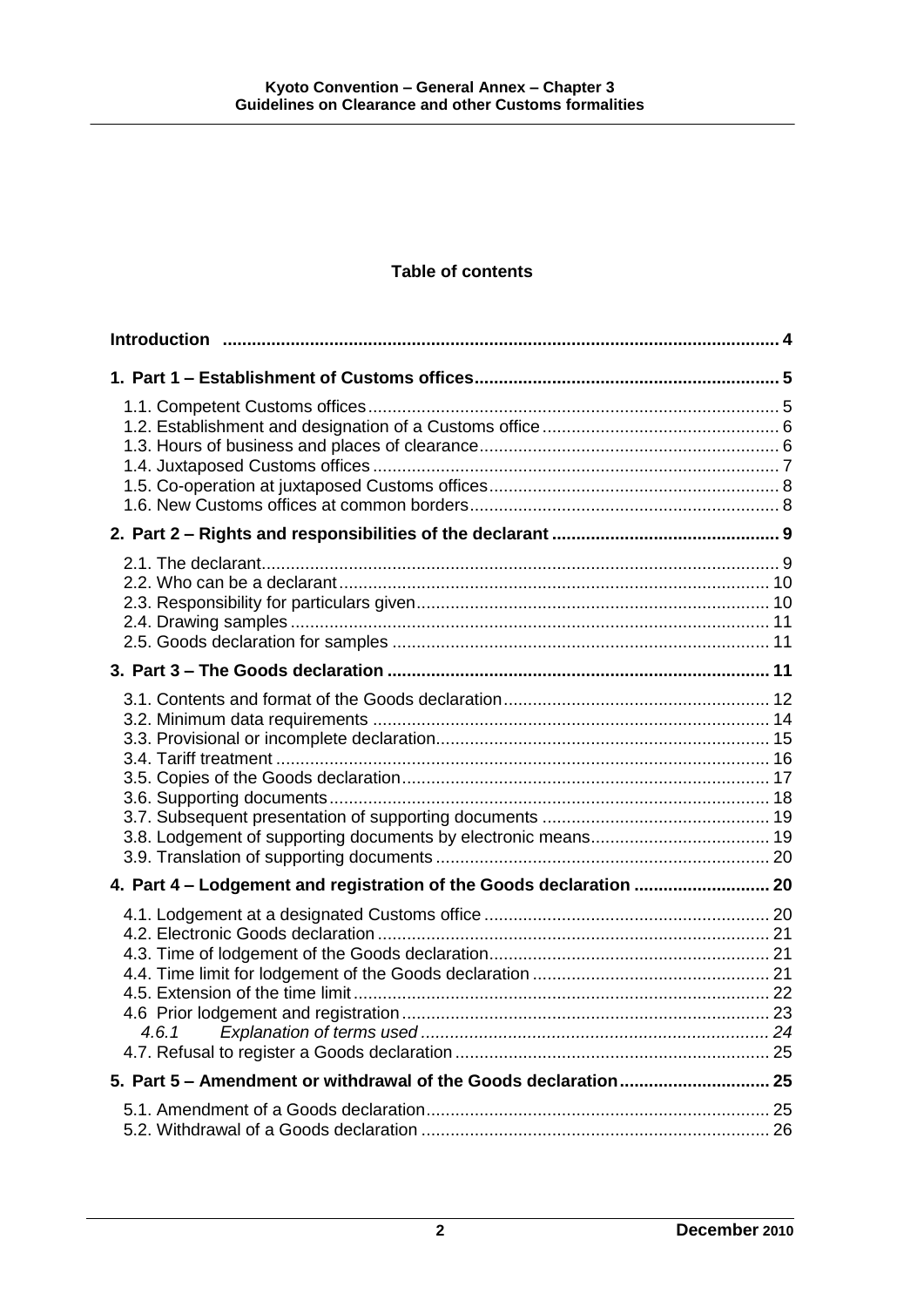#### **Kyoto Convention – General Annex – Chapter 3 Guidelines on Clearance and other Customs formalities**

| 7.1.1.<br>7.1.2.<br>7.2.1.<br>7.2.2.<br>7.3.1.<br>Self-assessment of duties and taxes using commercial records 33<br>7.3.2.<br>7.3.3. |  |  |
|---------------------------------------------------------------------------------------------------------------------------------------|--|--|
|                                                                                                                                       |  |  |
| 8.2. Examination of live animals, perishable goods and other urgent consignments 37                                                   |  |  |
|                                                                                                                                       |  |  |
|                                                                                                                                       |  |  |
| 10.2.<br>10.3.                                                                                                                        |  |  |
|                                                                                                                                       |  |  |
|                                                                                                                                       |  |  |
|                                                                                                                                       |  |  |
|                                                                                                                                       |  |  |
|                                                                                                                                       |  |  |
|                                                                                                                                       |  |  |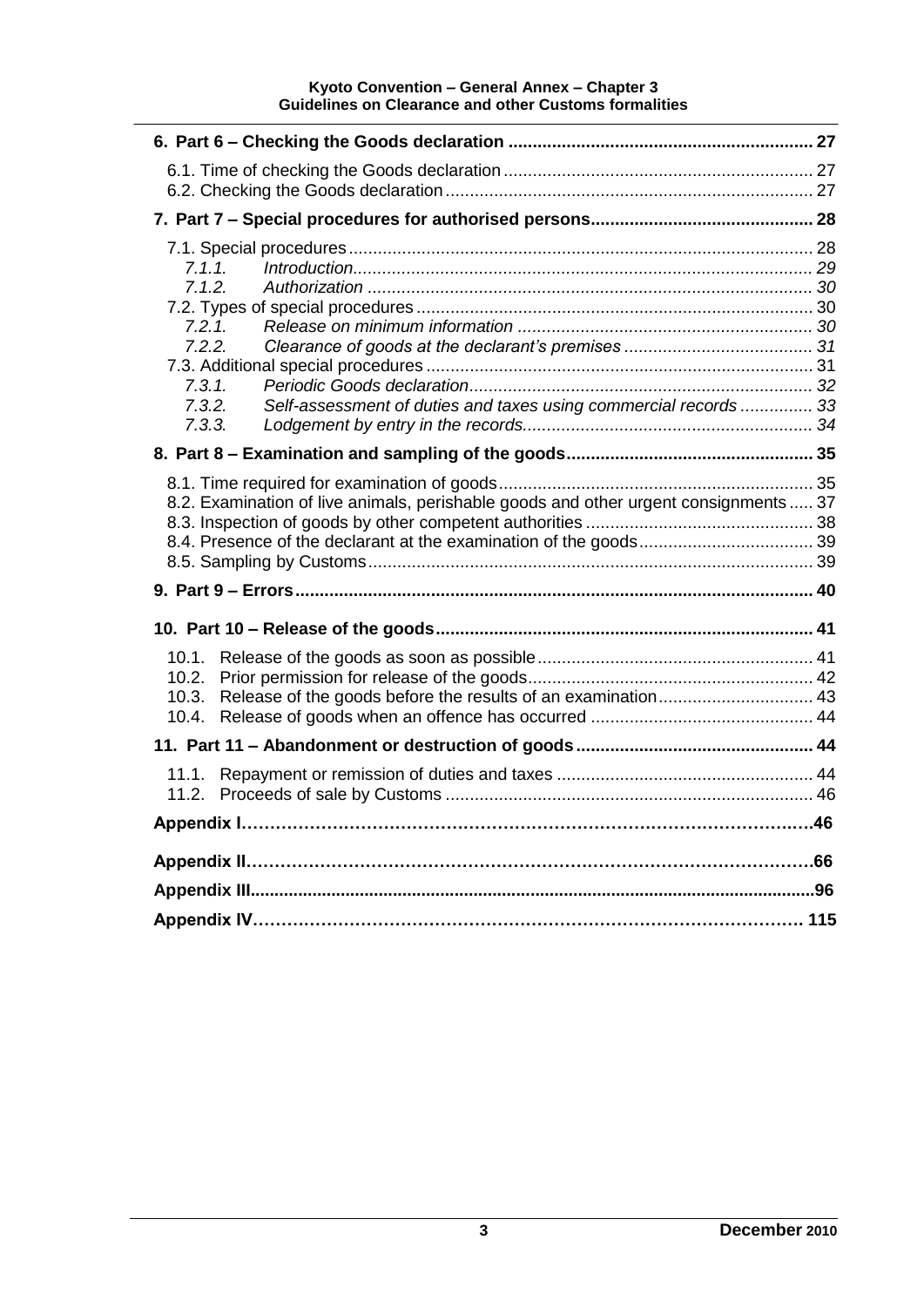## **Introduction**

Clearance of goods and other Customs formalities form the core functions of Customs business. These functions place Customs administrations in the centre of world commerce since the manner in which they clear goods and carry out other related tasks, such as enforcing the law and collecting duties and taxes, has a great impact on national and international economy.

There are various Customs formalities to be accomplished when goods are brought into a Customs territory in order to ensure compliance with Customs law. These are the operations that must be carried out by both the persons concerned with the goods and by Customs in order to comply with the statutory or regulatory provisions which Customs has responsibility to enforce. Examples of Customs formalities are the specific actions that must be taken to clear goods for home use, exportation, temporary admission, warehousing or Customs transit. In addition, there are other Customs formalities that must be complied with from the time the goods are introduced into a Customs territory, regardless of the mode of transport that carried the goods, until they are placed under a specific Customs procedure.

The Customs formalities place obligations on the person concerned with the goods. This person is generally the owner of the goods, a third party designated by the owner or a transporter of the goods, depending on the formality to be completed. The overall obligations are to produce the goods and the means of transport to Customs at the earliest possible time; to lodge the Goods declaration with any required supporting documents (invoice, import license, certificate of origin, etc.); to furnish security where appropriate and to pay duties and taxes when applicable. There are also obligations on Customs which include establishing Customs offices, designating the hours of business, checking the Goods declaration, examining the goods, assessing and collecting duties and taxes, and releasing the goods.

These formalities are essential to ensure compliance with Customs laws and regulations and to ensure that Customs' revenue and regulatory interests are safeguarded. At the same time they should be as simple as possible and should cause a minimum of inconvenience to international trade.

The formalities concerning assessment, collection and payment of duties and taxes are covered in Chapter 4 of the General Annex and the corresponding Guidelines, whereas matters concerning security are dealt with in Chapter 5 of the General Annex and the corresponding Guidelines.

In keeping with the principles of transparency and a system of open government, which includes the Customs administration, all information pertaining to Customs formalities must be made available in accordance with the principles laid down in Chapter 9 of the General Annex.

There are eleven parts to these Guidelines for Chapter 3. They deal with the following topics :

- **Part 1** Establishment of Customs offices
- **Part 2** Rights and responsibilities of the declarant
- **Part 3** The Goods declaration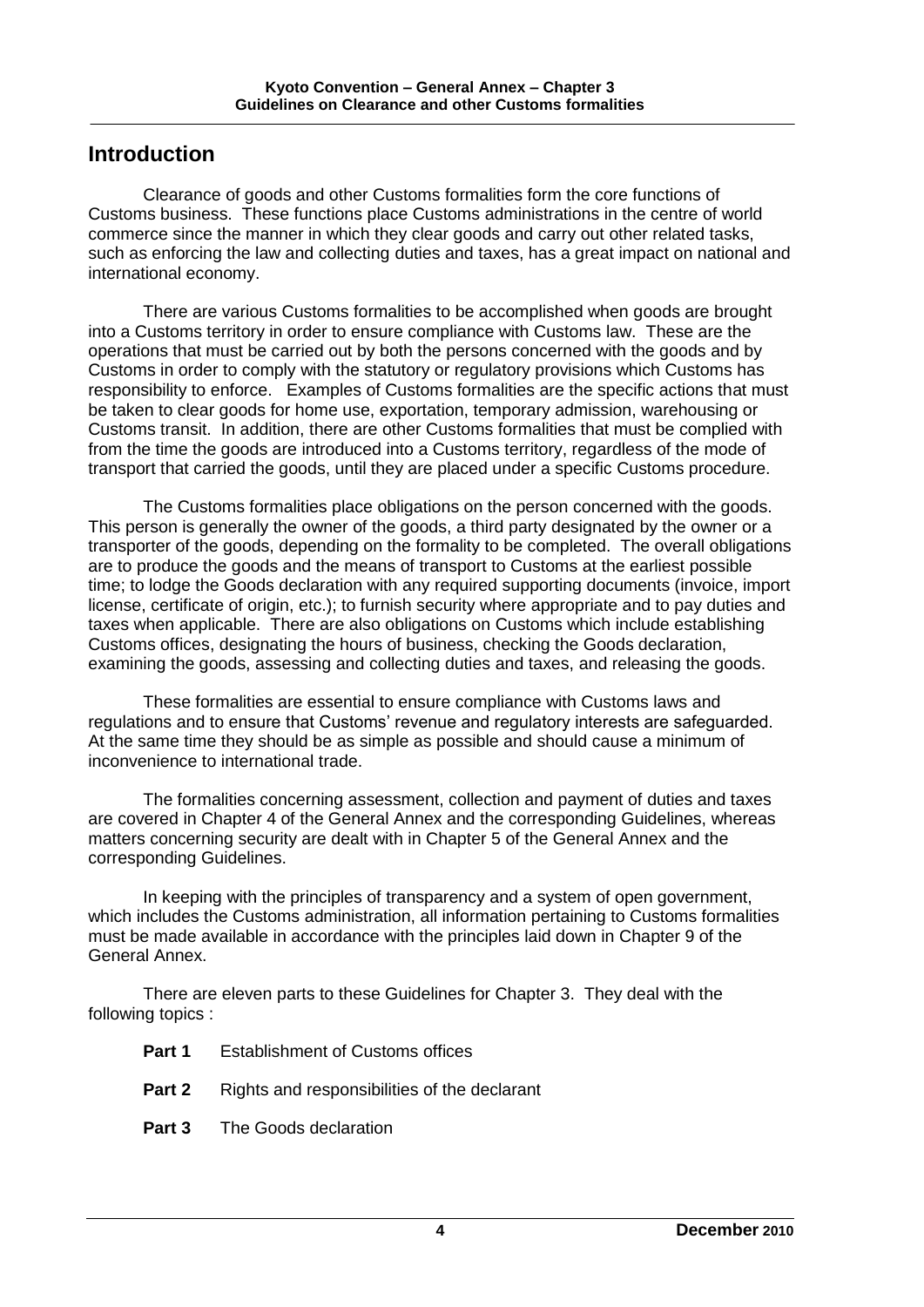| Part 4  | Lodgement and registration of the Goods declaration |
|---------|-----------------------------------------------------|
| Part 5  | Amendment or withdrawal of the Goods declaration    |
| Part 6  | Checking the Goods declaration                      |
| Part 7  | Special procedures for authorized persons           |
| Part 8  | Examination and sampling of the goods               |
| Part 9  | Errors                                              |
| Part 10 | Release of the goods                                |
| Part 11 | Abandonment or destruction of goods                 |

These Guidelines must be read in conjunction with the legal text contained in Chapter 3 of the General Annex.

It is important to reiterate that all the provisions in the General Annex apply to the provisions of the Specific Annexes. This is the reason that Standard 1 in each Chapter of each Specific Annex states that the procedure or practice is covered by the provisions of that Chapter and, insofar as applicable, by the provisions of the General Annex. Thus, every procedure or practice must be read in conjunction with the provisions of this Chapter of the General Annex in particular.

This Chapter, however, does not cover procedures relating to travellers and postal traffic. These subjects are covered in Chapters 1 and 2 of Specific Annex J, Special procedures. For these procedures the clearance formalities may be slightly different from those specified in the General Annex.

## **1. Part 1 – Establishment of Customs offices**

## **1.1. Competent Customs offices**

Formalities for clearing goods generally have to be completed at a Customs office. Customs administrations will not only establish Customs offices at their borders, but also at appropriate locations inland. The need to establish a Customs office will be based on the volumes of traffic, goods and travellers that enter the Customs territory at land routes, ports, airports and inland locations.

Where these volumes are sufficient to justify the establishment of a Customs office, Customs and other regulatory authorities involved in clearing goods, travellers and conveyances must proceed in co-operation with the trading community.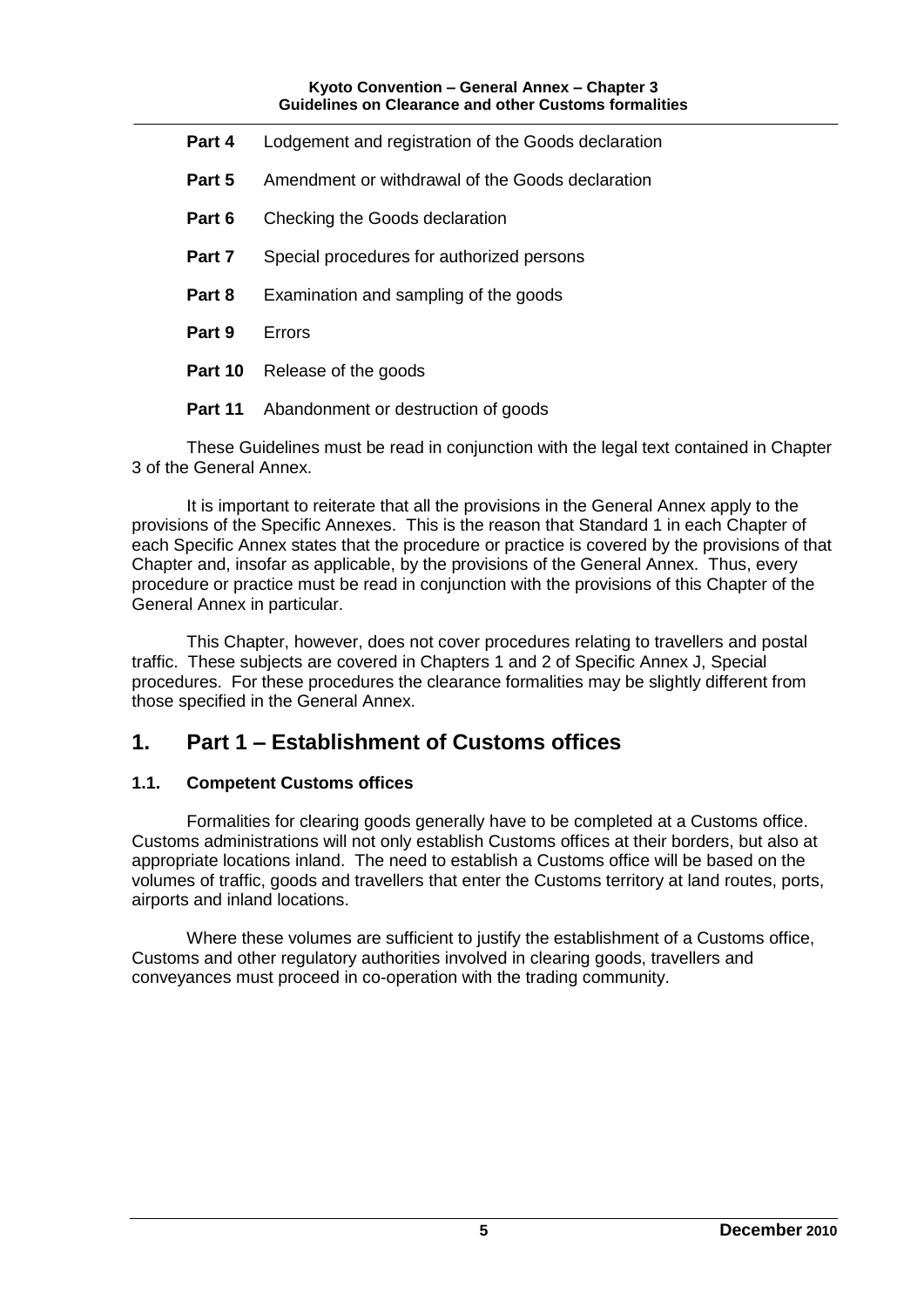## **1.2. Establishment and designation of a Customs office**

## **Standard 3.1**

*The Customs shall designate the Customs offices at which goods may be produced or cleared. In determining the competence and location of these offices and their hours of business, the factors to be taken into account shall include in particular the requirements of the trade.*

Standard 1 of this Chapter requires Customs to designate the Customs offices at which goods may be produced or cleared, taking into account the requirements of the trade as well as changing trade patterns. When a Customs office is established, the Customs will decide the jurisdiction of that office. In determining location of the offices and the responsibilities and its hours of business the Customs should do so in consultation with the trade, since the needs of both the trade and the Customs administration need to be taken into account in order to ensure efficient organization for all concerned.

Customs offices at major ports or harbours, airports and land frontier routes will normally be competent to deal with all Customs procedures, and may be open 24 hours a day for persons to present or declare goods.

However, the competence of certain Customs offices may be restricted in the types of transport that they cater for, such as only trains, aircraft or private vehicles, or they may be restricted to specific categories of goods, for example at oil terminals or bulk goods depots. This competence may also be dictated, particularly where containers are concerned, by the availability of security equipment and staff (scanners, anti-explosives dog teams, etc.). In determining the competence, Customs may require certain categories of goods that need to be examined or cleared by Customs officials with specialized knowledge to be cleared at Customs offices designated for that purpose. Such goods could be jewellery, antiques, plants, works of art and so on. Although the clearance of certain specialized goods may be restricted to certain offices designated for that purpose, a sufficient number of entry and exit points for those goods should nevertheless be retained*.*

Customs also has to take account of changing trade patterns and should consider such influences as quota expiration dates, the importation or exportation of goods prior to a particular season, or an increase in commercial or charter flights to a particular destination. During any of these periods Customs offices may have problems processing significantly increased traffic and they will need to plan for alternatives so as not to cause undue delays.

Where the term "Customs office" is used throughout the Convention, it is used in a general sense and does not necessarily refer only to a particular physical building. There may be a number of sub-offices within a designated Customs office in a particular area, for example in a large port, all with the same competencies.

## **1.3. Hours of business and places of clearance**

## **Standard 3.2**

*At the request of the person concerned and for reasons deemed valid by the Customs, the latter shall, subject to the availability of resources, perform the functions laid down for the purposes of a Customs procedure and practice outside the designated hours of business or away from Customs offices. Any expenses chargeable by the Customs shall be limited to the approximate cost of the services rendered.*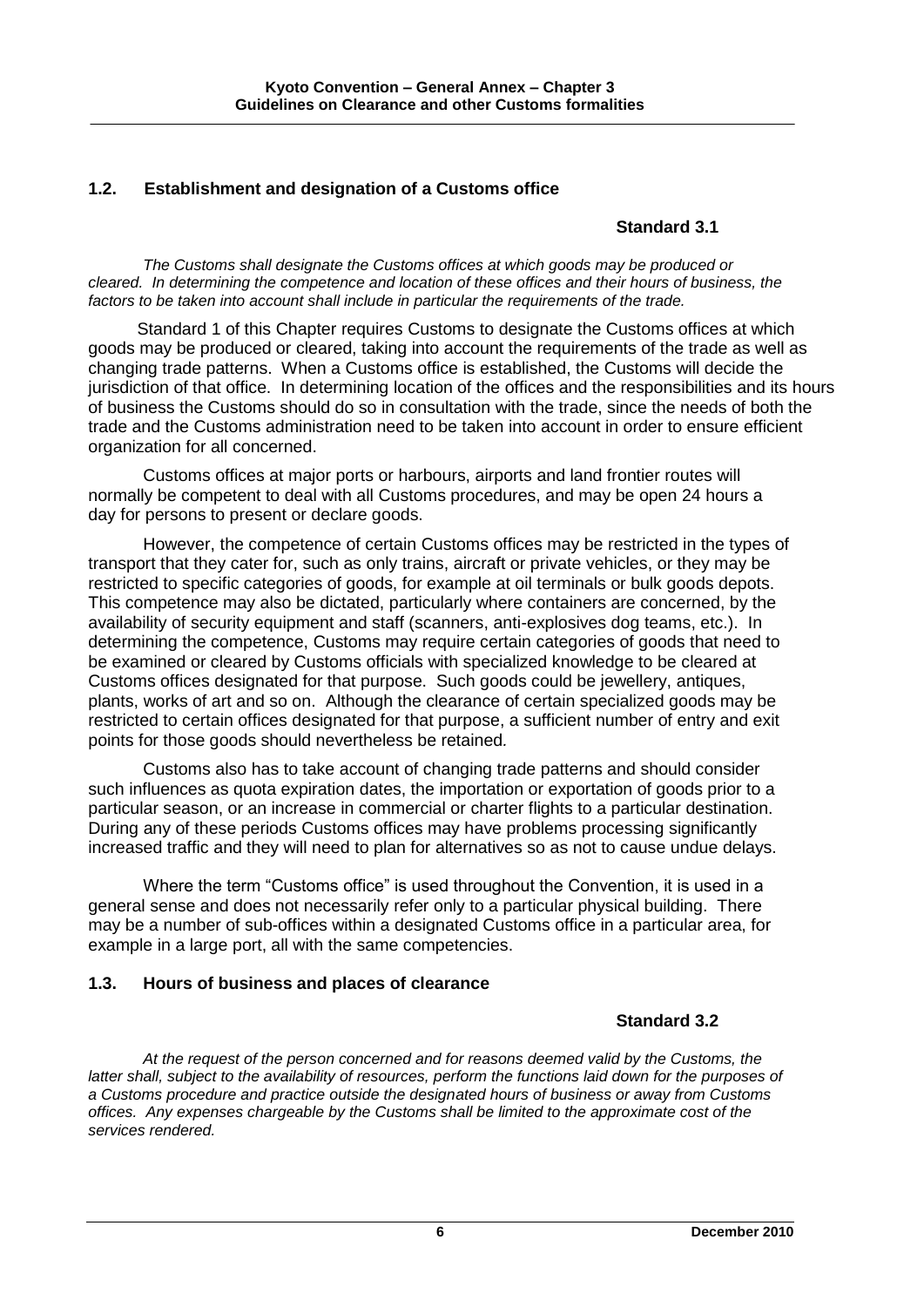There are times when Customs is requested to perform a Customs formality away from a Customs office or outside the designated hours of business. These circumstances could arise due to urgency on the part of the trader or due to an unforeseen circumstance such as transport delays, imminent closure of quotas, and special imports or exports needed for trade shows. In all cases, Customs is required to consider the request and to make a reasonable effort to approve it whenever possible. Standard 3.2 requires Customs to be flexible in such circumstances and, when they believe the request to be valid, to grant it if the resources are available. There are many reasons that can cause a trader to submit such a request, but perhaps the most common comes from importers or exporters who handle frequent and large volumes of goods and who request Customs to clear the goods at the declarant's premises or at cargo consolidation centres. This can save both time and costs to the trader and to the ultimate consumers. If resources allow, it can also help Customs to prevent congestion at border Customs offices and may provide more effective measures for Customs control. A request can also be considered valid when performing the Customs functions outside of office hours will simply provide a distinct economic advantage for the operator.

There will, however, be expenses incurred in providing such facilitation. These would include travelling expenses of Customs officers, overtime or other related charges. This Standard stipulates that such charges can be levied but that they must be limited to the approximate cost of the services rendered.

Many administrations provide for clearance at the premises of the declarant as a matter of course when such declarants are authorized persons such as those specified in Transitional Standard 3.32.

## **1.4. Juxtaposed Customs offices**

## **Standard 3.3**

*Where Customs offices are located at a common border crossing, the Customs administrations concerned shall correlate the business hours and the competence of those offices.*

Where Customs offices are located at common land or waterway borders, Standard 3.3 requires that the Customs administrations of the juxtaposed offices will arrange joint hours of business and equal competence, wherever practicable, to assist both travellers and the trade. Harmonizing the competence of corresponding Customs offices should apply to all the Customs activities of the office.

The experiences of many administrations that operate juxtaposed Customs offices clearly indicate the advantages that can accrue from such co-ordination. There has been better co-operation between officers of the two Customs territories; an easier exchange of information; more efficient control of documents, goods and means of transport; reduced building and running costs; and reduction in staff, particularly where officers of one administration are authorized to act on behalf of the other. Trade has also been facilitated through faster clearance and reduced costs due to the many conveniences provided by the juxtaposed Customs office.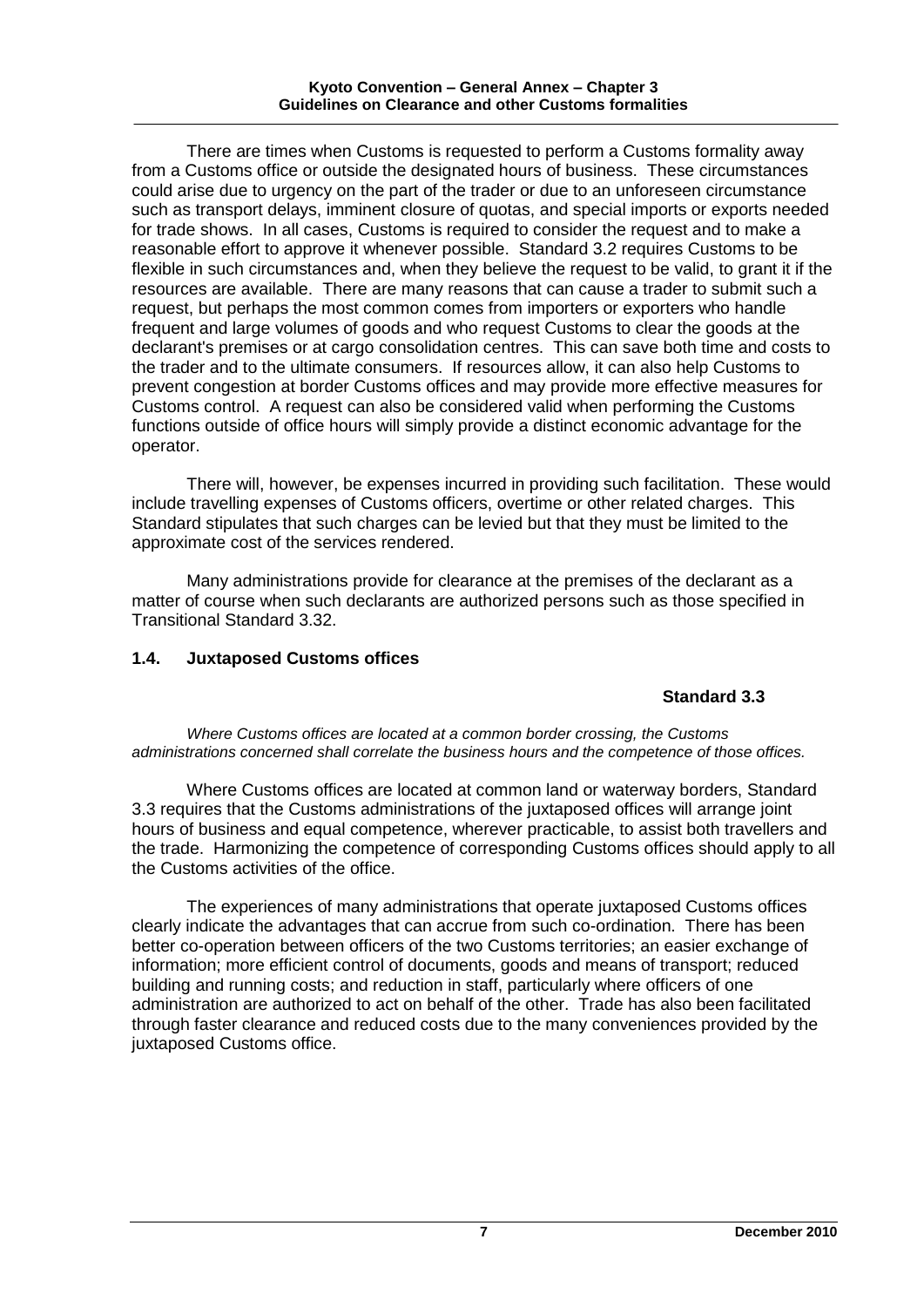## **1.5. Co-operation at juxtaposed Customs offices**

## **Transitional Standard 3.4**

*At common border crossings, the Customs administrations concerned shall, whenever possible, operate joint controls.*

Co-operation between Customs administrations in regard to juxtaposed offices, hours of business and competence may open the way to joint controls, as specified in Transitional Standard 3.4. These joint operations can become a one-stop Customs control. In many countries or Customs territories that share a common border, the formalities of the exporting administration could be carried out together with the import formalities in the juxtaposed Customs office. In addition, where there are no export formalities, the import data on the Goods declaration can be accepted as the export data for the exporting country or territory. The importing administration can furnish the pertinent data to the exporting country or territory for statistical purposes. Likewise, when the goods or conveyances are selected for examination for either export or import controls, the examinations can be conducted at one time by officers representing both Customs administrations.

Where joint Customs controls cannot be established on a common border, for example where this is a river, the Customs of the juxtaposed offices can still consult one another to standardize documentation requirements and share as much of the information as possible to minimize duplication of requirements at a common border for traders.

Customs administrations must therefore work, in co-ordination with their counterpart Customs, to seek ways to establish single controls in juxtaposed Customs offices. This is particularly advantageous to further facilitate the movement of goods and persons. Since establishing joint controls or a single control is a matter of national policy, it can only be truly effective if the governments of the countries or territories concerned find a political method to make it work.

An agreement concluded between Switzerland and France on juxtaposed Customs office is attached as Appendix III to this Guideline for reference purpose.

## **1.6. New Customs offices at common borders**

## **Transitional Standard 3.5**

*Where the Customs intend to establish a new Customs office or to convert an existing one at a common border crossing, they shall, wherever possible, co-operate with the neighbouring Customs to establish a juxtaposed Customs office to facilitate joint controls.*

Transitional Standard 3.5 stipulates that the co-operation between the Customs administrations of juxtaposed Customs territories be extended to the establishment of new or converted Customs offices where it is to the advantage of both administrations and it is possible.

To take this co-operative concept a step further, and if national policy allows, Customs administrations at common borders could also establish joint Customs offices. These can be established in one building or in separate buildings in the same area.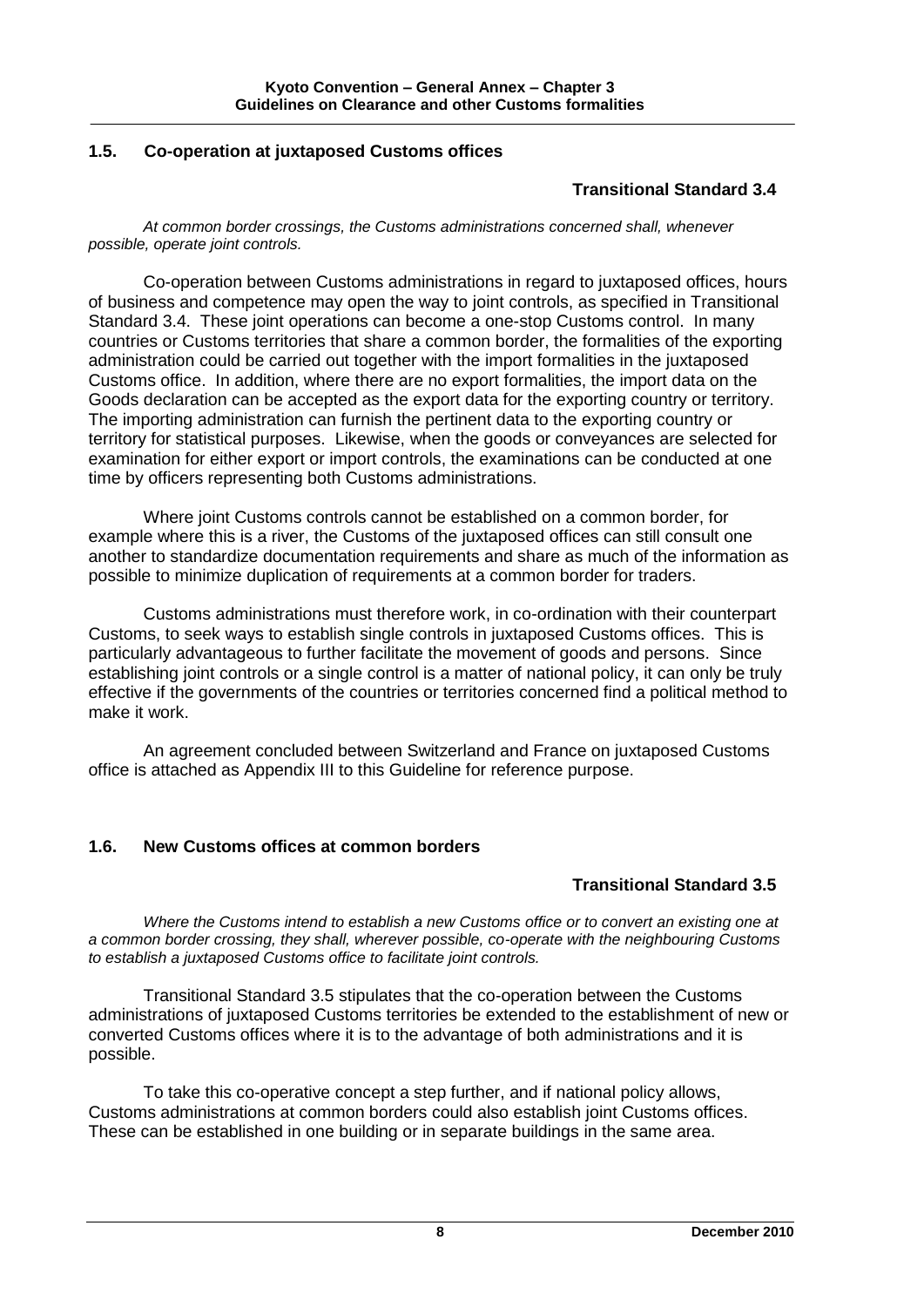The close co-operation described in Standard 3.3 and Transitional Standards 3.4 and 3.5 is normally based on official mutual assistance arrangements or Memoranda of Understanding signed between Customs administrations or higher levels of government. Where possible, other interested authorities such as Immigration, Agriculture, Plant Quarantine and Public Health should take part in the negotiations for common Customs offices, hours of business and matters of competence since their functions are intrinsically linked to these as well. These other authorities should also be encouraged to co-operate with Customs and their counterparts in the juxtaposed country or territory.

## **2. Part 2 – Rights and responsibilities of the declarant**

When goods are brought into the Customs territory, Customs must be informed who is the person responsible to fulfil the obligations to Customs with regard to the goods. This can be the owner of the goods or a third party, including Customs brokers, agents and transporters. In addition, Customs must be informed of the purpose of bringing the goods into the Customs territory. This information is conveyed by means of a declaration. When the goods are to be placed under a Customs procedure, this information is normally submitted in a Goods declaration. The person responsible for the contents of a declaration is generally referred to as the declarant. Some administrations use other terms such as the importer or the importer of record.

## **2.1. The declarant**

## **Standard 3.6**

*National legislation shall specify the conditions under which a person is entitled to act as declarant.*

The mutual responsibilities and obligations of both Customs and the trade are critical to proper administration of international trade procedures. Standard 3.6 therefore stipulates that national legislation must prescribe who is entitled to be a declarant and the conditions under which the person can act as a declarant.

National legislation can specify certain requirements, such as that the declarant be established in the Customs territory. Some countries specifically require the declarant to be approved by Customs. Others require that the declarant have a financial interest in the goods. In some countries the administration decides who can be a professional declarant and may specify certain criteria that must be fulfilled, such as the person demonstrating a high level of integrity, experience in the international movement of goods, knowledge of the Customs law and a clean record with no offences.

Exceptions can be made, however, for declarants who are responsible for goods under transit or for the temporary importation of means of transport, and for declarants who lodge a Goods declaration only on an occasional basis, where there are little or no duties and taxes involved, or where the goods are not subject to any restrictions. All of these exceptions are subject to the approval of Customs.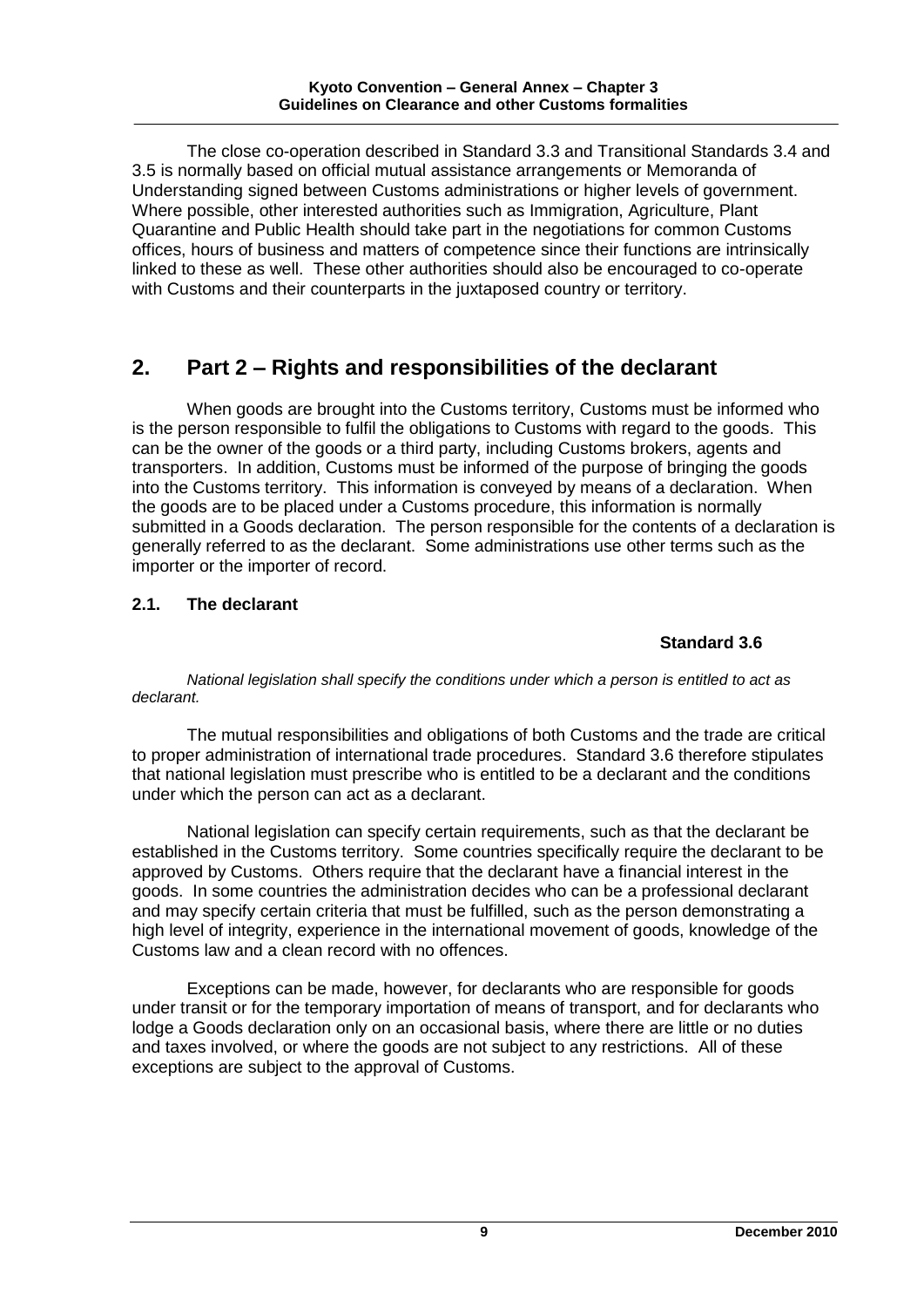## **2.2. Who can be a declarant**

## **Standard 3.7**

#### *Any person having the right to dispose of the goods shall be entitled to act as declarant.*

This Standard allows that any person who has the right to dispose of the goods can act as a declarant. To provide an important facilitation to the trade, this should not be taken as referring solely to the owner of the goods, but should be interpreted as broadly as possible, in accordance with national legislation, to include third parties acting on behalf of the owner such as the carrier, the consignee, a forwarding agent or a Customs broker, express courier in door to door services etc. In some cases it may also include banks according to ICC the Uniform Customs and Practices for Documentary Letters of Credit, the government, in the case of seizure of goods or when goods are abandoned to the revenue (The Guidelines to Chapter 8 on the Relationship between the Customs and third parties should be consulted for more detailed information on third parties and the circumstances in which they act as a declarant).

Customs normally allow any person who can provide the necessary documentation to clear the goods to function as a declarant. However, where there may be any doubt Customs may require a declarant to justify that he has the right to dispose of the goods. The following documents are normally accepted as establishing the right to dispose of the goods : waybill, bill of lading, despatch note, loading receipt or commercial invoice. Customs may also accept an oral or written statement from the owner of the goods.

Where a Goods declaration imposes certain obligations on a specific person, for example, the terms of re-export for goods imported temporarily or for inward processing, national legislation may prescribe that the declaration must be made by that person or by someone acting on his behalf.

In the case of a third party, the declaration can be in the name of the person being represented by the third party (direct representation) or in the third party's own name (indirect representation). Direct or indirect representation may be restricted to Customs agents established in the Customs territory.

Customs may require any representative acting on behalf of another person to produce evidence for such representation. Normally a representative must state that he is acting as such, for example in the Goods declaration, and specify whether the representation is direct or indirect. Where a representative fails to state that he is acting on behalf of another person, he will be deemed to be acting on his own behalf.

#### **2.3. Responsibility for particulars given**

## **Standard 3.8**

*The declarant shall be held responsible to the Customs for the accuracy of the particulars given in the Goods declaration and the payment of the duties and taxes.*

This Standard states that the declarant is responsible for the particulars given to Customs by means of a Goods declaration. This also includes any particulars given in separate documents which are required to be produced with the Goods declaration, even where these are provided by another person. Thus the declarant should check these documents carefully.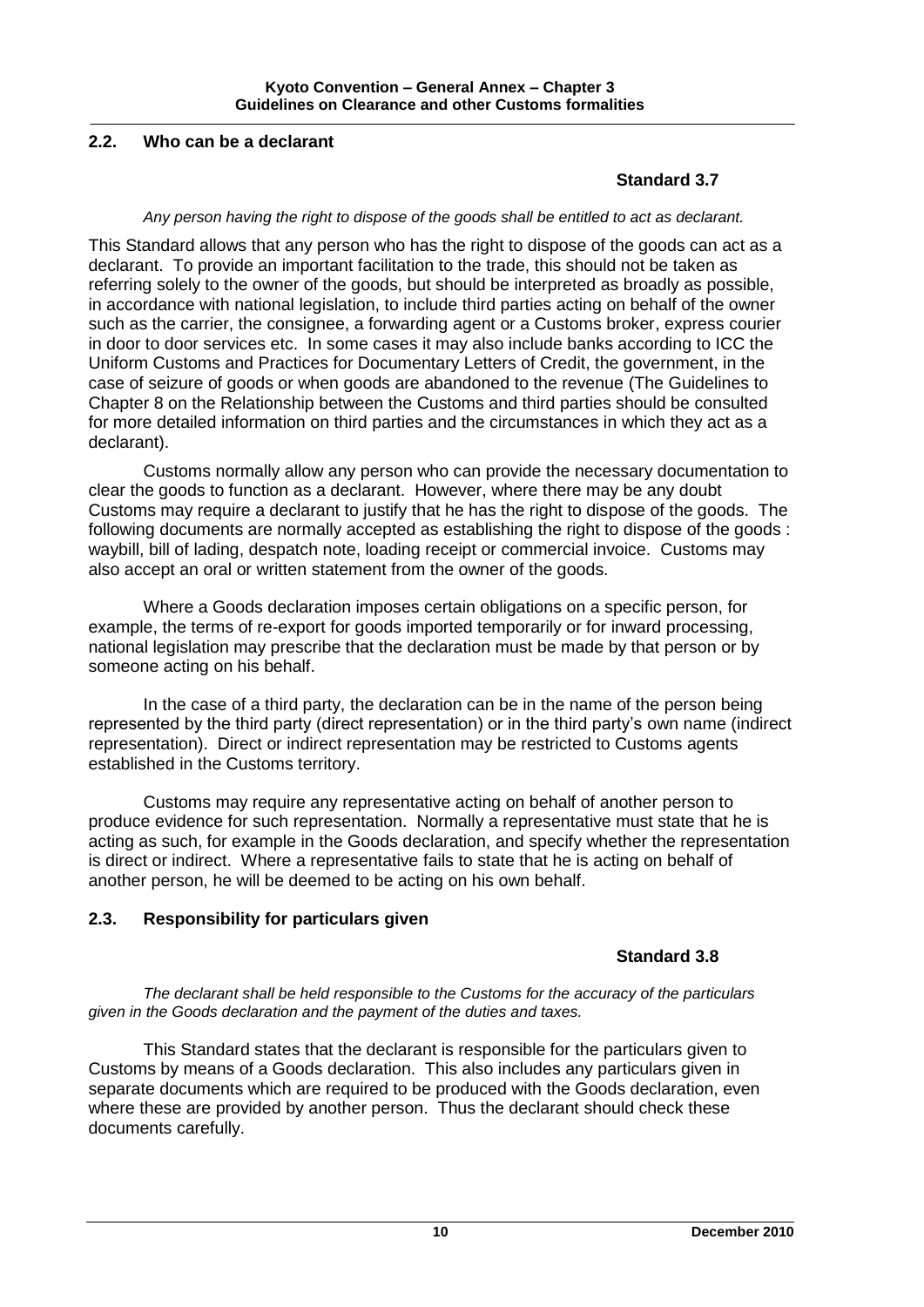The declarant is obliged to exercise reasonable care in preparing the Goods declaration and in reproducing documents from other sources. In some countries when a third party acts under direct representation, the person he represents is held responsible; if he is acting under indirect representation, he is held responsible.

## **2.4. Drawing samples**

## **Standard 3.9**

*Before lodging the Goods declaration the delcarant shall be allowed, under such conditions as may be laid down by the Customs :*

- *(a) to inspect the goods; and*
- *(b) to draw samples.*

Declarants may wish to inspect the goods or draw samples before lodging the Goods declaration. Standard 3.9 specifies that Customs should allow this, subject to necessary conditions. The most common conditions would be that this take place under Customs supervision and that the declarant specifically request this facilitation. The quantity drawn as a sample is normally not more than that necessary for inspection or analysis, and possible counter-analysis. Any costs are the responsibility of the declarant.

Normal Customs formalities apply to any samples taken, except for those which have been destroyed or lost through inspection or analysis. Treatment of waste or scrap from samples should follow the procedures laid down for such goods.

#### **2.5. Goods declaration for samples**

## **Standard 3.10**

*The Customs shall not require a separate Goods declaration in respect of samples allowed to be drawn under Customs supervision, provided that such samples are included in the Goods declaration concerning the relevant consignment.*

Where the Goods declaration for the consignment is normally lodged soon after the samples have been drawn, the quantity of the samples will be included in the declaration for the whole consignment. Customs will not ask for a separate Goods declaration for the samples.

If samples are temporarily removed from the consignment, Customs may require an application document for verification and control.

## **3. Part 3 – The Goods declaration**

After the goods have been introduced into a Customs territory, they have to be placed under a Customs procedure, such as home use, temporary admission, transit, Customs warehousing or processing, within a certain time limit. The declarant indicates which Customs procedure is to be applied to the goods by lodging a Goods declaration, or in other words, by declaring the goods for a certain Customs procedure. For the purposes of this Convention, a declarant is any person, as described in Part 2 above, who makes a Goods declaration.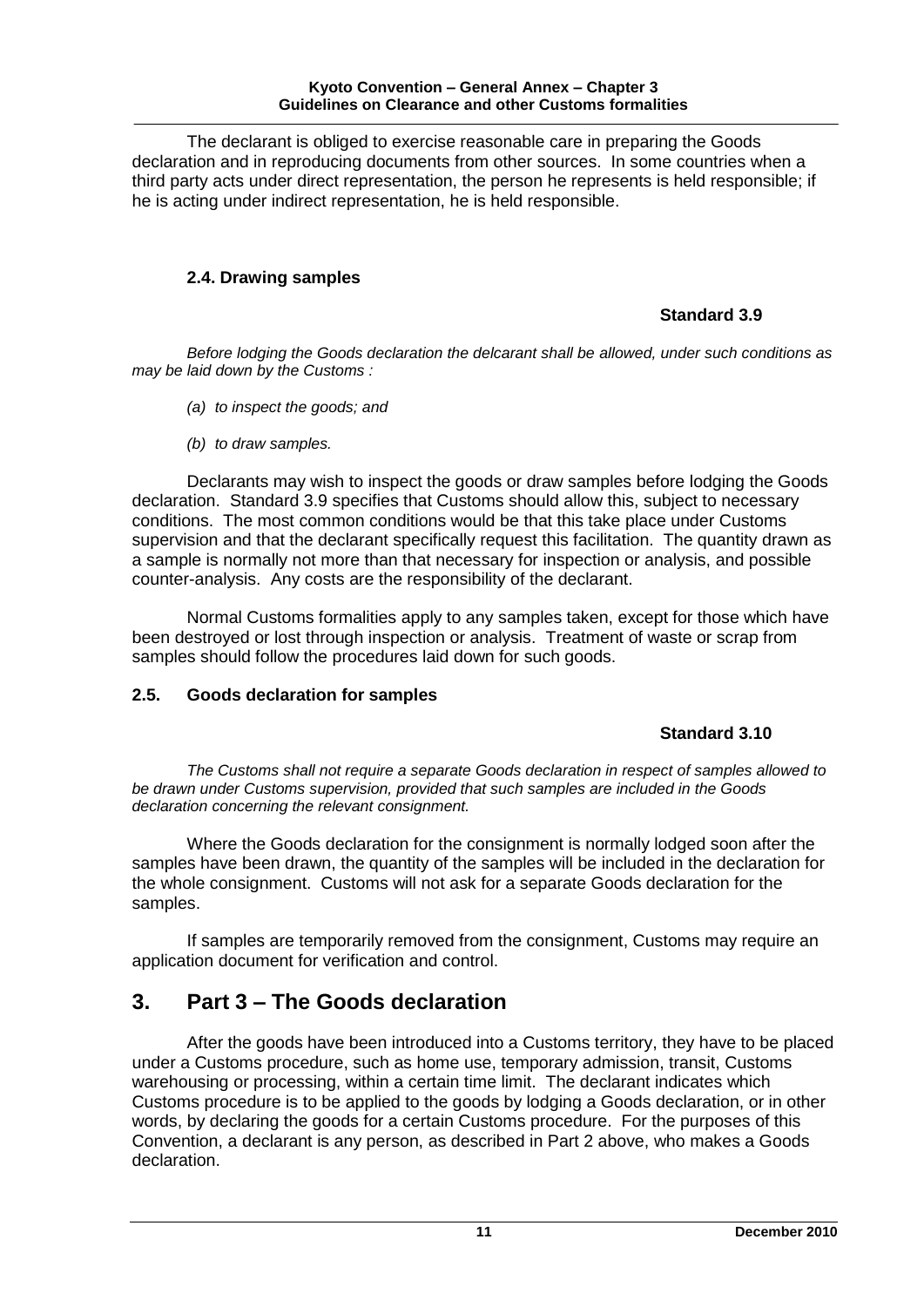#### **Kyoto Convention – General Annex – Chapter 3 Guidelines on Clearance and other Customs formalities**

Chapter 2 of the General Annex, Definitions, describes a Goods declaration as a statement made by the person concerned in the manner prescribed by Customs. The manner in which the person concerned, the declarant, makes a statement could be oral, on paper or in an electronic format. This statement will indicate to Customs the procedure to be applied to the goods and it will furnish the particulars which Customs require for the procedure requested.

Although the format and content of such declarations are specified by Customs, this does not preclude the use of other documents, including those provided for under other international agreements. The following are examples of such declarations and the Customs practices and procedures where they could apply :

- For the formalities prior to lodgement of a Goods declaration included in Specific Annex A.1, for temporary storage included in Specific Annex A.2 and for stores included in Specific Annex J.4, the Facilitation Convention of the International Maritime Organisation (1965) contains FAL Forms 1, 2 and 3 for the General declaration, the Cargo declaration and Ship's stores declaration respectively.
- Annex 9 (Facilitation) to the Convention on International Civil Aviation provides for the use of General and Cargo declaration forms in international air transport. However, most countries use the cargo manifest in place of the Cargo declaration based on a recommendation in that Convention.
- For the temporary admission procedure included in Specific Annex G.1, an ATA or CPD Carnet specified in the Istanbul Convention on Temporary Admission can replace a Goods declaration.
- For the international cross-border transit of goods included in Specific Annex E.1, a TIR Carnet prescribed by the TIR Convention of the UNECE can be used as a Goods declaration.

## **3.1. Contents and format of the Goods declaration**

## **Standard 3.11**

*The contents of the Goods declaration shall be prescribed by the Customs. The paper format of the Goods declaration shall conform to the UN-layout key.*

*For automated Customs clearance processes, the format of the electronically lodged Goods declaration shall be based on international standards for electronic information exchange as prescribed in the Customs Co-operation Council Recommendations on information technology.*

Standard 3.11 states that Customs will prescribe the contents of the Goods declaration. Therefore Customs will ensure that all the information needed for Customs requirements is taken into account. However, in many administrations, since Customs is the major agency dealing with imported goods at the border, Customs is frequently required to obtain information relating to other matters such as compilation of trade statistics or banking and exchange control requirements. When this is the case, Customs will also prescribe these additional information requirements. For the format of the Goods declaration, most administrations prescribe a standard format that is based on the UN-layout key for paperbased declarations. Thus the two main considerations in designing a Goods declaration are the format and the data content that is required by Customs.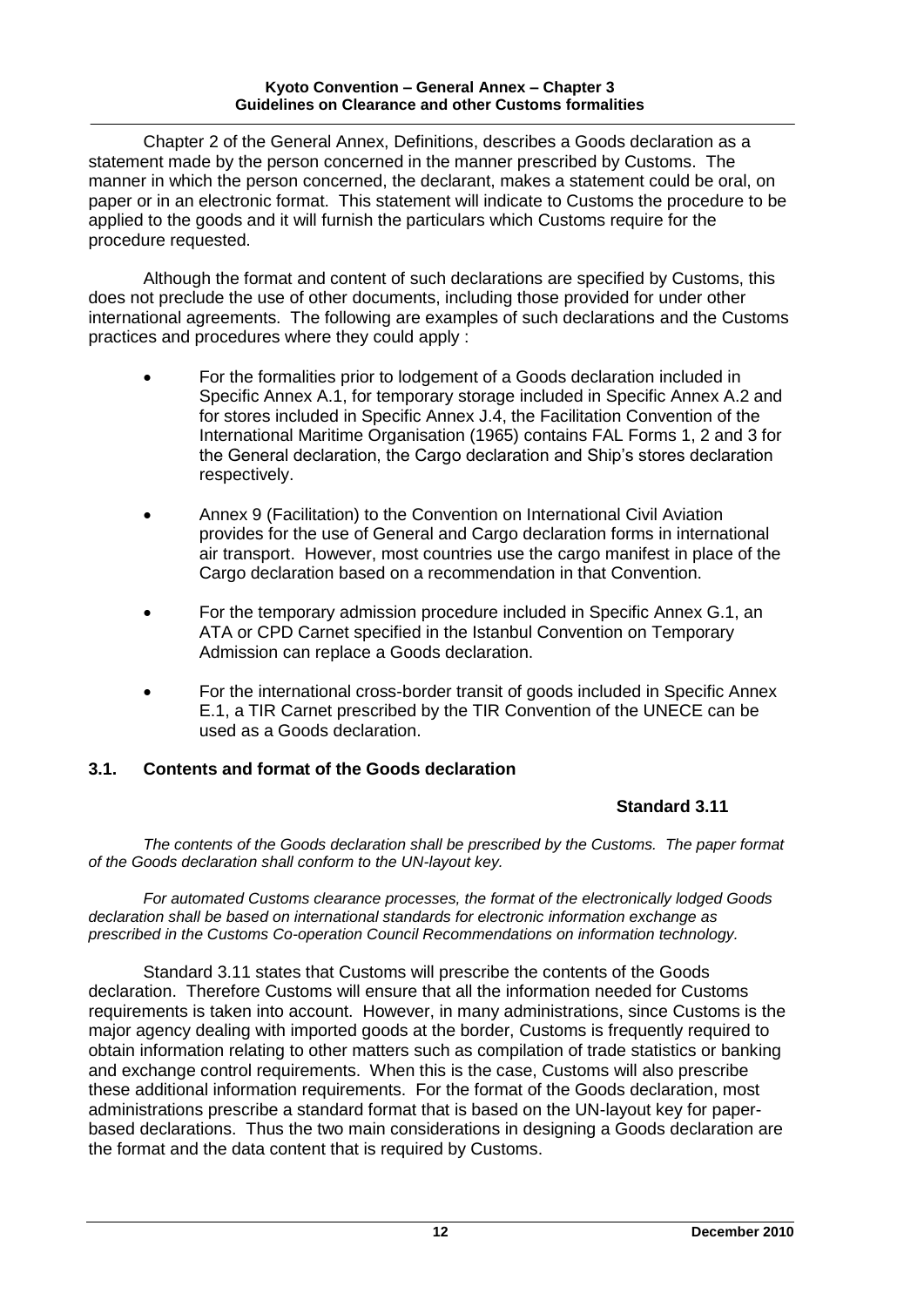A Goods declaration can be lodged in paper form or electronically using electronic data interchange (EDI). In certain cases where the value of the goods is low or below a certain threshold, and particularly when such goods are brought into the Customs territory by travellers, oral declarations should be accepted.

In order to facilitate international trade, it is very important that the layout of the Goods declaration used by all Customs administrations be standardised. Thus Customs administrations are required by this Convention to conform to the UN layout key. This layout key prescribes the size of the form and the minimum data to be provided on a Goods declaration. Any Contracting Party that does not conform to this format will be required to modify their formats during the transitional period provided by the Convention for implementation of the provisions. Detailed information on the UN layout key is included in Appendix I to this Guideline.

The use of the UN layout key has led to the development of the Single Goods Declaration (SGD), which appears in the Recommendation of the Customs Co-operation Council (WCO) of 26 June 1990 and is included in Appendix II.

A Goods declaration similar to the SGD and known as the Single Administrative Document (SAD) was introduced in 1988 by the European Community to be used in the countries of the European Union for all import, export and transit procedures. The SAD format is widely applied amongst Customs administrations. It is also used by the countries which have applied for membership of the European Union and by the countries of the European Free Trade Association. In addition, a modified version of the SAD is used by countries which have implemented UNCTAD's ASYCUDA Customs automation system. The data elements contained in both the SGD and the SAD are limited to a maximum of approximately 55 for all Customs procedures.

The concept of combining information required by Customs with data required by other governmental agencies, which is an important advantage of the SAD, can give useful support to the co-ordination of official controls provided for in Transitional Standard 3.35.

When describing the data elements for the Goods declaration, Customs should provide detailed instructions in the form of explanatory notes for the specifications that are to be entered on the declaration. Customs is also required by Chapter 9 of the General Annex, Information, decisions and rulings supplied by Customs, to make this information easily available to the public. The Guidelines to Chapter 9 contain further details on how Customs can make this information available.

Where Goods declarations are required in a paper format, Customs must ensure that the Goods declaration forms are also easily available to the declarants. In many administrations Customs permits the private sector to produce and sell Goods declaration forms in accordance with Customs specifications.

As required for paper-based Goods declarations, the formats used for the electronic data interchange (EDI) in automated processes must be harmonised. The WCO advocates that Customs administrations use the internationally accepted standards for Customs messages developed under UNEDIFACT. Similarly, the use of codes in an electronic environment is essential and there are several internationally accepted standards on codes, particularly those of the International Standards Organisation (ISO). With information technology developing at a rapid pace, there may well be alternative standards emerging in the future, such as use of the Internet. The key point for traders and Customs alike is that the electronic message requirements are internationally standardized and harmonized.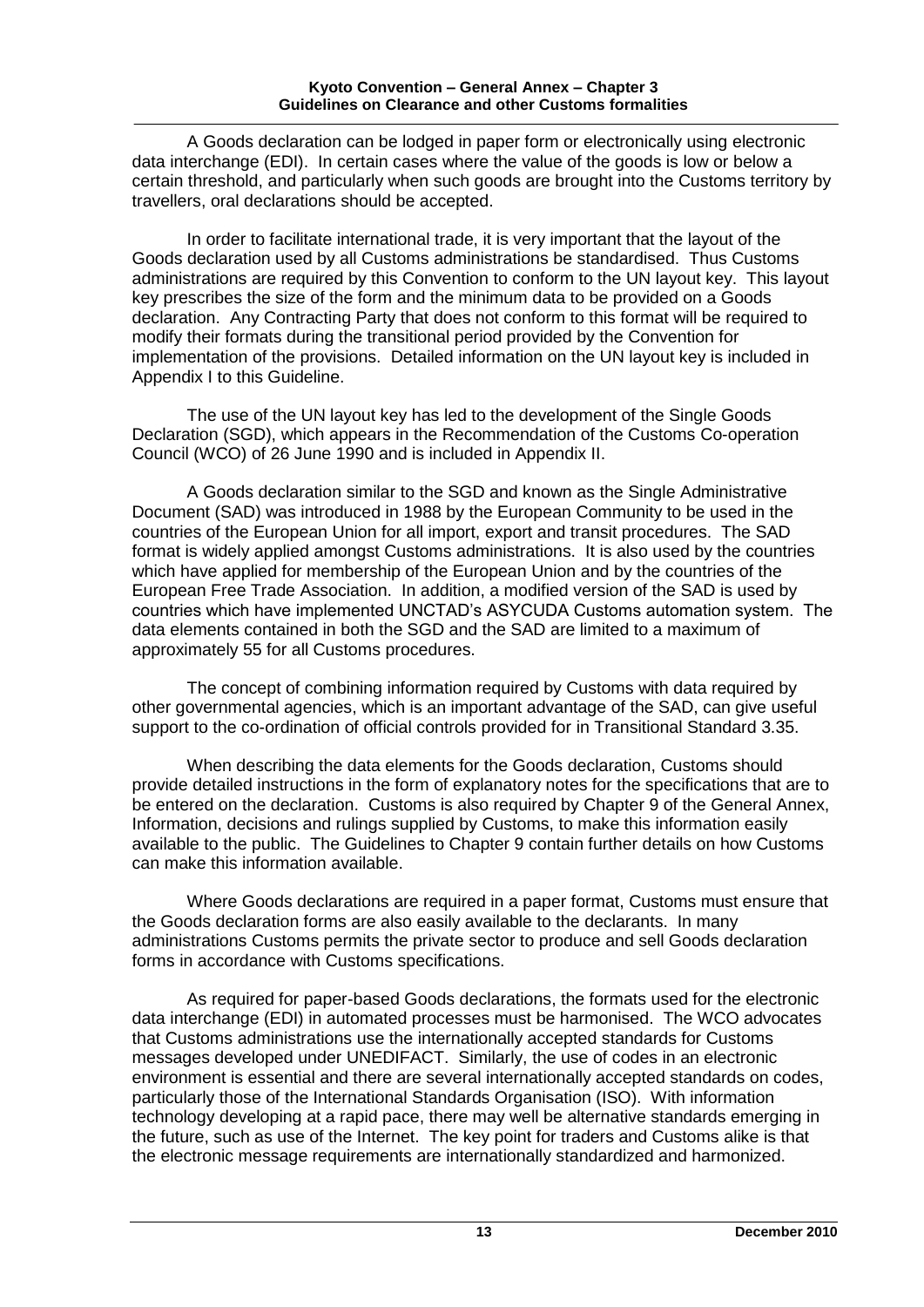#### **Kyoto Convention – General Annex – Chapter 3 Guidelines on Clearance and other Customs formalities**

Standard 1 of Chapter 7 of the General Annex on the Application of information technology states that Customs must apply information technology where this is helpful and cost-effective for both Customs and trade. The Guidelines to Chapter 7 address the use of EDI by Customs in detail.

## **3.2. Minimum data requirements**

## **Standard 3.12**

*The Customs shall limit the data required in the Goods declaration to only such particulars as are deemed necessary for the assessment and collection of duties and taxes, the compilation of statistics and the application of Customs law.*

Customs must keep the data requirements to the minimum in accordance with Standard 3.12. To comply with this, Customs should examine their needs carefully and should consult with any other government agencies involved, in particular the statistical authorities. In some countries the statistical authority collects or receives data directly from the declarant. However, Customs and the other authorities should make every effort to ensure that a declarant provides the necessary information only once.

Customs usually requires the following particulars in full detail or by code sets, as applicable:

- (a) The Customs procedure requested.
- (b) Particulars relating to persons :
	- name and address of the declarant.
	- name and address of the importer, and
	- name and address of the consignor.
- (c) Particulars relating to transport :
	- mode of transport, and
	- identification of the means of transport.
- (d) Particulars relating to the goods :
	- description of the goods,
	- tariff classification of the goods,
	- country of origin,
	- country of dispatch or export,
	- country of destination,
	- description of the packages (number, nature, marks and numbers), and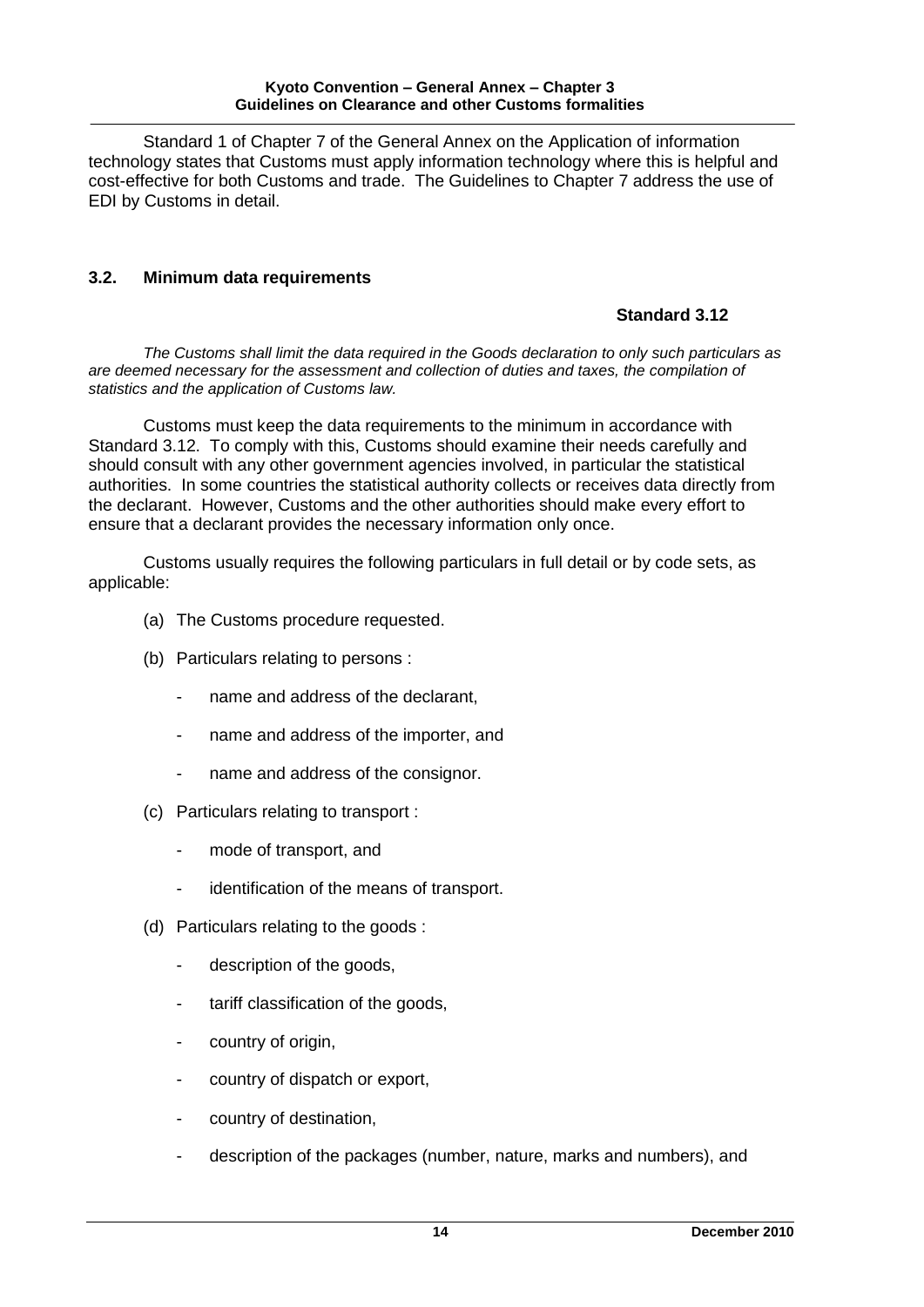- quantity, gross weight and net weight of the goods.
- (e) Particulars for the assessment of import or export duties and taxes :
	- rates of import or export duties and taxes,
	- dutiable value or invoice price,
	- exchange rate,
	- information concerning tax bases other than value, such as weight, litres for alcohol products, carats for gold or gems, etc., and
	- terms of delivery.
- (f) Other particulars :
	- information concerning preferential or other special treatment;
	- reference to documents submitted in support of the Goods declaration; and
	- place, date and signature of the declarant.

Where automated systems are used for Customs clearance, fewer data elements may be required since some of the data elements can be generated automatically from other sources. For instance, the dutiable or Customs value can be obtained from the invoice price with some deductions and/or additions as necessary for the terms of delivery (f.o.b, c.i.f, c&f, etc.), or from information already available in the automated system such as the rate of exchange.

By using automated systems many countries generate statistical information directly from the electronic Goods declaration. This information is forwarded to the national statistical authorities on a regular basis by Customs, hence there is no need to require a separate copy of the Goods declaration for statistical purposes.

## **3.3. Provisional or incomplete declaration**

## **Standard 3.13**

*Where, for reasons deemed valid by the Customs, the declarant does not have all the information required to make the Goods declaration, a provisional or incomplete Goods declaration shall be allowed to be lodged, provided that it contains the particulars deemed necessary by the Customs and that the declarant undertakes to complete it within a specified period.*

To facilitate the quick release of goods, Standard 3.13 allows that a provisional or incomplete declaration may be submitted. In some countries this is regarded as a simplified procedure.

A provisional declaration is considered as an undertaking by the declarant to produce a final declaration or to provide supplementary information to Customs within a specified period in order to receive immediate release of the goods, whereas an incomplete declaration may be one that is made out on the same form as a complete declaration but without all the details having been included.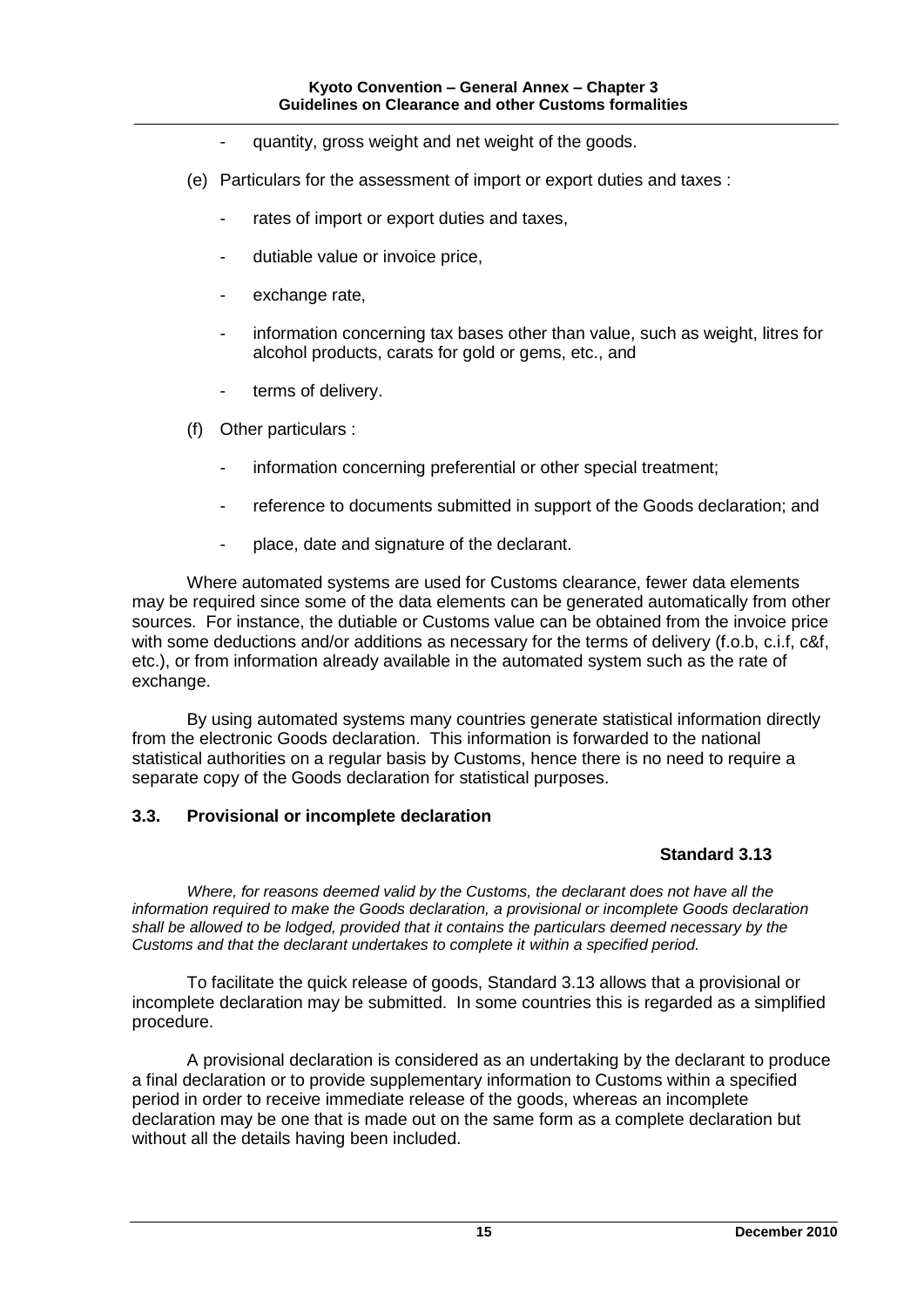If an authorization is required for the lodgement of a provisional or incomplete declaration, it is normally granted at the discretion of Customs. This authorization may be issued on a general or a case-by-case basis. Some Customs administrations grant authorizations on a general basis for provisional declarations and on a case-by-case basis for incomplete declarations. In other administrations the acceptance of the provisional or incomplete declaration itself constitutes an authorization. In regard to the levels of approval for such authorizations, general authorizations may be granted at the Head office level, whereas authorizations on a case-by-case basis may be granted at the local level.

A provisional or incomplete declaration should be allowed when it is clear that the declarant does not have all the data required on hand, for example with bulk goods where the weight can only be determined after unloading.

Customs can refuse the lodgement of a provisional or incomplete declaration if essential information is missing, such as a reasonable description of the goods, the application of a quota arrangement or information considered indispensable for the application of controls for purposes of security measures . Where appropriate, Customs may require that a provisional estimated value be stated. The declarant may also be required to state which other particulars in the declaration are only provisional or incomplete.

A provisional or incomplete declaration must be completed within a definite period that should be specified in national legislation.

There are different ways in which the missing data may subsequently be furnished. Where essential information such as the description of the goods or value is not involved, Customs may allow the missing data to be completed by an oral or written notification. For an incomplete declaration, the missing data may be completed on the same declaration or through a supplementary Goods declaration. Where essential information is missing, the Customs may require the declarant to furnish a new and complete Goods declaration.

The provisional or incomplete declaration does not need to conform to the UN layout key, although this is recommended. Customs may, for example, develop formats which preclude the use of the UN layout key in these situations. However, once the supplementary data is submitted to complete the Goods declaration, the final declaration must conform to the standardized format discussed earlier.

Where appropriate, the provisions of this Standard may be applied instead of Standard 3.24 that allows an extension of the time period to lodge the Goods declaration.

## **3.4. Tariff treatment**

-

## **Standard 3.14**

*If the Customs register a provisional or incomplete Goods declaration, the tariff treatment to be accorded to the goods shall not be different from that which would have been accorded had a complete and correct Goods declaration been lodged in the first instance.*

See the SAFE  $1.3.1$ . (Export Goods Declaration),  $1.3.2$ . (Cargo Declaration), 1.3.3.(Import Goods Declaration), 1.3.6.(Time Limit) and the Data Element Annex to the SAFE. The Management Committee on the Revised Kyoto Convention should monitor future related revision of the SAFE to consider appropriateness of the linkage between the SAFE and this guideline.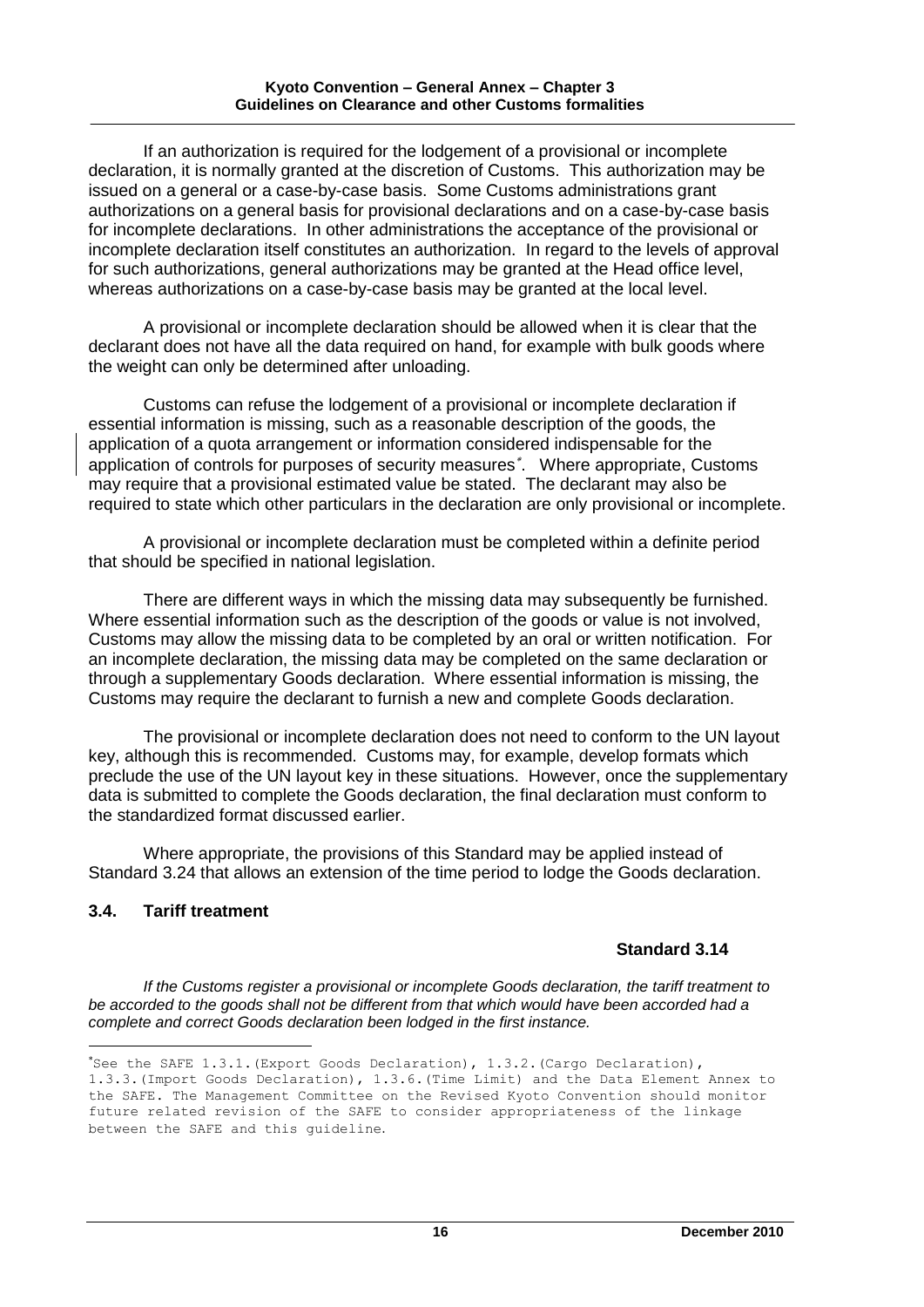*The release of the goods shall not be delayed provided that any security required has been furnished to ensure collection of any applicable duties and taxes.*

When Customs accepts a provisional or incomplete declaration, they should determine the tariff treatment of the goods on the basis of the information provided or that they are assured will subsequently be provided. This Standard provides that the tariff treatment, including the classification and the rate of duty, should not be any different from that which would have been accorded had a complete and correct declaration been submitted. This treatment also includes processing the declaration normally and without undue delay.

Likewise, release of the goods must not be delayed solely due to the fact that Customs is not in possession of a complete Goods declaration, provided that information on the nature and value of the goods is available or that Customs is satisfied that it will be given and all the obligations fulfilled. Customs may require that a security be furnished to ensure that the declarant fulfils obligations relating to the provisional or incomplete declaration and that no material discrepancy for the revenue arises when the complete Goods declaration is submitted. In some cases the Customs may also require the declarant to provide samples or an estimation of value where it is not known.

## **3.5. Copies of the Goods declaration**

## **Standard 3.15**

*The Customs shall require the lodgement of the original Goods declaration and only the minimum number of copies necessary.*

Standard 3.15 reflects an important principle that is a sensitive issue for many international traders. Customs must only ask for copies of the original Goods declaration where this is essential for clearance of the goods. When this is necessary, Customs should demand only a minimum number of copies.

To secure the obligations of the declarant, Customs will always require the original Goods declaration containing the signature of the declarant. There may be a need in some administrations for an additional copy of the Goods declaration to provide for statistical information. A copy may also be required for return to the declarant after the completion of the clearance formalities, which Customs can complete after examination of the Goods declaration and/or physical examination of the goods and calculation of duties and taxes. Where specific Customs procedures are used, such as temporary importation, processing or transit, additional copies may be required to fulfil particular control measures.

To facilitate both Customs and the trade, the Goods declaration should be designed so that the declarant can complete all necessary copies by a self-copying or a single copying process. In some administrations the declarant is allowed to make photocopies of the original Goods declaration. Others allow the form and contents of the Goods declaration to be drawn up on plain paper by means of official or trade data-processing systems.

In all cases, information on the number of copies to be submitted should be clearly published and available for the trade and the general public.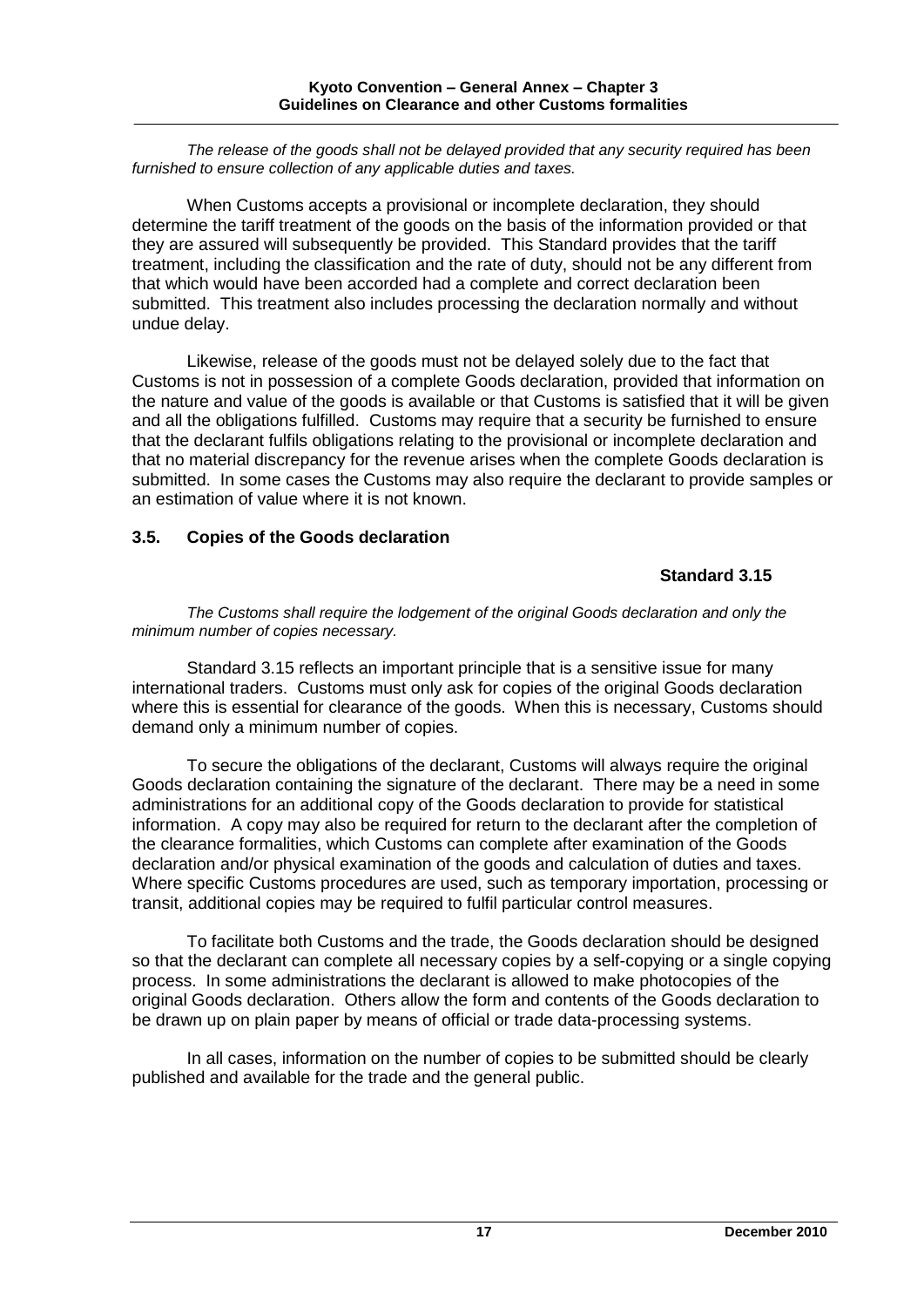## **3.6. Supporting documents**

## **Standard 3.16**

*In support of the Goods declaration the Customs shall require only those documents necessary to permit control of the operation and to ensure that all requirements relating to the application of Customs law have been complied with.*

Standard 3.16 guides Customs to limit the documents required in support of the Goods declaration. Supporting documents should be required only where they are essential for implementing provisions in national legislation and to ensure the correct application of the Customs procedure for which the goods are declared. Examples of documents usually required by Customs are :

- commercial invoice.
- import or export licence,
- documentary evidence of origin,
- document for a preferential tariff arrangement,
- health or phytosanitary certificate, or
- transport documents.

-

.

Some countries allow the supporting documents to be presented to Customs at a later stage or do not require them to be presented at all, provided they are held available by the declarant. Customs can require that information about these documents, such as the type and number, is given in the Goods declaration and that the declarant keeps a record of the relation between the Goods declaration and the supporting documents. Customs can also require that these documents be made available to them for a specified period.

In the framework of the measures taken to secure freight and the international supply chain, Customs may require documents proving that the freight was taken into charge by the carrier in the country of loading. Such supporting documents might include the transport contract, the air waybill or cargo manifest, or any other document providing evidence of the route followed by the goods and their place of departure.

For the application of security measures in general and risk management policy in particular, Customs can also require the provision of information prior to the arrival of the goods . Standard 3.25 of the General Annex to the revised Kyoto Convention permits the lodging of the Goods declaration and supporting documents prior to the arrival of the goods.

See the SAFE 1.3.1.(Export Goods Declaration), 1.3.2.(Cargo Declaration), 1.3.3.(Import Goods Declaration), 1.3.6.(Time Limit) and the Data Element Annex to the SAFE. The Management Committee on the Revised Kyoto Convention should monitor future related revision of the SAFE to consider appropriateness of the linkage between the SAFE and this guideline.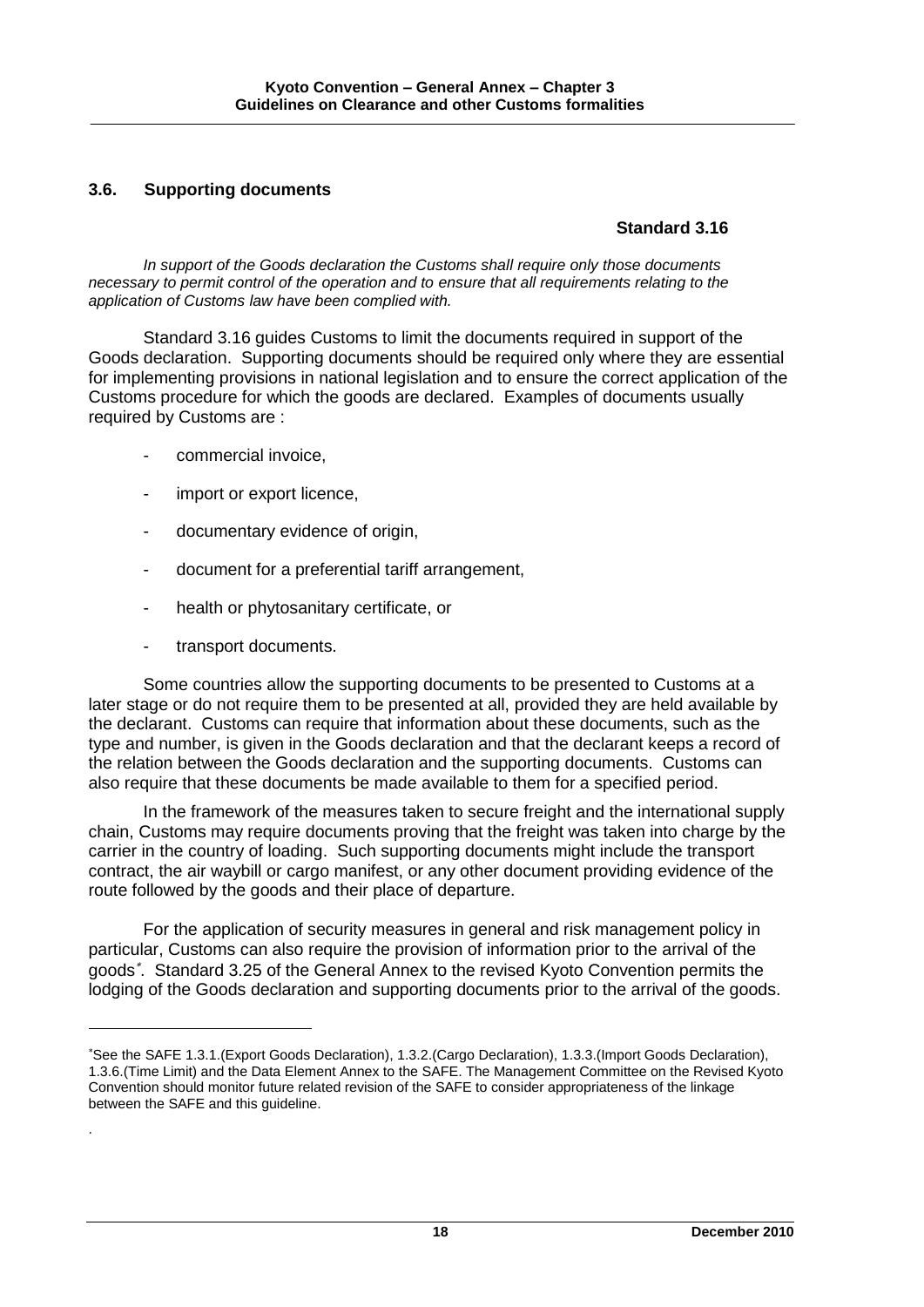The expression "control of the operation" in this provision includes classification and valuation of the goods.

Where the supporting documents are handed over to Customs and the declarant needs them for other operations, Customs should ensure that they can only be used again in connection with the quantities or the value of goods for which they remain valid.

## **3.7. Subsequent presentation of supporting documents**

## **Standard 3.17**

*Where certain supporting documents cannot be lodged with the Goods declaration for reasons deemed valid by the Customs, they shall allow production of those documents within a specified period.*

In allowing late presentation of supporting documents, Standard 3.17 has the same objective as allowing a provisional or incomplete declaration as provided for Standard 3.13. Therefore similar procedures and facilities should be applied. Some administrations also regard this Standard as a simplified procedure.

Customs may require that the nature of the missing documents be indicated in the Goods declaration.

Where release of the goods can be granted, Customs should be satisfied that the supporting documents concerned exist and are valid. The declarant may also be required to furnish security to ensure the presentation of the supporting documents within the specified period. If the supporting documents are not presented within the specified period, Customs may refuse future requests for late submission of supporting documents.

Customs would not normally release goods where the supporting document which cannot be produced is, for example, an import or an export licence or a health certificate.

## **3.8. Lodgement of supporting documents by electronic means**

## **Transitional Standard 3.18**

*The Customs shall permit the lodgement of supporting documents by electronic means.*

If Customs uses electronic means for lodging and managing Goods declarations, this Transitional Standard requires that electronic submission of supporting documents should also be allowed. Customs can require that the original supporting documents be held available for them by the declarant for a specified period.

The format for electronic lodgement of supporting documents must be based on the same international standards for electronic information exchange as that for the Goods declaration.

As indicated earlier, Standard 1 of Chapter 7 of the General Annex on the Application of information technology states that Customs must apply information technology where this is helpful and cost-effective for both Customs and trade. The Guidelines to Chapter 7 address the use of EDI by Customs in detail.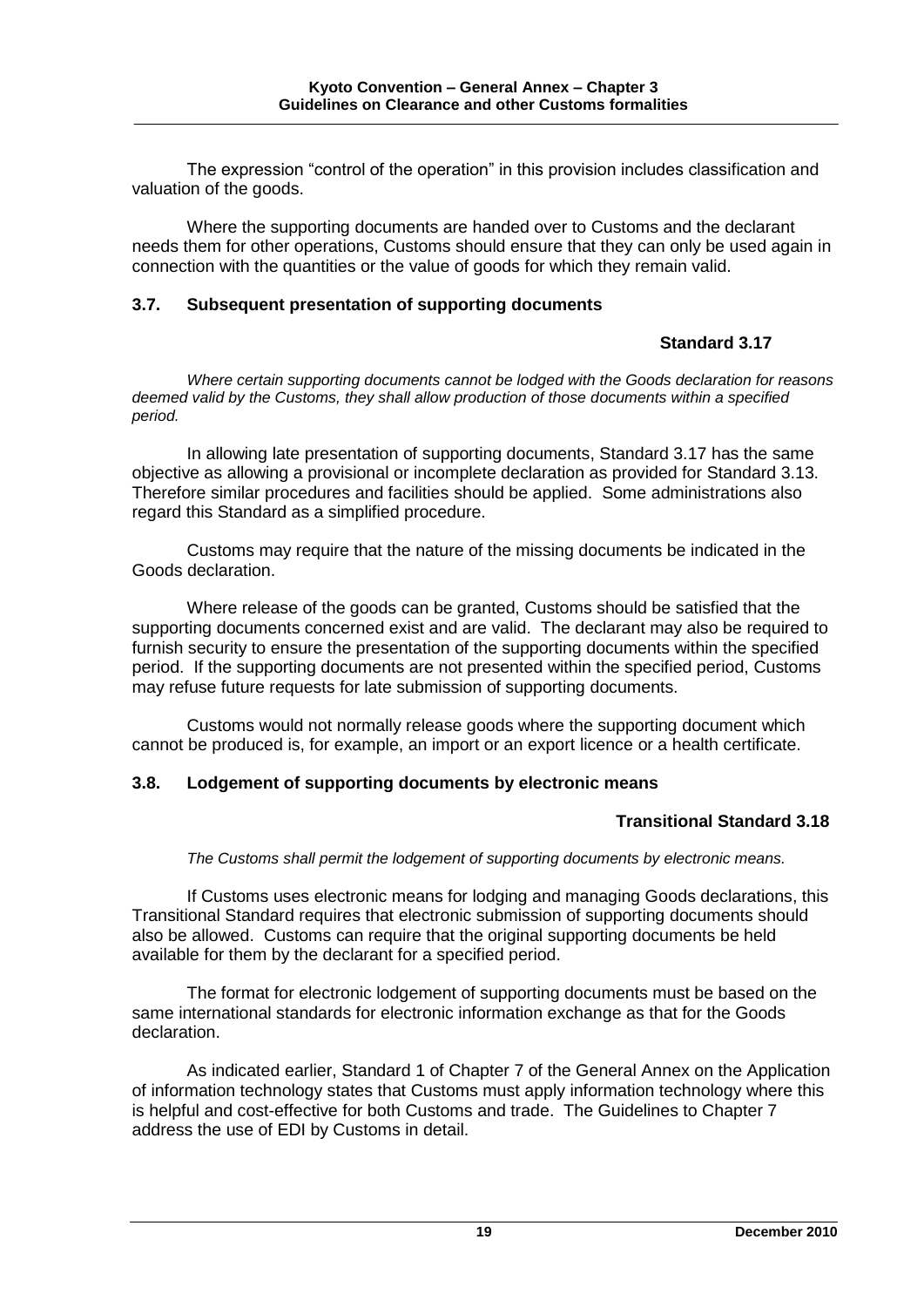## **3.9. Translation of supporting documents**

## **Standard 3.19**

*The Customs shall not require a translation of the particulars of supporting documents except when necessary to permit processing of the Goods declaration.*

As provided for earlier, documents may be presented to Customs to support statements in the Goods declaration, and the requirement for these documents should be limited. In many cases these supporting documents are made up in a country other than that where the Goods declaration is lodged and they may be in a different language. The layout of many supporting documents will meet international standards, so the information contained in them may be easily understood. Standard 3.19 requires that Customs should not routinely demand translation of supporting documents presented in another language when processing the Goods declaration. It should only be necessary where the information is ambiguous or not easily accessible.

Some administrations may always find a translation necessary when processing a Goods declaration in order to facilitate clearance. This may be particularly true, for example, in an electronic environment. However they should try to waive this requirement wherever possible. This Standard does not effect Customs requirements relating to translation of documents when conducting an investigation or during post transaction auditing.

## **4. Part 4 – Lodgement and registration of the Goods declaration**

## **4.1. Lodgement at a designated Customs office**

## **Standard 3.20**

*The Customs shall permit the lodging of the Goods declaration at any designated Customs office.*

Where more than one Customs office has been designated to perform a particular Customs procedure, Standard 3.20 provides that the declarant should be allowed to choose the Customs office which is most convenient to fulfil the Customs formalities regarding the Goods declaration. This applies for goods entering or leaving the Customs territory.

In an automated environment it is possible to lodge a Goods declaration electronically at any designated Customs office. This can be at a Central Customs office, in which case it is necessary to indicate where the goods are located. If the Customs should decide to examine the goods, the declaration can simply be retrieved from the system wherever the goods are located.

When a paper Goods declaration is lodged, however, this may not be as simple. Customs could allow the office where the declaration was lodged to fax the Goods declaration to the Customs office where the goods are located. In practice, however, the declarant must normally lodge a paper Goods declaration at the office where the goods are located so that Customs will have the declaration available should they need to examine the goods. In this situation, lodging the goods declaration where the goods are located is actually a measure that, in certain instances, might well facilitate the examination and release of the goods to the declarant.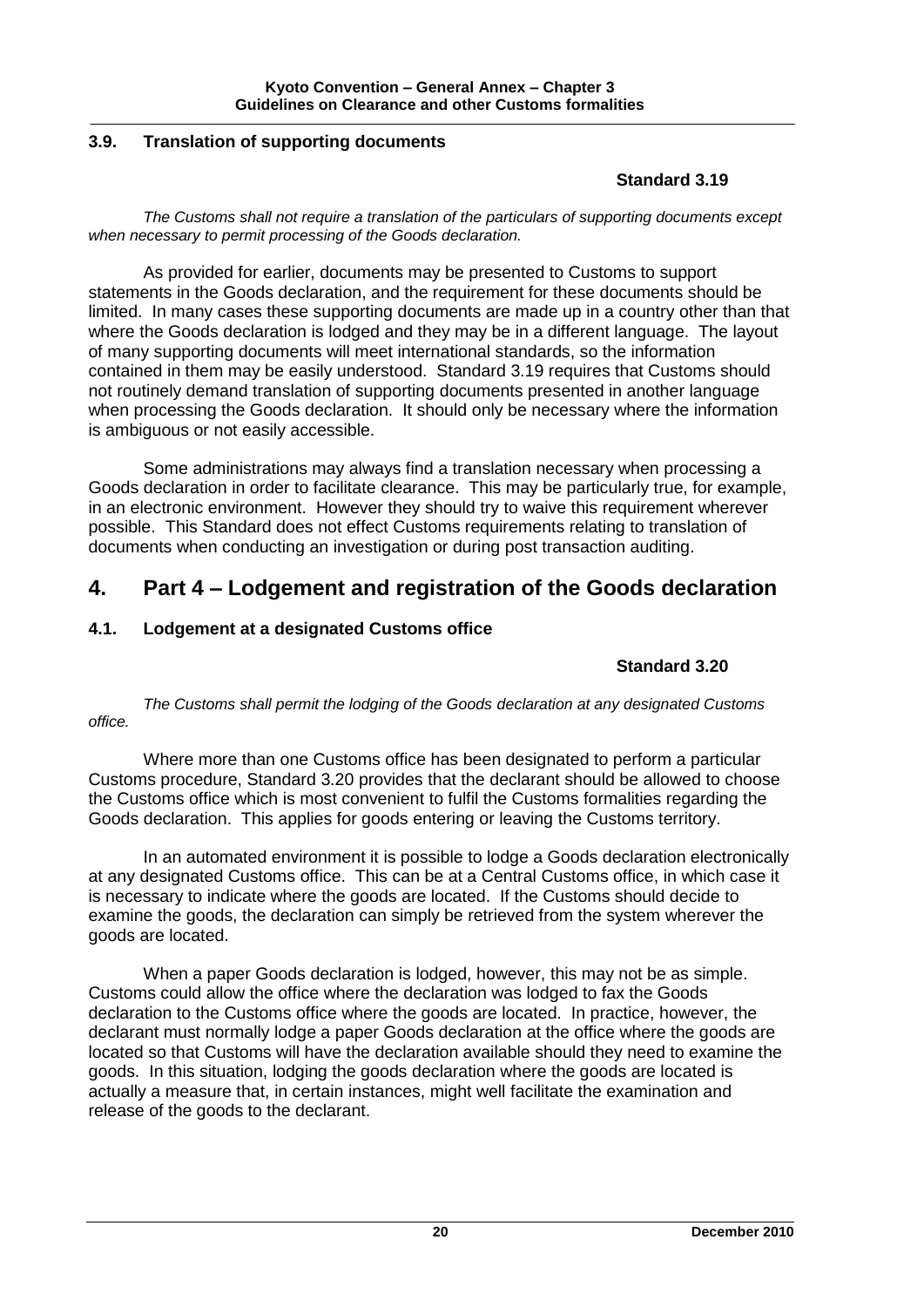In some administrations Customs require declarants to lodge the Goods declaration at the Customs office which has jurisdiction over the place where the goods are located.

## **4.2. Electronic Goods declaration**

## **Transitional Standard 3.21**

*The Customs shall permit the lodging of the Goods declaration by electronic means.*

The growth in international trade and the increasing use of automated commercial systems has led many Customs administrations to automate their clearance operations. This Transitional Standard therefore allows Goods declarations to be lodged electronically, including by fax.

Other provisions that complement this principle are Standard 3.11 that obliges Customs to use internationally recognised standards for the development of such systems and Standard 3.18 that provides for supporting documents to be lodged by electronic means. The Guidelines to Chapter 7 of the General Annex on Application of information technology deal with the use of automated systems by Customs.

## **4.3. Time of lodgement of the Goods declaration**

## **Standard 3.22**

*The Goods declaration shall be lodged during the hours designated by the Customs.*

In accordance with Standard 1 of this Chapter, Customs will designate the hours of business and the competence of each Customs office. Standard 3.22 then provides that the declarant can lodge a Goods declaration within these designated hours. This implies that the Customs office must also have the necessary competence for the procedure requested.

When the Goods declaration is lodged electronically, the designated hours of business may not be an important factor, since the electronic information can be transmitted 24 hours a day and sometimes 7 days a week. Customs could, however, specify certain days and hours for lodging an electronic Goods declaration at particular Customs offices.

When Customs permits the Goods declarations to be lodged electronically outside the normal working hours, this does not guarantee that Customs would deal with the Goods declaration immediately. Processing the declarations is normally done during the official hours of business of the Customs office. It is also possible that the point in time taken for the lodgement of a declaration, when this affects the determination of duties and taxes, may apply only to the official hours of business of the Customs office.

## **4.4. Time limit for lodgement of the Goods declaration**

## **Standard 3.23**

*Where national legislation lays down a time limit for lodging the Goods declaration, the time allowed shall be sufficient to enable the declarant to complete the Goods declaration and to obtain the supporting documents required.*

After the goods have been brought into the Customs territory and presented to Customs, the declarant must lodge a Goods declaration within a reasonable time. This Standard requires that the period of time allowed is sufficient for the declarant to obtain all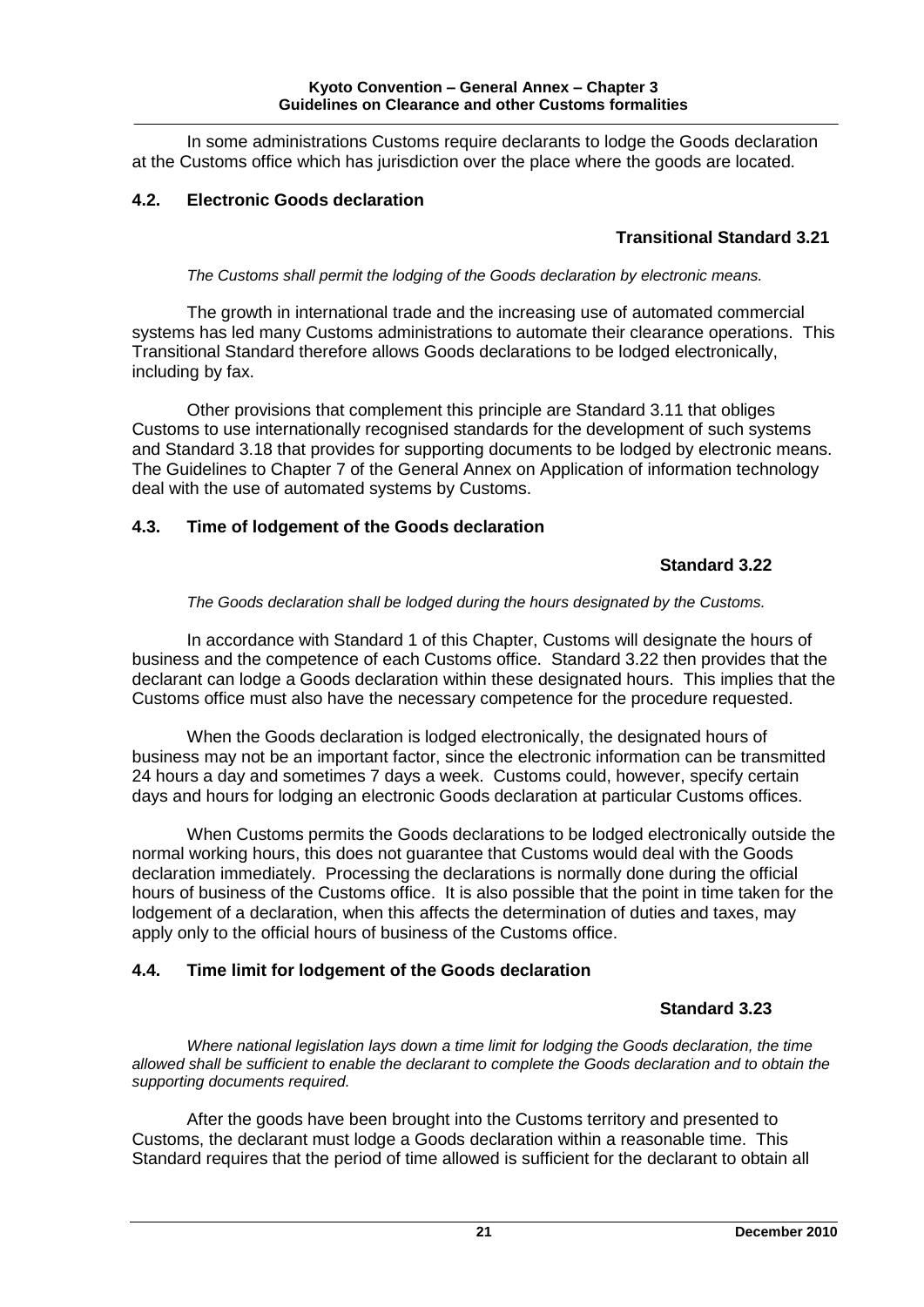the information and documents necessary to complete the Goods declaration. For example, the declarant may need to receive hard copies of the supporting documents or to obtain an import license to be submitted with the Goods declaration.

National legislation may provide that the time limit for lodging of a Goods declaration begins, for example,

- from the time when the goods are brought into the Customs territory;
- from the time when the goods are presented at the Customs office;
- from the time when the goods are temporarily stored;
- from the time when the goods are unloaded; or
- from the time when the goods are released, where release is allowed before the final clearance.

When the Goods declaration has not been lodged within the time limit, Customs may take action as deemed necessary. Any such action would be to protect the interests of the Revenue or other matters which Customs is responsible for enforcing.

The time limit covered by this Standard and the responsibilities of the declarant in regard to the time limit for lodging the Goods declaration should not be confused with the responsibilities of the transporter who brings the goods into the Customs territory. The latter responsibilities relate to the Cargo declaration, not the Goods declaration, and they are covered in Chapters 1 and 2 of Specific Annex A.

## **4.5. Extension of the time limit**

#### **Standard 3.24**

*At the request of the declarant and for reasons deemed valid by the Customs, the latter shall extend the time limit prescribed for lodging the Goods declaration.*

Standard 3.24 allows for an extension of the time limit to lodge the Goods declaration. Customs can allow an extension when they accept that the declarant has valid reasons for needing it, for example, if the declarant does not have all the information necessary to prepare the Goods declaration. Where appropriate, the provisions of this Standard may be applied instead of Standard 3.13 that allows a provisional or incomplete declaration to be lodged.

When the goods have already been released, this extension of the time limit to lodge the Goods declaration should not be equated with allowing the declarant more time to pay duties and taxes. Any extension may also be conditional upon the provision of security for the payment of any duties or taxes.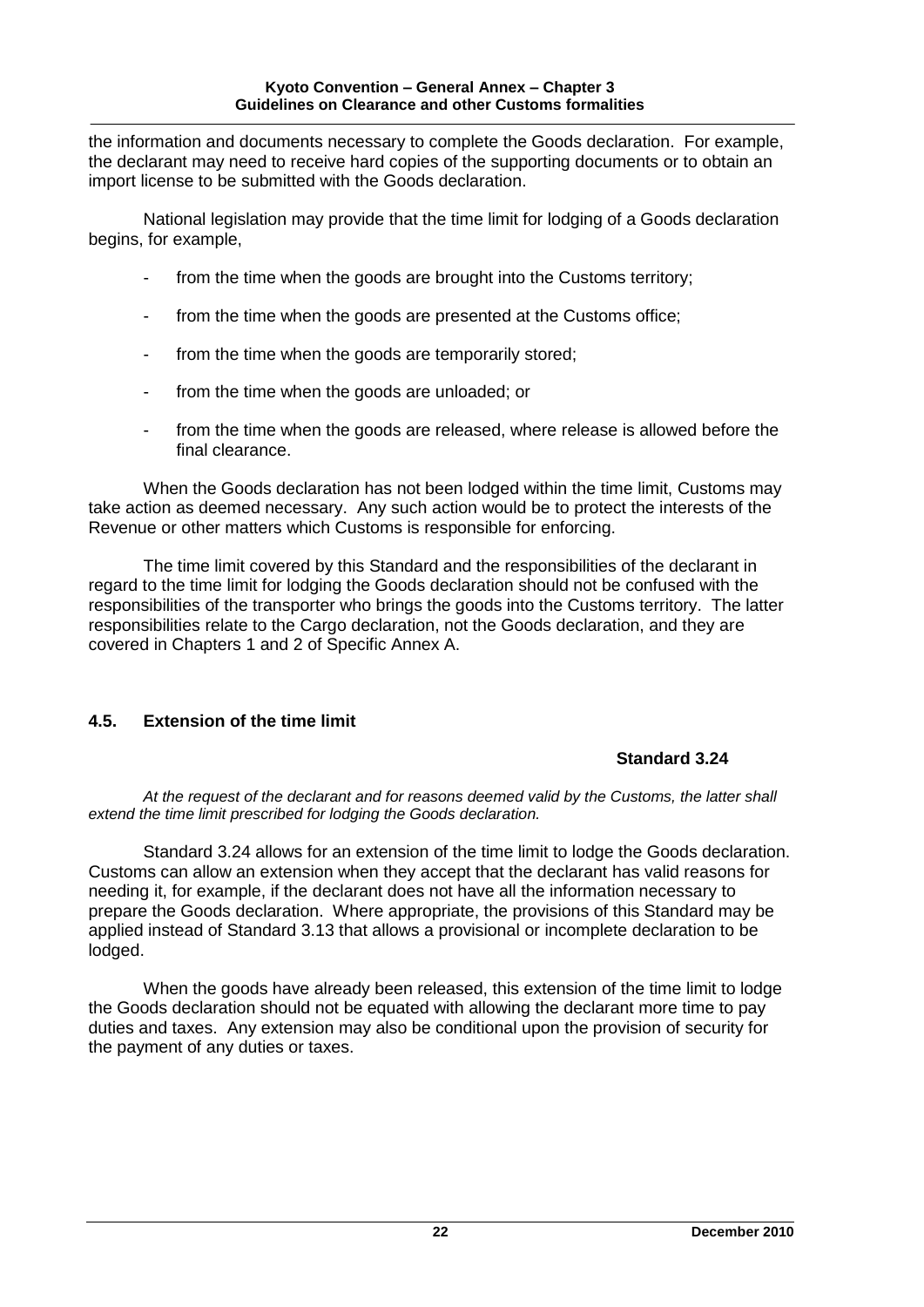## **4.6 Prior lodgement and registration**

1

## **Standard 3.25**

*National legislation shall make provision for the lodging and registering or checking of the Goods declaration and supporting documents prior to the arrival of the goods.*

This Standard provides for an advanced lodgement procedure that strikes a balance between the interests of traders and the actions of Customs. Customs can process the information that is provided in advance and can make their determination whether they need to examine the goods. If not, the goods can be released upon arrival. While this procedure enables the trading community to dispose of the goods as soon as possible, it also allows Customs to spread their workload. It is a facilitation measure that reduces storage costs for the importers and exporters and gives them more time to organize their post-clearance operations. For Customs, it reduces congestion by enabling documentary controls to be staggered and the examination of the goods, if any, to be better organized. The lead time provided for by this procedure also allows Customs to examine the documents more thoroughly.

In some countries this procedure allows for the clearance of goods prior to their arrival (pre-clearance), while others allow the advance lodgement of the Goods declaration but not prior release or clearance. This is to avoid any changes being made to the consignment during its transportation. The pre-release or pre-clearance facility is most practical for air and sea modes of transport where switching of consignments is almost impossible. The extensive use of automated cargo manifest systems by airlines and vessel companies and the transit times needed for these modes of transport also contribute to the practical benefits that the advanced lodgement procedure can offer. The WCO Guidelines on the clearance of express consignments advocate the application of these principles and should be consulted.

Customs can also allow prior lodgement of the Goods declaration on condition that the goods will arrive within a prescribed period of time.

The lodgement of the Goods declaration in advance does not effect the normal point in time for determination of the applicable rates of import or export duties and taxes.

In relation to the prior lodgement of the Goods declaration, Customs may require that this Goods declaration includes the data elements necessary to identify high-risk consignments . To facilitate the prior lodgement of the Goods declaration and also to comply with the risk management requirements relating to security measures, Customs may make arrangements that the information required is submitted at the same time, possibly in a combined message using the single window concept.

See the SAFE 1.3.1.(Export Goods Declaration), 1.3.2.(Cargo Declaration), 1.3.3.(Import Goods Declaration), 1.3.6.(Time Limit) and the Data Element Annex to the SAFE. The Management Committee on the Revised Kyoto Convention should monitor future related revision of the SAFE to consider appropriateness of the linkage between the SAFE and this guideline.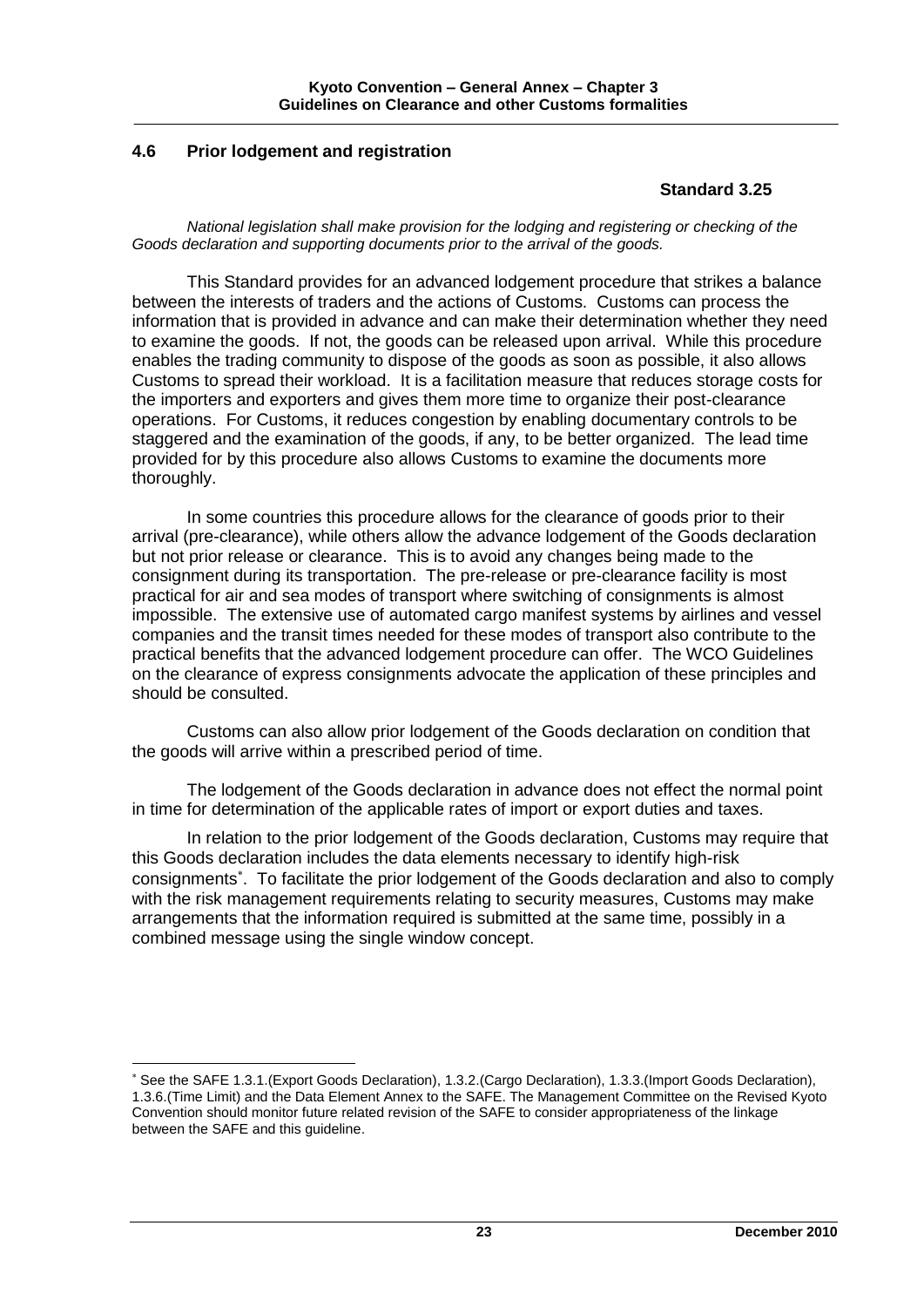## **4.6.1 Explanation of terms used**

Several terms are used in this Standard which need clear explanation. "Lodgement" of the Goods declaration is the presentation or transmission by electronic means to Customs of a Goods declaration that contains the information prescribed by Customs and is accompanied by any necessary supporting documents. In lodging the Goods declaration the declarant assumes full responsibility for its contents and the particulars given.

"Registration" is the act by Customs of recording the Goods declaration administratively. The minimum requirements for registration are recording the allocated number of the Goods declaration and the registration date. The number of the Goods declaration can be assigned either by Customs or by the declarant in a manner prescribed by Customs. In an electronic environment, the registration of the Goods declaration is generated automatically and includes the date, the number and a record of the contents of the Goods declaration in the database.

Before Customs can register the Goods declaration they normally need to satisfy themselves that :

- the declaration is made out in the prescribed form;
- it is signed by the declarant;
- all the required information is furnished;
- required supporting documents are furnished; and
- if copies are required, the right number of copies are presented.

Some administrations register the Goods declaration first before checking it, while others check the declaration and then register it.

The term "acceptance" is also used in some administrations, however, the use of this term differs among administrations. In some administrations acceptance takes place at the time of registration of the Goods declaration. In others, it takes place after checking the Goods declaration. Still other administrations combine the checking and registering into a single function that they refer to as acceptance of the Goods declaration. For the purposes of this Convention, the term "registration" is used to signify the formal admission of the Goods declaration by Customs.

The date of registration is very important in connection with the date applicable to the rate of duties and taxes and with other measures related to the Goods declaration.

This Standard can include the registration of a provisional or incomplete Goods declaration and the subsequent presentation of the supporting documents required, as provided for in Standards 3.13 and 3.17 of this Chapter.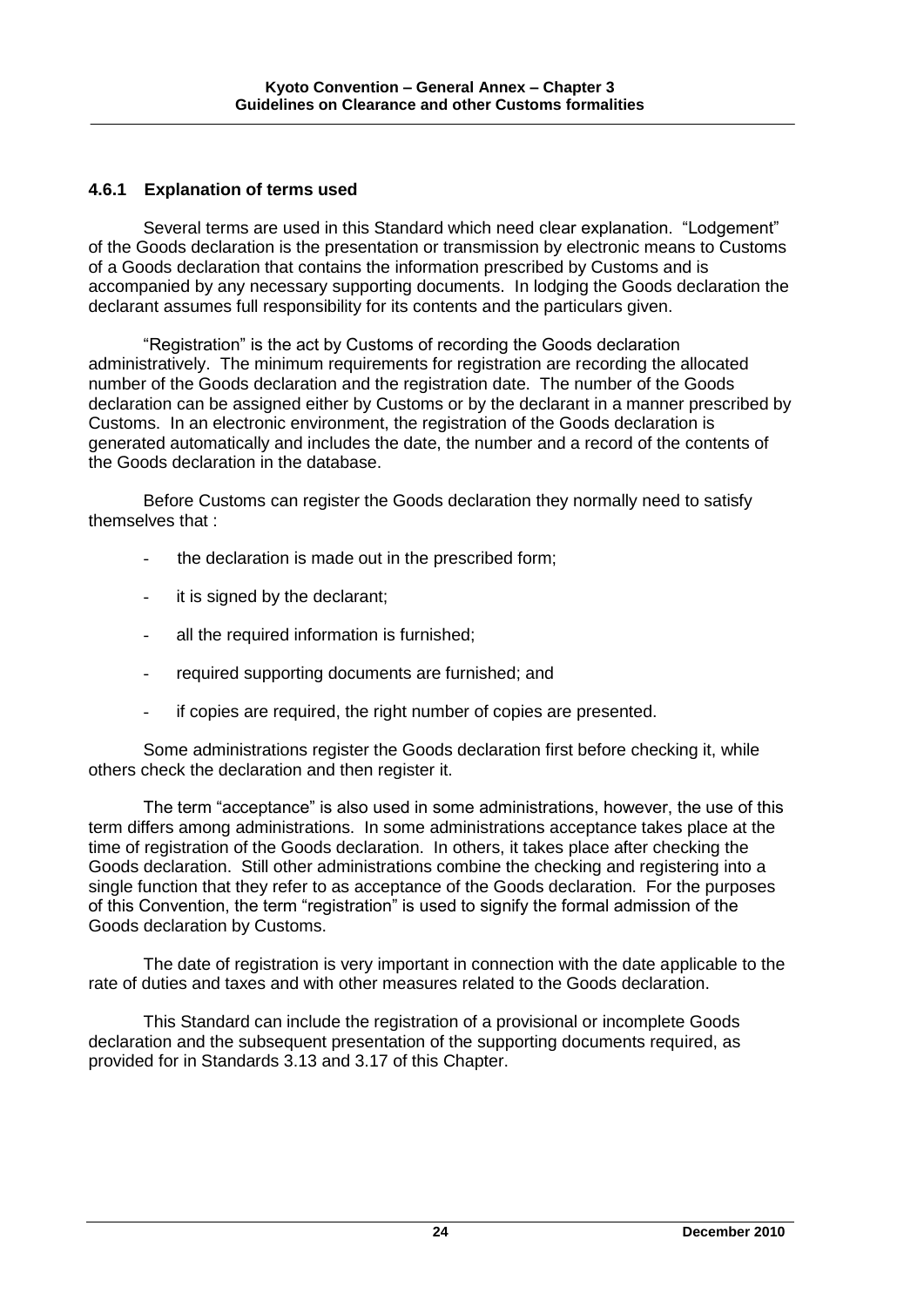## **4.7. Refusal to register a Goods declaration**

## **Standard 3.26**

*When the Customs cannot register the Goods declaration, they shall state the reasons to the declarant.*

Customs can refuse to register a Goods declaration when they discover substantial or basic errors in it. For example, registration may be refused when the declarant's signature is missing, when an incorrect form is used for a particular procedure or when essential supporting documents are not submitted. When non-essential information is missing or incorrect, the declarant should be given the opportunity to remedy the errors. In these cases, some administrations will accept the Goods declaration unofficially and give the declarant the opportunity to amend it as soon as possible.

A Goods declaration may also be refused registration when the Customs office where the Goods declaration was presented does not have the necessary competence.

When Customs refuses to register a Goods declaration, Standard 3.26 obliges Customs to inform the declarant of the reasons for their refusal. Where appropriate, this should be given in writing or by electronic notification. Customs should also inform the declarant of the remedial action that should be undertaken to rectify the Goods declaration.

## **5. Part 5 – Amendment or withdrawal of the Goods declaration**

## **5.1. Amendment of a Goods declaration**

## **Standard 3.27**

*The Customs shall permit the declarant to amend the Goods declaration that has already been lodged, provided that when the request is received they have not begun to check the Goods declaration or to examine the goods.*

After the Goods declaration has been lodged, the declarant may discover that the particulars he has furnished in it are not accurate. Standard 3.27 requires Customs to allow the declarant to amend the Goods declaration under certain conditions. It usually is only allowed when the request for amendment is submitted before the checking of the Goods declaration or the examination of the goods has commenced. For an amendment to a Goods declaration after checking the Goods declaration has commenced, see Transitional Standard 3.28.

Normally such requests are made when the declarant discovers an error or omission in the Goods declaration. This could be caused by a mistake, a change in the circumstances of the consignment or some other unintentional reason. Generally the request is made verbally and the declarant is not required to state the reasons for the request. In some cases Customs may discover an error or omission while checking the Goods declaration and, as a facilitative measure, may allow the declarant to amend or complete the declaration depending upon the nature of the error.

Many Customs administrations release goods without examination before checking the Goods declaration. In this case, when an amendment is requested after the release of the goods, Customs may require that valid reasons be given for the amendment.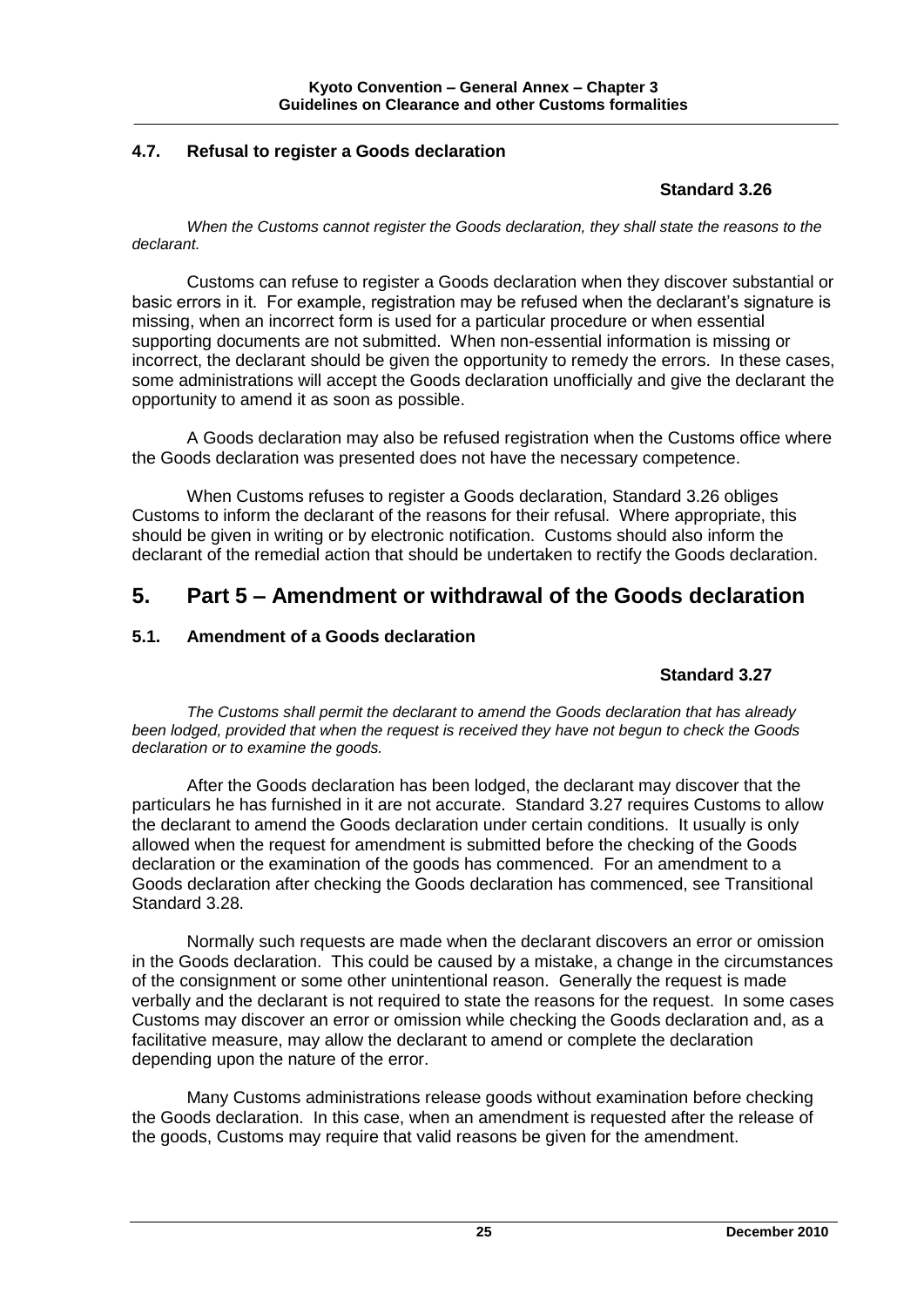The declarant may be allowed to replace supporting documents that have been presented with the Goods declaration by mistake. However, amending a supporting document, in principle, should not be allowed as the declarant is not the party who provides the information in the supporting document.

In the electronic environment, the system will frequently allow a period of time in which a Goods declaration can be amended. Otherwise Customs may require the declarant to file a replacement for the initial Goods declaration.

## **Transitional Standard 3.28**

*The Customs shall permit the declarant to amend the Goods declaration if a request is*  received after checking of the Goods declaration has commenced, if the reasons given by the *declarant are deemed valid by the Customs.*

Once Customs has begun to check the Goods declaration, they are already in the process of verifying the accuracy or completeness of the declaration. Therefore it is reasonable that the information provided should no longer be able to be amended. Transitional Standard 3.28 nevertheless requires Customs to evaluate a request in this circumstance and determine if they believe the reasons for the amendment to be valid. If Customs agrees that the reasons given by the declarant are justified, they should allow the amendment. When the amendment involves non-essential information, such as information regarding the means of transport, it should also be allowed. When the amendment concerns essential information, Customs will need to determine whether granting the request is justifiable in terms of the amount of duties and taxes due or other control measures that Customs is responsible for enforcing.

Customs may impose certain restrictions on amendments to the Goods declaration by inserting appropriate provisions in their national legislation. For example, a request for an amendment may be refused if it would have the effect of making the Goods declaration applicable to goods other than those it originally covered.

Even if a request to amend the Goods declaration is granted Customs can always take any necessary action, including the imposition of a penalty, if an offence is discovered while checking the Goods declaration or examining the goods.

#### **5.2. Withdrawal of a Goods declaration**

## **Transitional Standard 3.29**

*The declarant shall be allowed to withdraw the Goods declaration and apply for another Customs procedure, provided that the request to do so is made to the Customs before the goods have been released and that the reasons are deemed valid by the Customs.*

Transitional Standard 3.29 provides that a Goods declaration that has already been registered can be withdrawn upon request by the declarant if Customs is satisfied that the circumstances are justified. Examples of such circumstances would be when :

- the goods were declared for the wrong Customs procedure; or
- ownership of the goods has changed during the clearance process and the new owner selects a different Customs procedure or practice for the goods.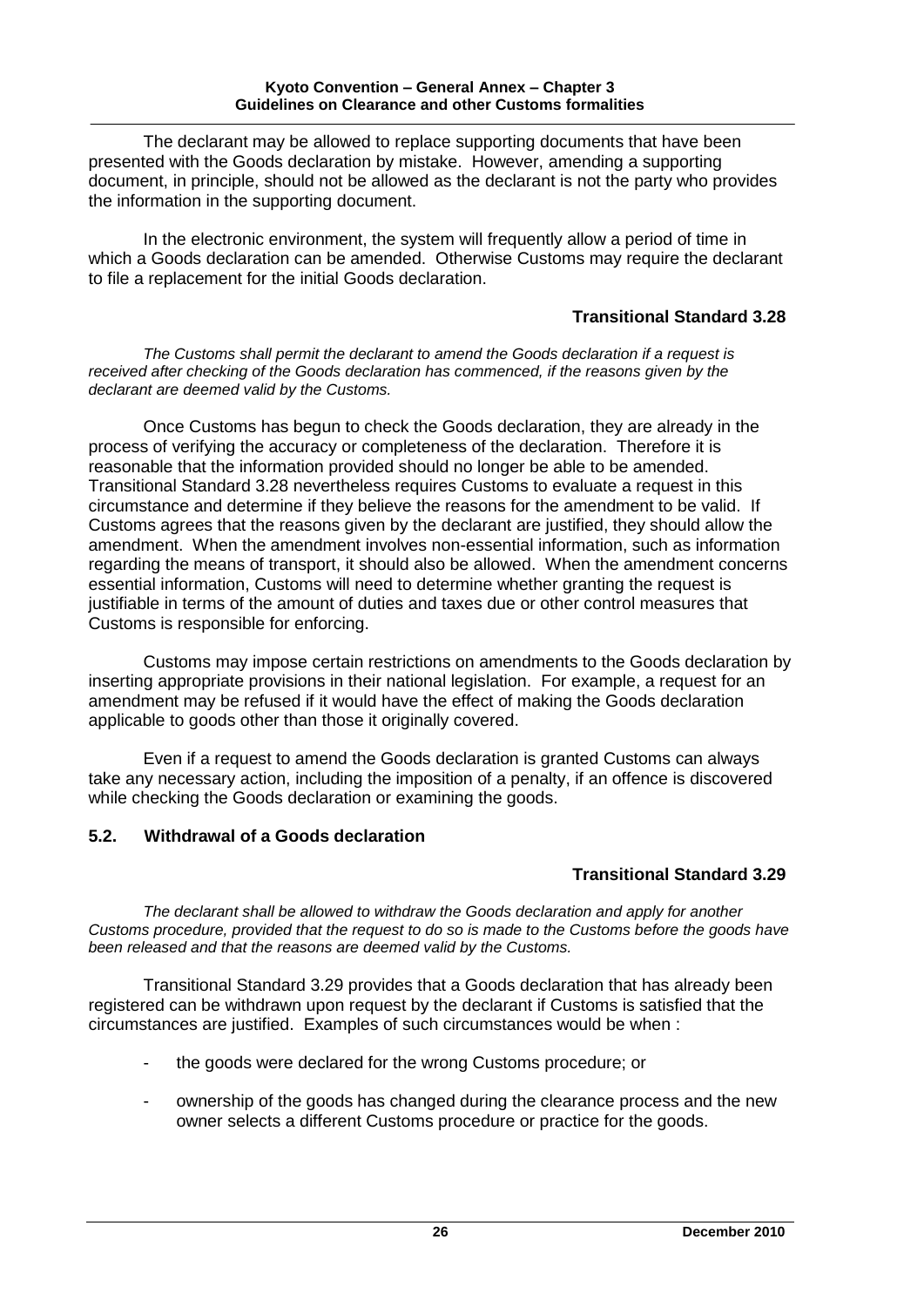In some administrations a request for a different Customs procedure will in effect be regarded as a request for the withdrawal of the initial Goods declaration and the lodgement of a new one.

As a greater facility, many Customs administrations also allow the Goods declaration to be withdrawn when the goods do not arrive, they remain under the previously granted Customs procedure or a duplicate Goods declaration for the same consignment has been lodged in error.

Customs administrations that allow the application of another Customs procedure after the goods have been released, but before the duties and taxes are paid, can also be regarded as providing a greater facilitation in accordance with Article 2 of this Convention.

Withdrawal of the Goods declaration will not preclude any necessary Customs action, including the imposition of a penalty, where an offence is discovered during the checking of the Goods declaration or examination of the goods.

## **6. Part 6 – Checking the Goods declaration**

## **6.1. Time of checking the Goods declaration**

## **Standard 3.30**

*Checking the Goods declaration shall be effected at the same time or as soon as possible after the Goods declaration is registered.*

In order to enable more rapid clearance of goods, Standard 3.30 requires Customs to check the Goods declaration at the time it is registered or as soon as possible thereafter. In normal practice, after the declarant has lodged the Goods declaration, Customs must register it and check it before releasing the goods. However, with the considerable growth in international trade, it is nearly impossible for most Customs administrations to check every Goods declaration without causing long delays in the clearance of goods. Therefore, Customs should use the principles of risk management to distinguish which declarations need to be checked.

Risk analysis should identify which goods pose a high or a low risk to the revenue or for other measures that Customs is responsible for enforcing. Declarations for goods that are low risk can be dealt with administratively. In other words, there does not need to be a thorough checking of the declaration and the goods can be released without delay. A comprehensive explanation of the risk management process is found in the Guidelines to Chapter 6 of the General Annex.

In an electronic environment, elements of the risk management process should be built into the specifications of the Customs automated systems. The Guidelines to Chapter 7 of the General Annex contain further details on this.

## **6.2. Checking the Goods declaration**

## **Standard 3.31**

*For the purpose of checking the Goods declaration, the Customs shall take only such action as they deem essential to ensure compliance with Customs law.*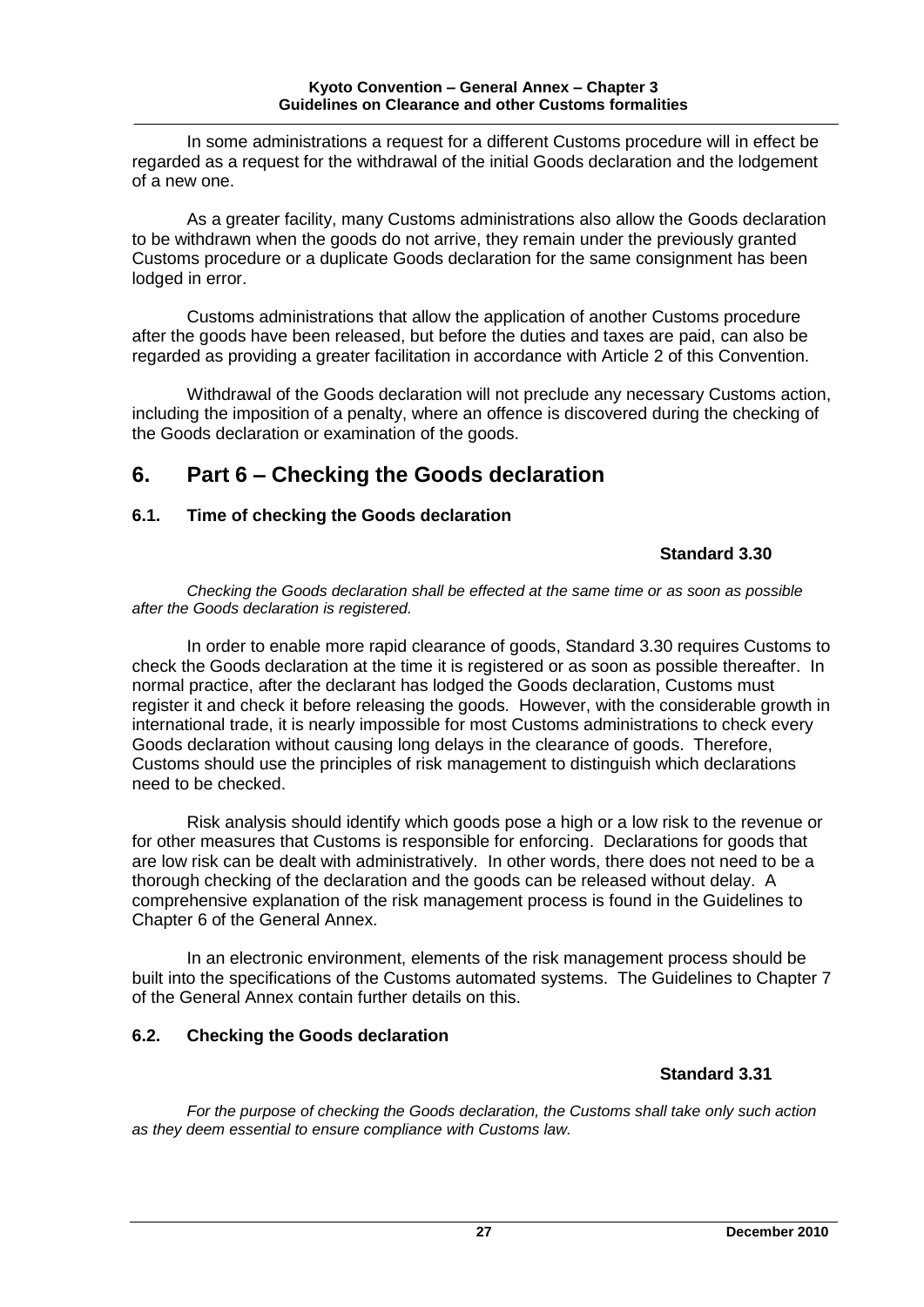The purpose of checking the Goods declaration is to ensure its accuracy and completeness as required by Customs law. Standard 3.31 states that Customs should only take essential actions in this regard. As a general rule, Customs will verify the following :

- that the tariff classification in the Goods declaration corresponds to the description of the goods;
- that the rates of duties and taxes indicated are those in force;
- that the particulars in the Goods declaration correspond with those in the supporting documents submitted, especially in regard to the quantity, value and country of origin of the goods;
- the authenticity and validity of the supporting documents; and
- that the Customs procedure requested is appropriate.

Customs should provide informational aids such as handbooks, directives and circular notices to the personnel who perform the task of checking the Goods declaration so that there is a systematic and standardized implementation of this function.

In an electronic environment, the specifications for checking of the Goods declaration should be integrated in the automated clearance system.

Customs should only require the declarant to present additional information or documents when necessary to verify the accuracy of the particulars contained in the Goods declaration or supporting documents.

Checking the Goods declaration may prompt Customs to take a sample or examine the goods in order to verify the particulars in the declaration.

## **7. Part 7 – Special procedures for authorized persons**

#### **7.1. Special procedures**

## **Transitional Standard 3.32**

*For authorized persons who meet criteria specified by the Customs, including having an appropriate record of compliance with Customs requirements and a satisfactory system for managing their commercial records, the Customs shall provide for:*

- *release of the goods on the provision of the minimum information necessary to identify the goods and permit the subsequent completion of the final Goods declaration;*
- *clearance of the goods at the declarant's premises or another place authorized by the Customs;*

*and, in addition, to the extent possible, other special procedures such as :*

*- allowing a single Goods declaration for all imports or exports in a given period where goods are imported or exported frequently by the same person;*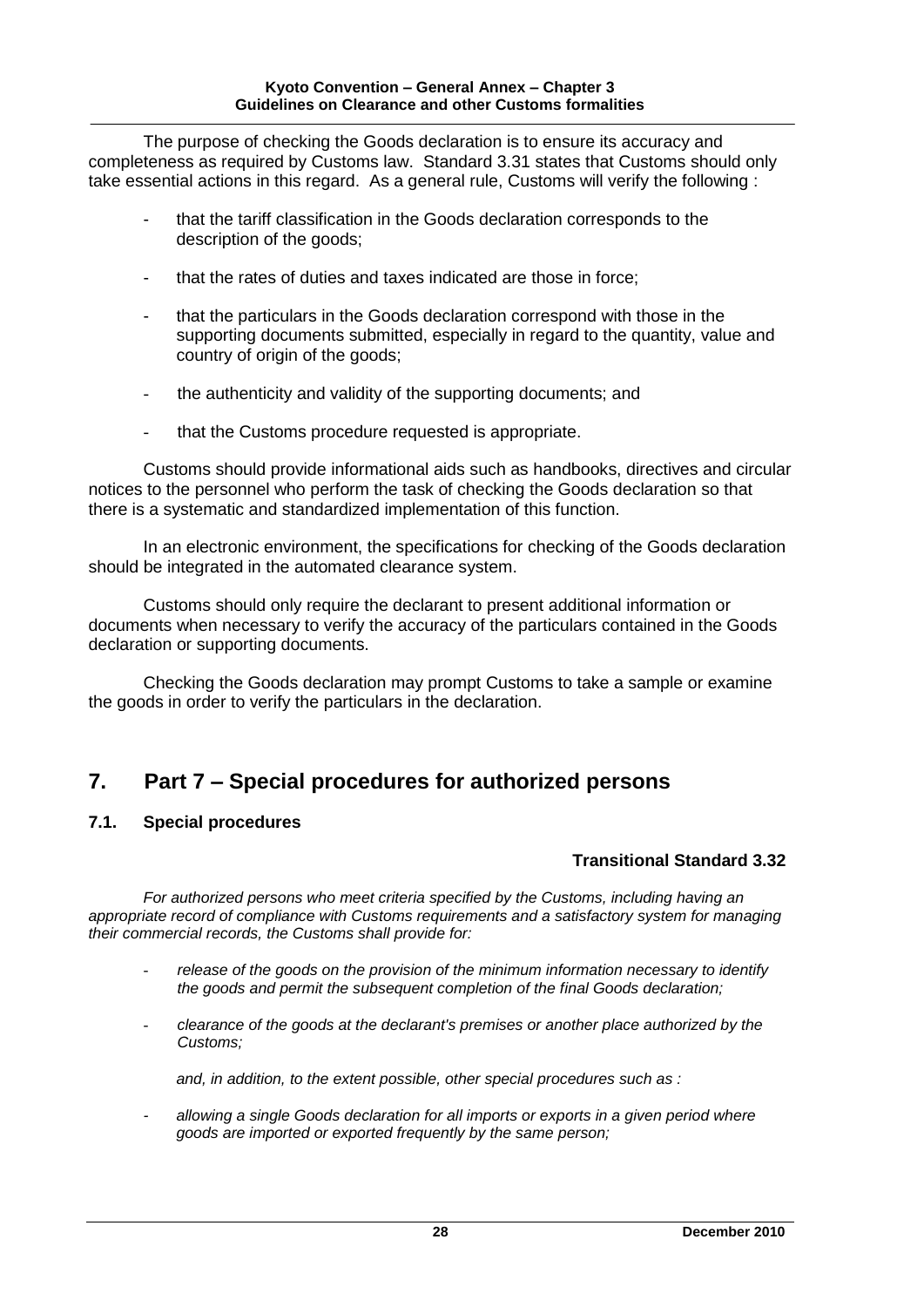- *- use of the authorized persons' commercial records to self-assess their duty and tax liability and, where appropriate, to ensure compliance with other Customs requirements;*
- *- allowing the lodgement of the Goods declaration by means of an entry in the records of the authorized person to be supported subsequently by a supplementary Goods declaration.*

## **7.1.1. Introduction**

Through implementation and use of a risk management programme, Customs can determine which goods and which traders are generally in compliance with Customs law and thus pose a low risk for control purposes. These traders can then be approved for special or "fast track" procedures that require little intervention by Customs for the release and clearance of their goods. Such traders are referred to as "authorized persons" for the purposes of this Convention. This provision is especially appropriate for traders who regularly import or export goods.

The special procedures enumerated in Transitional Standard 3.32 that are granted to authorized persons will allow :

- the provision of minimal information at the time of release of the goods; and
- clearance at the declarant's premises or other inland locations.

In addition Customs may also allow :

- lodgement of a Goods declaration covering multiple transactions over a certain period;
- the self-assessment and accounting of duties and taxes by the authorized person; and
- lodgement of the Goods declaration by an entry in the commercial records of the authorized person.

Special procedures are beneficial for both Customs and the trade. They facilitate the movement of goods, encourage compliance with Customs rules and enable more effective use of Customs resources. They also promote the modern concept of a partnership between Customs, traders and third parties within international trade.

It is therefore a requirement that at least two special procedures be introduced by all Customs administrations and that other special procedures are considered for possible implementation. Customs should consult regularly with the various parties involved to ensure that once special procedures have been introduced, the optimum benefits are realized for all the trade partners, including Customs.

Although Contracting Parties to this Convention must implement a programme for special procedures in accordance with Transitional Standard 3.32, the procedures are applied at the trader's request. They are clearly not mandatory upon all traders, particularly as they are designed only for those who meet the qualifications to be authorized.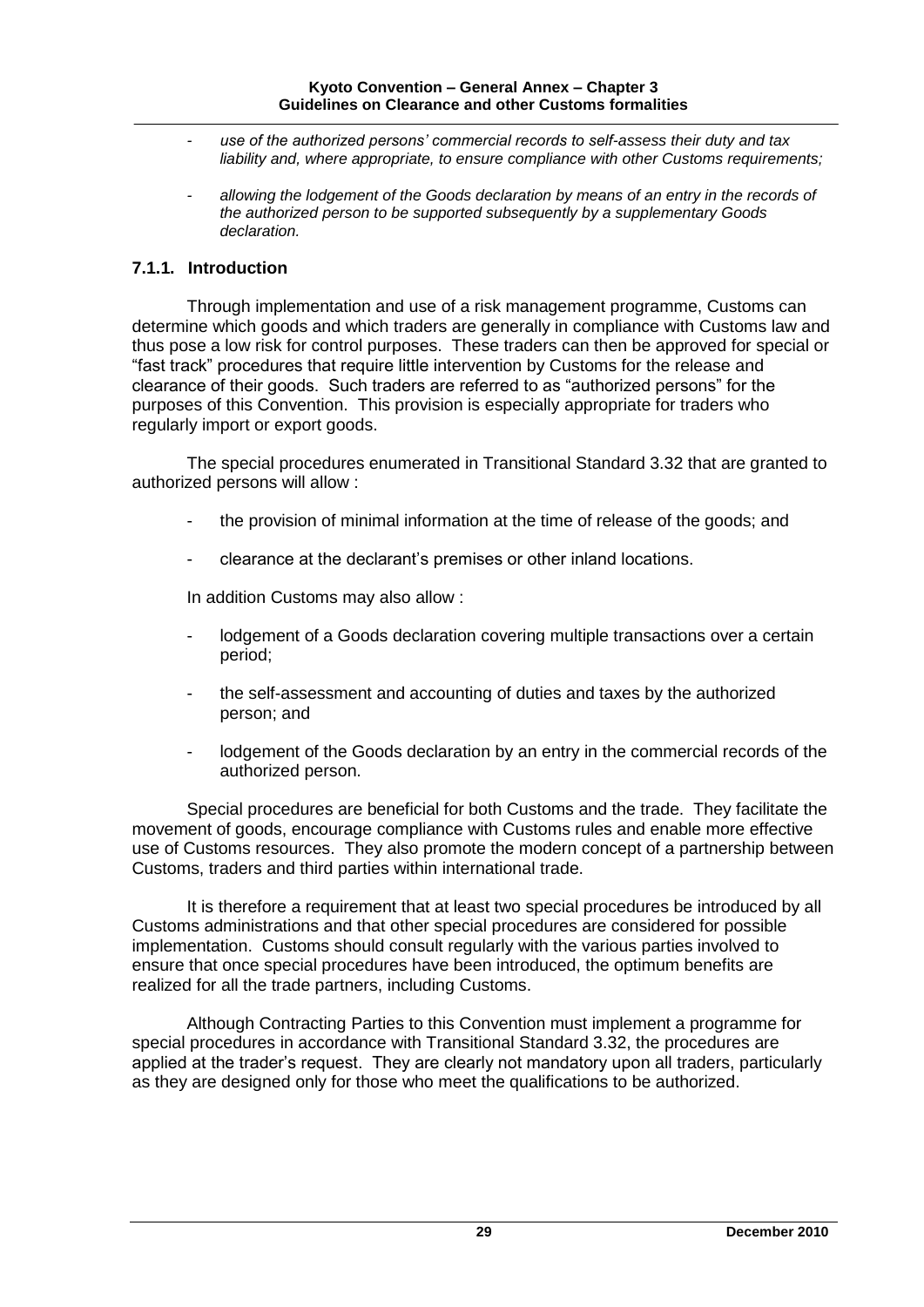## **7.1.2. Authorization**

Customs will determine criteria or conditions that a trader must meet in order to be considered eligible for a special procedure. Any trader can apply for approval to use the special procedures. Once Customs agrees that a trader meets the criteria they have identified as necessary to ensure the trader's compliance with Customs law, they will authorize the trader for one or more of the special procedures.

The criteria and conditions for this authorization should be developed by Customs through the consultative process with the trading community. Where possible, the criteria should be based on measurable requirements, such as the ability to supply the necessary information to Customs within given time scales. As illustrated in this Transitional Standard, the basic criteria are that the applicant can demonstrate a good record of compliance with all Customs requirements and the maintenance of an adequate system for commercial records. Compliance with Customs requirements includes all the elements associated with accurate and correct declarations, adequate security provided to meet obligations, timely duty and tax payments, proper methods for tariff classification and country of origin claims, and no history of significant recurring errors or violations.

In addition to the practical requirements, the assessment of any application by a trader for a special procedure will be based on risk management techniques as explained in the Guidelines to Chapter 6 of this Annex.

Once granted, the authorization will indicate the obligations of the authorized person concerning the use of a special procedure. Some Customs administrations allow the use of a special procedure without an authorization to any trader who wants to use it. This can be considered as granting a greater facility in accordance with Article 2 of the Convention.

## **7.2. Types of special procedures**

## **7.2.1. Release on minimum information**

This procedure allows for the release of goods for the Customs procedure requested using a minimum amount of information.

The procedure usually requires an initial declaration to enable the release of the goods, followed later and within a specified period of time by a supplementary declaration containing all the normally required information or by the provision of any supplementary information. The amount of duties and taxes due will be based on the completed information. However, the goods will be assigned to the requested Customs procedure based on the initial declaration.

The information required on the initial declaration should be limited to that necessary to determine the admissibility of the goods. This will normally include the description, origin, place of departure, quantity and value of the goods.

In some administrations, the information in the initial declaration can also simply comprise the declarant's authorization number and a commercially recognized description of the goods or the commercial reference to the goods in the authorized person's records. With this reference to the authorized person's records it is possible for Customs to have access to all the information necessary. Some administrations also allow a commercial or official document to be the initial declaration.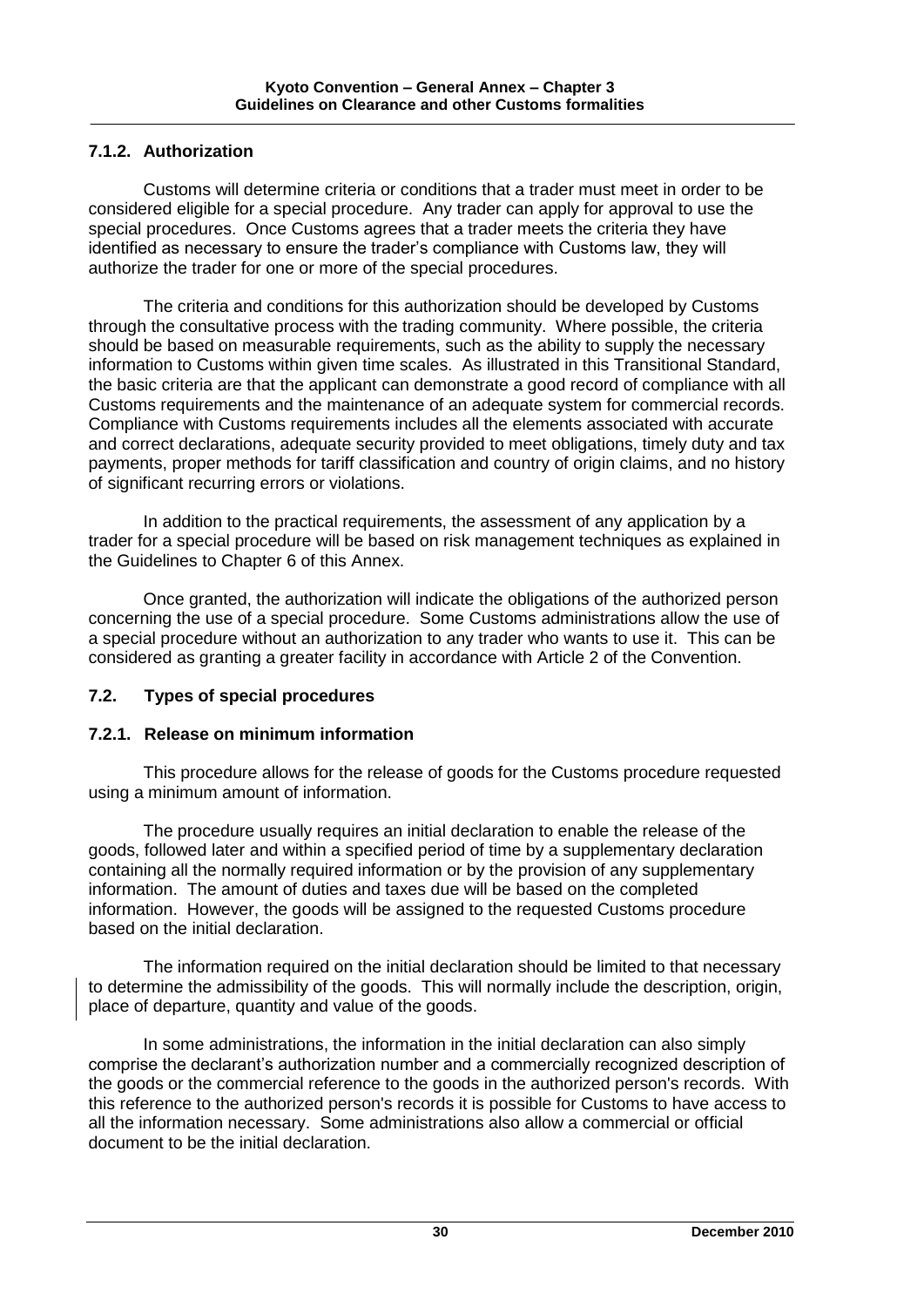Standard 4.5 of the General Annex requires national legislation to fix the point in time for determining the rates of duties and taxes. In many administrations the date of registration of the initial declaration establishes this time of lodgement of the Goods declaration.

It is not always necessary for Customs to be able to assess the exact amount of liability for import or export duties and taxes at the time of release of the goods. This can be done at a later stage using the more comprehensive supplementary declaration. In most administrations that use this special procedure, the supplementary declaration is required at the end of a month, or even longer, after the release of the goods. The supplementary declaration may be a single Goods declaration covering a single transaction or it may be a single Goods declaration covering a number of transactions within the given period.

## **7.2.2. Clearance of goods at the declarant's premises**

This procedure allows the clearance of goods for the Customs procedure requested at designated locations away from the Customs office or at approved traders' premises. It provides advantages for the trade, not only for the treatment of urgent consignments such as perishables, but also for increasing the convenience of clearance, the security of the goods themselves and a degree of certainty for delivery at the expected time. For Customs, the procedure enables them to become more familiar with the goods and systems that they are dealing with and may create more favourable conditions in which to carry out their work.

Normally the goods arrive at the declarants' premise under Customs transit procedure or under an approved simplified system for the movement of goods. The requirement to use this procedure may simply be a notification to Customs of the impending arrival of imported goods at the approved premises or the despatch of goods for export. This is followed, within a period of time specified in the authorization, by the lodgement of the Goods declaration.

When the arrival or the despatch of the goods is on a regular basis, Customs may even accept a list of impending arrivals or despatches of goods for a certain period, or they may waive the requirement for the notification and only require the subsequent lodgement of the Goods declaration.

The procedure may also be divided into two stages : an initial declaration that may be accepted as the notification, followed by a supplementary declaration. Together these constitute the Goods declaration. This Goods declaration would have the same legal status as a normal Goods declaration.

Some administrations, particularly in Europe, grant the procedure described above combined with the procedure of lodgement by entry in the records as described in 7.3.3 as a Local clearance procedure.

## **7.3. Additional special procedures**

The following procedures are optional and provide only an example of additional special procedures that could be introduced. They are not mutually exclusive, but provide a framework within which Customs and the relevant parties can work to find agreeable facilitation methods that meet Customs requirements. The decision to introduce these special procedures depends on each Contracting Party, although all Customs administrations are encouraged to make these special procedures available.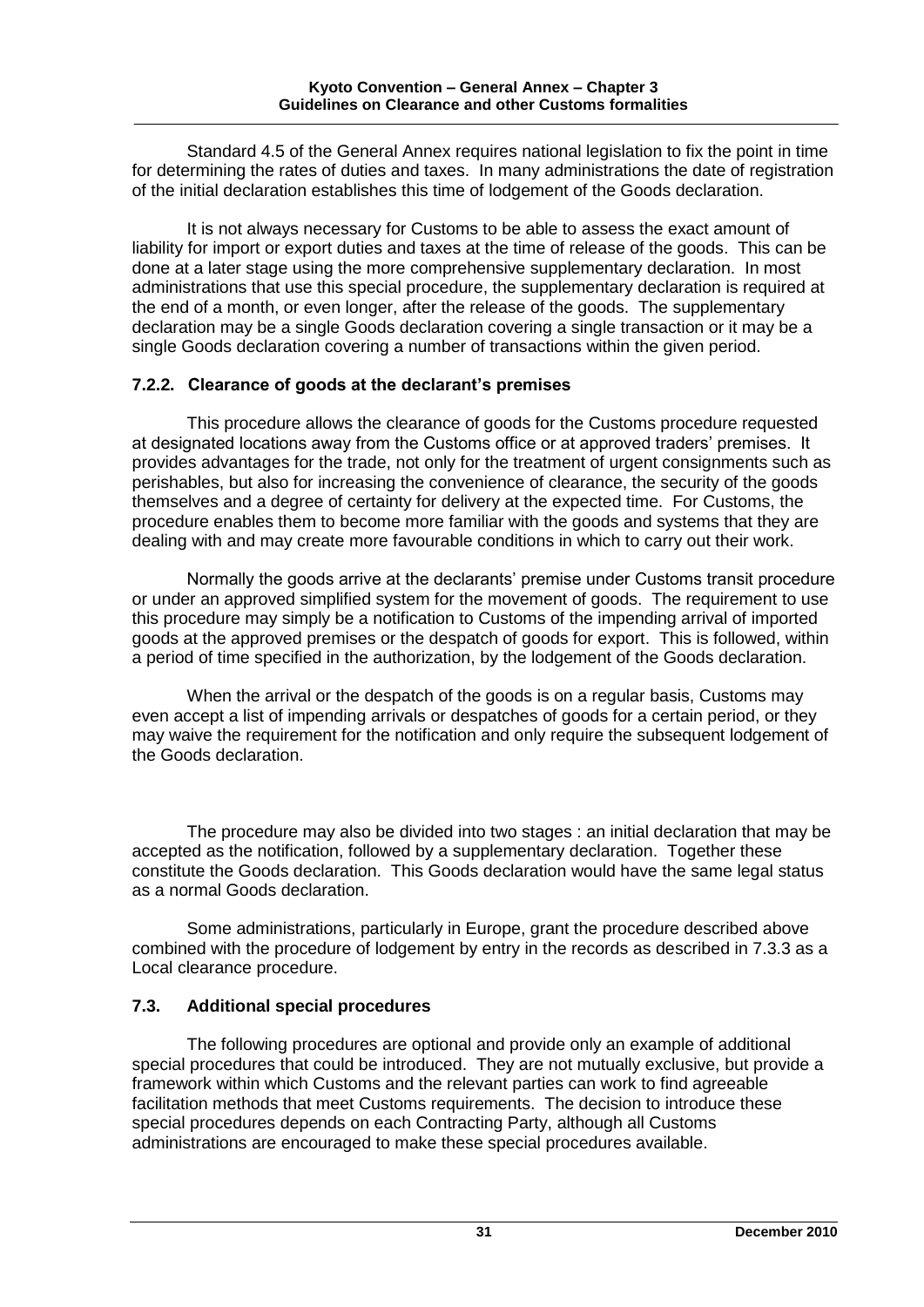## **7.3.1. Periodic Goods declaration**

One of the more widely applied special procedures is permitting the lodgment of a single Goods declaration for imports and/or exports that have taken place over a given period of time.

This procedure has great benefits for both the trade and the Customs administrations. For the trade, the periodic declaration procedure allows for improved speed in their overall operations by more rapid release of goods and less repetitive documentation demands. This in turn should lead to reduced clearance and transport costs. For Customs this procedure enables a more rational use of the available resources and allows controls to be applied more flexibly as well as any overall reduction in the number of documents and transactions to be processed. This in turn results in more effective post-audit checks and enhanced risk management.

To implement this procedure, administrations must have either legislative or regulatory provisions in place that allow the Goods declarations for importation and/or exportation to be lodged periodically. This is an additional requirement since most administrations traditionally require a Goods declaration to be lodged for every import or export consignment.

The procedure may not be applied in situations where it may place undue risks on the revenue or on the administration of the procedure. Thus certain categories of goods may be excluded because of their nature (difficult to apply post-audit checks), because they are placed under Customs procedures that will not be facilitated by periodic lodgment of the declaration (processing procedures) or because they are a high risk to the revenue.

Traders must obtain prior authorization by Customs to use the periodic declaration procedure. Customs can issue these authorizations at a central level or at the regional or local level. The authorization may be granted on a case-by-case basis for specific goods, operations or persons. The authorization may also be a general one for certain approved traders but subject to conditions that Customs might prescribe, by such as specific requirements for the premises where the goods are kept, the maintenance of adequate commercial records, a good record of compliance with Customs requirements, and so on. General authorization may also be granted for traders who conclude an agreement with Customs for the implementation of this simplified procedure and are usually based on the same conditions. Customs can also combine the two types of authorizations for a single trader, i.e. a case-by-case approval for certain types of goods and a general approval for other goods.

Goods are released under the periodic declaration procedure upon arrival if no physical examination is necessary. Customs requires only the provisional declaration at this initial stage. The trader may lodge a simplified provisional declaration either in the form of a list of the goods or with a commercial document, both of which are conditional that the trader maintains records of the goods in a format that is acceptable to Customs. In many administrations this provisional declaration is closely linked with that described in Standard 3.13 of this Chapter. These are normally very simplified and contain only the basic information relating to the goods. For highly reliable traders, Customs may allow the trader to simply enter the details of the goods in their records.

Customs retains the right to examine the goods covered by this procedure based on the initial information provided. Since this procedure is reliant on audit-based controls, Customs will base the requirement for any examinations on their risk management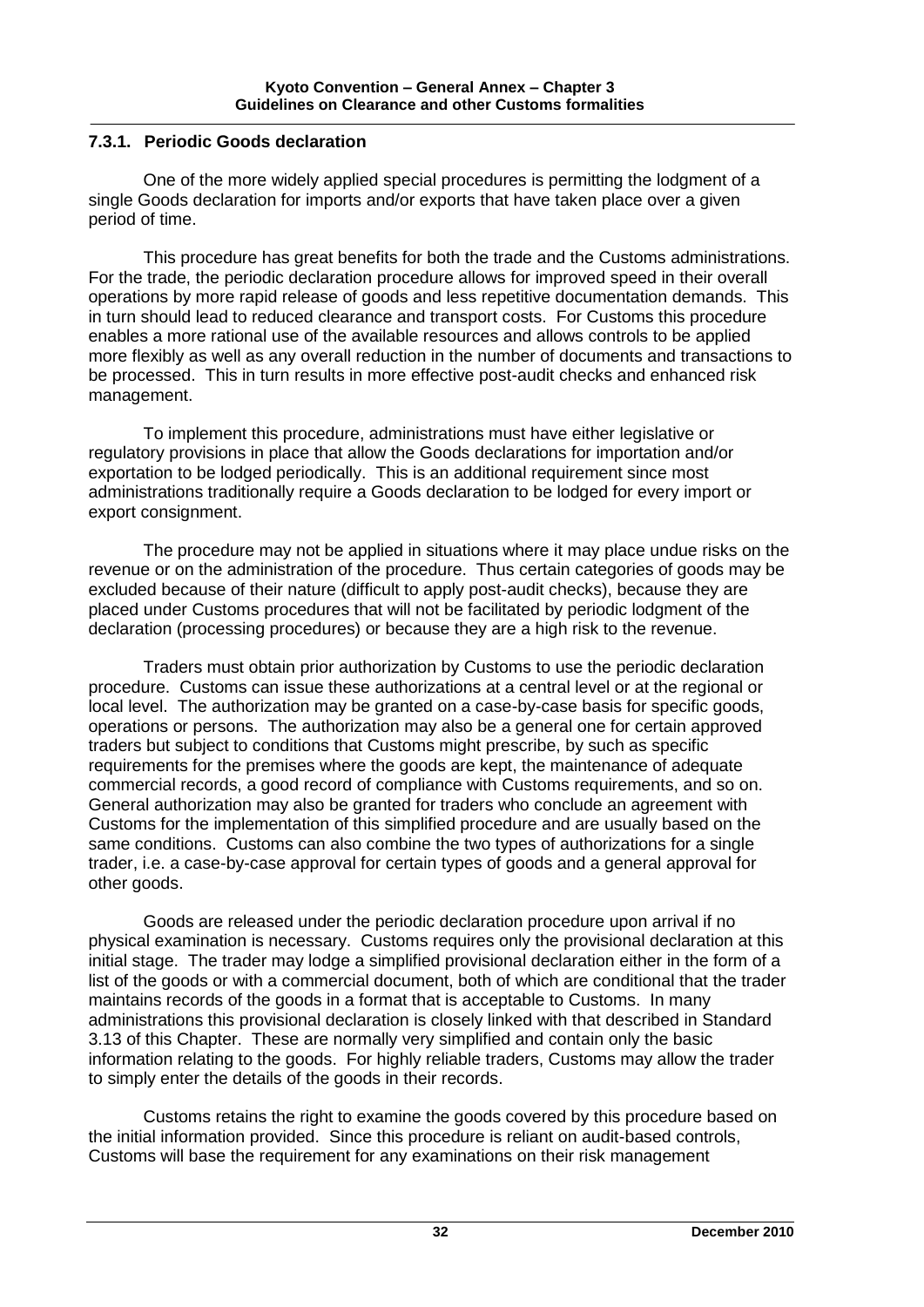programme. For additional details on audit-based control systems, see the Guidelines to Chapter 6 on Customs Controls.

To clear the goods, the periodic Goods declarations are lodged at the end of a period specified in the regulation or legislation. This is normally one month. The authorized trader would be required to submit the declaration in a standard format giving the details of the goods released during that period. As mentioned, this periodic Goods declaration is linked with the provision of certain minimal information at the time the goods are imported or exported or an entry made in the records. The date on which that initial notification was given to Customs or the date on which the entry was made is usually taken to be the date for the assessment of duties and taxes. Electronic submission of the periodic declarations is a common feature of this special procedure.

Under this procedure, the provisional and periodic declarations, which together constitute the Goods declaration, may have the same legal status and are regarded as normal Customs declarations, and thus the provisional declaration may determine the date for the assessment of duties and taxes. This may also apply where changes occur in the rates of duty and taxes or in the regulations during the period covered by the periodic Goods declaration, unless otherwise specified in national legislation under Standard 4.5.

When Customs perform audit-based controls for the periodic Goods declaration, they ensure to their satisfaction that all goods imported under the procedure during the relevant period are declared and that the information contained in the declarations is accurate.

## **7.3.2. Self-assessment of duties and taxes using commercial records**

This procedure is a system whereby the trader himself is authorized to determine the duties and taxes due. It is based on the principle that, in international trade, systems are required for commercial purposes in order to control the movement, supply and storage of goods and to carry out effective fiscal controls. Once Customs performs an audit of the trader's relevant system and commercial records and is satisfied that they meet the criteria necessary for authorization to use special procedures, Customs has a reasonable assurance that it can rely on the system for Customs control. In effect Customs control becomes an integral part of the authorized person's commercial activities.

This self-assessment procedure is accompanied by Customs performing audit-based controls as provided for in Standard 6.6 of the General Annex and described in the Guidelines to that Chapter.

Goods imported under the self-assessment procedure should be released at importation immediately upon their arrival in the Customs territory. Likewise, goods exported under the procedure should be authorized to move directly to the place of exportation. Minimum checks or indeed no checks at all should be carried out at a Customs office or at the trader's premises in either situation under normal circumstances, other than random checks conducted as part of the risk management programme. Detailed checks are always appropriate in exceptional circumstances, for instance, where it is suspected that the procedure is being abused or where information is received that a consignment may be misrepresented or used as a medium to import or export illicit goods.

Once the physical movement of the goods has taken place for import or export, a declaration should be furnished by the authorized person or their representative. This normally indicates the amount of duties and taxes that will be due. Other information may be required in the declaration, such as value and origin, but it should be kept to a minimum.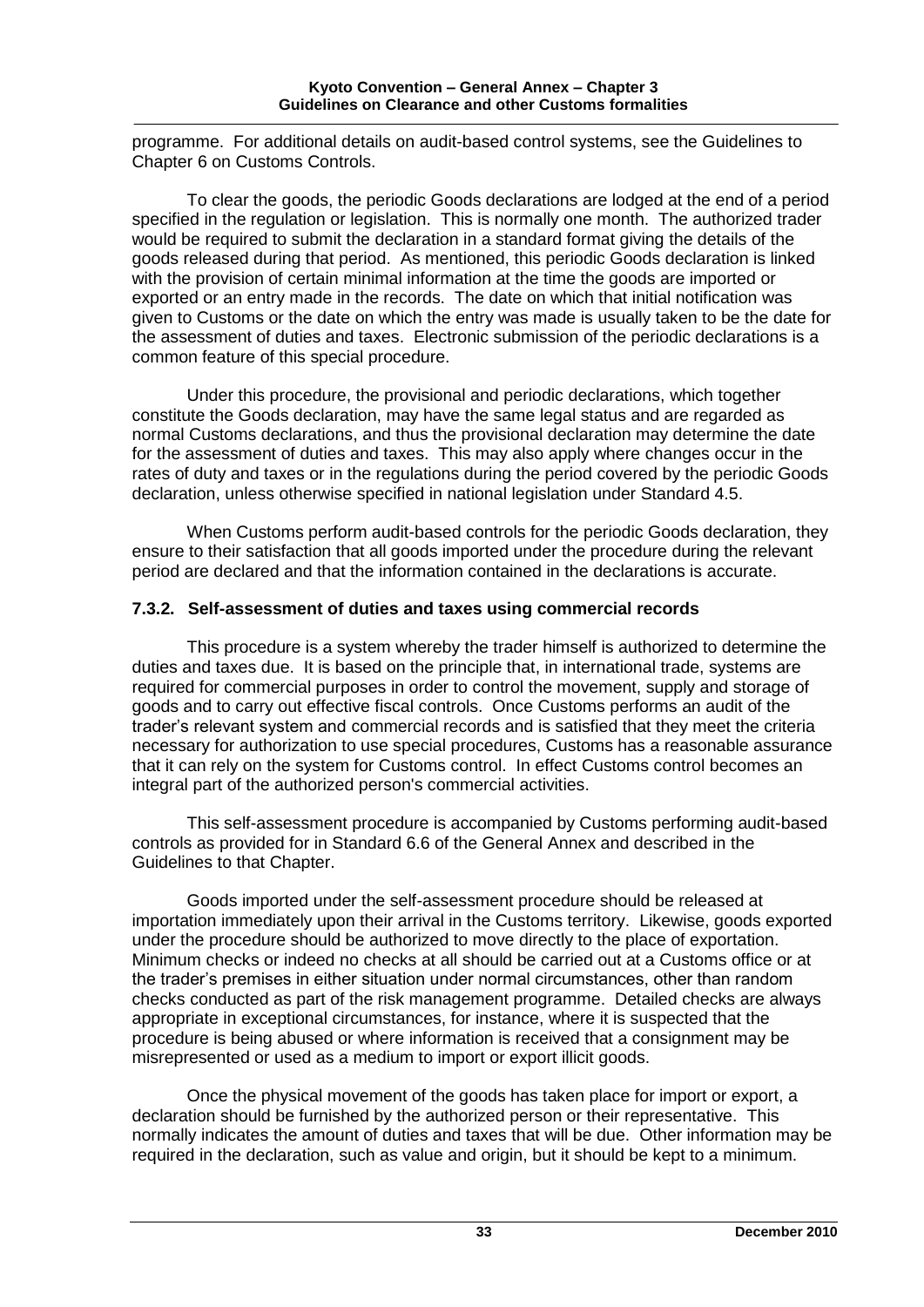#### **Kyoto Convention – General Annex – Chapter 3 Guidelines on Clearance and other Customs formalities**

Some administrations require a supplementary declaration which may not be required for a month or more after the release of the goods. As described for the procedure of release on minimum information, the supplementary declaration may be a single Goods declaration covering a single transaction or it may be a single Goods declaration covering a number of transactions within the given period.

When the time of lodgement of the Goods declaration is used to establish the rates of duties and taxes applicable, it can be established by a number of methods. It is acceptable to use either the date of the provision of minimum information, the date of the entry of the individual consignment into the trader's accounts or the date of registering or acceptance of the periodic declaration.

Where the last method is used, it will constitute a single tax point for the period covered by the declaration. This single tax and duty point may therefore cover several imports and exports over the given period.

The method used to establish the point in time for duty and tax application will be specified in national legislation in accordance with Standard 4.5 and should be specified by Customs in the trader's authorization. For goods assigned to a Customs procedure which places them under the suspension of duties and taxes, Customs can authorize that these goods are not included in the periodic declaration until such time as they are either moved out of the regime and become liable for duties and taxes or are re-exported. Any goods held by the authorized person which are under suspension of duties and taxes should be identifiable in the commercial system.

Where Customs is satisfied that the trader's commercial system is operating correctly, the declarations submitted for the period should be considered to be correct unless there is evidence to the contrary.

The regularity of any checks on the authorized person's system should be based on risk management techniques and the nature and complexity of the business. Whenever controls are carried out, they should be targeted at the functioning of the system. However, this does not preclude checking individual consignments to verify that amounts of duties and taxes due have been correctly attributed.

In administrations which allow the special procedure of self-assessment, Customs retain the authority to determine the amount of duties and taxes.

## **7.3.3. Lodgement by entry in the records**

Where release or clearance is allowed away from the border and at approved premises, allowing the Goods declaration to be lodged simply by an entry in the authorized person's commercial records can be a substantial facilitation measure for the declarant. Customs can authorize this special procedure where they are satisfied that the applicant's records will enable them to carry out effective checks, particularly retrospective audits.

Normally the entry in the records consists of specific information concerning the goods such as the shipper, consignee, quantity, value and country of origin, the date of release of those goods and any other information which may be required by Customs for the application of the Customs procedure concerned. The information to be entered in the records of the authorized person will be specified in the authorization for this special procedure.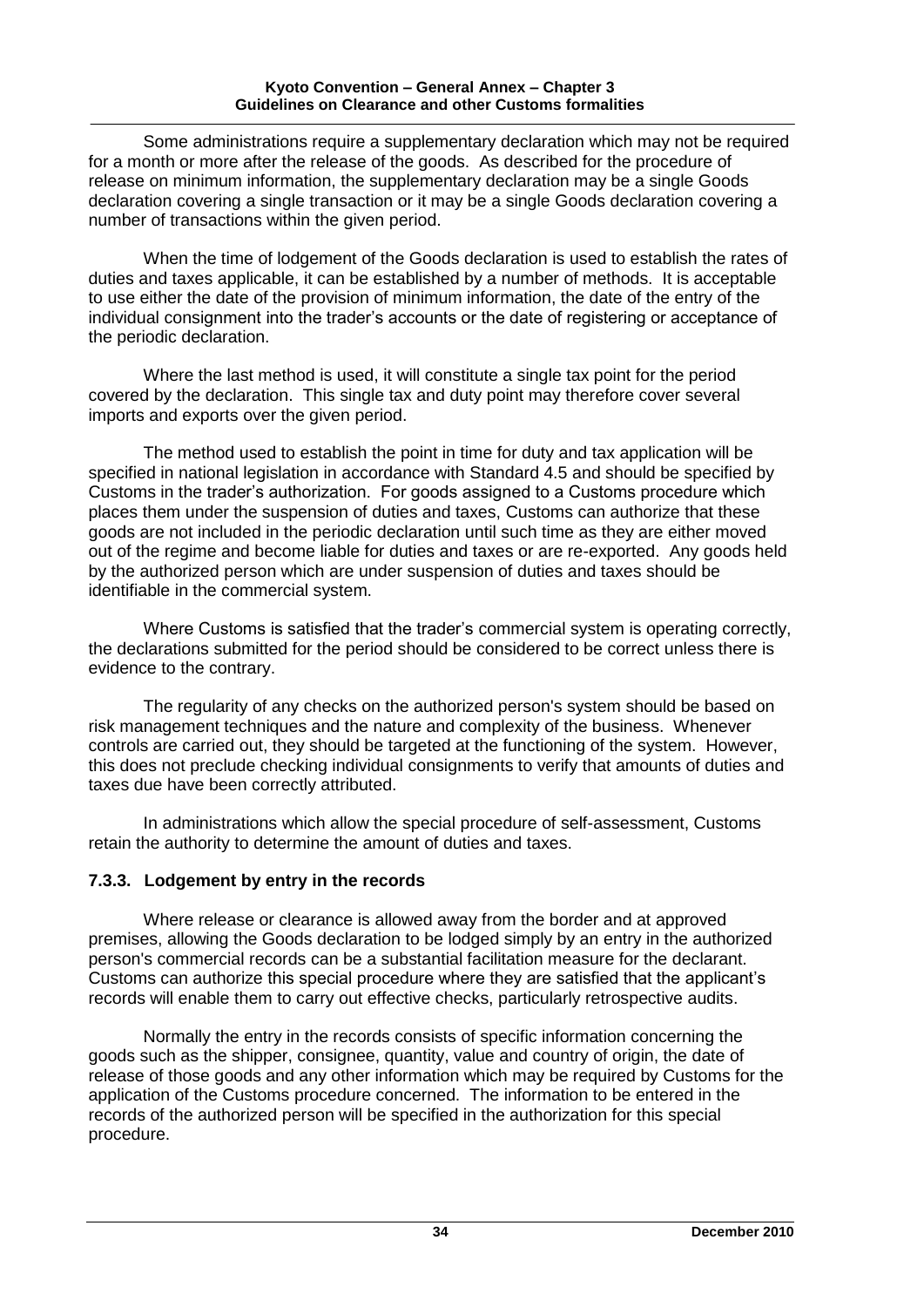The entry in the records can be regarded as the initial declaration, which has to be followed by a supplementary declaration. A simple notification to Customs of the impending arrival of the goods at the approved premises or despatch of the goods from these premises can be required in order to allow Customs to perform random checks when deemed necessary.

The date of the entry into the records is regarded as the formal time for the lodgement of the Goods declaration.

Customs administrations which grant any of these special procedures often combine more than one in the authorization since they have already determined with a satisfactory level of assurance that the trader will maintain high standards of compliance with Customs requirements. Many authorized persons are granted lodgement by entry in their records along with submission of periodic supplementary Goods declarations or with the selfassessment of duties and taxes.

## **8. Part 8 – Examination and sampling of the goods**

## **8.1. Time required for examination of goods**

## **Standard 3.33**

*When the Customs decide that goods declared shall be examined, this examination shall take place as soon as possible after the Goods declaration has been registered.*

This Standard sets out a key principle that when Customs decides that goods should be examined, they are required to carry out the examination without any delay. The use of the term "when" implies that all goods that are declared should not be examined as a matter of course. It is linked to Standard 6.4 which states that the decision to examine goods should be based on risk-assessment techniques. This will ensure the goods are released as quickly as possible, even when Customs decides to examine them. The Guidelines to Chapter 6 extensively explain the establishment of a risk-management programme in Customs and risk-assessment techniques, along with all other aspects concerning the examination of goods by Customs.

The decision whether or not to examine the goods should be made as early as possible. In some cases Customs may make this decision as soon as the Goods declaration is registered. Normally, however, since this decision is usually based on the information contained in the Goods declaration, it can only be made after checking the Goods declaration, as referred to in Standards 3.30 and 3.31. It is therefore important that the checking of the Goods declaration takes place as soon as possible after the Goods declaration has been registered. As there may be goods for which priority release is required, it will not always be possible to check the Goods declaration and examine goods in the order in which the relevant Goods declaration were registered (see Standard 3.34). To the extent possible Customs should, within a specified time limit, notify the party having submitted the Goods declaration, whether the goods will be examined.

The examination of goods can be either summary or detailed. In a summary examination Customs carries out some or all of the following checks :

- count the packages;
- compare marks and numbers to that on the declaration or invoices;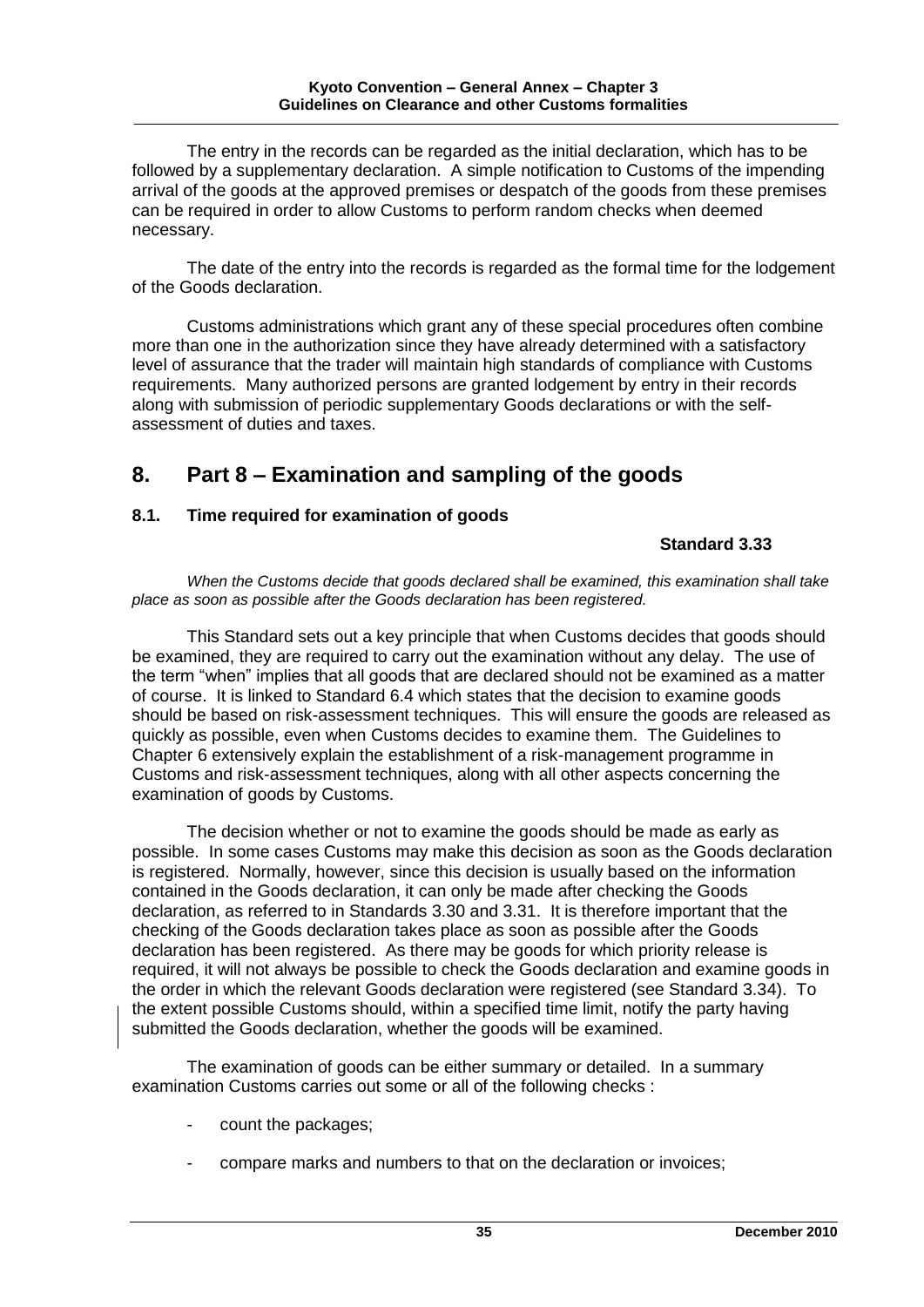verify that the goods are the same as those described on the declaration.

A summary examination may be considered sufficient where goods of the same description are imported or exported frequently by the same person and this person is known by Customs to be reliable; where the accuracy of the particulars given in the Goods declaration can be checked against the supporting documents or against other evidence; or where the import or export duties and taxes involved are low.

A detailed examination is warranted when Customs is not satisfied about the accuracy of the particulars in the Goods declaration or in the supporting documents. Likewise, goods liable to substantial import or export duties and taxes may be routinely subjected to closer examination. A detailed examination usually involves :

- thorough inspection of the goods to determine as accurately as possible their composition;
- verification of the quantity;
- verification of the tariff classification:
- verification of the value; and
- where necessary, verification of the origin of the goods.

Based on Standard 3.2 of this Chapter Customs should, subject to availability of resources, examine goods outside their normal hours of business and/or at a place other than the Customs office where the Goods declaration was lodged. An examination at another location can be beneficial for both Customs and the declarant. This is especially valid for goods such as grains, ores, oil or other commodities imported in bulk, where special equipment should be used that is only available at that location, or where the goods have to be treated under special conditions (dark room or freezing-chamber). In such special circumstances, in fact, Customs may prefer to examine the goods at another location so that a more appropriate examination is guaranteed. If that is the case, Customs will normally not charge the expenses caused by the examination to the declarant.

Similarly, in some cases Customs will contract with specialized independent commercial firms to examine goods such as antiques, gemstones, chemicals, pharmaceuticals, or other goods for which highly technical evaluations must be made. Customs should ensure that arranging for these types of services is also done promptly and does not incur unnecessary delay in the examination.

Customs may require that goods to be examined at another location will be transported there under Customs seal or some other form of control.

Modern Customs administrations often use risk-management techniques to select goods for examination before the Goods declaration is lodged. This is based on information supplied in advance by the trade, usually on the cargo declaration (goods manifest). Providing the advance notification is usually a result of formal or informal agreements between Customs and the trade. However, in some administrations that are extensively automated this is a normal practice which does not require a separate agreement with the trade. In either case, this working method allows Customs and the trade to work together efficiently and to generate a quick release of the goods.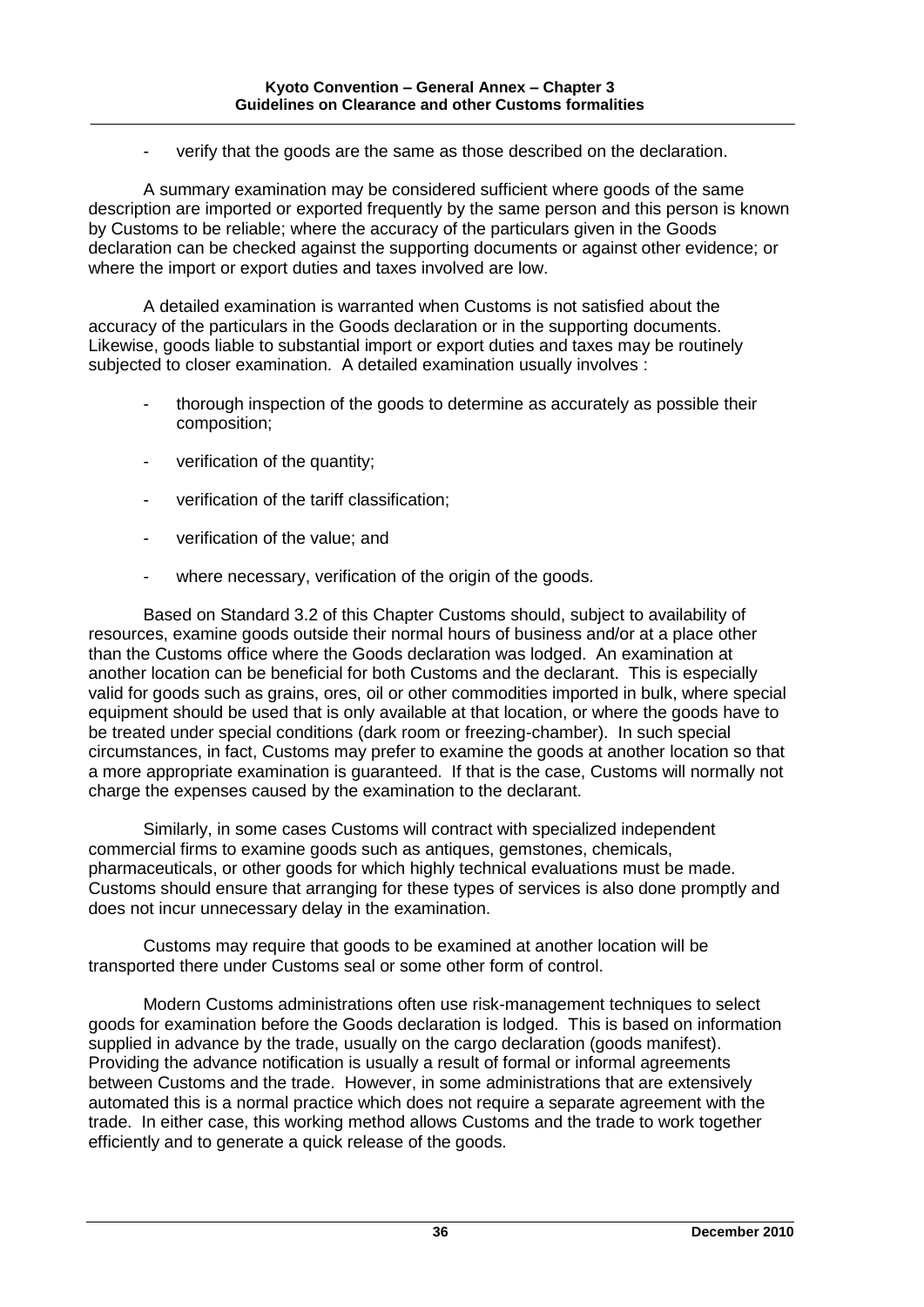#### **Kyoto Convention – General Annex – Chapter 3 Guidelines on Clearance and other Customs formalities**

Determining the goods that are to be examined based on the details available in advance information, instead of delaying a determination until the Goods declaration is lodged, is absolutely necessary, for example, in container ports where there are a large volume of goods. In this environment it is impossible for Customs to examine all the containers, and any random examinations that are conducted have limited chance of being significant. In addition, waiting to examine goods in containerised cargo until after checking of the Goods declaration can be very inefficient, since the containers have already been placed in stacks and would be difficult to reach if selected for examination. There are other circumstances when the determination of whether goods are to be examined made in advance of the lodgement of a declaration would also be facilitative for the quick release of goods. This would be especially true for the clearance of goods carried by air for express courier services or where a trader is authorised to clear the goods under the special procedures of Transitional Standard 3.32.

Risk management criteria for selecting goods for examination prior to the lodgement of the Goods declaration can be the place of loading of the goods onboard the means of transport, the itinerary of the means of transport, or the country of origin or nature of the goods. This working method is also effective where Customs wants to trace the illicit traffic of drugs at an early stage.

A very advanced measure of facilitation in this area is where Customs administrations use mutual administrative assistance agreements to set up special procedures and share information. For example, if goods must be examined at export then, unless there were special reasons, Customs in the country of export can share the examination results with Customs in the country of import, and the goods would not have to be examined upon arrival at import. Mutual administrative assistance agreements are described in Chapter 6 of the General Annex and its Guidelines.

## **8.2. Examination of live animals, perishable goods and other urgent consignments**

## **Standard 3.34**

*When scheduling examinations, priority shall be given to the examination of live animals and perishable goods and to other goods which the Customs accept are urgently required.*

Certain goods because of their nature need to be conveyed rapidly from the point of origin to their final destination and thus require the completion of Customs formalities with a minimum of delay. Standard 3.34 requires that for such urgently required goods, including live animals and perishable goods, Customs must examine them without delay in order to avoid loss or deterioration of the goods. In principle, and as stated in Standard 3.33, any examination of goods should be conducted as soon as possible, regardless of whether the goods are urgently required or not. Many Customs administrations normally do provide greater facilities for the clearance of perishable goods, live animals and urgent consignments. Examples of the types of goods granted rapid clearance as perishable and urgent goods are bodily organs, blood and blood plasma, perishable medical research materials, news materials, medicaments and vaccines, replacement parts, scientific and medical equipment, fire fighting and rescue equipment, equipment for use in searches, investigations and salvage in connection with accidents or any other items considered to fall within the scope of this Standard.

As stated in Standard 3.2 Customs should, subject to the availability of resources, examine perishable goods, live animals or goods that are urgently required outside their normal hours of business and/or at a place other than the Customs office where the Goods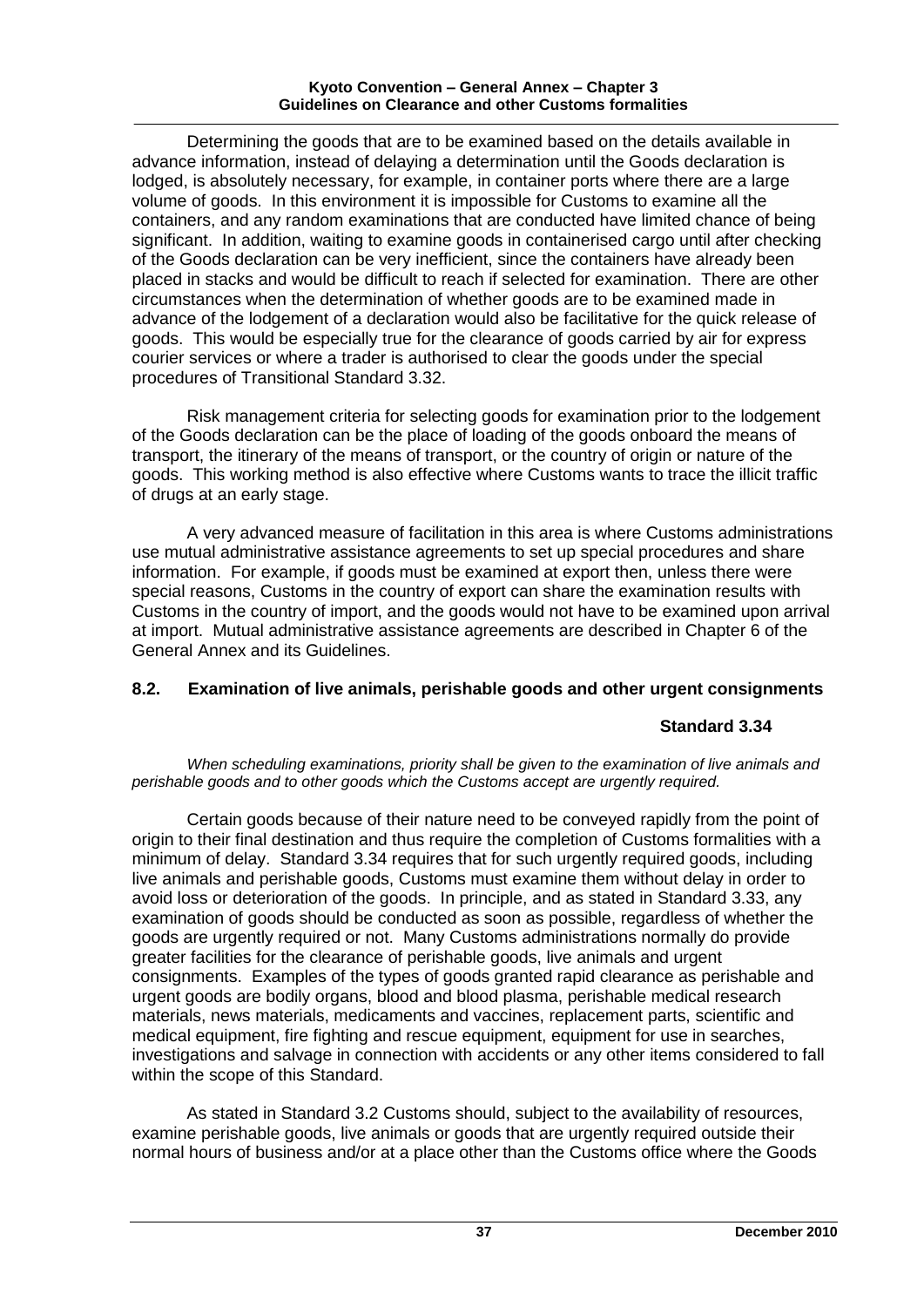#### **Kyoto Convention – General Annex – Chapter 3 Guidelines on Clearance and other Customs formalities**

declaration was lodged. Examination and release of these goods at the premises of the person concerned, at premises with appropriate equipment, at a different Customs office than that where the clearance is given, or at the place of destination can be beneficial for both Customs and the declarant. This is especially true for goods such as medicaments, sterile medical research materials, chemicals or bulk liquids and other goods which cannot be readily examined and released until unloaded at destination. Customs should co-ordinate with the traders and allow for examination and release of these types of goods as would best suit everyone's needs.

## **8.3. Inspection of goods by other competent authorities**

## **Transitional Standard 3.35**

*If the goods must be inspected by other competent authorities and the Customs also schedules an examination, the Customs shall ensure that the inspections are co-ordinated and, if possible, carried out at the same time.*

In most countries Customs is not the only authority present at the frontier that is responsible for goods that enter or leave the Customs territory. There would normally be other competent authorities who represent agriculture, veterinary, health, phytosanitary or other government agencies that have a responsibility over the quality or nature of imported goods. When more than one of these authorities, including Customs, must examine the goods, it is only sensible and practical for the trade that the goods be presented for examination only once. The ideal situation is reflected in Standard 3.35 where the interested authorities would co-ordinate and conduct only a single exam. This facility obviously allows significant cost savings to the importer or exporter, as well as speeding up release of the goods.

This provision does not require Customs to take special actions to ensure that all the examinations required by the various competent authorities are carried out at the same time. However, it does require that Customs establish effective communications with other competent authorities and where possible to carry out their examination at the same time as the other authorities. This will ensure timely and efficient clearance of goods, and thereby optimise the use of resources and expertise at designated Customs offices or other suitable locations.

In the interest of cost-effectiveness and efficiency to both governments and the trade, Customs may give consideration to re-engineering its clearance process based on this Standard. It could establish an inspection service or compliance verification process that is integrated with the other competent authorities that have a vested interest in controlling the movements of goods. Such a convergence of controls into a single control to meet all government requirements is an important trade facilitation measure. It would concentrate and optimize inspection expertise at designated (Customs) offices, and would be particularly beneficial at locations that have a high volume of imports or exports requiring special examination procedures. To achieve the maximum efficiency and effectiveness for all government compliance verifications, such high-volume locations that offer single controls could provide clearances 24 hours, 7 days a week.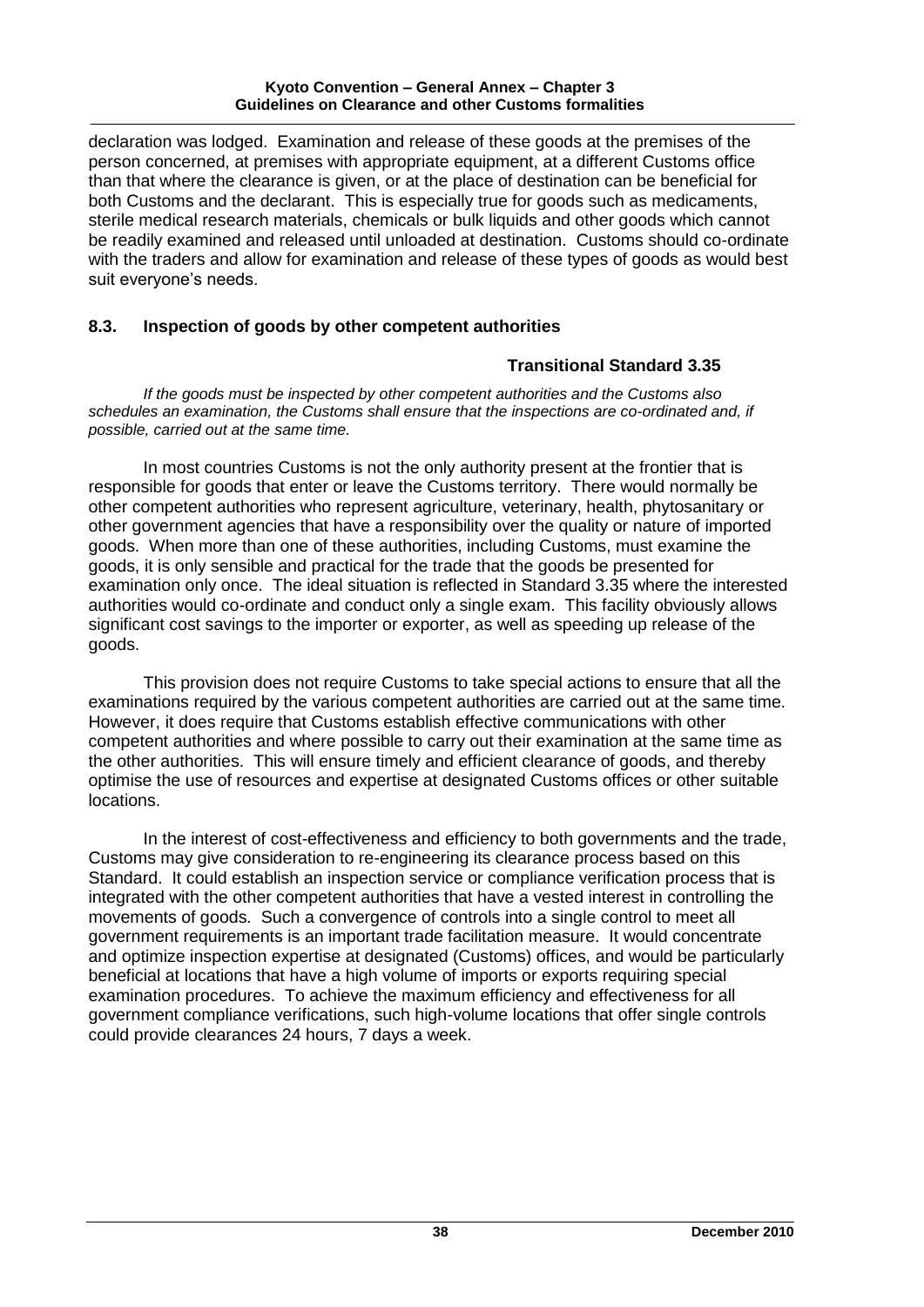#### **8.4. Presence of the declarant at the examination of the goods**

#### **Standard 3.36**

*The Customs shall consider requests by the declarant to be present or to be represented at the examination of the goods. Such requests shall be granted unless exceptional circumstances exist.* 

In many instances Customs examines goods without the declarant being present, especially when it is necessary to carry out examinations on a random basis such as at the place of unloading. In these cases it is not practical to inform the declarant in advance or to delay the examination and release of goods until the declarant could be present.

However, Standard 3.36 provides that when Customs decides to examine goods based on the Goods declaration, they may normally allow the declarant or a representative of the declarant to be present at the examination if so requested. However in certain circumstances this request can be denied. For example, Customs can refuse a request by the declarant to be present at the examination of goods when they have the knowledge or the suspicion that the goods are not those that were declared or where the examination will be performed in connection with the investigation of an offence.

In many instances the presence of the declarant or a representative may be of assistance to Customs. An example would be where the goods, in opinion of the declarant, need special treatment or need other precautions to be taken which he can provide.

## **Standard 3.37**

*If the Customs deem it useful, they shall require the declarant to be present or to be represented at the examination of the goods to give them any assistance necessary to facilitate the examination.*

When goods needs special attention or when Customs finds it necessary that the declarant gives any sort of assistance, Standard 3.37 states that Customs can require the declarant to assist with the examination of the goods. This could be useful to prevent claims of loss or damage to the goods, or when the declarant would be required to group the packages, open them, sort the goods by description and tally them.

If the goods are dangerous, delicate or fragile, the declarant may be required to provide experts to assist Customs with the examination or to protect the goods or the people involved with the examination.

In certain administrations, it is compulsory for the declarant or his representative to be present at the examination of the goods.

#### **8.5. Sampling by Customs**

#### **Standard 3.38**

*Samples shall be taken only where deemed necessary by the Customs to establish the tariff*  description and/or value of goods declared or to ensure the application of other provisions of national *legislation. Samples drawn shall be as small as possible.*

Standard 3.38 limits the instances when Customs should take samples of goods. To prevent abuses, to relieve Customs of responsibility and to avoid misunderstandings, Customs may ask the declarant to be present and to draw the samples required. Customs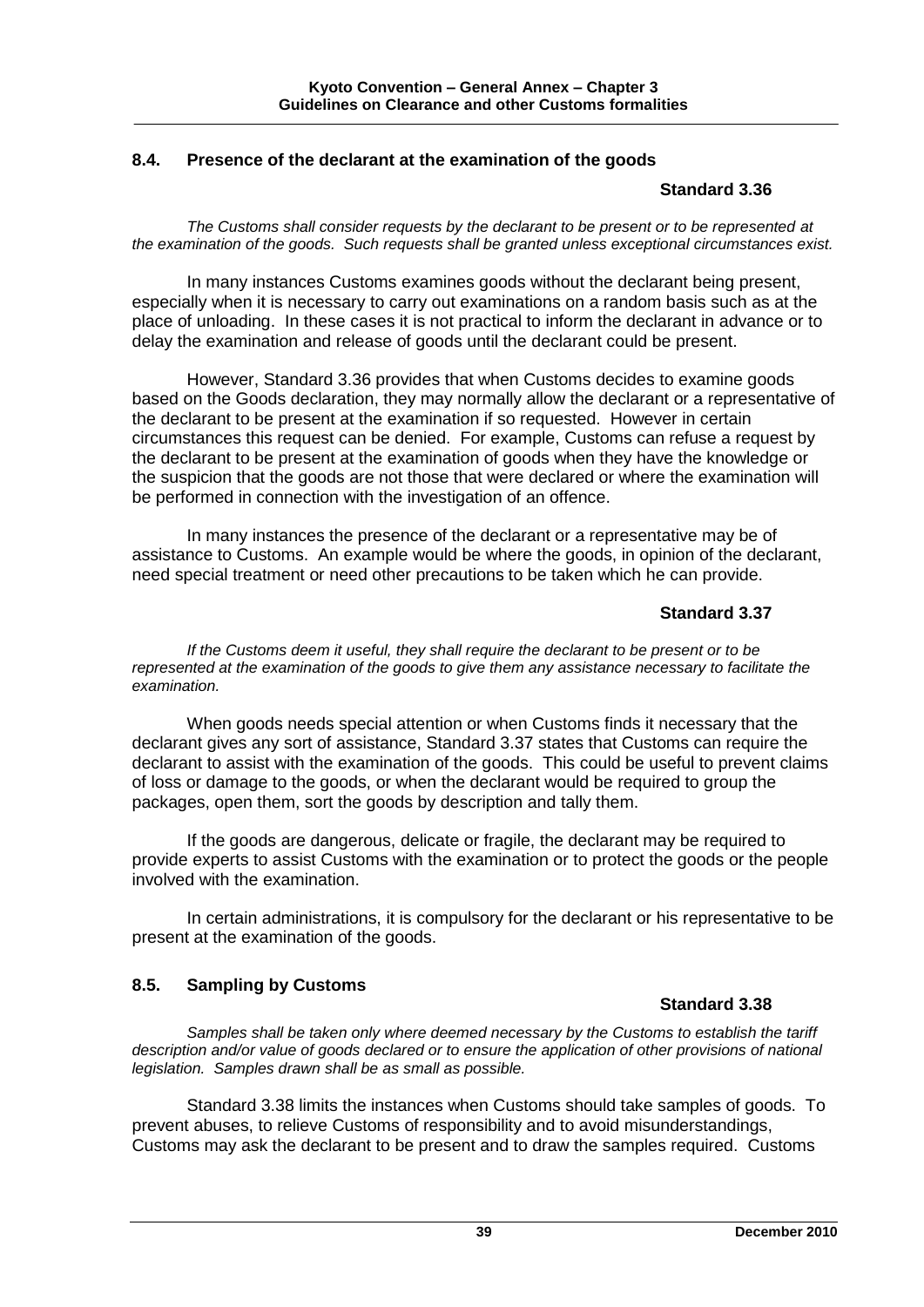can also ask the declarant to present additional documents in order to verify the accuracy of the description of the goods as shown in the declaration.

# **9. Part 9 – Errors**

## **Standard 3.39**

*The Customs shall not impose substantial penalties for errors where they are satisfied that such errors are inadvertent and that there has been no fraudulent intent or gross negligence. Where they consider it necessary to discourage a repetition of such errors, a penalty may be imposed but shall be no greater than is necessary for this purpose.*

During the process of supplying information to Customs by means of a Goods declaration, supporting documents, a cargo declaration, or any other means, it is always possible that errors occur. When errors in the information are accidental and they are not made on a regular basis, Customs may normally give the opportunity to correct the mistake(s) and will take no further action such as imposing a penalty. Customs should nevertheless be able to expect that the declarant or trader has taken reasonable care and acted in good faith in providing the information. In some administrations, when a declarant makes errors without exercising reasonable care in regard to the information he supplies, such errors are not considered inadvertent or accidental.

The terms "penalty", "inadvertent" and "gross negligence" in this provision are open to different interpretation and application by Contracting Parties. The provisions of GATT Article VIII contain a reference to substantial penalties and provide a clear indication of the circumstances where penalties could be imposed. This Article states that "No Contracting Party shall impose substantial penalties for minor breaches of Customs regulations or procedural requirements. In particular, no penalty in respect of any omission or mistake in Customs documentation which is easily rectifiable and obviously made without fraudulent intent or gross negligence shall be greater than that necessary to serve merely as a warning."

Thus when a declarant is routinely careless or even abuses the confidence of Customs in accepting the validity of the information supplied, Customs may take measures to discourage such behaviour. One measure would be the imposition of a penalty that is in proportion to the infraction or abuse. Other measures could be refusing the Goods declaration to be registered or not allowing amendments to a Goods declaration that has already been registered. The result would be that Customs would only register the Goods declaration when it is correct and complete, without any errors. This can have a significant impact on a declarant who makes errors regularly since he will be confronted with numerous checks of the Goods declarations, more frequent examinations of the goods, and possible increasing penalties.

The following are some examples of the types of errors that could be addressed by Standard 3.39.

- Inadvertent errors in the declared value of goods can occur as :
	- errors in transcription;
	- arithmetical mistakes in declarations or supporting documents;
	- inadvertent omissions of elements of the dutiable value, such as inland freight abroad: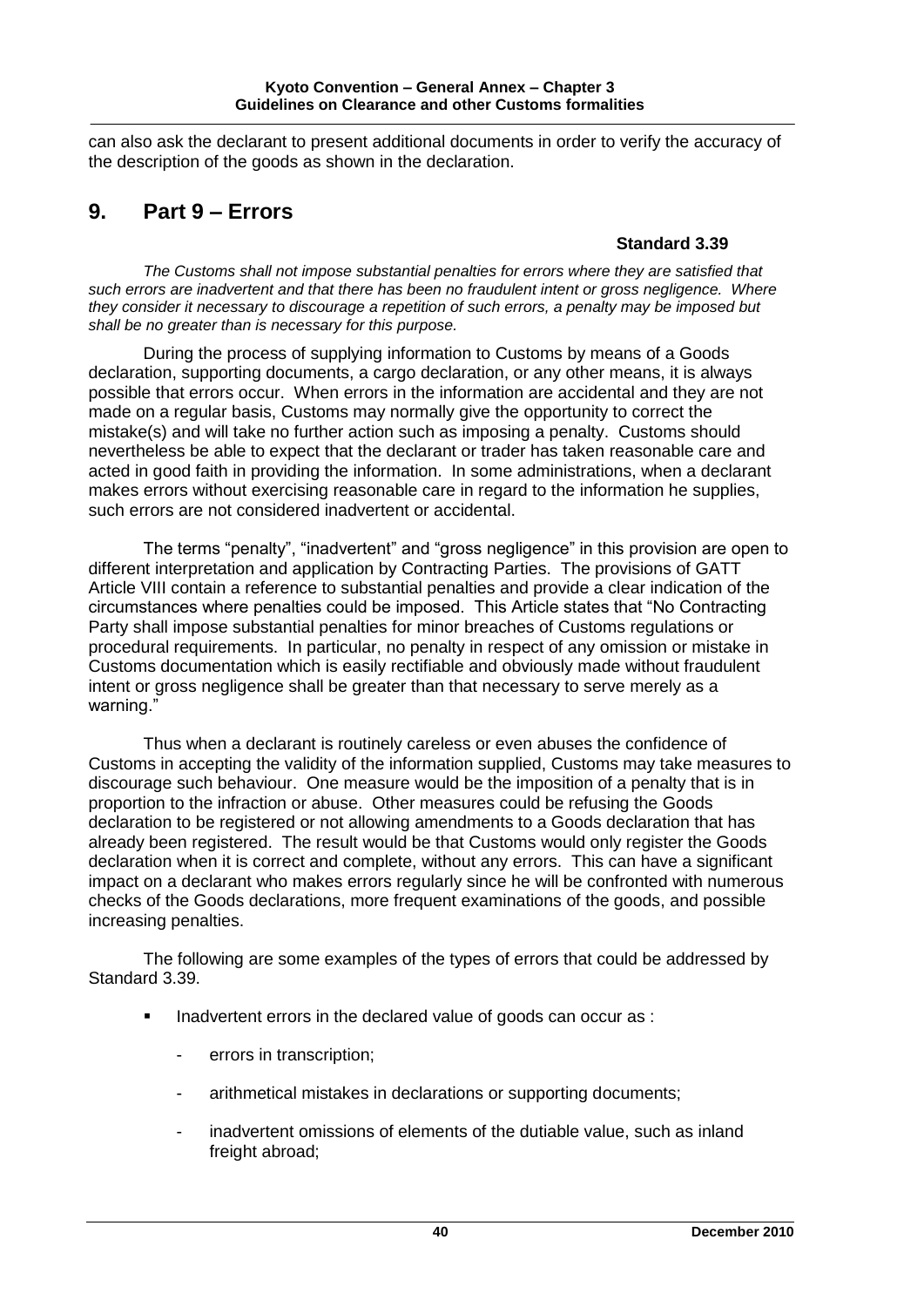- inadvertent errors in the conversion of foreign currency; or
- incorrect deductions, such as discounts, the inadmissibility of which is not within the knowledge of the importer, and similar errors arising from misunderstanding of the principles laid down in the legal provisions relating to valuation for Customs purposes.
- Provided that the nature and other physical characteristics of the goods have been properly declared, an incorrect declaration of the tariff heading may also be regarded as an inadvertent error.
- A discrepancy between the quantity of goods shown in the freight declaration and the actual quantity may be treated as an inadvertent error where it is due, for example, to a clerical error.

There may also be a limit such as a fixed sum and/or a percentage of the duties and taxes chargeable below which an error is not subjected to penalties.

When the error involves liability to additional duties and taxes, the amount of those duties and taxes becomes chargeable in any case, whether or not Customs decides to issue a penalty.

# **10. Part 10 – Release of the goods**

#### **10.1. Release of the goods as soon as possible**

**Standard 3.40**

*Goods declared shall be released as soon as the Customs have examined them or decided not to examine them, provided that :*

- *- no offence has been found;*
- *the import or export licence or any other documents required have been acquired;*
- *- all permits relating to the procedure concerned have been acquired; and*
- *- any duties and taxes have been paid or that appropriate action has been taken to ensure their collection.*

Standard 3.40 reflects one of the core principles of modern and simplified Customs procedures. Once Customs is satisfied that the physical goods are in compliance with the basic requirements of the procedure to be applied, the goods should be released to the declarant as soon as possible. When the goods are in compliance there is no need for Customs to delay their release as this will only incur unnecessary costs and loss of productivity to the persons to whom the goods are destined.

Historically in most countries, Customs did not grant release of the goods until all the formalities, including the payment of any duties and taxes, had been finalized. One of the main reasons for this procedure was that the goods constituted the legal security for the duties and taxes and for compliance with any formalities. Once the goods were no longer under Customs control, it was considered that Customs law would no longer be applied to them.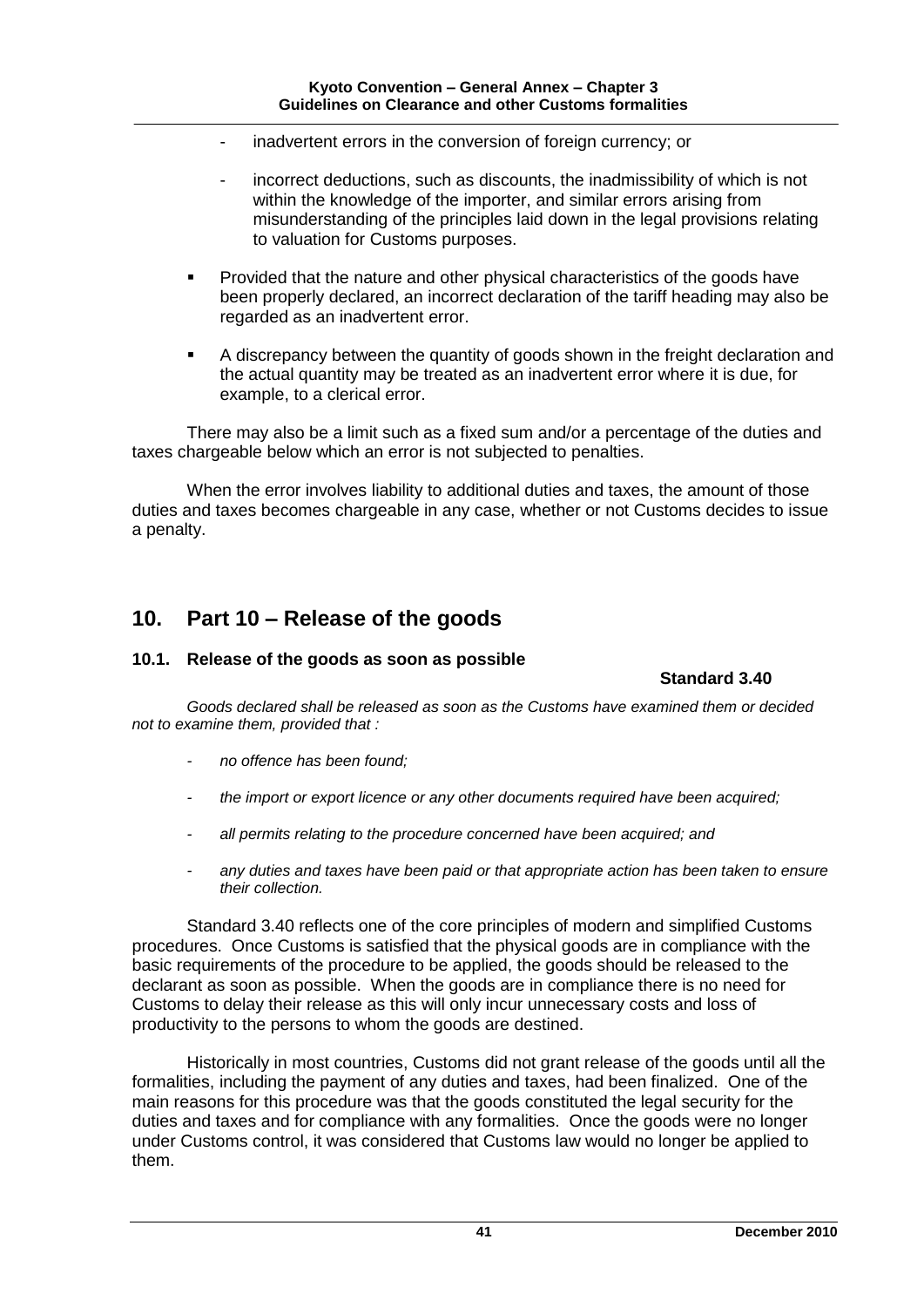#### **Kyoto Convention – General Annex – Chapter 3 Guidelines on Clearance and other Customs formalities**

Today, however, some Customs administrations take the approach that physical control of the goods is not normally necessary if Customs has a financial guarantee for the duties and taxes and the accomplishment of all requirements. Thus Customs can rely on a system of security to guarantee the ultimate compliance of the goods with Customs law and can allow the goods to be released to the declarant promptly as long as they meet such basic requirements as safety and health. This saves time and costs to both Customs and the traders, thereby benefiting the national economy and the eventual consumers.

This release may be considered conditional or provisional until the goods are finally cleared, assuring that all the conditions have been met. If a problem is discovered after the goods have been released and before clearance, Customs may issue a recall notice for the goods or may invoke the security as compensation. Chapter 5 on Security in the General Annex and its Guidelines describe this important procedure in detail.

The prior permission for release of the goods is given by Customs on a case-by-case basis. A general permission would seldom be granted since Customs will always retain the right to perform random examinations and random detailed checks of the declaration and supporting documents.

In the case of juxtaposed Customs offices, the release of goods can be expedited at the point of export from one country and import to the other by carrying out the Customs formalities required for the release of goods simultaneously or consecutively.

## **10.2. Prior permission for release of the goods**

## **Standard 3.41**

*If the Customs are satisfied that the declarant will subsequently accomplish all the formalities in respect of clearance they shall release the goods, provided that the declarant produces a commercial or official document giving the main particulars of the consignment concerned and acceptable to the Customs, and that security, where required, has been furnished to ensure collection of any applicable duties and taxes.*

Normally a declarant is required to accomplish all the necessary formalities, including lodging a Goods declaration, to obtain the release of the goods. However, there are often situations when the declarant does not have the necessary details to complete all the formalities or when he may wish to expedite the release of the goods and may only have an invoice or similar document confirming the purchase or despatch of the goods. Standard 3.41 requires Customs to release goods on the basis of a commercial or official document but only when they are satisfied that all the formalities, including the lodgement of a complete Goods declaration, will be carried out after the goods have been released.

National legislation (in particular the Customs regulations) should clearly indicate the nature of the documents that would be acceptable as commercial or official documents. For example an "official document" may be a simplified document on a special form identifying the packages and giving a brief description of the goods. In addition the declarant may be required to furnish security to ensure compliance with his undertaking to Customs under this facility, including securing any duties and taxes that may become due. Customs should specify the point in time to be taken for determining the duties and taxes.

Customs may also make it a condition for prior release that the essential supporting documents be produced and that any other required inspections (veterinary, health, phytosanitary, etc.) be carried out by the competent authorities.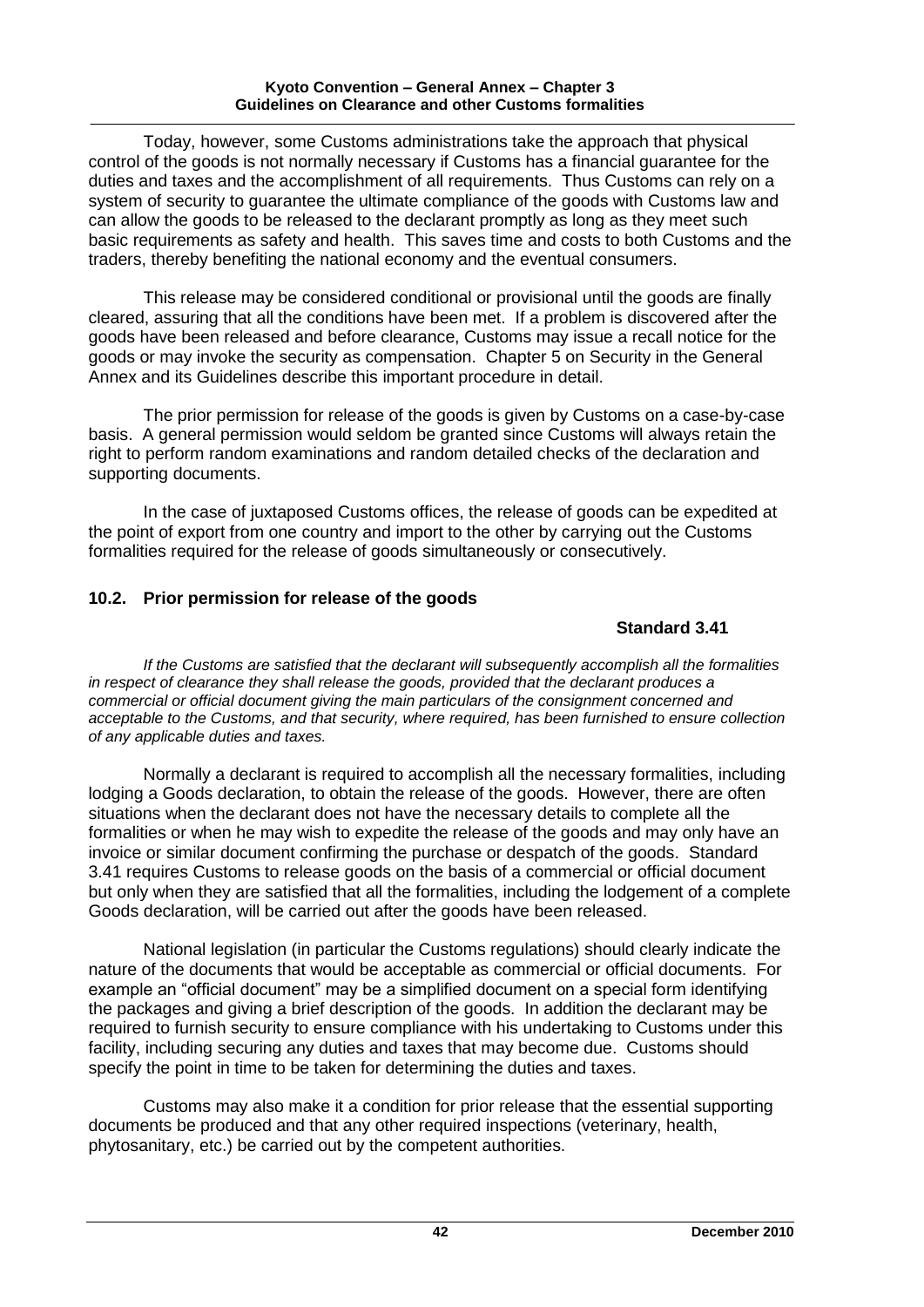It should be noted that this is a facility available to all declarants, and Customs will apply it on a case-by-case basis when the declarant informs them in advance of his inability to fulfil all the formalities prior to release. This is considered a facilitation measure that enables the trader to obtain his goods and avoid payment of unnecessary storage and other costs and that prevents congestion at ports, airports and land borders.

This provision is different from Standard 3.13 which requires a Goods declaration to be lodged even though such a declaration may be an incomplete or a provisional one. Under Standard 3.41 there is no requirement for a Goods declaration, and the only documents necessary for the release of the goods are a commercial or official document such as an invoice, a purchase order, bill of lading or similar document that would be specified by Customs. The declarant is required to complete all the normal formalities subsequently and within a period specified by Customs. Administrations which waive the requirement for subsequent lodgement of a Goods declaration can be regarded as granting a greater facility under Article 2 of the Convention.

This Standard also differs from the special procedures described in Transitional Standard 3.32 where Customs makes a similar facility available to certain authorized traders. These authorized traders can receive clearance for all their goods upon providing minimal information to obtain release and ensuring that all the information for the normal formalities is provided later or is maintained in their records and available for Customs.

## **10.3. Release of the goods before the results of an examination**

#### **Standard 3.42**

*When the Customs decide that they require laboratory analysis of samples, detailed technical documents or expert advice, they shall release the goods before the results of such examination are known, provided that any security required has been furnished and provided they are satisfied that the goods are not subject to prohibitions or restrictions.*

In many instances Customs will not be able to release goods without a laboratory analysis of samples of the goods. In other instances Customs may require additional technical information or expert advice on the goods. Standard 3.42 provides that in such cases the goods should not be detained until the requisite test results are received or a final opinion is received on the nature of the goods, if adequate security has been given and provided Customs are satisfied that the results of the analysis would not result in the goods being liable to prohibitions or restrictions. It should be noted, however, that release of the goods would in any event be possible only when the doubts relate to Customs formalities. Release without delay would normally not be possible if the unresolved questions relate to the inspections of other authorities such as those dealing with health, phytosanitary or veterinary requirements.

The types of checks included in this Standard are those required when the goods cannot be identified or classified by a routine physical examination. An example would be where Customs needs to determine the exact composition of the goods in order to classify them accurately under certain specific headings or sub-headings of the tariff. In this case laboratory analysis of any samples, detailed technical documentation or the advice of experts will assist Customs in reaching a decision.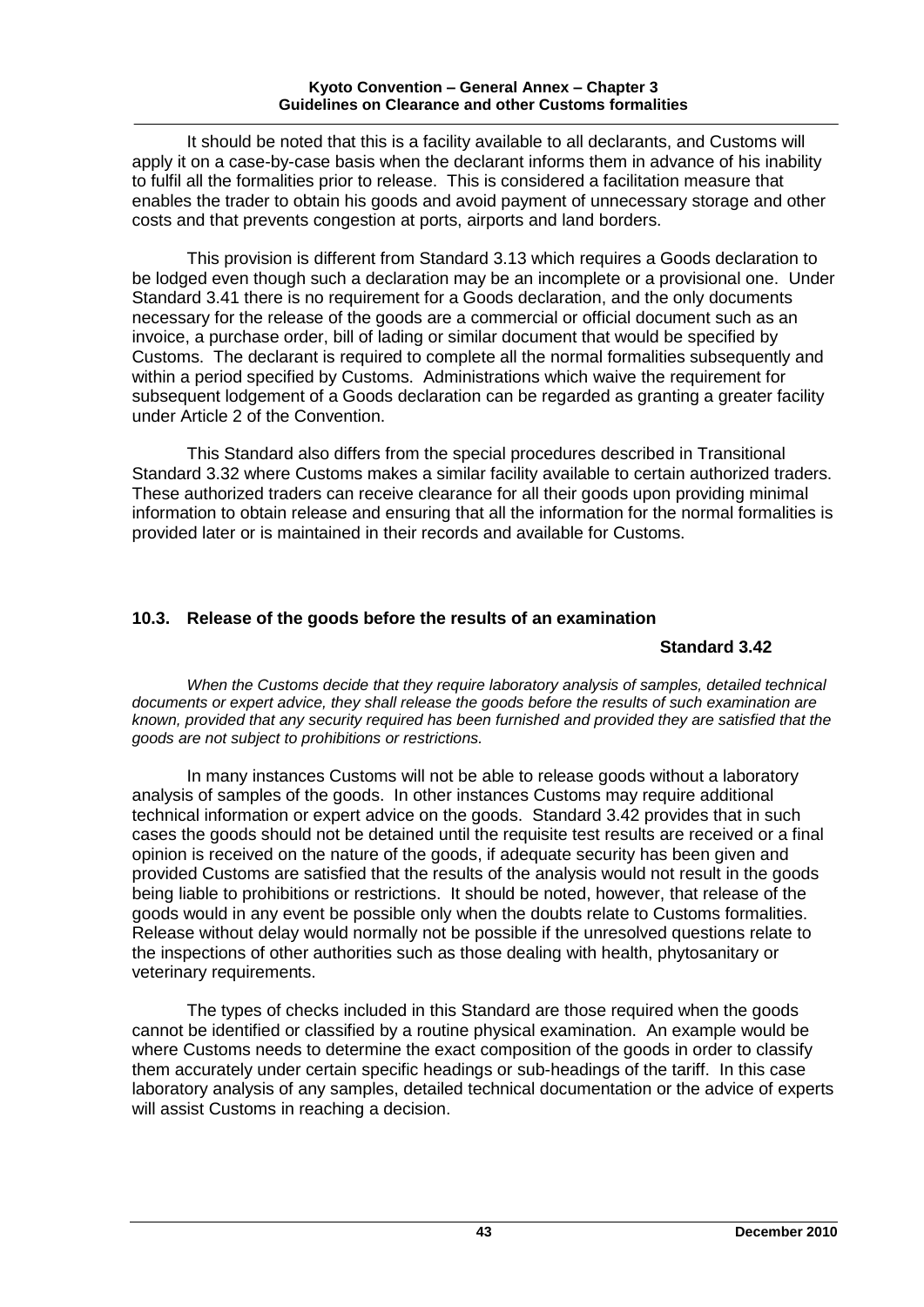Another type of check may be a detailed examination of technical documents necessary for determining the duties and taxes to be charged, the production of some specific licence or other national requirement for clearance of the goods. In such cases Customs would secure the specific obligations by taking a security.

## **10.4. Release of goods when an offence has occurred**

## **Standard 3.43**

When an offence has been detected, the Customs shall not wait for the completion of *administrative or legal action before they release the goods, provided that the goods are not liable to confiscation or forfeiture or to be needed as evidence at some later stage and that the declarant pays the duties and taxes and furnishes security to ensure collection of any additional duties and taxes and of any penalties which may be imposed.*

When an offence is detected there may be a considerable time gap before the administrative or legal procedure is completed. It is often not beneficial to Customs or to the trade to delay the release of the goods until a final decision is taken on the offence. Standard 3.43 provides for Customs to release the goods under certain conditions and enables Customs to take adequate security to ensure the payment of any additional duties and taxes or any penalties that may be imposed once the administrative or legal procedure is completed. One of the main conditions for the release of such goods is that they must not be liable to confiscation or forfeiture or required as evidence later in the proceedings.

It should be noted that Customs can only release the goods when empowered to do so by the national legislation.

# **11. Part 11 – Abandonment or destruction of goods**

#### **11.1. Repayment or remission of duties and taxes**

## **Standard 3.44**

*When goods have not yet been released for home use or when they have been placed under another Customs procedure, and provided that no offence has been detected, the person concerned shall not be required to pay the duties and taxes or shall be entitled to repayment thereof :*

- *- when, at his request, such goods are abandoned to the Revenue or destroyed or rendered commercially valueless under Customs control, as the Customs may decide. Any costs involved shall be borne by the person concerned;*
- *- when such goods are destroyed or irrecoverably lost by accident or force majeure, provided that such destruction or loss is duly established to the satisfaction of the Customs;*
- *on shortages due to the nature of the goods when such shortages are duly established to the satisfaction of the Customs.*

*Any waste or scrap remaining after destruction shall be liable, if taken into home use or exported, to the duties and taxes that would be applicable to such waste or scrap imported or exported in that state.*

For the purposes of this Convention, the term "repayment" includes the principle of remission. See the General Annex, Chapter 2, Definition E25/F24 and the Glossary of International Customs terms.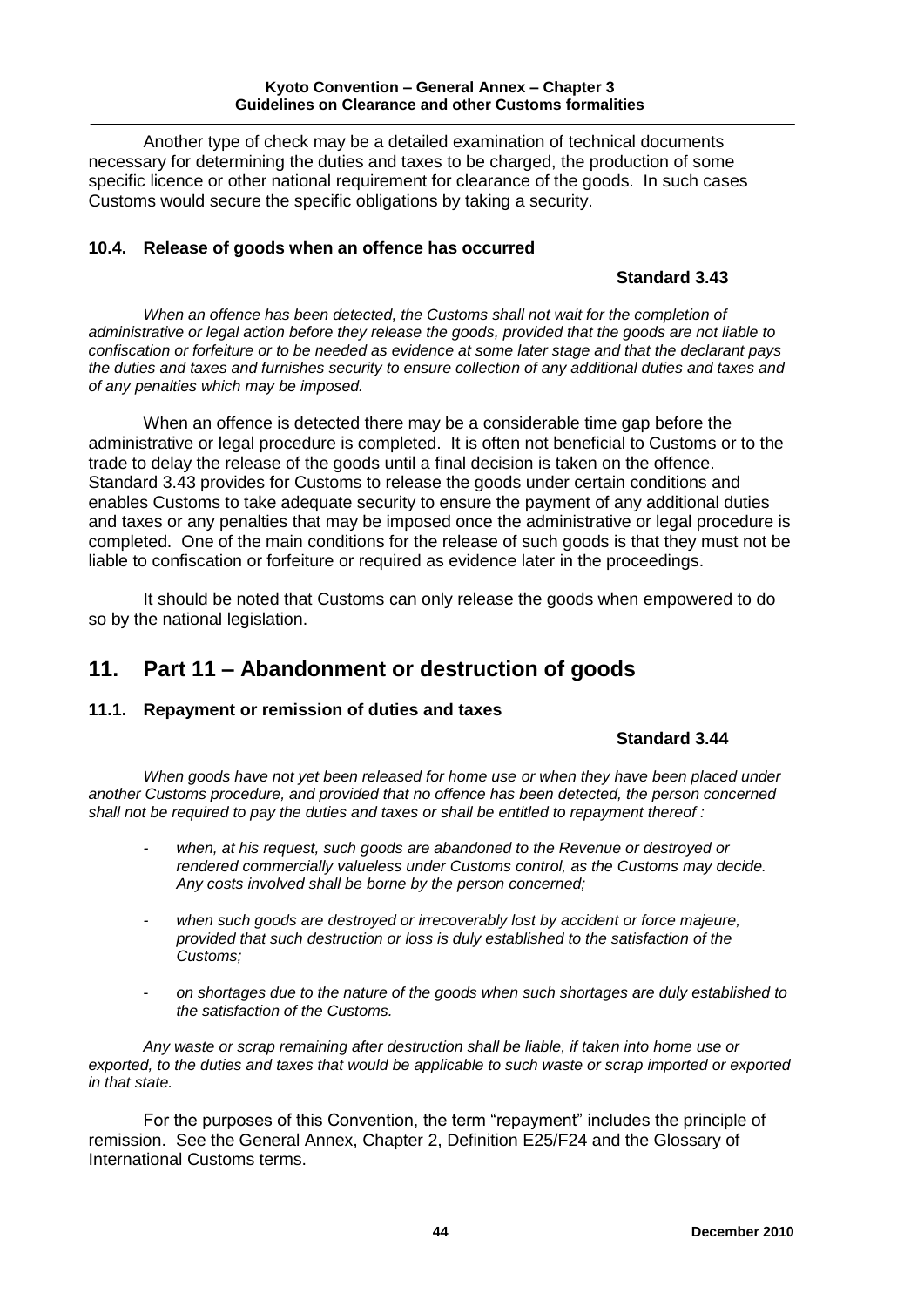The basic principle contained in this Standard is that when the declared goods are not available to the person concerned due to any of the circumstances specified, the person should not be liable to pay the duties and taxes on the goods (remission) or, if a payment has been made, the person should be entitled to repayment. Standard 3.44 therefore sets out the conditions under which goods that are abandoned to the Revenue, are destroyed or are short due to their nature will not be subject to the payment of duties and taxes.

This provision also implies that repayment or remission of duties and taxes should be given on goods destroyed or irrecoverably lost by a duly authenticated accident or force majeure while they are under Customs control (including goods in Customs transit, in bonded warehouses or under temporary admission procedures). In all cases the repayment or remission may be subject to satisfying Customs that the destroyed or lost goods were legally imported and that, up to the time of their destruction or loss, any Customs conditions imposed on those goods had been complied with.

When partial relief of duties and taxes has been granted on imported goods on the condition that they are re-exported or used for specific purposes, the repayment or remission may be limited to that part of the duties and taxes which was not levied.

One of the conditions for a person to be entitled to repayment or remission of duties and taxes is that no offence should have been discovered. Some administrations allow the repayment or remission under this facility even if there is an offence, subject to the payment of any penalties that may be set out in national legislation.

For the goods to be abandoned to the Revenue or to be rendered commercially valueless under Customs control as provided for in this Standard, the main condition is that person concerned requests this action. The expression "rendered commercially valueless" means that the goods have been reduced to such a condition that they have no commercial value and thereby cease to be of any interest to the Revenue. Since such abandonment or rendering the goods commercially valueless will only be done at the request of the person concerned, the declarant is normally required to bear any costs to Customs that this may involve.

Stolen or pilfered goods are not considered to be goods that are irrecoverably lost by accident or force majeure, and would not therefore qualify for repayment or remission of duties and taxes under this provision. Goods may be deemed to be irrecoverably lost if salvage would be impossible or impracticable.

Goods that have simply deteriorated or been spoiled through accident or force majeure before their release are also not normally covered by this provision. Customs may nevertheless allow such goods to be declared in their deteriorated or spoiled state.

When the declarant has opted to destroy the goods, remnants, waste or scrap may be remain. If such remnants, waste or scrap are cleared by the declarant, then any duties and taxes assessed will be those that are applicable to waste or scrap or remnants.

When a person is entitled to repayment or remission, Customs should make a notification on the Goods declaration that repayment or remission was allowed in order to finalise the Customs procedure involved.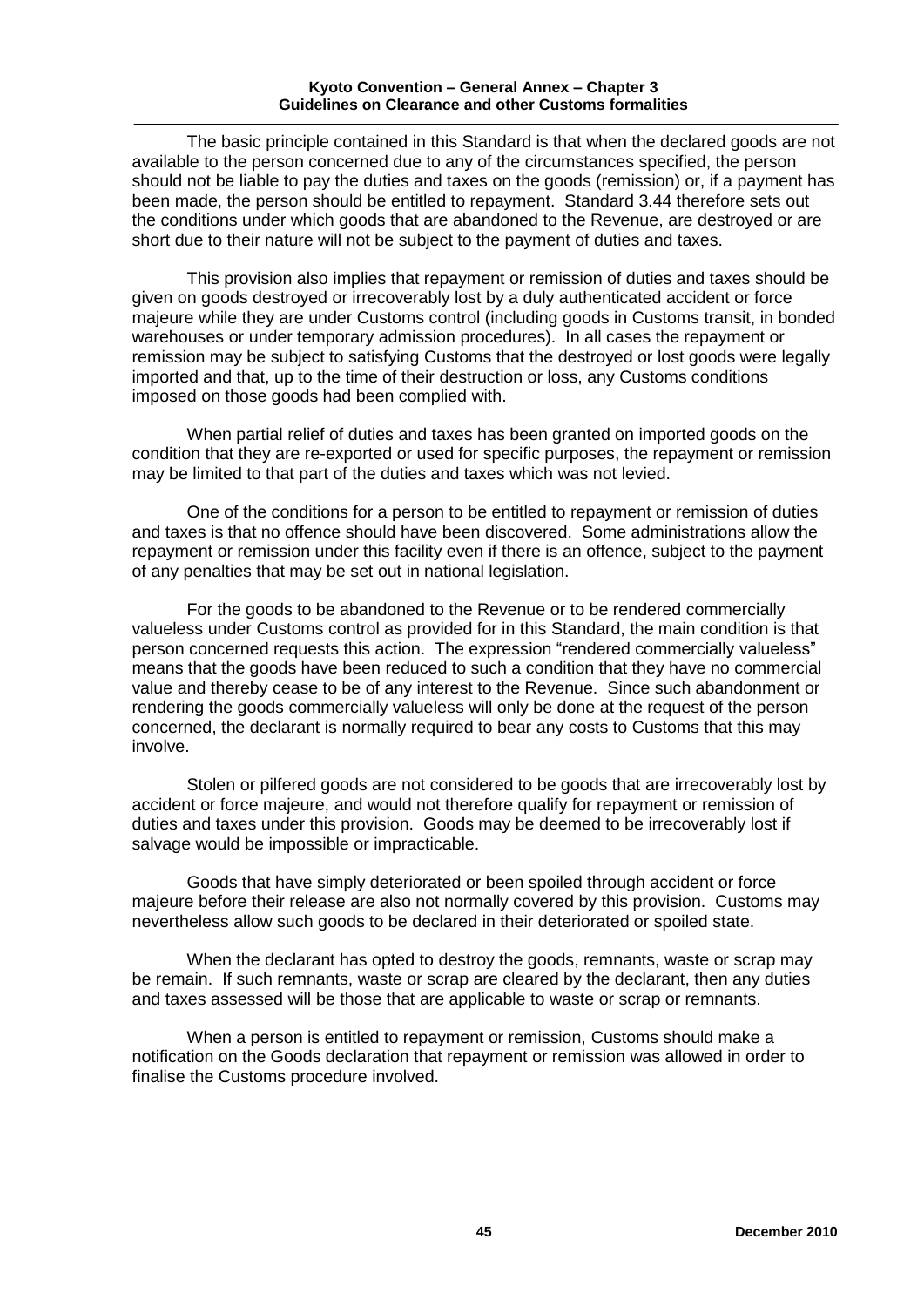## **11.2. Proceeds of sale by Customs**

## **Transitional Standard 3.45**

*When the Customs sell goods which have not been declared within the time allowed or could*  not be released although no offence has been discovered, the proceeds of the sale, after deduction of *any duties and taxes and all other charges and expenses incurred, shall be made over to those persons entitled to receive them or, when this is not possible, held at their disposal for a specified period.*

There are instances when Customs sell goods. In such cases Customs has the right to recover the duties and taxes, storage costs and any other charges or expenses from the proceeds of the sale. In addition, any sums owed to creditors may be deducted from the sale proceeds if this is allowed by national legislation.

After recovery of the amounts due to Customs, the remaining proceeds of the sale are to be held at the disposal of the entitled person for a period that is specified in national legislation. Customs may require a claim to be filed by the persons concerned or creditors prior to releasing the proceeds.

It should be noted that this provision does not apply to the sale of goods by Customs that have been voluntarily abandoned to the Revenue. In that case all the proceeds would remain with the government.

A National practice of this standard is set out in the "Method of Application" (Appendix V) to these Guidelines.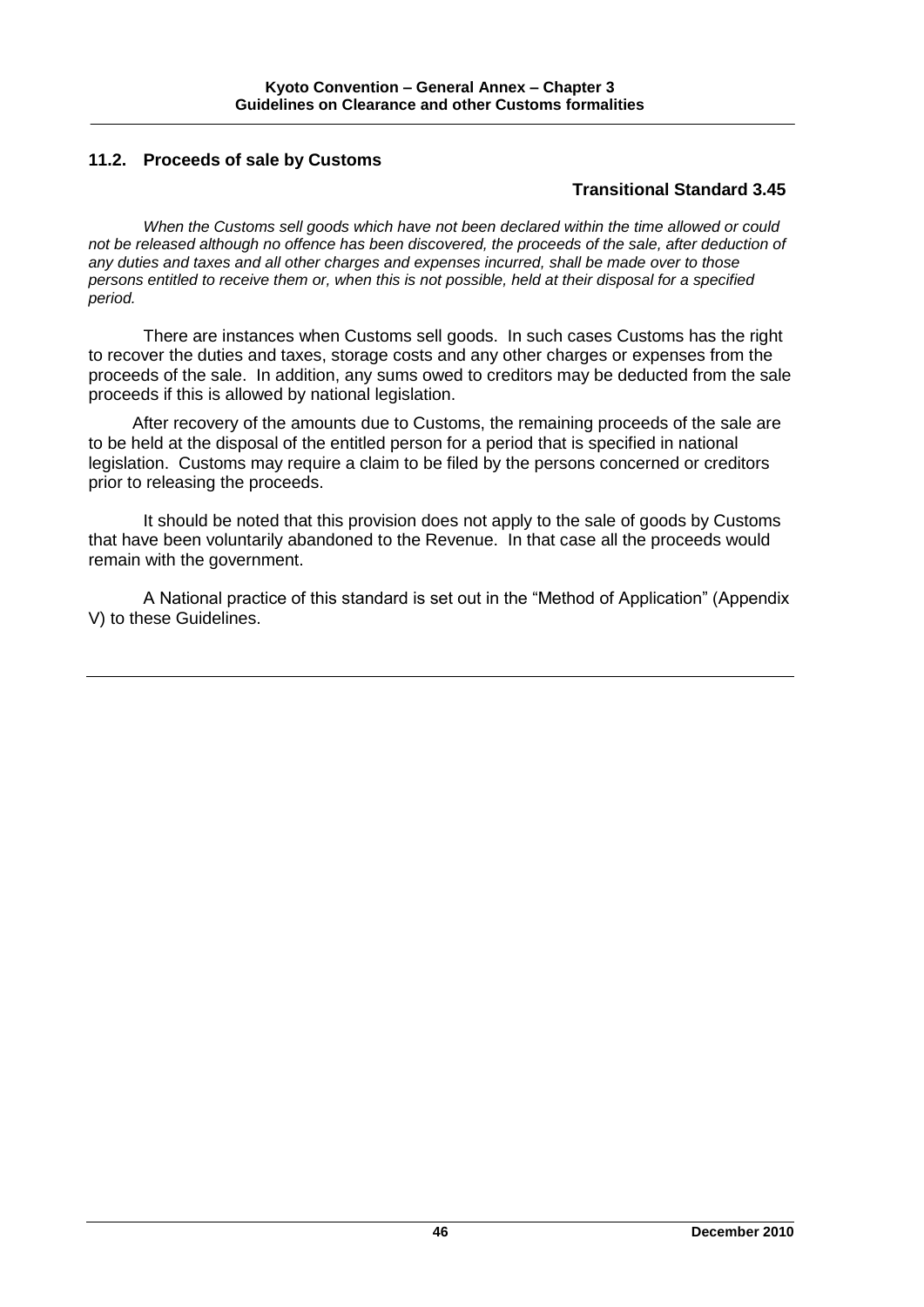

# *United Nations Layout Key for Trade Documents*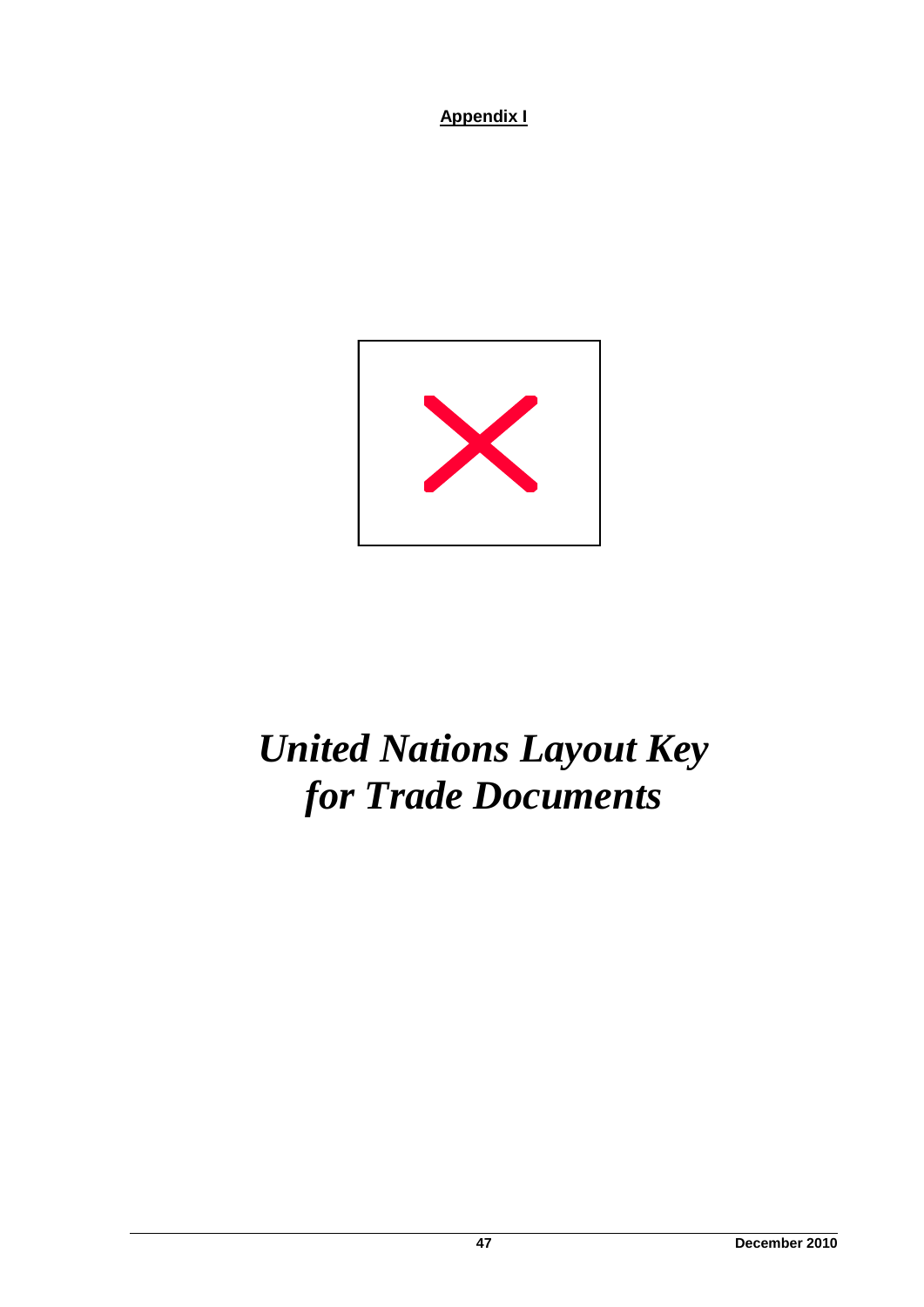# **TABLE OF CONTENTS**

**Recommendation No. 1**, second edition, adopted by the Working Party on Facilitation of International Trade Procedures, Geneva, March 1981 Source: ECE/TRADE/137

| Chapter | Paragraphs                                       |           |
|---------|--------------------------------------------------|-----------|
| L.      |                                                  | $1 - 14$  |
| Ш.      |                                                  | 15        |
| III.    |                                                  | $16 - 17$ |
| IV.     |                                                  | 18        |
| V.      | References                                       |           |
|         | VI. Terminology                                  | 19        |
| VII     |                                                  | $20 - 26$ |
| VIII.   |                                                  | 27        |
| IX.     | Rules for the location of codes                  | $28 - 30$ |
| Χ.      | United Nations System of Aligned Trade Documents | $31 - 43$ |

Annex : Layout Key for Trade Documents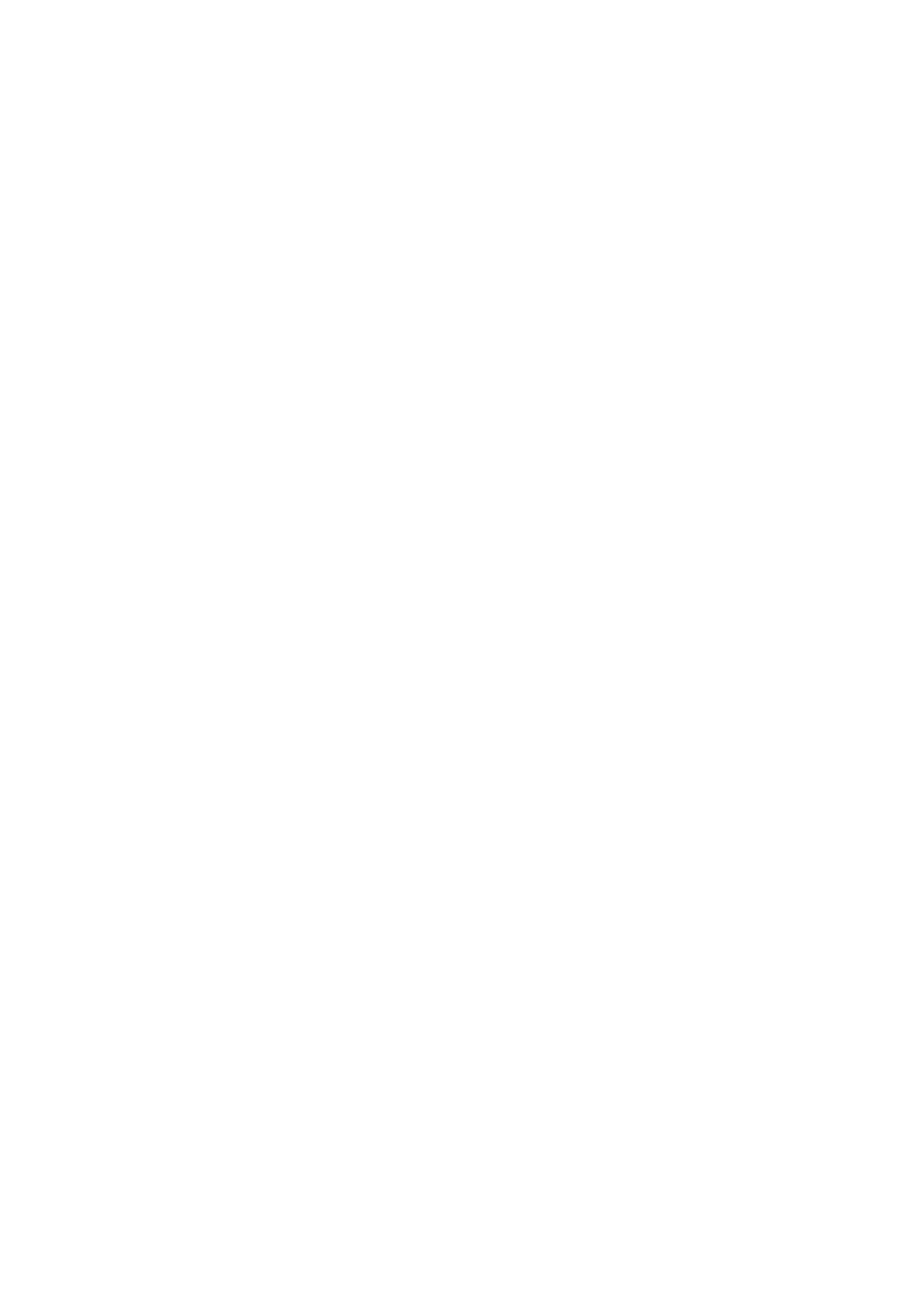## **Appendix 1**

## **Prefatory Note**

This recommendation presents the United Nations Layout key for trade documents, the rules for the location of codes used in this context and explains the United Nations System of Aligned Trade Documents.

Work on international trade facilitation is pursued by the ECE Working Party assisted by a large number of international organizations, each responsible for special aspects of a trade transaction.

Co-operation between the ECE and UNCTAD secretariats is especially close in this respect; and the present publication is distributed in the joint series of documents issued by the two secretariats for information on international trade facilitation work.

The present versions of the Recommendations on the Layout Key and the Location of Codes referred to in the text of this publication were adopted by the Working Party on Facilitation of International Trade Procedures at its thirteenth session in March 1981.

At the thirteenth session of the Working Party, representatives attended from:

Austria; Belgium; Bulgaria; Canada; Czechoslovakia; Denmark; Finland; France; German Democratic Republic; Germany, Federal Republic of; Greece; Hungary; Italy; Netherlands; Norway; Poland; Romania; Sweden; Switzerland; Turkey; Union of Soviet Socialist Republics; United Kingdom of Great Britain and Northern Ireland; and United States of America. Representatives from Bangladesh, Japan and Kenya participated under Article 11 of the Commission's terms of reference.

The following specialized agencies and other intergovernmental and non-governmental organizations were also represented:

Inter-Governmental Maritime Consultative Organization (IMCO); General Agreement on Tariffs and Trade (GATT); European Economic Community (EEC); Customs Co-operation Council (CCC); Central Office for International Railway Transport (OCTI); International Chamber of Commerce (ICC); International Air Transport Association (IATA); International Union of Railways (UIC); International Organization for Standardization (ISO); International Chamber of Shipping (ICS); International Federation of Freight Forwarders Associations (FIATA); and International Railway Transport Committee (CIT).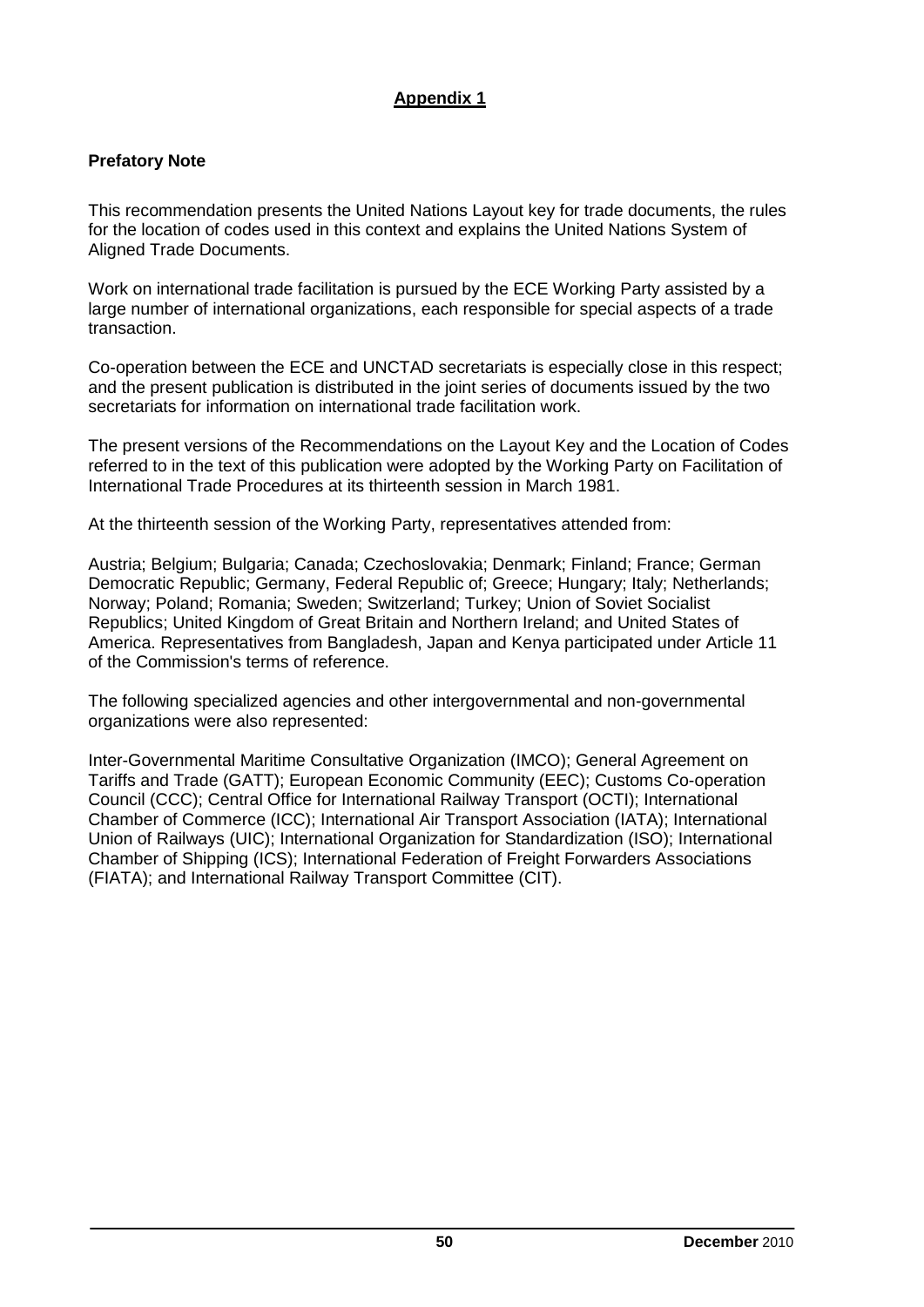## **I. Background**

1. In October 1960 the Committee on the Development of Trade of the Economic Commission for Europe decided to set up a Working Party to examine, among other things, the possibility of drawing up recommendations with a view to the possible reduction, simplification and standardization of external trade documents.

2. The Working Party, at its first session in August 1961, agreed that in order to enable national standardization to proceed in the various countries on similar lines it would be useful to prepare an international model form which could contain all the data elements needed in various external trade documents and to set them out in certain defined spaces. Having agreed on paper size, form design principles and the list of items to be included, a draft model form was prepared and presented to Governments and interested international organizations for comment.

3. In the light of the views expressed and after extensive consultations with experts, the Working Party in October 1962 agreed to put forward a revised model form drawn up on the basis of the discussion during that session.

4. At its third session in October 1963, the Working Party considered the replies from Governments and interested international organizations, and came to the conclusion that the revised model form could be used as a layout key for the simplification and standardization of documents used in export trade.

5. During the period 1963 to 1969 decisions or recommendations to align various internationally-established documents to what was then known as the ECE Layout Key were taken by the International Chamber of Shipping (1963), the International Technical Conference on the Rationalization of Relations between Banks (1963), the Universal Postal Union (1963), the Customs Co-operation Council (1965), the International Federation of Freight Forwarders Associations (1967), the Central Office for International Railway Transport (1967) and the International Road Transport Union (1969). During this period, aligned series of forms based on the ECE Layout Key were introduced in several member countries of the Economic Commission for Europe.

6. In April 1969, noting the progress made in the international acceptance of these documents, the Economic Commission for Europe adopted Resolution 4 (XXIV), recommending, inter alia, "that consideration should be given to the ECE Layout Key whenever documents used in connection with international trade are being designed". The Commission also drew the attention of the Economic and Social Council to the practical value of the work of simplification and standardization of procedures and documents for international trade and the desirability of coordinating that work on a world-wide basis.

7. Following these recommendations, many countries created facilitation bodies to pursue this work at the national level. Coordination of the facilitation work on a world-wide level was provided through the setting up of a separate secretariat unit in UNCTAD (United Nations Conference on Trade and Development), having the extension of the application of the Layout Key to the other regions of the world as one of its main activities.

8. Since the Layout Key was adopted in 1963, rapid progress in the field of automatic data processing (ADP) and data transmission has caused some concern that the development of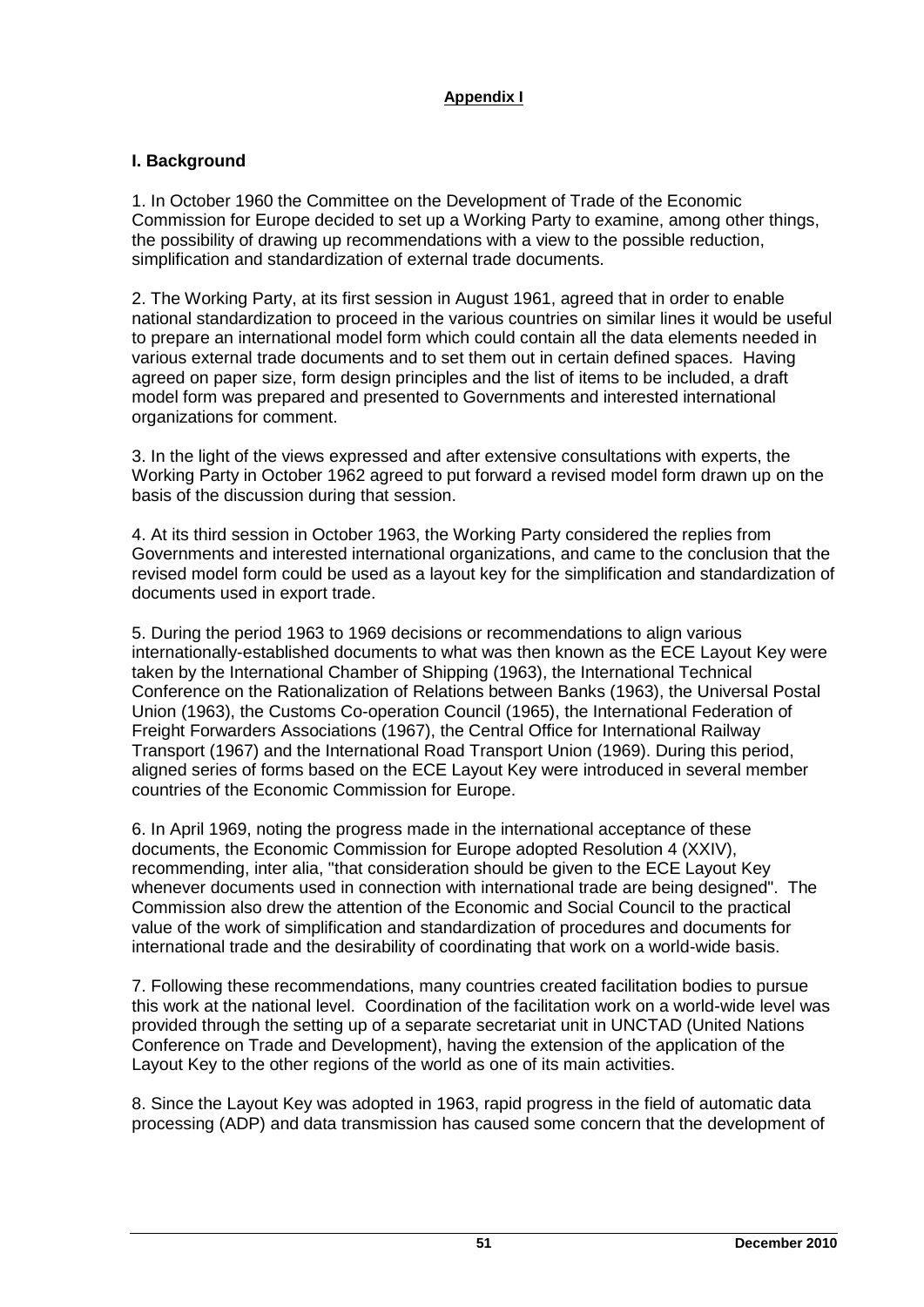documentation procedures to match new techniques might result in incompatibility between systems applied in various areas of the world, and also that the Layout Key might not be suitable for ADP applications. On the basis of experience in several countries and organizations it was confirmed, however, that the Layout Key System was indeed suitable for these applications as well as for traditional methods, and it was felt that it would be justified and appropriate to recommend it as a common basis for the presentation of documents for international trade, whether these documents were to be processed by automated or by traditional, non-automated methods.

9. In this context the Working Party noted that documents used in international trade increasingly served as a basis for input into ADP systems or were obtained from such systems. It therefore came to the conclusion that the information contained in trade documents could sometimes be processed in the most rapid and economic way in ADP systems if it were presented in coded form. Rules for the location of coded data elements were then discussed and prepared.

10. These developments, and a review of national and international progress in the alignment of trade documents, enabled the Working Party on Facilitation of International Trade Procedures to adopt, in 1973, two Recommendations: Recommendation No. 1 on the ECE Layout Key for Trade Documents (confirming the Layout Key adopted in 1963 and recommending that Governments and interested organizations pursue their efforts to align all documents used in external trade with that Layout Key), and Recommendation No. 2 on the Location of Codes in Trade Documents.

11. In 1975 an ad hoc Meeting noted that documents aligned on the ECE Layout Key had already been introduced in many countries outside the ECE region, including countries with broad interest in world trade such as Australia, Japan, and New Zealand, and that the introduction of urgently needed common national systems had been facilitated by the availability of an international standard.

12. In 1978 the Committee on the Development of Trade noted with satisfaction "that the Layout Key for trade documents agreed by ECE experts in 1963, and formally recommended by the Working Party on Facilitation of International Trade Procedures in 1973, had reached a level of world-wide acceptance that made it feasible and desirable to refer to it as the 'United Nations Layout Key for Trade Documents'."

13. In 1979 the Working Party agreed that the Recommendation on the Layout Key should be issued as a United Nations sales publication and that the text should combine the provisions of the two Recommendations of 1973 referred to above. The Working Party also defined the overall concept of the "United Nations system of aligned trade documents" and agreed to incorporate a description of the system in the publication.

14. Because of its flexibility of application, it has been possible to use the Layout Key, without change, in a wider context than was anticipated in 1963. However, in the present version (1981) of the Layout Key, certain changes in field identifier terminology have been made, reflecting developments in the standardization of data elements. In addition, a certain up-dating of the explanatory notes has taken place.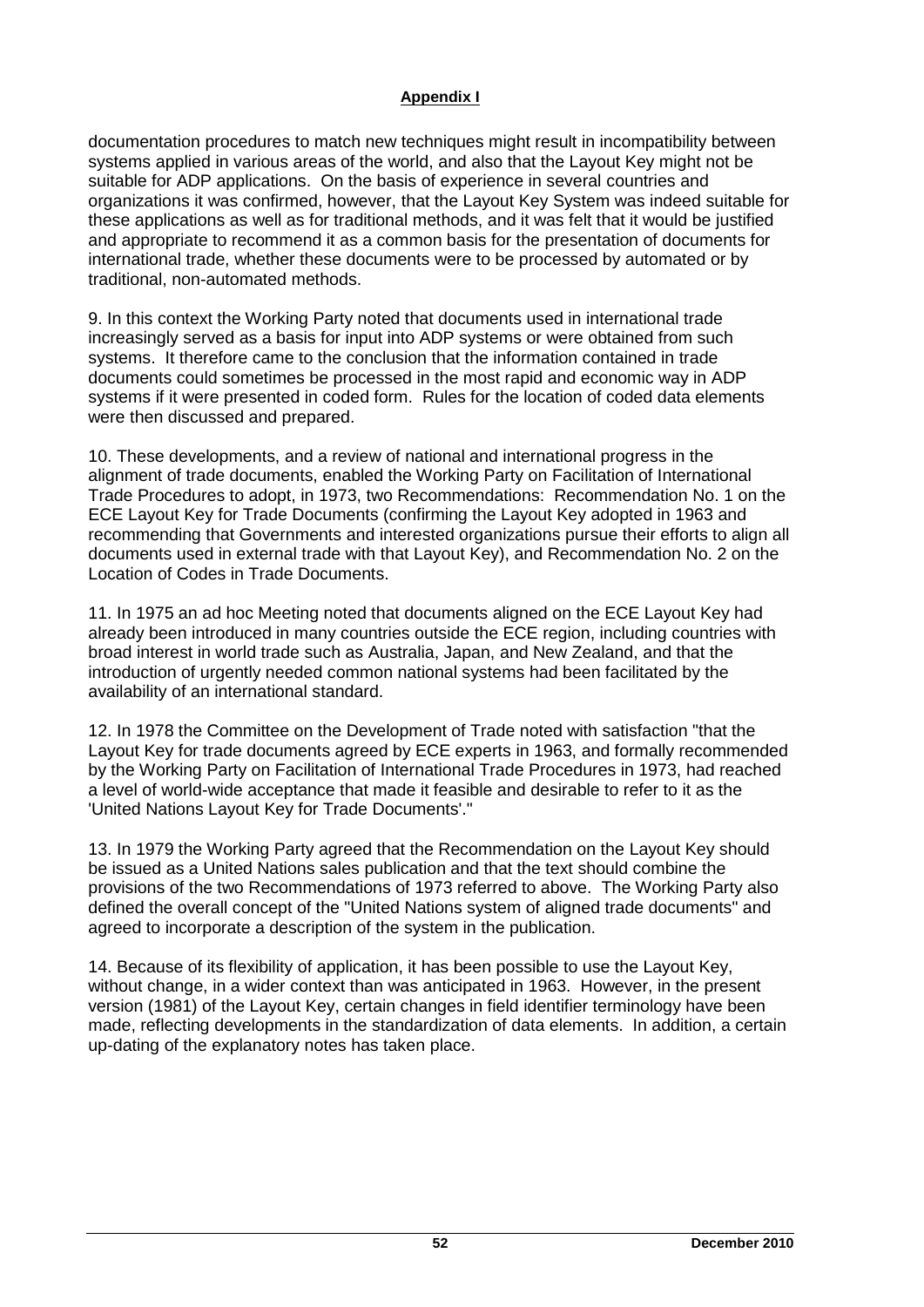## **II. Scope**

15. The recommendation on a layout key for trade documents aims at providing an international basis for the standardization of documents used in international trade and transport and for visual display representations of such documents.

## **III. Field of Application**

16. The United Nations Layout Key for Trade Documents, appended to this publication, is intended for application in the designing of documents related to the various administrative, commercial, productive and distributive activities constituting external trade, whether these documents are completed in handwriting, by mechanical means such as typewriters and automatic printers, or by reproduction methods. It applies to documents describing individual consignments (or groupage consignments, e.g. container loads) rather than documents listing the total load of a means of transport (e.g. Ship's Cargo Manifest); regarding the latter type of document, the Layout Key can be applied for the goods description particulars. Although the Layout Key applies mainly to documents used in trade with goods, it can also in relevant parts be applied to transactions not involving goods.

17. The Layout Key is intended particularly as a basis for the designing of aligned series of forms employing a master document in a reprographic one-run method of document preparation; it can also be applied for the layout of visual display presentation in ADP applications.

#### **IV. Review Procedures**

18. Since a large number of international and national documents systems based on the Layout Key have been introduced, a sufficient period of time has to be allowed before any changes in the Layout Key affecting such document systems are permitted. It has therefore been agreed that a period of at least three years will be allowed before any amendment enters into force.

#### **V. References**

Writing paper and certain classes of printed matter - Trimmed sizes - A and B series, ISO 216-1975;

Forms design sheet and layout chart, ISO 3535-1977;

Continuous forms used for information processing - Sized and sprocket feed holes, ISO 2784-1974.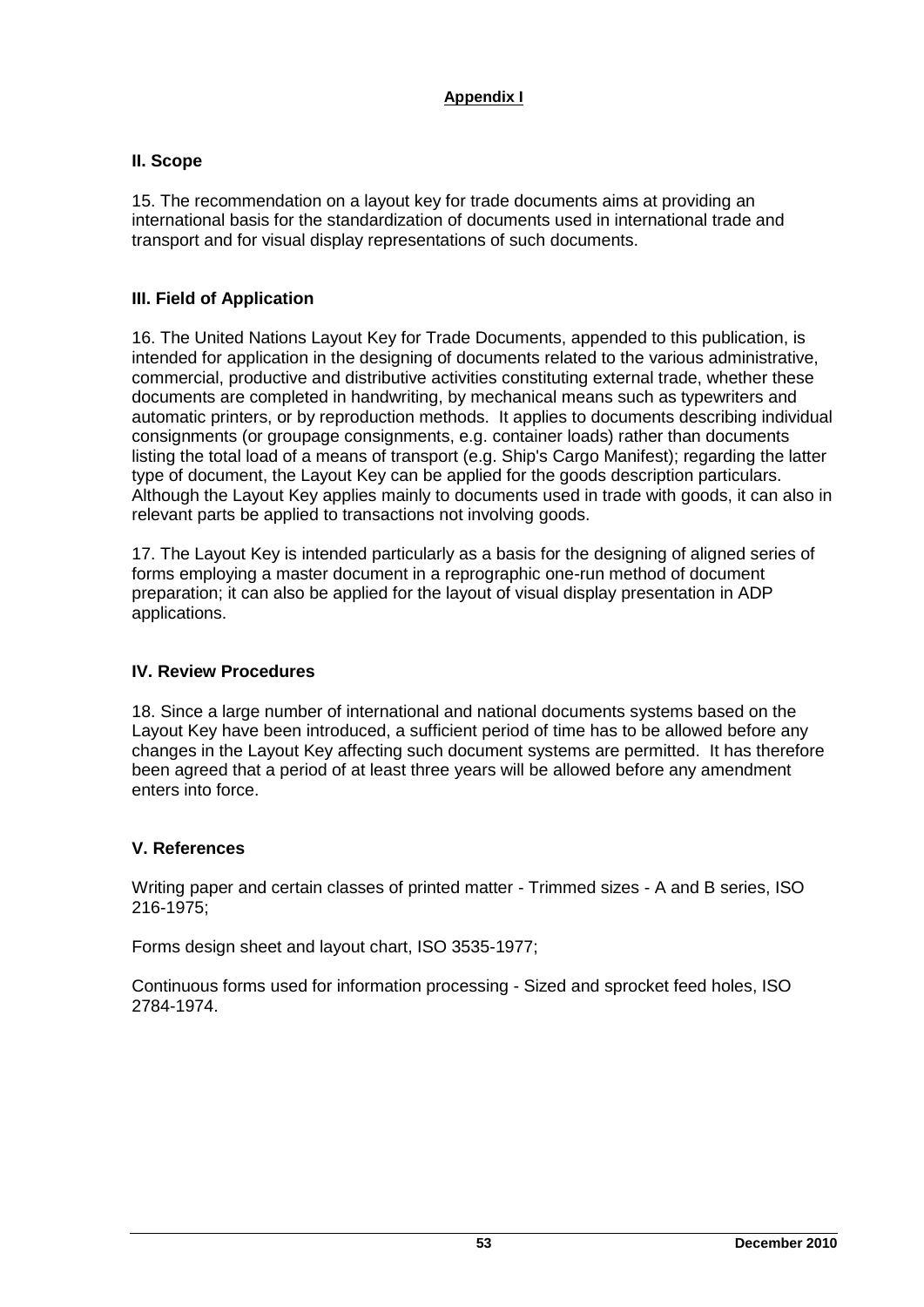## **VI. Terminology**

19. Some terms used in this publication are defined below, with the source of the definition indicated within brackets. "ECE" means that the definition originates within the ECE; "ISO" or "ISO DP" means that it has been adopted or proposed for adoption as international standard; the number is that of the corresponding ISO standard or draft proposal.

## *A-sizes*

A series of trimmed paper sizes as specified in ISO 216-1974 (ISO DP 6760). Note: These are paper sizes in which the relationship of the longer side to the shorter side of the trimmer paper is equal to the ratio between the diagonal and the side of a square  $(\sqrt{2:1} = 1\,414)$ : 1000).

## *Address field*

An area on a form or envelope reserved for a name and/or address (ISO DP 6760).

## **Character**

A member of a set of elements upon which agreement has been reached and that is used for the organization, control or representation of data (ISO 2382/IV-1974; 04.02.01).

## *Character spacing ("Pitch")*

Distance between corresponding points of the stroke center lines of adjacent characters on the same line (ISO DP 6760). Note: Width space for office machines.

#### **Code**

- 1. a set of unambiguous rules specifying the manner in which data may be represented in a discrete form (ISO 2382/IV-1974; 04.02.07).
- 2. the representation of an item of data established by a code or the representation of a character series established by a coded character set (ISO 2382/IV-1974; 04.02.10).
- 3. the complete set of coded representations defined by a code or by a coded character set (ISO 2382/IV-1974; 04.02.11).

#### *Code box*

An area, within a data field, designated for a coded data entry (ECE; ISO DP 6760).

#### **Coded data entry**

A data entry expressed in code (ECE).

#### **Column**

A field designed for the recording of data in vertical sequence (ISO DP 6760).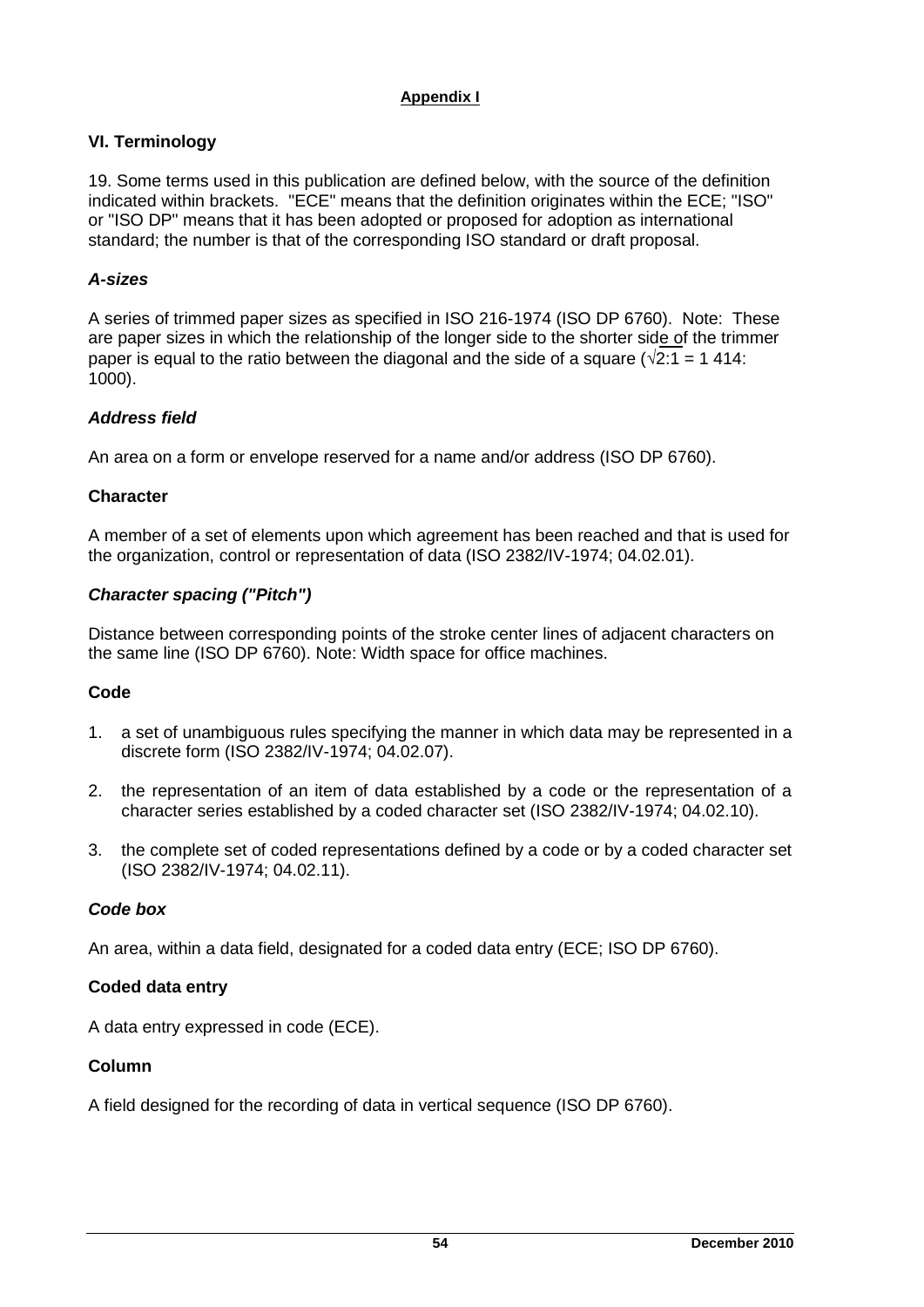## **Data**

A representation of facts, concepts or instructions in a formalized manner suitable for communication, interpretation, or processing by humans or automatic means (ISO 2382/I-1974; 01.01.01).

## **Data carrier**

A data medium that is designed for storage and/or transportation of data (ISO DP 6760).

## **Data entry**

Data entered on a data carrier (ECE; ISO DP 7670).

#### **Data field**

An area designated for a specified data entry (ECE).

#### **Descriptive data entry**

A data entry expressed in plain language or in an abbreviated manner (ISO DP 6760).

#### **Document**

A data carrier and the data recorded on it, that is generally permanent and that can be read by man or machine (ISO DP 6760).

#### **Document code**

A document identifier expressed in code (ECE; ISO DP 6760).

#### **Document identifier**

A text or code that specifies the function of a document (ECE; ISO DP 6760).

#### **Document name**

The title of a document expressed in plain language (ECE; ISO DP 6760).

#### **Field code**

A field identifier expressed in code (ECE).

#### **Field heading**

A field identifier expressed in plain language, full or abbreviated (ECE; ISO DP 6760).

#### **Field identifier**

A text or code specifying the nature of the data in a data field (ISO DP 6760).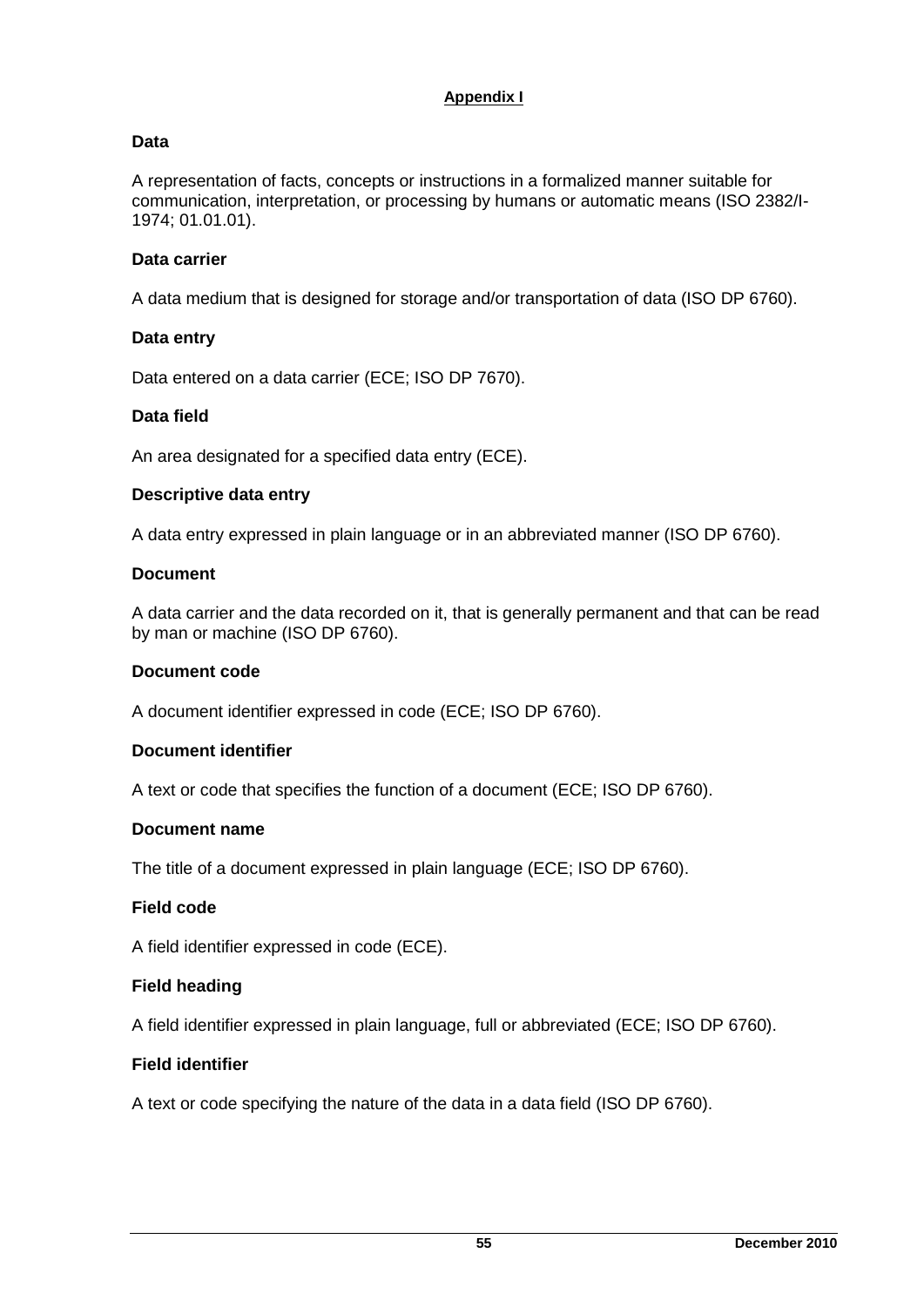## **Form**

A data carrier designed to carry a visible record of data entries (ECE; ISO DP 6760).

## **Forms design sheet**

An application of a layout chart, intended as an aid for the placing of rules and other preprinted matter in the designing of forms containing margin indicators and a network of lines indicating the location of printed rules (ECE; cf. ISO 3535-1977).

## **Gripper margin**

A margin parallel to an edge of a form providing space for grippers in printing or duplicating machines (ISO DP 6760).

## **Image area**

A predetermined area within which information can be entered for subsequent reproduction, storage or transmission (ISO DP 6760).

## **ISO-sizes**

Paper sizes specified in ISO 216-1975 (ISO DP 6760; cf A-sizes).

## **Layout chart**

A sheet provided with scales and other indicators conforming to the characteristics of the majority of character-printing machines in general office and data-processing use (ECE; ISO 3535-1977).

## **Layout key**

A pro-forma document used for indicating spaces reserved for certain statements appearing in documents in an integrated system (ECE; ISO DP 6422).

## **Line spacing**

The distance between two adjacent base-lines (ECE; ISO DP 6760).

## **Margin**

The space between an edge of the form and its adjacent image area (ISO DP 6760).

## **Master**

A document prepared for the purpose of producing other documents, by duplicating or copying its data, completely or in relevant parts (ECE).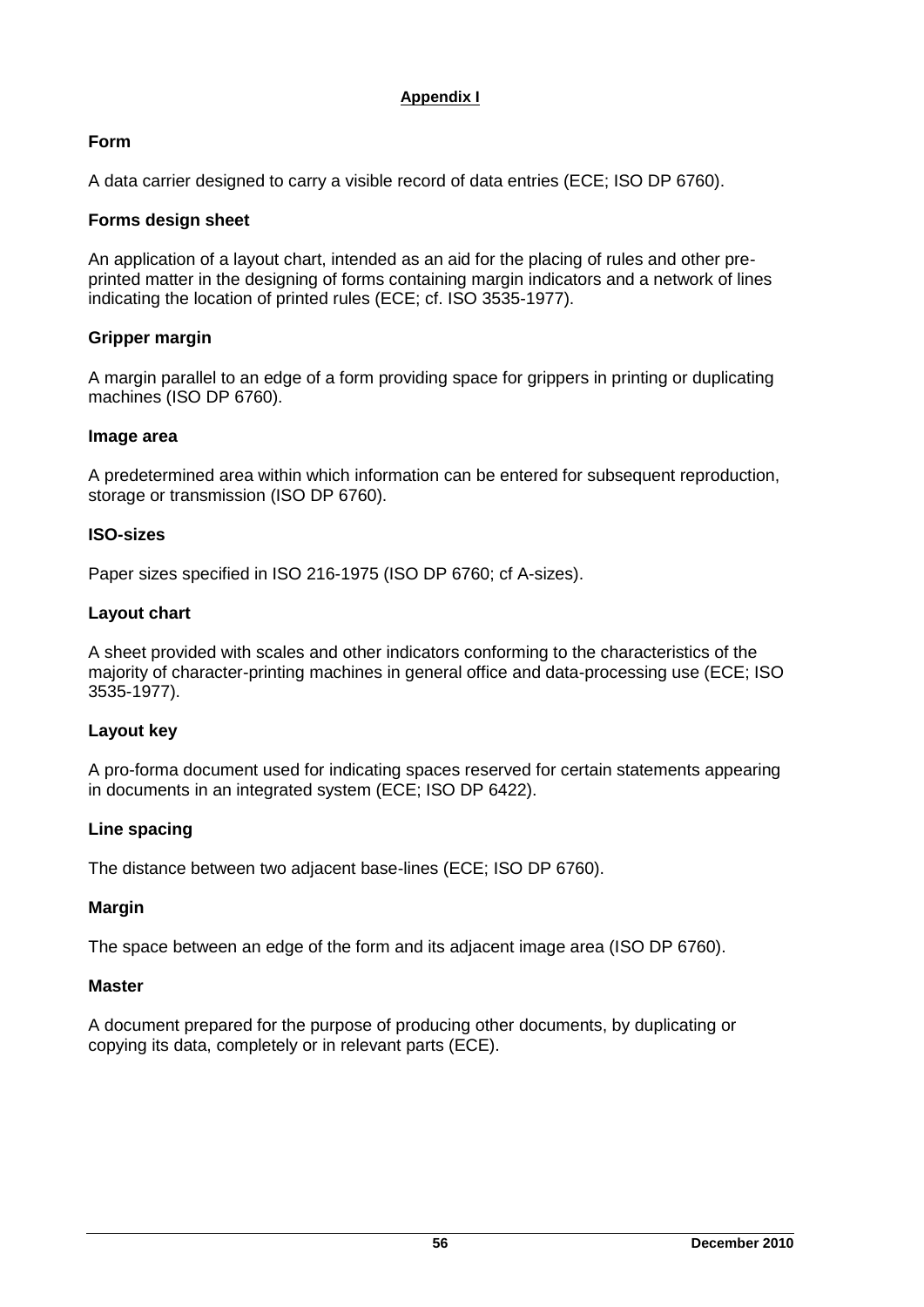## **One-run method**

The use of a reproduction process to transfer all or part of the information recorded on a master on one or more forms constituting an aligned series (ECE; ISO DP 6760).

## **Ordinal data entry**

Data entry intended for identification of an individual document or an item, or for classification and sorting, but not as a quantity for calculation (ECE).

## **Quantitative data entry**

Numerical data entry which can be used as a quantity for calculation (ECE).

## **Top margin**

A margin along the upper edge of the form (ISO DP 6760).

## **Trimmed size**

The final dimensions of a sheet of paper (ISO 4046-1978).

## **VII. Description**

20. Paper size - The paper size for the Layout Key is the international ISO size A4 (210 x 297 mm, 8 1/3 x 11 2/3 in), with provision for ISO size A5L (148 x 210 mm) for certain postal forms and for the equivalent sizes specified for continuous forms in ISO 2784-1974. In some countries, particularly in North America, the paper size  $216 \times 280$  mm (8  $1/2 \times 11$  in) is commonly used. Where this size is used, alignment can be achieved by maintaining the same top and left-hand margins, which places the layout in the same relative position vis-avis the top and left-hand paper edges; the resulting common image area measures 183 x 262 mm.

21. Spacing measurements - The basic spacing measurements of the Layout Key (1/6 in or 4.24 mm for line spacing and 1/10 in or 2.54 mm for character spacing) correspond to the line and character spacings utilized in the majority of machines used for completion of forms, such as typewriters, computer high-speed printers and other automated character-producing equipment and also with optical character recognition devices.

22. Margins and design principles - A top (gripper) margin of 10 mm and a left-hand (filing) margin of 20 mm have been reserved. The design is based on ISO 3535-1975 "Forms Design Sheet and Layout Chart", using standard column widths suitable for pre-set standard tabulating positions.

23. Design considerations - Generally, the design of the Layout Key is based on the "box design" principle. Care has been taken to place recipient addresses in an area acceptable to postal authorities for use with window envelopes. In placing the other data elements included in the Layout Key, consideration has been given to arguments of a technical, legal, commercial, administrative and practical nature put forward by the various interested parties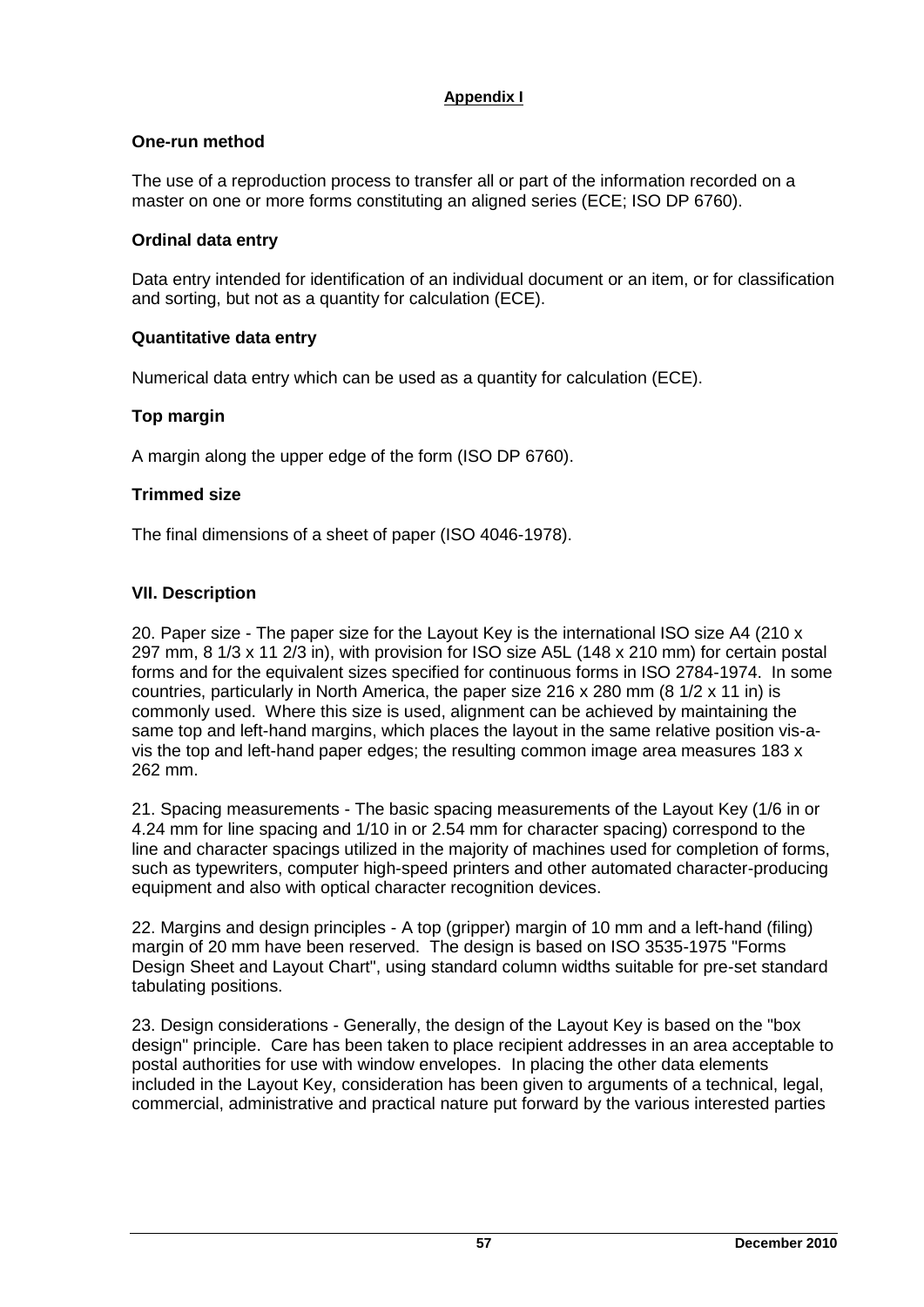consulted. An area for "free disposal" at the lower part of the format is intended to cater to more particular needs in individual applications.

24. Application principles - The following principles apply for the designing of forms on the basis of the Layout Key:

24.1. Data elements specified in the Layout Key should be placed in the corresponding space in the form under design.

24.2. Data elements not specified in the Layout Key should be placed in the "free disposal area".

24.3. Data elements specified in the Layout Key but not required in the form under design can be disregarded and the corresponding space used for other purposes in the same way as the "free disposal area", as set out in 24.2 above.

24.4. The use of the area for free disposal (any space made available under point 24.3 above) may be subject to particular design considerations if the form is to be included in an aligned series or otherwise used in a one-run application. Before any "in-house" data elements can be included in a reproducible master at company level, the designer has to take into account, and place in their proper locations, all relevant items appearing in any international, sectoral or national layout key or standard form which would apply to the aligned series under design. Only such annotations, stamps and similar entries which are made after the initial one-run completion of the form can be placed without these considerations.

24.5. If any free space is used for the expansion of other data fields, it should be taken into account that this may create problems for trading partners whose automated office procedures might be based on aligned documents. If they receive documents containing data fields larger than those set out in the United Nations Layout Key or in related data standards, they may be unable to accommodate the corresponding data entries in their own systems; in that case appropriate measures should be taken for co-ordination between trading partners concerned.

25. The field identifiers in the Layout Key indicate the general nature of the information to be contained in the fields. The data fields can be further sub-divided observing certain practices which have emerged in the development of various international documents. As examples, it is possible to provide space for the exporter's agent in the bottom part of the exporter field, the field for transport details can be subdivided to accommodate the various data elements specifying places of the itinerary, modes and means of transport, etc. The depth of the "goods description" area can be adjusted to the average need by raising or lowering the dotted line as required. The order can be reversed between the two data elements sets "gross weight - cube" and "net quantity - value".

26. If, when drafting a document in accordance with the Layout Key, there is any doubt about which deviations are permissible within the framework of the Layout Key, it is advisable to contact either the national facilitation body, if any, or the secretariat of the Economic Commission for Europe, or UNCTAD's Special Programme on Trade Facilitation (FALPRO) both in the Palais des Nations at Geneva, Switzerland.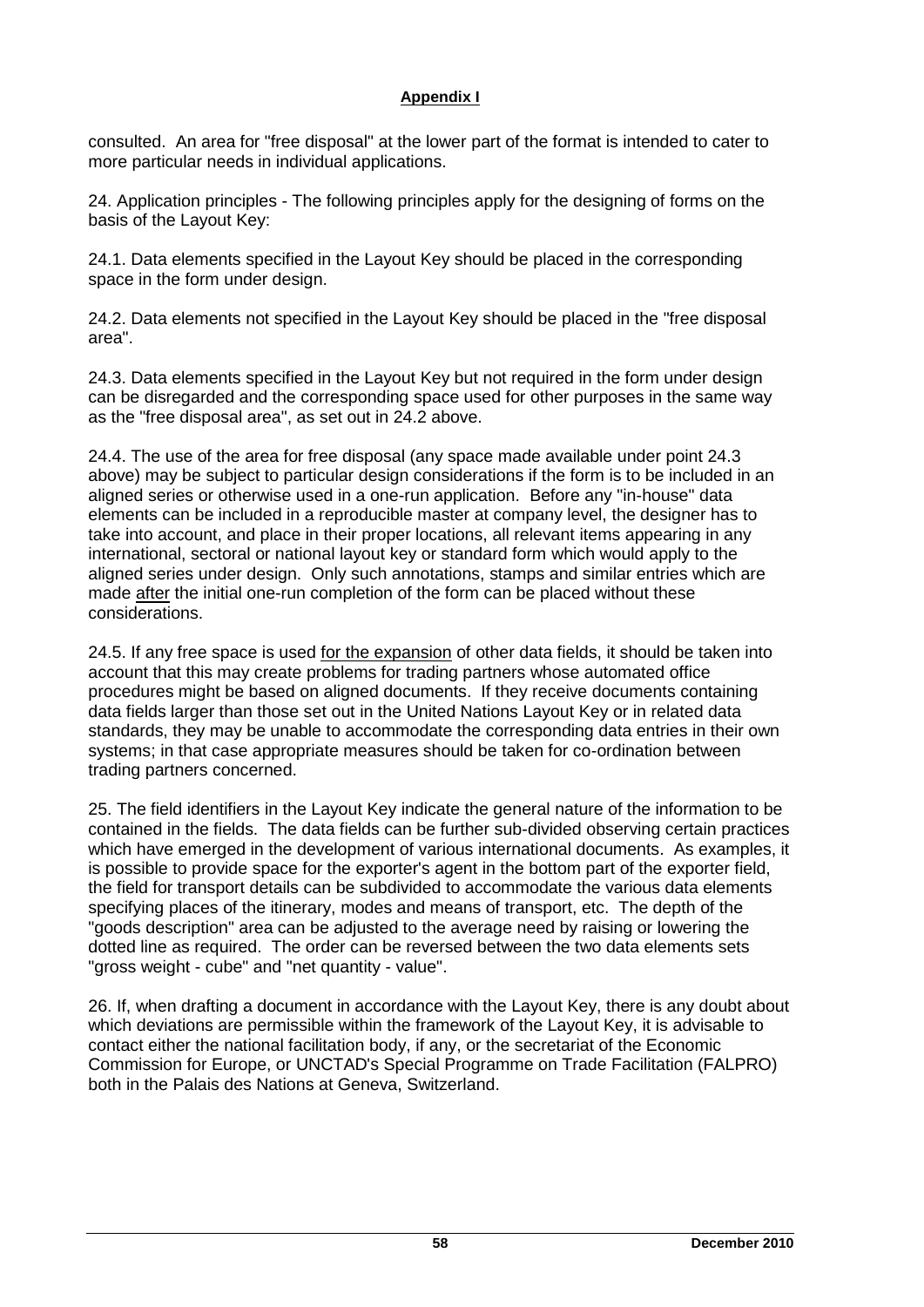## **VIII. Data Elements**

27. The field headings of the Layout Key are listed below. The remarks are intended to explain the nature of the data to be entered in the corresponding data fields.

## *Consignor (Exporter)*

This field is intended to show the name and address of the sender of goods or the originator of the documents, as the case may be.

#### *Consignee*

The field for the name and address of the consignee has been located in conformity with international postal specifications so as to allow the use of window envelopes.

#### *Notify or delivery address*

If in maritime transport the goods are consigned "to order", a notifying address may be required. If not, this space can be used for specifying the address where the goods are to be delivered, if it differs from the (mail) address of the consignee.

#### *Transport details*

This field is reserved for a description of the transport, including places involved in the chain of transport, modes and means of transport, etc.

#### *Date, Reference No., etc.*

If not otherwise specified, "date" means the date of issue of the document in which it appears. The reference number is a number or designation preferably common throughout each set of documents. It can be the same as order number, invoice number, etc. In this field, other dates and numbers can be entered, either at the time of the completion of the document, or later in the procedure by parties to whom the documents are handed over. The sequence of these items can be modified.

#### *Buyer (if other than consignee) or other address*

Often goods are sent to one address and documents to another. In such cases, the consignee field is used for the goods address required, inter alia, in transport documents, whereas the alternative address field is used for the address to which documents, such as invoices, are sent (buyer's address).

#### *Country details*

Information on country of origin, country whence consigned (country of provenance) and country of destination may be required for statistical and other purposes. If any of these items are not required, the space left may be used for other purposes, e.g. indication of licence number; it can also - in such cases - be added to the field for terms of delivery and payment.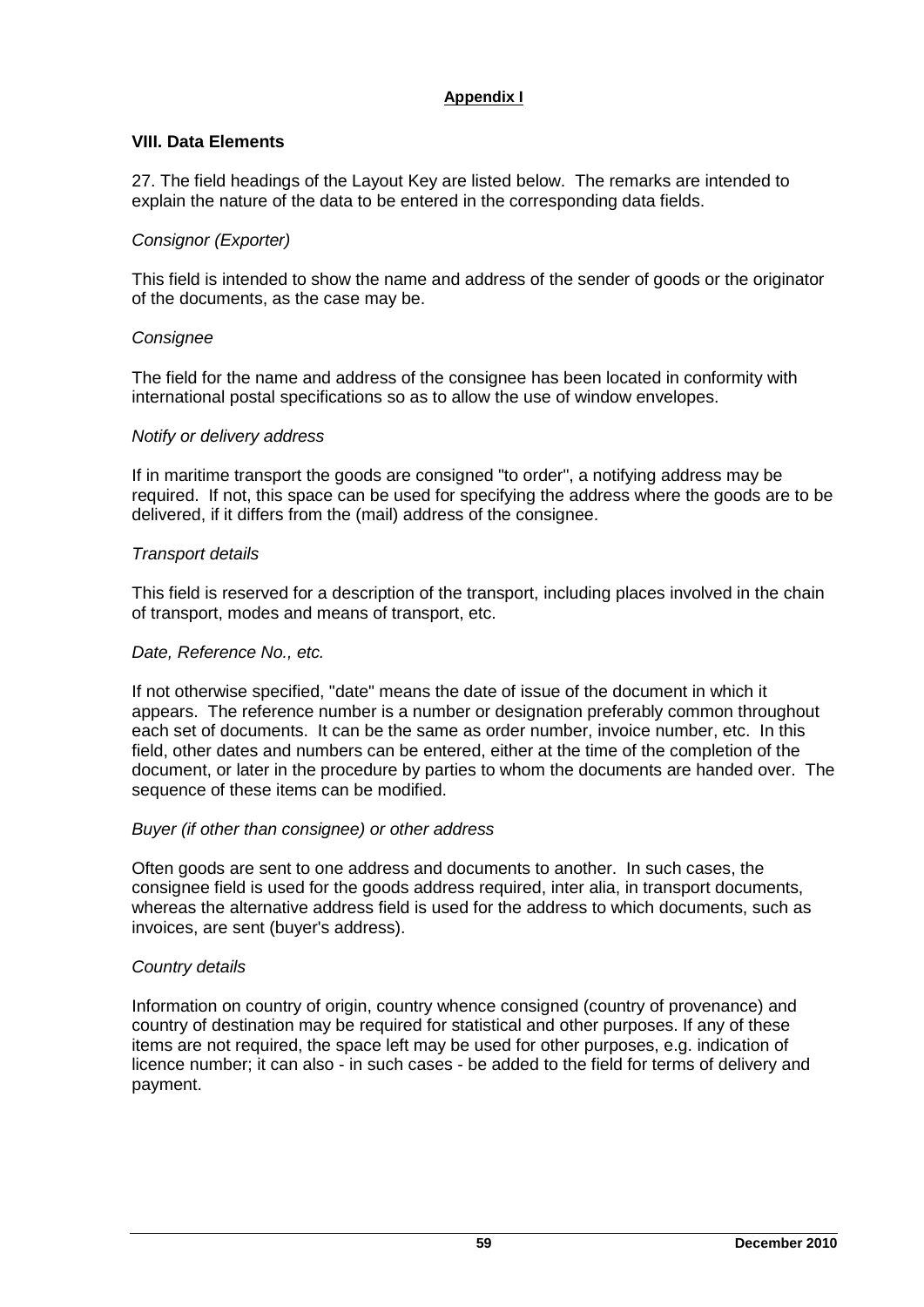## *Terms of delivery and payment*

This space may be freely used for the purpose indicated, normally specifying time of delivery, terms of delivery, terms of payment, insurance details, etc.

## *Shipping marks and container numbers*

This field is intended for the particulars needed to identify goods (and freight containers) and to relate them to the documents, preferably in accordance with the UN/ECE/FAL Recommendation No. 15, "Simpler Shipping Marks". If goods are marked with the consignee address, this should be indicated by an expression such as "Addressed to consignee", or preferably - by entering the full address as shown on the goods.

## *Number and kind of packages*

No particular column width has been reserved for these data elements, as it would have to be wide enough to accommodate a maximum number of packages which would only rarely appear and would thus, in more cases, unnecessarily reduce the space for description of goods. It is recommended that a typing layout be used that clearly separates this information from the goods description.

## *Description of goods*

This field is intended for a description of the goods in common trade terms, if possible using terminology of the applicable Customs or freight tariffs. For detailed specifications of articles, the "free disposal" area should be used.

## *Commodity number*

When appropriate the applicable number of the relevant statistical commodity list or Customs tariff should be given, since at least the first digits of these numbers are in most cases used globally.

## *Gross weight (mass)*

The gross weight (mass) is intended for transport and other cargo-handling purposes. It is shown in the same column as net quantity, but can be separated by using a "tier" layout or otherwise by placing it on another level.

#### *Cube*

This field is intended for indicating the cubic space required for the goods under transport. It should be located beside the gross weight.

#### *Net quantity*

This column shows net weight and supplementary quantities required, inter alia, for statistical purposes as specified in the relevant commodity list or Customs tariff.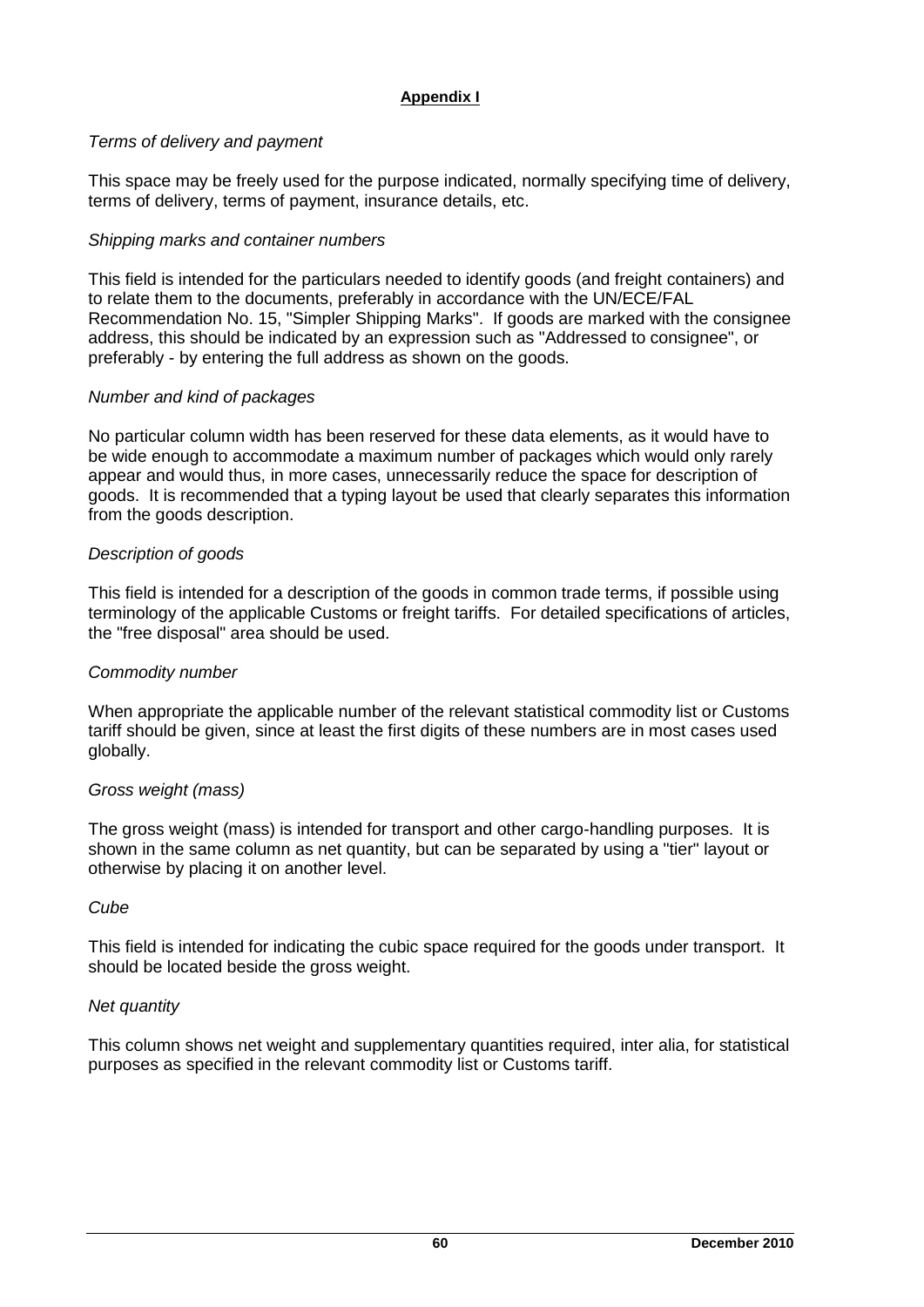## *Value*

This indication of value is intended mainly for statistical purposes. In most countries export statistics are based on FOB value and import statistics on CIF value.

#### *Free disposal*

This area can be used at discretion for such additional information as cannot be accommodated within the specified fields. Individual space requirements determine the exact location of the dividing dotted line.

## *Authentication (Signature)*

Besides signature or other proof of authentication, information may be entered in this field regarding the place where the document is signed or otherwise authenticated, date of authentication, etc.

## **IX. Rules for the Location of Codes**

28. In all cases where document codes, data field codes (tags) and coded data entries are to be shown in documents used in international trade, the following rules for their location should be applied:

## *Location of document code*

The document code should be placed immediately before the document name or should take its place.

#### *Location of field code (tag)*

If a data field code is used, it is important to avoid confusion with coded data entries. The field tag should therefore be placed before the field heading (data element name) or should take its place starting at the top left-hand corner of the data field.

#### *Location of coded data entries*

In box-type data fields, coded data entries should be placed in the top right-hand corner of the box. A short vertical line can be used to separate the code box from the rest of the data field.

In column-type data fields, coded data entries should be placed in vertical order under the field code (tag) and, where necessary, should be preceded by an ordinal number (item number).

29. When ordinal and quantitative data entries (such as dates, weights, quantities, values, container number) are represented in a form which can be used directly as coded input into ADP systems, it is not necessary to repeat them in a special code box.

30. Examples of the application of these rules for the location of codes are given on the next page.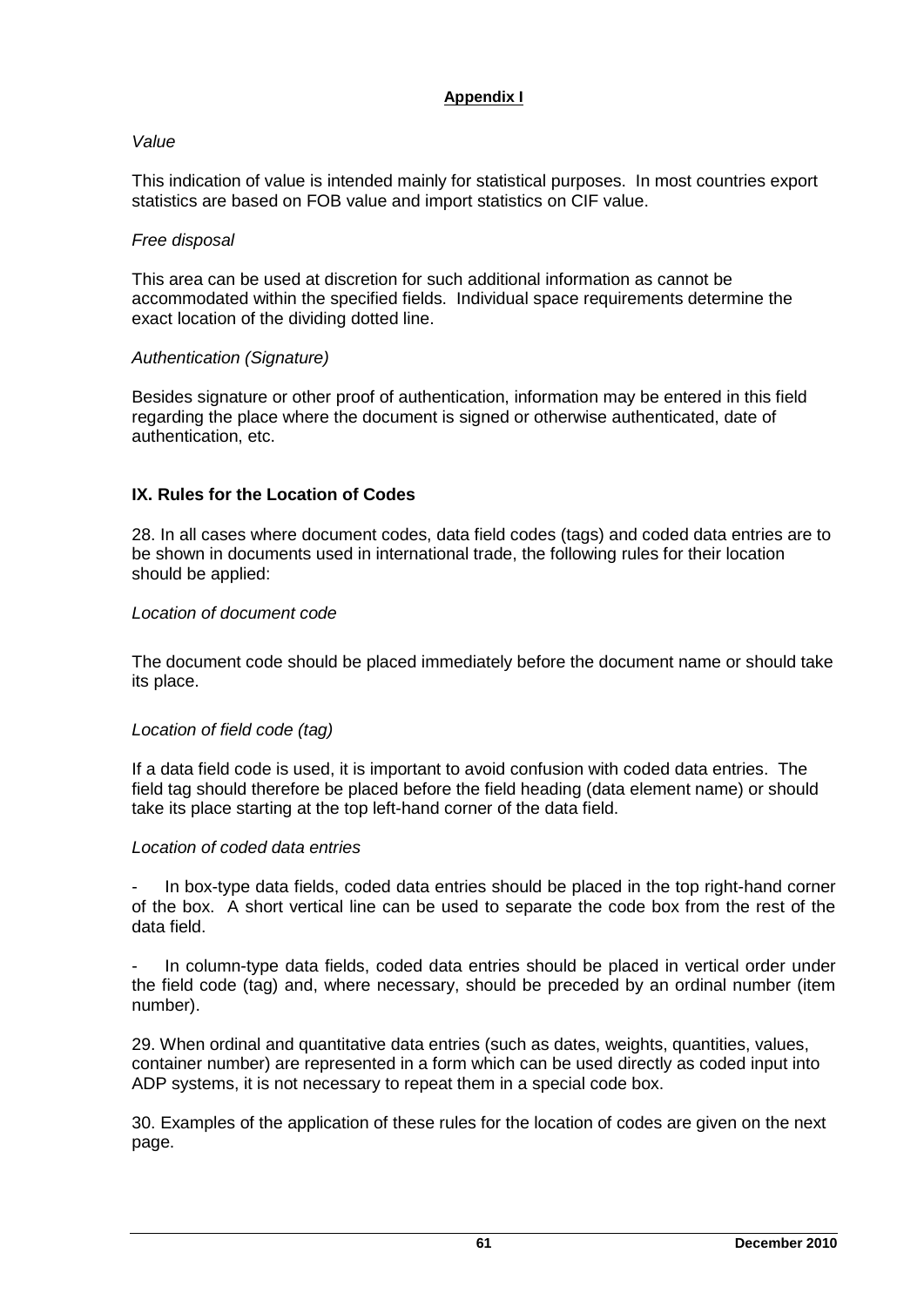Examples :

## **DOCUMENT CODE**

710 Bill of lading or 710

Bill of lading

## **BOX TYPE DATA FIELDS**

Field heading **Field code** 

Date of document

Descriptive entry **Coded entry** Coded entry

5 February 1993 **930205** 

Final document:

| BN Date of document | 930205 |
|---------------------|--------|
| 5 February 1993     |        |

## **COLUMN TYPE DATA FIELDS**



NOTE : The examples are given as illustrations only and do not specify any precise dimensions for the various boxes and columns. Numeric identifiers (tags) from the ECE/UNCTAD Trade Data Elements Directory are used as examples of field codes.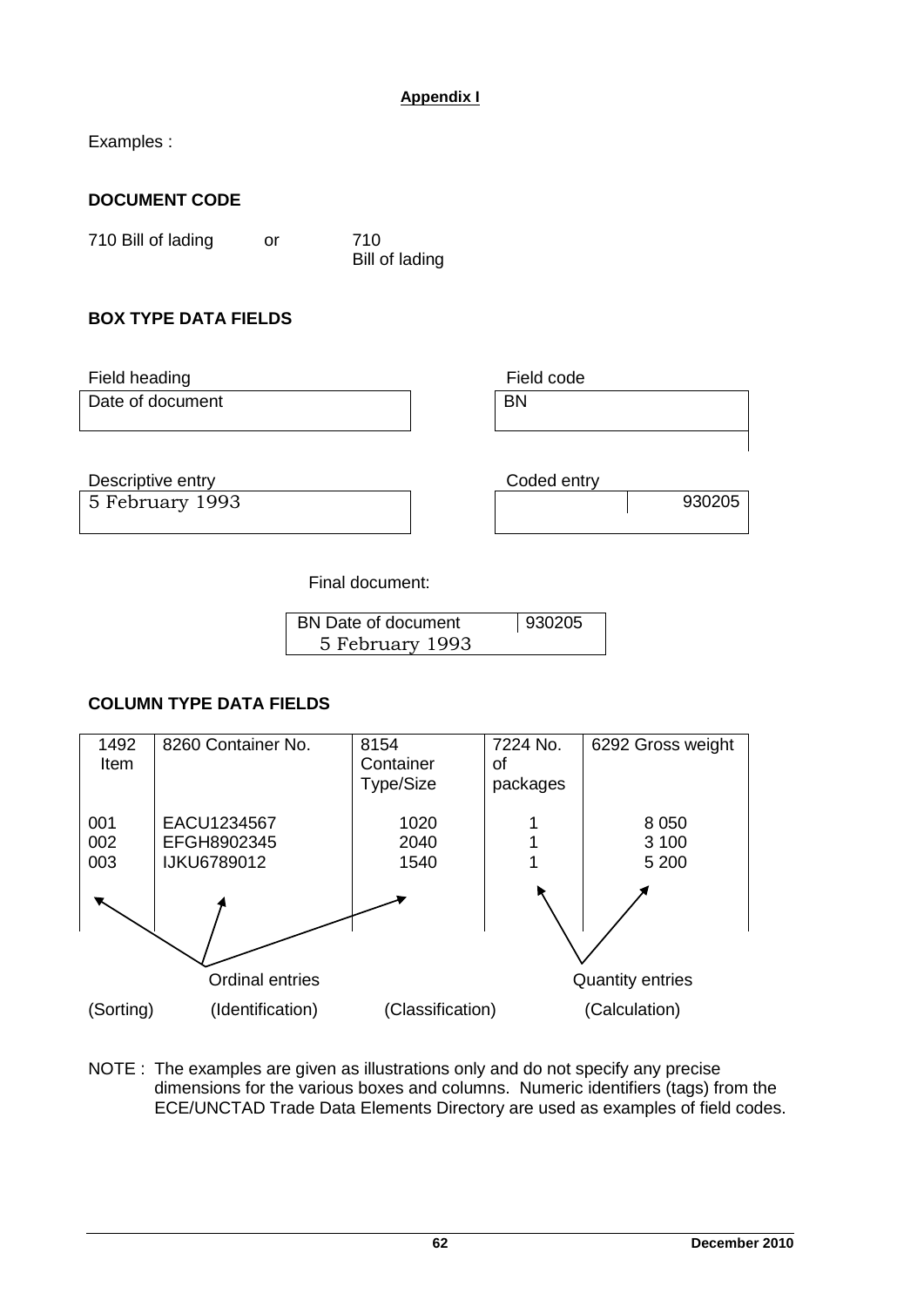## **X. The United Nations System of Aligned Trade Documents**

31. The United Nations Layout Key serves as the basis for the creation of subsidiary international and national layout keys, internationally or nationally established standard forms and--ultimately--aligned masters and forms used at company level.

32. Such "derived" layout keys and forms can be successfully aligned only if certain rules are observed, taking into account a hierarchic structure of interdependence and relations on a number of levels, which can be presented graphically as illustrated below and further explained in the notes that follow. In the illustration, interrupted lines (---) depict layout keys which serve as the basis for the design of forms but cannot themselves be used as operational documents, whereas a full line indicates national masters, to be used for the completion of forms, and standard or other aligned forms to be used as operational documents.



33. In principle, no form can be designed without taking into account the existence of a layout key, master or standard form at a higher level; conversely, it would be possible for a company to design an aligned form directly on the basis of the United Nations Layout Key if there were no applicable mandatory layout keys, masters or standard forms on the intermediate levels.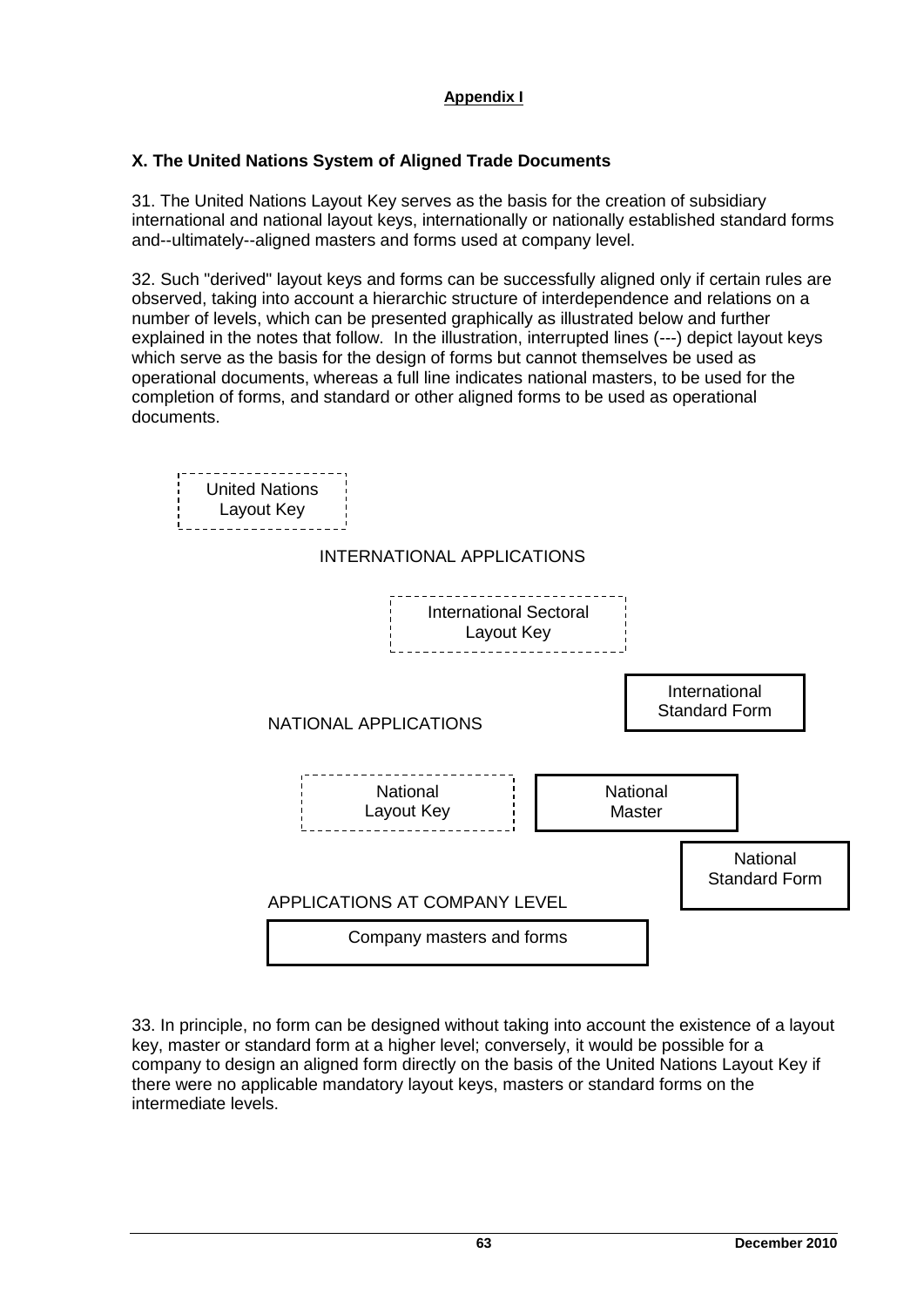34. In the following paragraphs the levels illustrated above are described and examples given of applications at these levels.

## *International specialized or sectoral layout keys*

35. These are intergovernmental or non-governmental standards (mainly optional) which present data elements in accordance with the United Nations Layout Key and direct the layout of further data elements common to the special application or sector for which the layout key is intended.

36. Specialized or sectoral layout keys serve as the basis for the design of aligned forms for use in a special application or sector, and are suitable for a one-run system.

## *Examples :*

- Aligned Invoice Layout Key for International Trade (UN/ECE/FAL/Rec. No. 6, 1976);
- ICS Standard Bill of Lading (1972);
- CCC Layout Keys for Goods Declarations (1965, 1977).

## *Aligned international standard forms*

37. These are internationally-established forms (mostly mandatory) which present data elements in accordance with the United Nations Layout Key, and direct the layout of further data elements required in relevant treaties, conventions, protocols, and similar agreements. These forms do not, in principle, permit any deviation in design. Models of standard forms are often included in such agreements and are named in accordance with the documentary function which they fulfil.

#### *Examples :*

- Rail Consignment Note (1980) under the CIM Convention:
- TIR Carnet (1975);
- GSP Certificate (1971);
- Movement Certificate EUR 1 (1975).

#### *National layout keys*

38. These are nationally-recommended standards (mandatory or voluntary) which present data elements in accordance with the United Nations Layout Key (taking into account relevant specialized and sectoral layout keys and standard forms), and which direct the layout of any further nationally-required data elements with a view to establishing national aligned series of trade documents.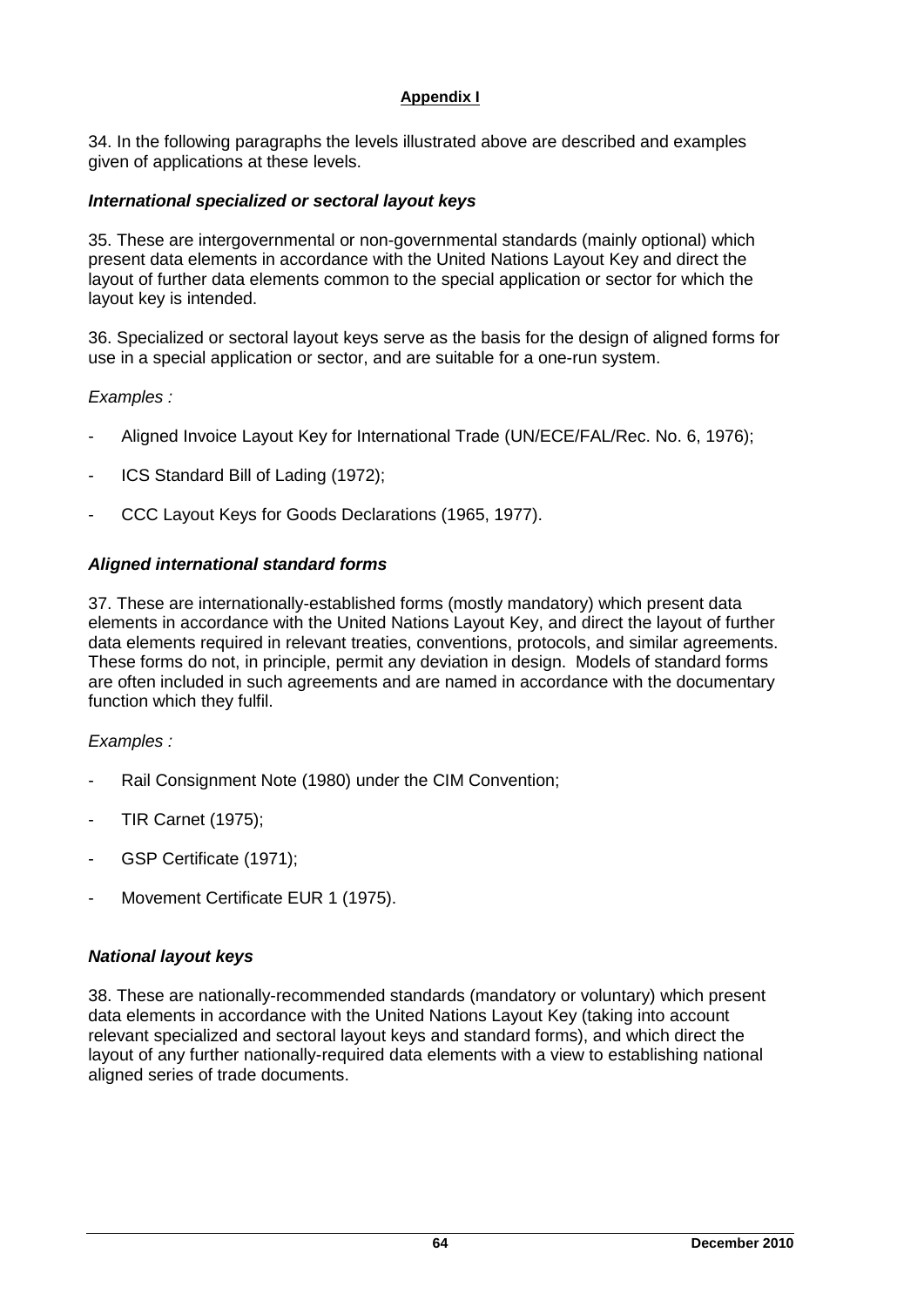39. National layout keys (with or without national series of aligned forms) are often adopted as National Standards by national standards bodies; they may be prescribed by government regulation for certain applications.

## *Examples :*

- "Trade documentation: Layout Key for the designing of forms" (Swedish national standard SIS 614110, 1970);
- "Unified System of Documentation. System of documentation on foreign trade. Standard Form". (USSR State Standard, GOST 6.2-1973)

## *National masters*

40. These are nationally-recommended standards (mandatory or voluntary) which present data elements in accordance with the United Nations Layout Key (taking into account relevant specialized and sectoral layout keys and standard forms) and which include further required data elements. They serve as the basis for aligned series of trade documents; copies of masters can be used directly for the production of documents: such copies are called "master forms". National masters (with or without national series of aligned forms) can be adopted as National Standards by national standards bodies; they may be prescribed by government regulation for certain applications.

## *Examples :*

- "United States Standard Master for International Trade" (National Committee on International Trade Documentation, 1970);
- "Master Document" (Indian Institute for Foreign Trade, 1978).

## *Aligned national standard forms*

41. These are nationally standardized forms which present data elements in accordance with the United Nations Layout Key and which are adapted to the needs of the relevant country.

42. National standard forms are often based both on national layout keys/masters and on specialized or sectoral layout keys, and are designed for use within an aligned series of trade documents.

## *Examples:*

- National Customs entry forms;
- National Standards for commercial invoices.

## *Aligned company masters and forms*

43. In practical applications, a company using the one-run method for completion of trade documents establishes a company master to cover all relevant forms needed for a trade transaction. In countries where a national master has been established, the master form can, in principle, be used as the company master. The forms needed for a trade transaction include - in addition to mandatory international and national standard forms - a number of other forms, adapted to the particular needs of the company concerned, with company name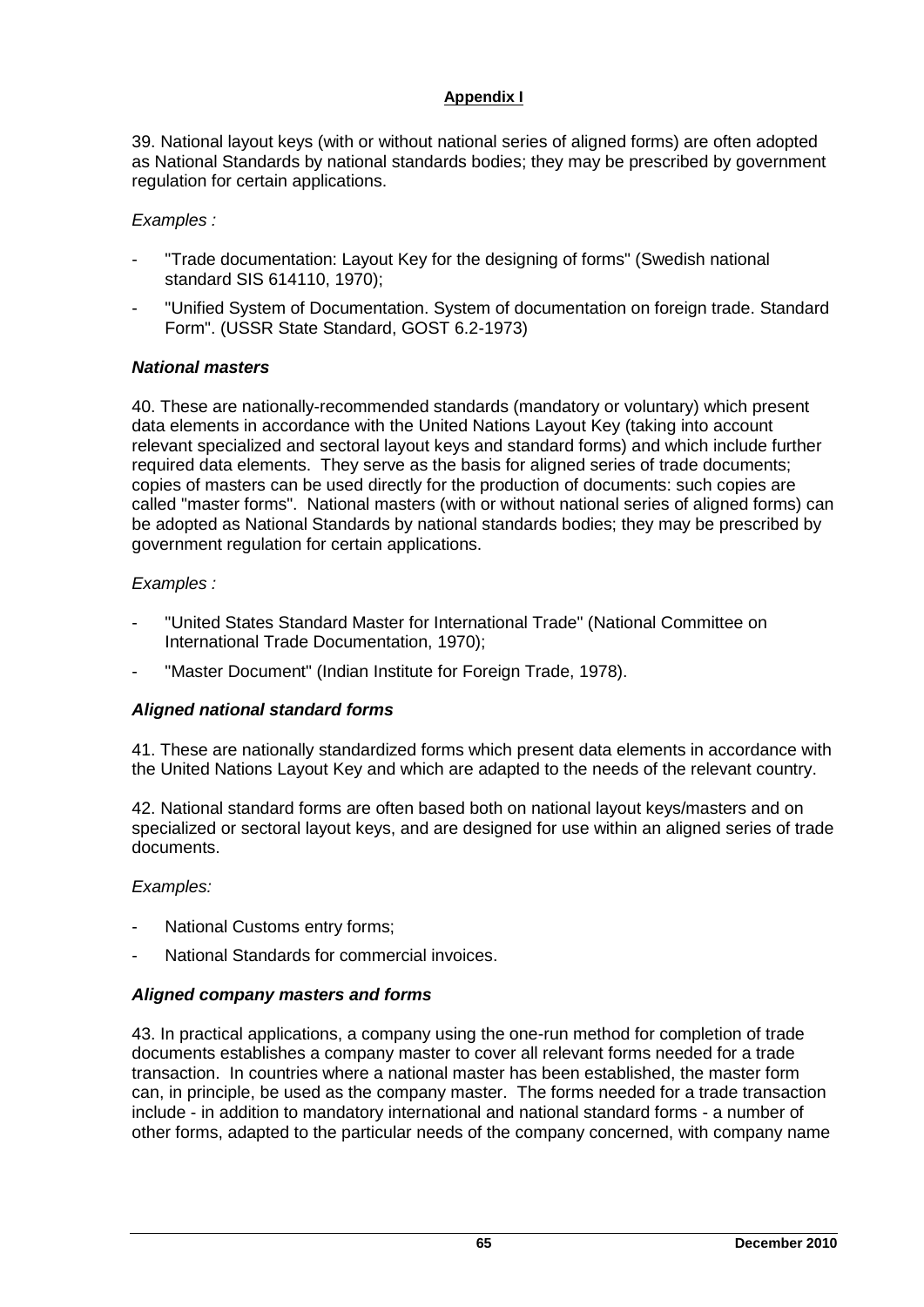and logotype pre-printed and sometimes reflecting other company characteristics. The detailed design of these "company forms" is left to the discretion of the issuing company. Some forms intended for general application, such as commercial invoices, bills of lading, etc., are commercially available in aligned neutral versions.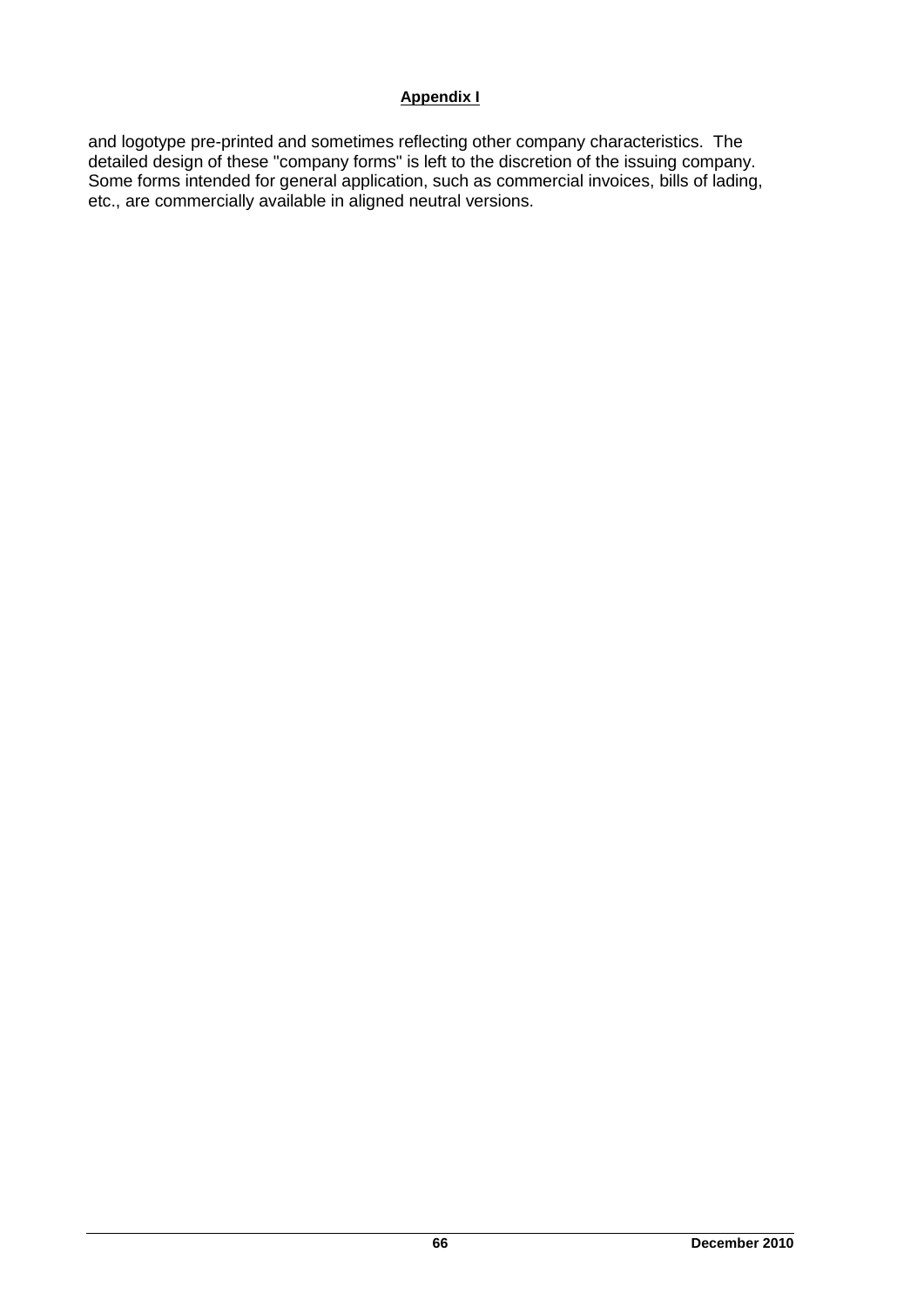## Annex : **LAYOUT KEY FOR TRADE DOCUMENTS**

| Consignor (Exporter)             |                                                   | Date, Reference No. etc.                                     |                                         |                        |       |  |  |  |  |  |  |  |
|----------------------------------|---------------------------------------------------|--------------------------------------------------------------|-----------------------------------------|------------------------|-------|--|--|--|--|--|--|--|
| Consignee                        |                                                   | Buyer (if other than original consignee) or other<br>address |                                         |                        |       |  |  |  |  |  |  |  |
| Notify or delivery address       |                                                   | Country whence<br>consigned                                  |                                         |                        |       |  |  |  |  |  |  |  |
|                                  |                                                   |                                                              | Country of origin                       | Country of destination |       |  |  |  |  |  |  |  |
| Transport details                |                                                   | Terms of delivery and payment                                |                                         |                        |       |  |  |  |  |  |  |  |
| Shipping marks;<br>Container No. | Number and kind of packages;<br>Goods description |                                                              | Commodity<br>No.                        | <b>Gross</b><br>weight | Cube  |  |  |  |  |  |  |  |
|                                  |                                                   |                                                              |                                         | <b>Net</b><br>quantity | Value |  |  |  |  |  |  |  |
|                                  | $F$ ree disposal                                  |                                                              |                                         |                        |       |  |  |  |  |  |  |  |
|                                  |                                                   |                                                              | Place and date of issue; Authentication |                        |       |  |  |  |  |  |  |  |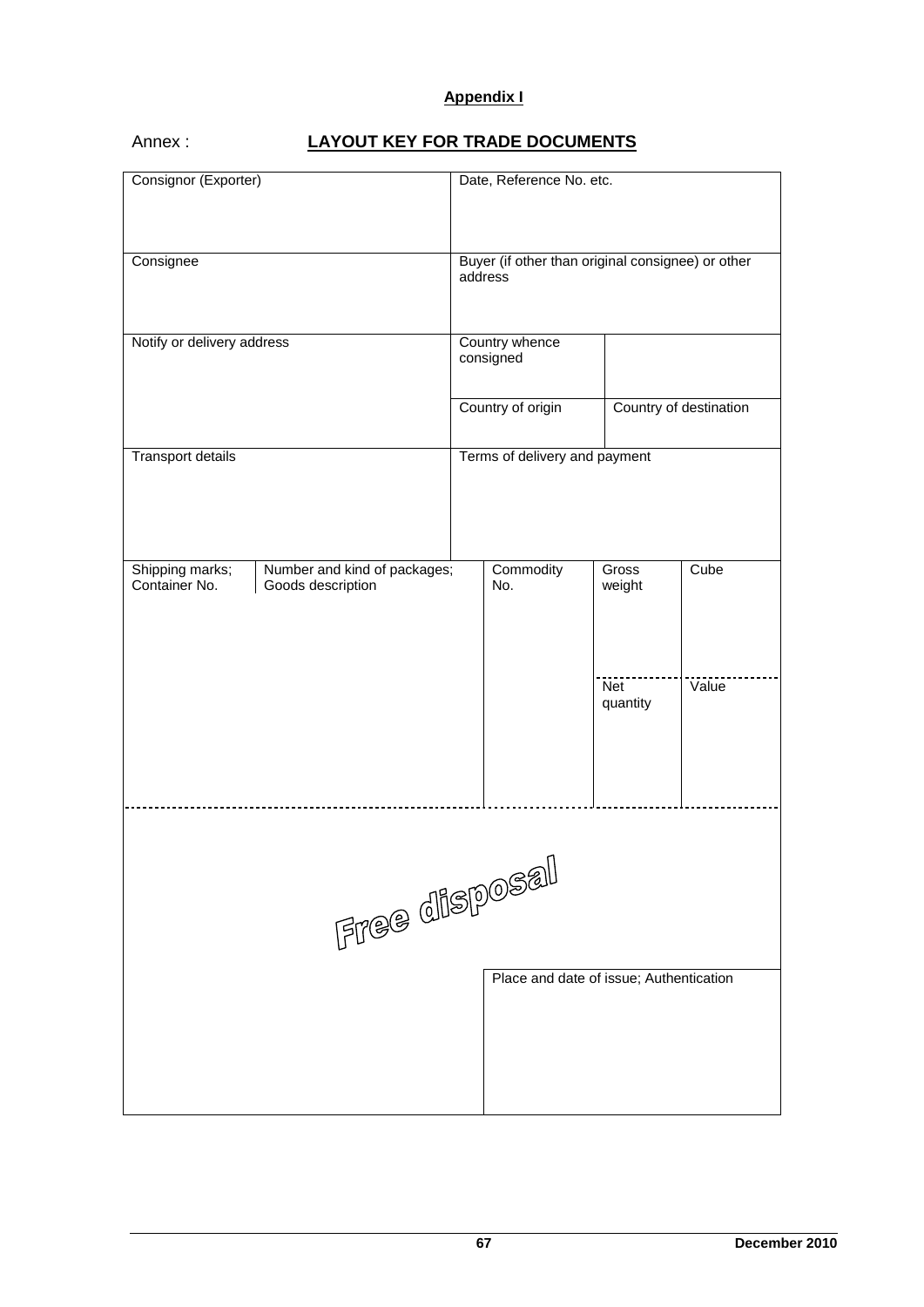#### **RECOMMENDATION OF THE CUSTOMS CO-OPERATION COUNCIL CONCERNING THE SINGLE GOODS DECLARATION**

(26 June 1990)

THE CUSTOMS CO-OPERATION COUNCIL,

- DESIRING to facilitate international trade by simplifying and harmonizing Goods declaration formalities,
- DESIRING to harmonize the data elements required by the Customs for import, export and Customs transit,
- DESIRING to harmonize the lay-out of Goods declaration for import, export and Customs transit,
- CONSIDERING that the introduction of a uniform Goods declaration worldwide for import, export and Customs transit would ensure the attainment of the above objectives,
- NOTING that the introduction of a uniform Goods declaration worldwide for Customs purposes would greatly facilitate the shift to Electronic Data Interchange as a means of transmitting international trade data,
- NOTING the desire of a number of Member Customs administrations and of certain international organizations promoting trade facilitation to introduce such a uniform Goods declaration as soon as possible,
- EMPHASIZING that the present Recommendation is a provisional instrument pending the elaboration and entry into force of an international Convention on the Single Goods declaration,
- RECOMMENDS that any Members of the Council and any members of the United Nations or its specialized agencies as well as Customs or Economic Unions should :
	- test or introduce, as far as possible, in lieu of their existing Goods declaration forms for import, export and Customs transit, the Single Goods Declaration form in Annex I in accordance with the rules in Annex III, and having regard to the Explanatory Notes set out in Annex II,
- RECOMMENDS that the result of such tests or introduction should be submitted to the Secretariat of the Customs Co-operation Council by the end of January 1992, to be taken into account when elaborating an international Convention on the Single Goods Declaration,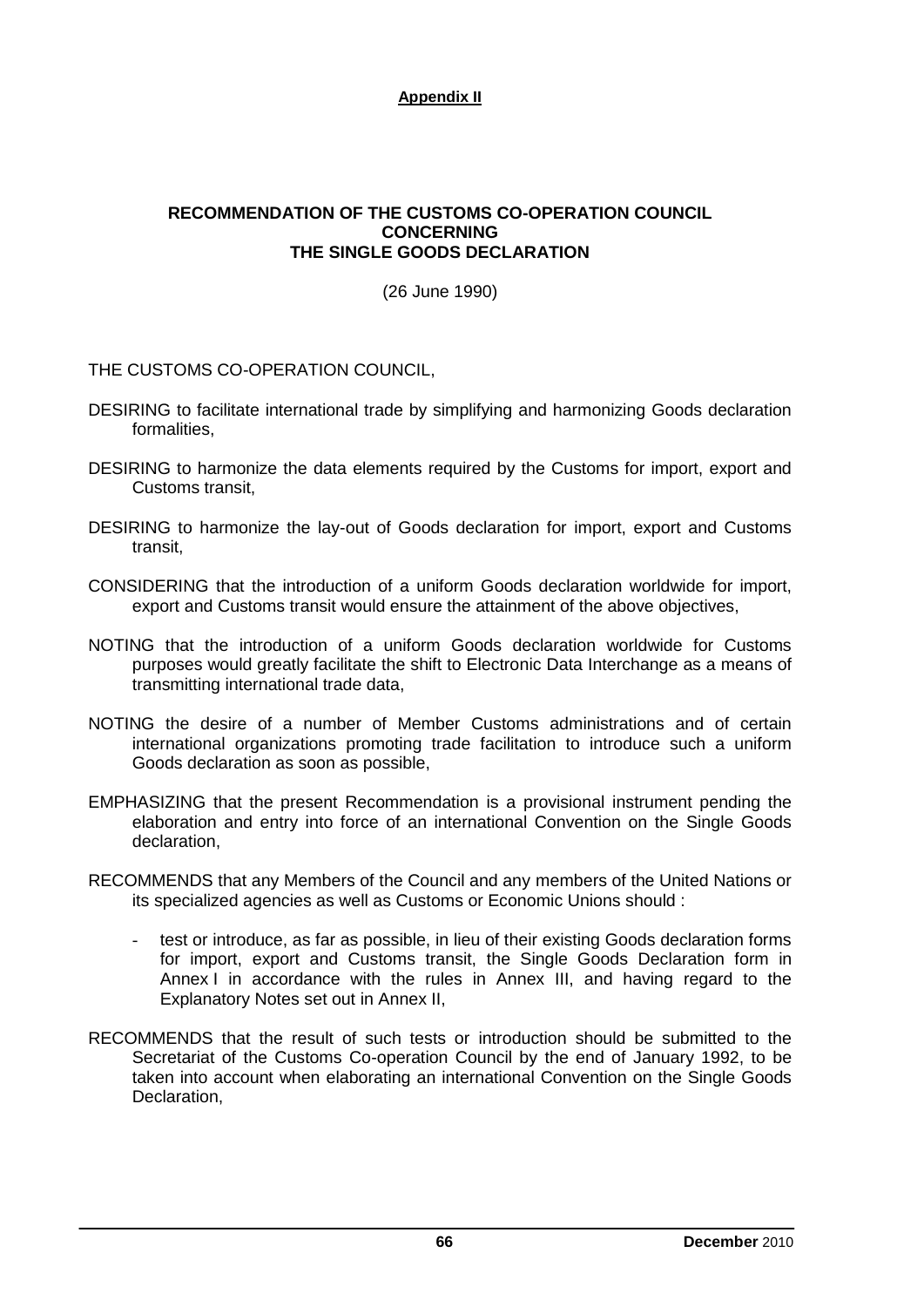REQUESTS any Members of the Council and any members of the United Nations or its specialized agencies as well as Customs or Economic Unions which accept this Recommendation to notify the Secretary General of the date from which they will apply the Recommendation and of the conditions of its application. The Secretary General will transmit this information to the Customs administrations of all Members of the Council. He will also transmit it to the Customs administrations of the members of the United Nations or its specialized agencies or any Customs or Economic Unions which have accepted this Recommendation.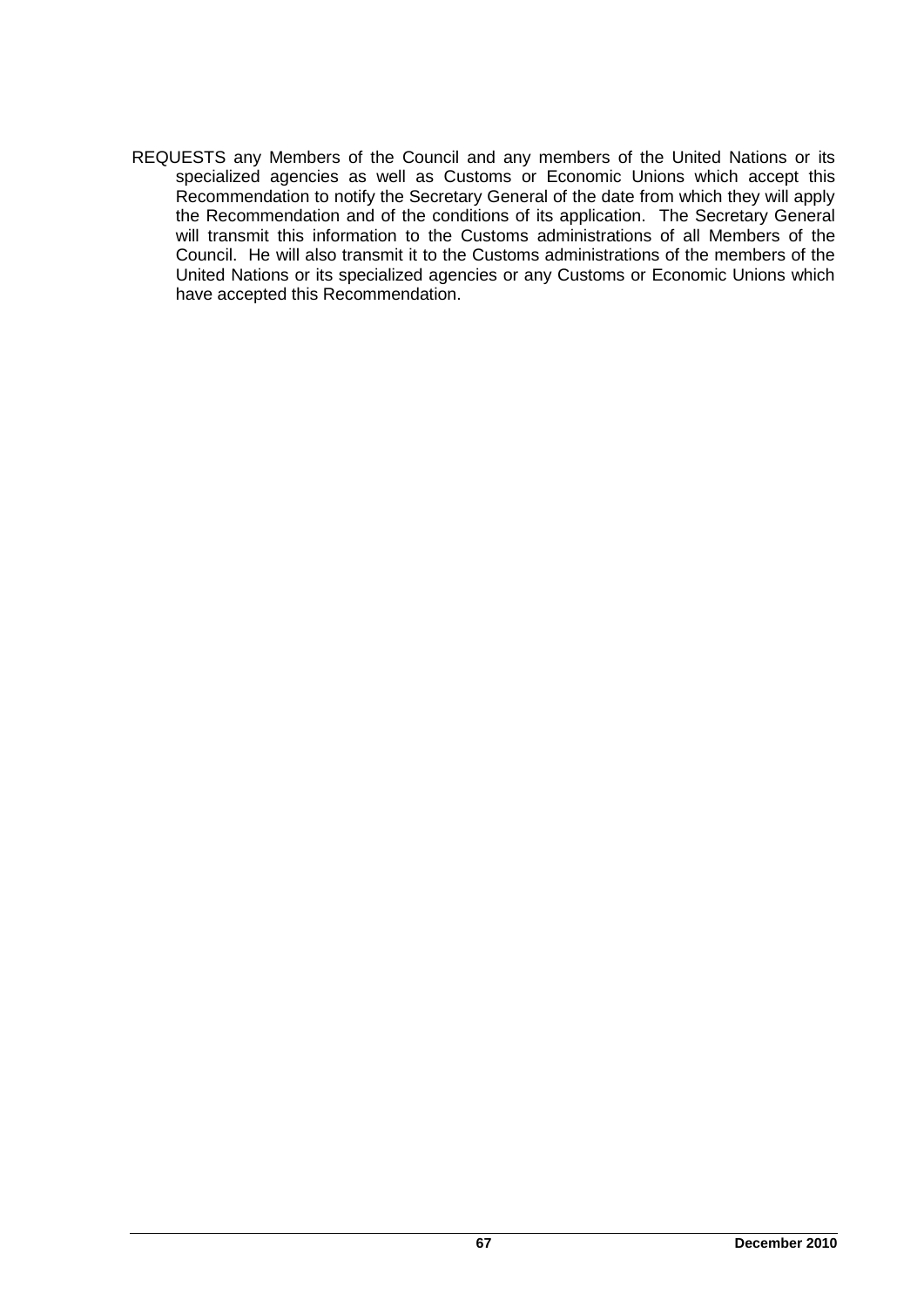ANNEX I

**The Single Goods Declaration**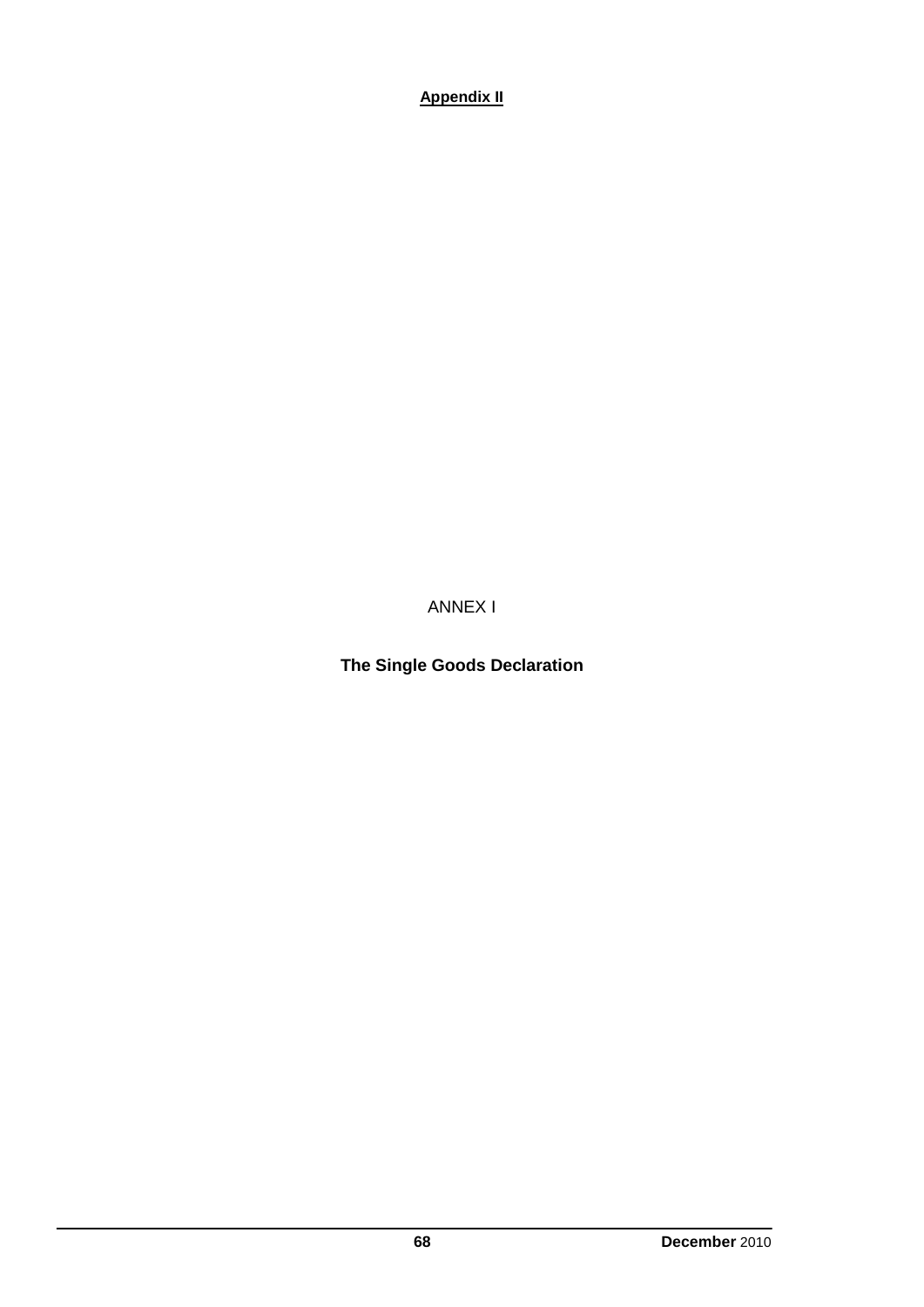|                                                                                |                                                                                                                                    |                           |                      |                    |                 |  |                                                                               |  |                                                                                          |                                                          |                                                                                          |  |                |                     |    |                |                   |                                |  | A CUSTOMS OFFICE                            |           |  |                                                                     |              |                   |
|--------------------------------------------------------------------------------|------------------------------------------------------------------------------------------------------------------------------------|---------------------------|----------------------|--------------------|-----------------|--|-------------------------------------------------------------------------------|--|------------------------------------------------------------------------------------------|----------------------------------------------------------|------------------------------------------------------------------------------------------|--|----------------|---------------------|----|----------------|-------------------|--------------------------------|--|---------------------------------------------|-----------|--|---------------------------------------------------------------------|--------------|-------------------|
|                                                                                |                                                                                                                                    |                           |                      |                    |                 |  |                                                                               |  |                                                                                          |                                                          |                                                                                          |  | 1 Declaration  |                     |    |                |                   |                                |  |                                             |           |  |                                                                     |              |                   |
|                                                                                |                                                                                                                                    |                           | 2 Exporter/Consignor |                    |                 |  |                                                                               |  |                                                                                          |                                                          |                                                                                          |  | 3 Forms        |                     |    |                | 4 Total list      |                                |  |                                             |           |  |                                                                     |              |                   |
|                                                                                |                                                                                                                                    |                           |                      |                    |                 |  |                                                                               |  |                                                                                          |                                                          |                                                                                          |  |                | 5 Total of          |    |                |                   |                                |  |                                             |           |  | 6 Total packa- 7 Common access reference                            |              |                   |
|                                                                                | 8 Importer/Consignee                                                                                                               |                           |                      |                    |                 |  |                                                                               |  |                                                                                          |                                                          | Items                                                                                    |  |                | qes                 |    |                |                   |                                |  |                                             |           |  |                                                                     |              |                   |
|                                                                                |                                                                                                                                    |                           |                      |                    |                 |  |                                                                               |  |                                                                                          | 9 Total gross mass 10 Type and No. of transport document |                                                                                          |  |                |                     |    |                |                   |                                |  |                                             |           |  |                                                                     |              |                   |
|                                                                                |                                                                                                                                    |                           |                      |                    |                 |  |                                                                               |  |                                                                                          | 11 Location of goods                                     |                                                                                          |  |                |                     |    |                |                   | 12 Identity of Customs wareh.  |  |                                             |           |  |                                                                     |              |                   |
|                                                                                | 16 Declarant/Customs clearing agent or representative                                                                              |                           |                      |                    |                 |  |                                                                               |  |                                                                                          | 13 Declarant's reference<br>14 Pres. date 15             |                                                                                          |  |                |                     |    |                |                   |                                |  |                                             |           |  |                                                                     |              |                   |
|                                                                                |                                                                                                                                    |                           |                      |                    |                 |  |                                                                               |  | 17 Country and/or region ex-<br>18 Country of first<br>port/wh.consigned <br>destination |                                                          |                                                                                          |  |                |                     |    |                |                   |                                |  |                                             |           |  |                                                                     |              |                   |
|                                                                                | 21 Identify and nationality of means of transport<br>23 Ident.and nat. active means transport crossing border 22 Terms of delivery |                           |                      |                    |                 |  |                                                                               |  |                                                                                          |                                                          | 19 Country of purchase/<br>20 Country and/or region of<br>Country of sale<br>destination |  |                |                     |    |                |                   |                                |  |                                             |           |  |                                                                     |              |                   |
|                                                                                |                                                                                                                                    |                           |                      |                    |                 |  |                                                                               |  |                                                                                          |                                                          |                                                                                          |  |                |                     |    |                |                   |                                |  |                                             |           |  |                                                                     |              |                   |
|                                                                                |                                                                                                                                    | 27 Inland mode<br>transp. |                      | 28 Mode<br>transp. |                 |  | 29 Place loading/discharge                                                    |  |                                                                                          |                                                          |                                                                                          |  |                |                     |    |                |                   |                                |  | 24 Curr. and tot. inv. amount 25 Exch. rate |           |  | 26 Nature of<br>transac                                             |              |                   |
|                                                                                |                                                                                                                                    | 31 Container.<br>transp.  |                      |                    | of arrival/exit |  | 32 Customs office of entry/exit and date 30 Financial and banking information |  |                                                                                          |                                                          |                                                                                          |  |                |                     |    |                |                   |                                |  |                                             |           |  |                                                                     |              |                   |
| 33 Ctr.Id./<br>packages/<br>descr. goods                                       |                                                                                                                                    |                           |                      |                    |                 |  |                                                                               |  |                                                                                          |                                                          |                                                                                          |  |                |                     |    |                |                   |                                |  |                                             |           |  |                                                                     |              | $34T -$<br>tem No |
| 35 Other In-<br>formation                                                      |                                                                                                                                    |                           |                      |                    |                 |  |                                                                               |  |                                                                                          |                                                          | 37 Country of<br>36 Commodity code<br>origin                                             |  |                |                     |    |                |                   |                                |  |                                             |           |  |                                                                     |              |                   |
|                                                                                |                                                                                                                                    |                           |                      |                    |                 |  |                                                                               |  |                                                                                          |                                                          | 38<br>39 Suppl. quantity 40 Net mass                                                     |  |                |                     |    |                |                   |                                |  |                                             | 50 Calcul |  |                                                                     |              |                   |
|                                                                                |                                                                                                                                    |                           |                      |                    |                 |  |                                                                               |  |                                                                                          |                                                          | Type                                                                                     |  | Assessm. basis |                     |    |                | Rate              |                                |  |                                             | Amount    |  |                                                                     | d.t.f.<br>MP |                   |
|                                                                                | 41 Cargo manifest reference 42 Previous Customs proced.                                                                            |                           |                      |                    |                 |  |                                                                               |  |                                                                                          |                                                          |                                                                                          |  |                |                     |    |                |                   |                                |  |                                             |           |  |                                                                     |              |                   |
| 43 Valuation meth.<br>used                                                     |                                                                                                                                    |                           |                      |                    |                 |  | 44 Customs val. basis 45 Add. amount 46 Ded. amount                           |  |                                                                                          |                                                          |                                                                                          |  |                |                     |    |                |                   |                                |  |                                             |           |  |                                                                     |              |                   |
| 47 Duty/tax treatm.<br>appl. for                                               |                                                                                                                                    |                           | 48 Quota             |                    |                 |  | 49 Statistical value                                                          |  |                                                                                          |                                                          |                                                                                          |  |                | Total for this Item |    |                |                   |                                |  |                                             |           |  |                                                                     |              |                   |
| 33 Ctr. Id./<br>packages/<br>descr. goods                                      |                                                                                                                                    |                           |                      |                    |                 |  |                                                                               |  |                                                                                          |                                                          |                                                                                          |  |                |                     |    |                |                   |                                |  |                                             |           |  |                                                                     | 34 $I-$      | tem No            |
| 35 Other In-<br>formation                                                      |                                                                                                                                    |                           |                      |                    |                 |  |                                                                               |  |                                                                                          |                                                          |                                                                                          |  |                | 36 Commodity code   |    |                |                   |                                |  |                                             |           |  | 37 Country of<br>origin                                             |              |                   |
|                                                                                |                                                                                                                                    |                           |                      |                    |                 |  |                                                                               |  |                                                                                          |                                                          | 38                                                                                       |  |                |                     |    |                |                   | 39 Suppl. quantity 40 Net mass |  |                                             |           |  | 50 Calcul                                                           | d.t.f.       |                   |
|                                                                                |                                                                                                                                    |                           |                      |                    |                 |  |                                                                               |  |                                                                                          |                                                          | Type                                                                                     |  |                |                     |    | Assessm. basis | Rate              |                                |  |                                             | Amount    |  |                                                                     | MP           |                   |
|                                                                                |                                                                                                                                    |                           |                      |                    |                 |  | 41 Cargo manifest reference 42 Previous Customs proced.                       |  |                                                                                          |                                                          |                                                                                          |  |                |                     |    |                |                   |                                |  |                                             |           |  |                                                                     |              |                   |
| 43 Valuation meth. 44 Customs val. basis 45 Add. amount 46 Ded. amount<br>used |                                                                                                                                    |                           |                      |                    |                 |  |                                                                               |  |                                                                                          |                                                          |                                                                                          |  |                |                     |    |                |                   |                                |  |                                             |           |  |                                                                     |              |                   |
| 47 Duty/tax treatm.<br>appl. for                                               |                                                                                                                                    |                           | 48 Quota             |                    |                 |  | 49 Statistical value                                                          |  |                                                                                          |                                                          |                                                                                          |  |                | Total for this item |    |                |                   |                                |  |                                             |           |  |                                                                     |              |                   |
| 51 Int.C.of<br>route $+ c.$                                                    |                                                                                                                                    |                           |                      |                    |                 |  |                                                                               |  |                                                                                          |                                                          |                                                                                          |  |                |                     |    |                |                   |                                |  |                                             |           |  | 52 Cust. office destination + c.                                    |              |                   |
| 53 Security<br>details                                                         |                                                                                                                                    |                           |                      |                    |                 |  |                                                                               |  |                                                                                          |                                                          |                                                                                          |  |                | 54 Deferred payment |    |                |                   |                                |  | B ACCOUNTING DETAILS                        |           |  |                                                                     |              |                   |
| C CONTROL BY CUSTOMS OFFICE OF DEPARTURE<br>Result:<br>Seals affixed: number:  |                                                                                                                                    |                           |                      |                    |                 |  | Stamp:                                                                        |  |                                                                                          | Type   Amount                                            |                                                                                          |  |                |                     | ΜP |                |                   |                                |  |                                             |           |  | 55 Total per declaration D ACCEPT/CONTROL IMPORT/EXPORT DECLARATION |              |                   |
| identity:<br>TIME LIMIT:                                                       |                                                                                                                                    |                           |                      |                    |                 |  |                                                                               |  |                                                                                          |                                                          |                                                                                          |  |                |                     |    |                | 56 Place and date |                                |  |                                             |           |  |                                                                     |              |                   |
| Signature(s):                                                                  |                                                                                                                                    |                           |                      |                    |                 |  |                                                                               |  |                                                                                          | G.T.                                                     |                                                                                          |  |                |                     |    |                | sentative:        |                                |  |                                             |           |  | Signature and status of declarant/repre-                            |              |                   |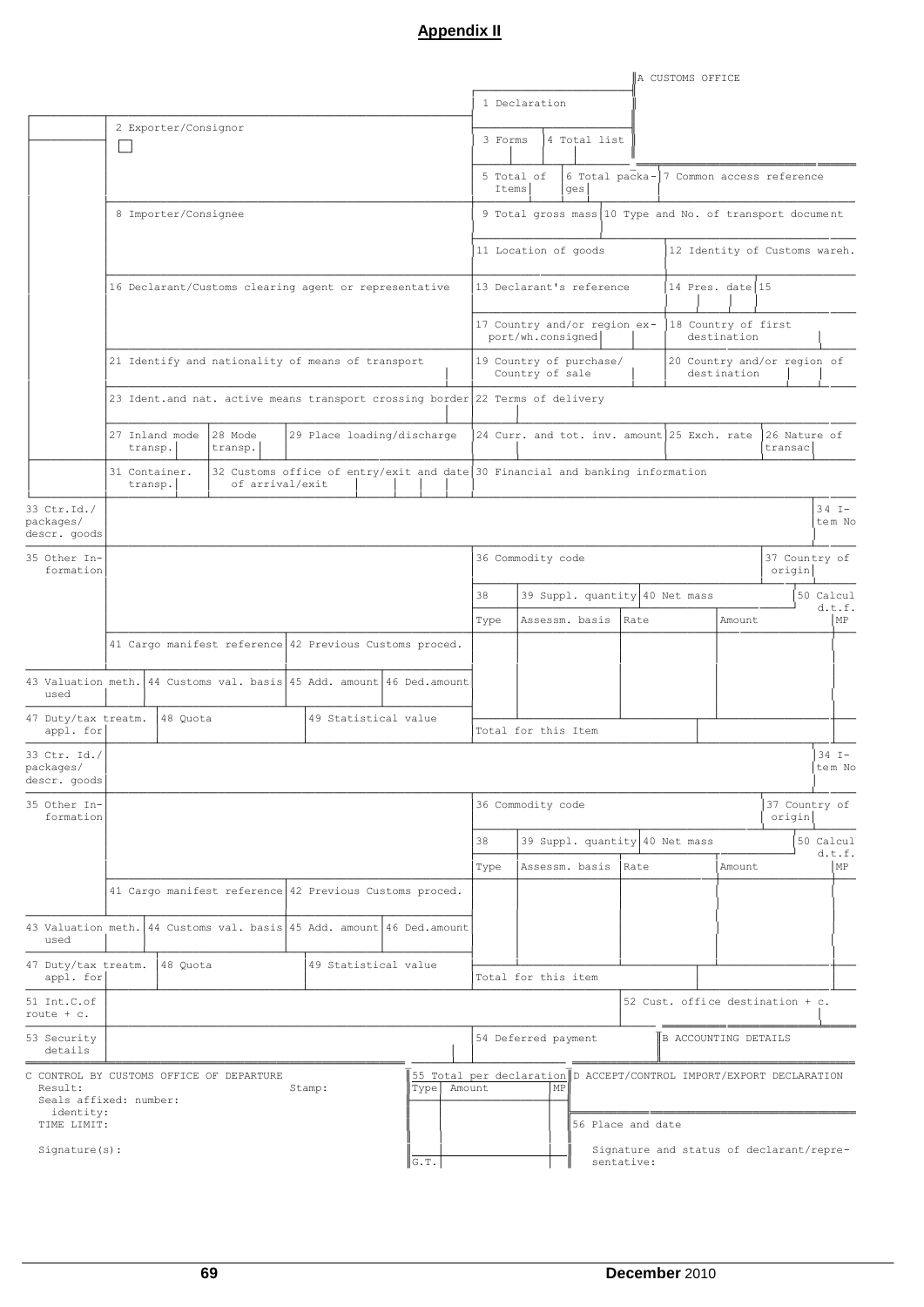BACK OF SHEETS FOR EXPORT/IMPORT

E CONTROL BY ISSUING CUSTOMS OFFICE<br>Result: Identification measures taken: LAST DAY OF VALIDITY OF THE DOCUMENT: Signature $(s)$ :  $\tt {Stamp:}$ F ACCOUNTING DETAILS (continued)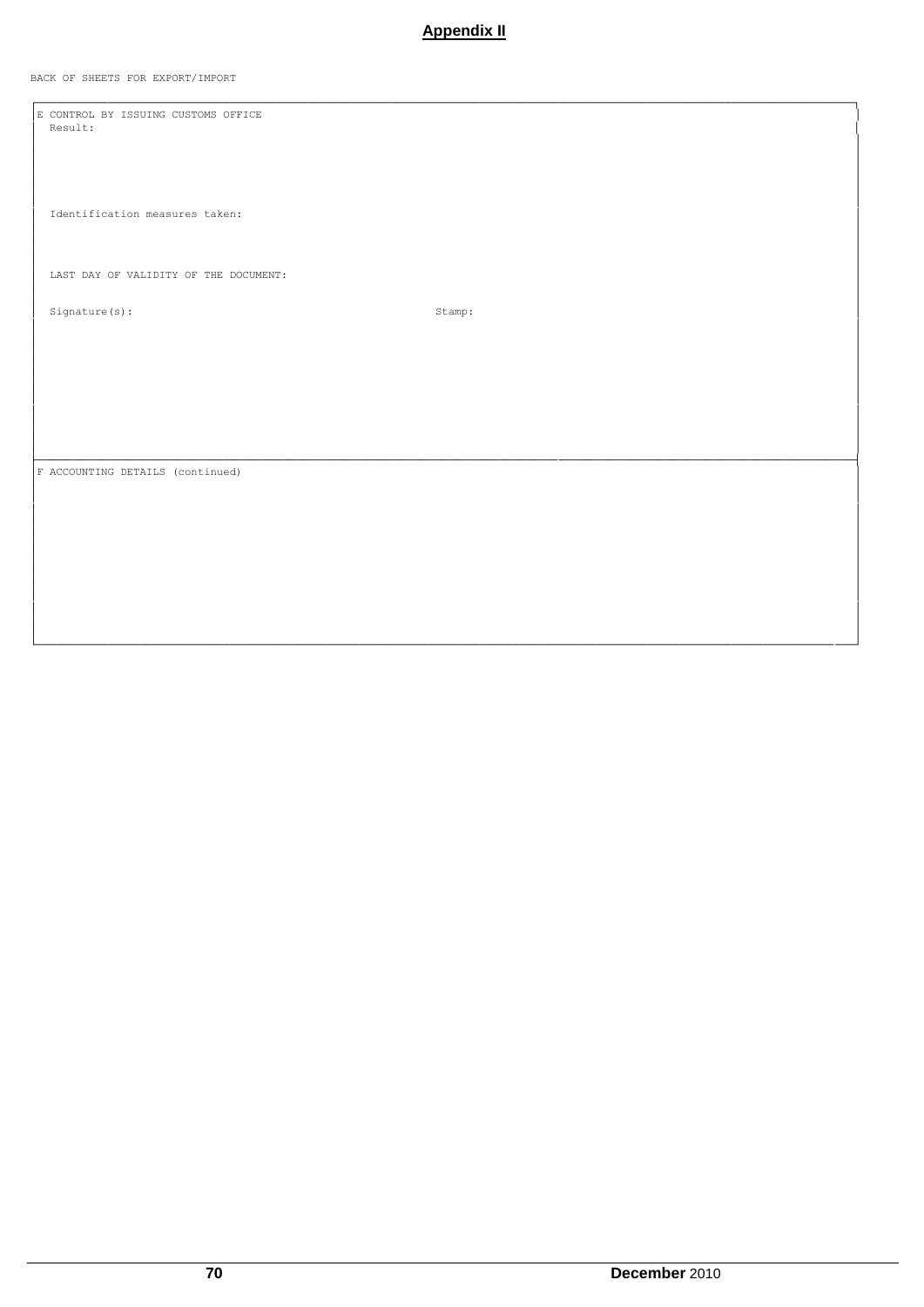|                                                                                |                |         |          |                                                                                                  |                            |  |                                                                                      |    |         |                                                   |    |              |                   |      |                                | A CUSTOMS OFFICE |                      |                                                          |                     |
|--------------------------------------------------------------------------------|----------------|---------|----------|--------------------------------------------------------------------------------------------------|----------------------------|--|--------------------------------------------------------------------------------------|----|---------|---------------------------------------------------|----|--------------|-------------------|------|--------------------------------|------------------|----------------------|----------------------------------------------------------|---------------------|
|                                                                                |                |         |          |                                                                                                  |                            |  |                                                                                      |    |         | 1 Declaration                                     |    |              |                   |      |                                |                  |                      |                                                          |                     |
|                                                                                |                |         |          | 2 Exporter/Consignor                                                                             |                            |  |                                                                                      |    | 3 Forms |                                                   |    | 4 Total list |                   |      |                                |                  |                      |                                                          |                     |
|                                                                                |                |         |          |                                                                                                  |                            |  |                                                                                      |    |         |                                                   |    |              |                   |      |                                |                  |                      |                                                          |                     |
|                                                                                |                |         |          |                                                                                                  |                            |  |                                                                                      |    | Items   | 5 Total of                                        |    | qes          |                   |      |                                |                  |                      | 6 Total packa- 7 Common access reference                 |                     |
|                                                                                |                |         |          | 8 Importer/Consignee                                                                             |                            |  |                                                                                      |    |         |                                                   |    |              |                   |      |                                |                  |                      | 9 Total gross mass 10 Type and No. of transport document |                     |
|                                                                                |                |         |          |                                                                                                  |                            |  |                                                                                      |    |         | 11 Location of goods                              |    |              |                   |      |                                |                  |                      | 12 Identity of Customs wareh.                            |                     |
|                                                                                |                |         |          | 16 Declarant/Customs clearing agent or representative                                            |                            |  |                                                                                      |    |         | 13 Declarant's reference                          |    |              |                   |      |                                |                  | 14 Pres. date 15     |                                                          |                     |
|                                                                                |                |         |          |                                                                                                  |                            |  |                                                                                      |    |         | 17 Country and/or region ex-<br>port/wh.consigned |    |              |                   |      |                                |                  | destination          | 18 Country of first                                      |                     |
|                                                                                |                |         |          | 21 Identify and nationality of means of transport                                                |                            |  |                                                                                      |    |         | 19 Country of purchase/<br>Country of sale        |    |              |                   |      |                                |                  | destination          | 20 Country and/or region of                              |                     |
|                                                                                |                |         |          | 23 Ident.and nat. active means transport crossing border 22 Terms of delivery                    |                            |  |                                                                                      |    |         |                                                   |    |              |                   |      |                                |                  |                      |                                                          |                     |
|                                                                                | 27 Inland mode | transp. |          | 28 Mode<br>transp.                                                                               | 29 Place loading/discharge |  |                                                                                      |    |         | 24 Curr. and tot. inv. amount 25 Exch. rate       |    |              |                   |      |                                |                  |                      | 26 Nature of<br>transac                                  |                     |
|                                                                                | 31 Container.  | transp. |          | 32 Customs office of entry/exit and date 30 Financial and banking information<br>of arrival/exit |                            |  |                                                                                      |    |         |                                                   |    |              |                   |      |                                |                  |                      |                                                          |                     |
| 33 Ctr.Id./<br>packages/<br>descr. goods                                       |                |         |          |                                                                                                  |                            |  |                                                                                      |    |         |                                                   |    |              |                   |      |                                |                  |                      |                                                          | $34$ I-<br>tem No   |
| 35 Other In-<br>formation                                                      |                |         |          |                                                                                                  |                            |  |                                                                                      |    |         | 36 Commodity code                                 |    |              |                   |      |                                |                  |                      | 37 Country of<br>origin                                  |                     |
|                                                                                |                |         |          |                                                                                                  |                            |  |                                                                                      | 38 |         |                                                   |    |              |                   |      | 39 Suppl. quantity 40 Net mass |                  |                      |                                                          | 50 Calcul           |
|                                                                                |                |         |          |                                                                                                  |                            |  |                                                                                      |    | Type    | Assessm. basis                                    |    |              |                   | Rate |                                |                  | Amount               |                                                          | d.t.f.<br>MP        |
|                                                                                |                |         |          | 41 Cargo manifest reference 42 Previous Customs proced.                                          |                            |  |                                                                                      |    |         |                                                   |    |              |                   |      |                                |                  |                      |                                                          |                     |
| 43 Valuation meth.<br>used                                                     |                |         |          | 44 Customs val. basis 45 Add. amount 46 Ded. amount                                              |                            |  |                                                                                      |    |         |                                                   |    |              |                   |      |                                |                  |                      |                                                          |                     |
| 47 Duty/tax treatm.<br>appl. for                                               |                |         | 48 Quota |                                                                                                  | 49 Statistical value       |  |                                                                                      |    |         | Total for this Item                               |    |              |                   |      |                                |                  |                      |                                                          |                     |
| 33 Ctr. Id./<br>packages/<br>descr. goods                                      |                |         |          |                                                                                                  |                            |  |                                                                                      |    |         |                                                   |    |              |                   |      |                                |                  |                      |                                                          | $34$ I-<br>tem No   |
| 35 Other In-<br>formation                                                      |                |         |          |                                                                                                  |                            |  |                                                                                      |    |         | 36 Commodity code                                 |    |              |                   |      |                                |                  |                      | 37 Country of<br>origin                                  |                     |
|                                                                                |                |         |          |                                                                                                  |                            |  |                                                                                      | 38 |         |                                                   |    |              |                   |      | 39 Suppl. quantity 40 Net mass |                  |                      |                                                          | 50 Calcul<br>d.t.f. |
|                                                                                |                |         |          |                                                                                                  |                            |  |                                                                                      |    | Type    | Assessm. basis                                    |    |              |                   | Rate |                                |                  | Amount               |                                                          | MP                  |
|                                                                                |                |         |          | 41 Cargo manifest reference 42 Previous Customs proced.                                          |                            |  |                                                                                      |    |         |                                                   |    |              |                   |      |                                |                  |                      |                                                          |                     |
| 43 Valuation meth. 44 Customs val. basis 45 Add. amount 46 Ded. amount<br>used |                |         |          |                                                                                                  |                            |  |                                                                                      |    |         |                                                   |    |              |                   |      |                                |                  |                      |                                                          |                     |
| 47 Duty/tax treatm.<br>appl. for                                               |                |         | 48 Quota |                                                                                                  | 49 Statistical value       |  |                                                                                      |    |         | Total for this item                               |    |              |                   |      |                                |                  |                      |                                                          |                     |
| 51 Int.C.of<br>route $+ c.$                                                    |                |         |          |                                                                                                  |                            |  |                                                                                      |    |         |                                                   |    |              |                   |      |                                |                  |                      | 52 Cust. office destination + c.                         |                     |
| 53 Security<br>details                                                         |                |         |          |                                                                                                  |                            |  |                                                                                      |    |         | 54 Deferred payment                               |    |              |                   |      |                                |                  | B ACCOUNTING DETAILS |                                                          |                     |
| C CONTROL BY CUSTOMS OFFICE OF DEPARTURE<br>Result:<br>Seals affixed: number:  |                |         |          |                                                                                                  | Stamp:                     |  | 55 Total per declaration D ACCEPT/CONTROL IMPORT/EXPORT DECLARATION<br>Type   Amount |    |         |                                                   | ΜP |              |                   |      |                                |                  |                      |                                                          |                     |
| identity:<br>TIME LIMIT:                                                       |                |         |          |                                                                                                  |                            |  |                                                                                      |    |         |                                                   |    |              | 56 Place and date |      |                                |                  |                      |                                                          |                     |
| Signature(s):                                                                  |                |         |          |                                                                                                  |                            |  | G.T.                                                                                 |    |         |                                                   |    |              | sentative:        |      |                                |                  |                      | Signature and status of declarant/repre-                 |                     |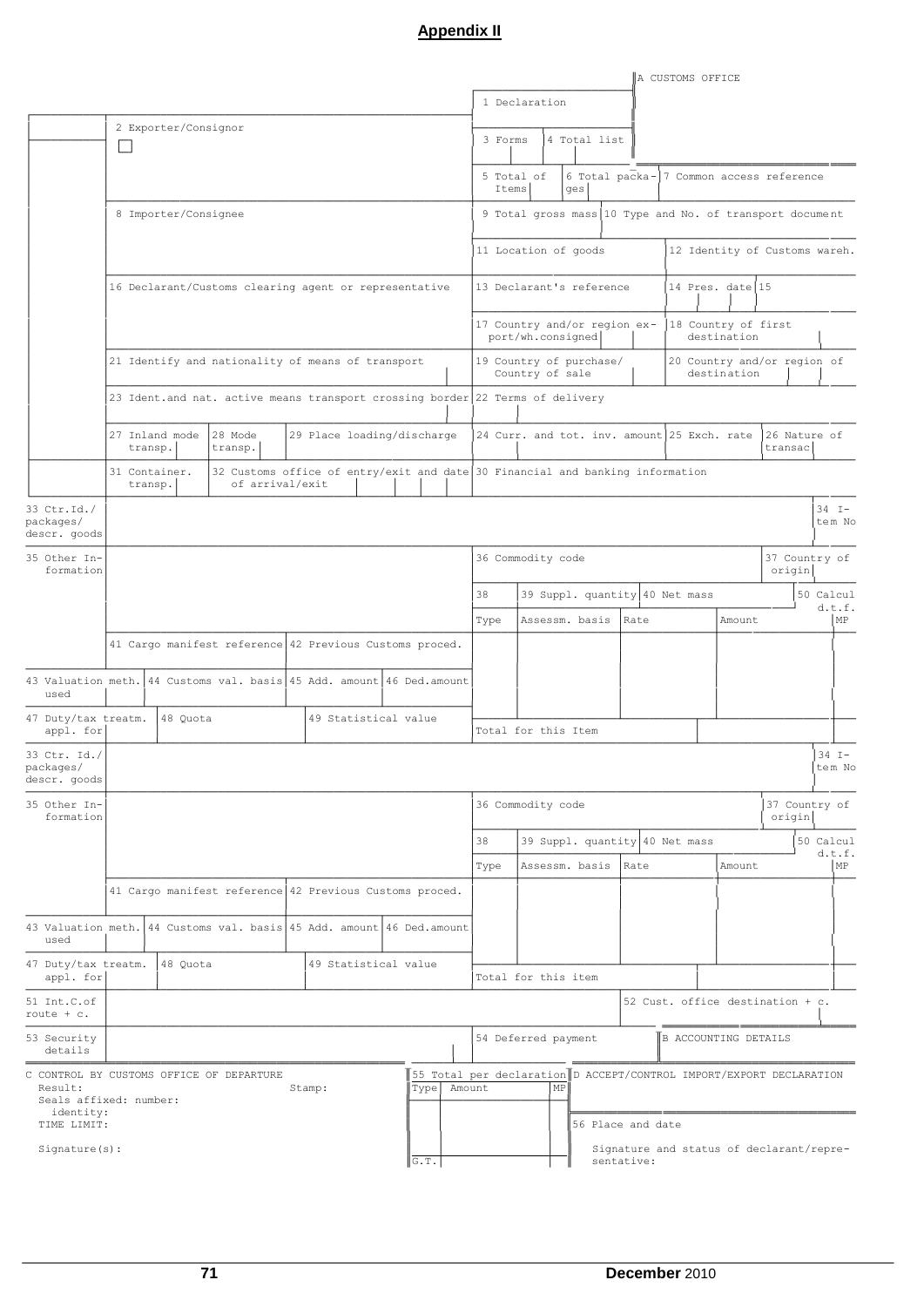| TRANSFERS DURING CUSTOMS TRANSIT                                   |                                                                    |
|--------------------------------------------------------------------|--------------------------------------------------------------------|
| 57 Place and country                                               | 57 Place and country                                               |
|                                                                    |                                                                    |
| Identity and nationality of new means of transport or<br>container | Identity and nationality of new means of transport or<br>container |
|                                                                    |                                                                    |
| G CERTIFICATION BY COMPETENT AUTHORITIES                           | G CERTIFICATION BY COMPETENT AUTHORITIES                           |
| New seals: number: Identity:                                       | New seals: number: Identity:                                       |
| Signature(s):<br>Stamp:                                            | Signature(s):<br>Stamp:                                            |
|                                                                    |                                                                    |
|                                                                    |                                                                    |
|                                                                    |                                                                    |
|                                                                    |                                                                    |
| CONTROL MEASURES/INCIDENTS DURING CUSTOMS TRANSIT                  |                                                                    |
| 58 Details and measures taken:                                     | H CERTIFICATION BY COMPETENT AUTHORITIES                           |
|                                                                    |                                                                    |
|                                                                    |                                                                    |
|                                                                    |                                                                    |
|                                                                    |                                                                    |
|                                                                    |                                                                    |
|                                                                    |                                                                    |
|                                                                    |                                                                    |
|                                                                    |                                                                    |
|                                                                    |                                                                    |
|                                                                    |                                                                    |
|                                                                    |                                                                    |
|                                                                    |                                                                    |
|                                                                    |                                                                    |
|                                                                    |                                                                    |
|                                                                    |                                                                    |
|                                                                    |                                                                    |
|                                                                    |                                                                    |
|                                                                    |                                                                    |
|                                                                    |                                                                    |
|                                                                    |                                                                    |
|                                                                    |                                                                    |
|                                                                    |                                                                    |
| J CONTROL BY CUSTOMS OFFICE OF DESTINATION<br>Date of arrival:     |                                                                    |
| Control of seals:                                                  |                                                                    |
|                                                                    |                                                                    |
|                                                                    |                                                                    |
| Remarks:                                                           |                                                                    |
|                                                                    |                                                                    |
| Signature(s):                                                      | Stamp:<br>Return copy sent back on:                                |
|                                                                    |                                                                    |
|                                                                    |                                                                    |
|                                                                    |                                                                    |

└───────────────────────────────────────────────────────────────────────────────────────────────────────────────────────────────┘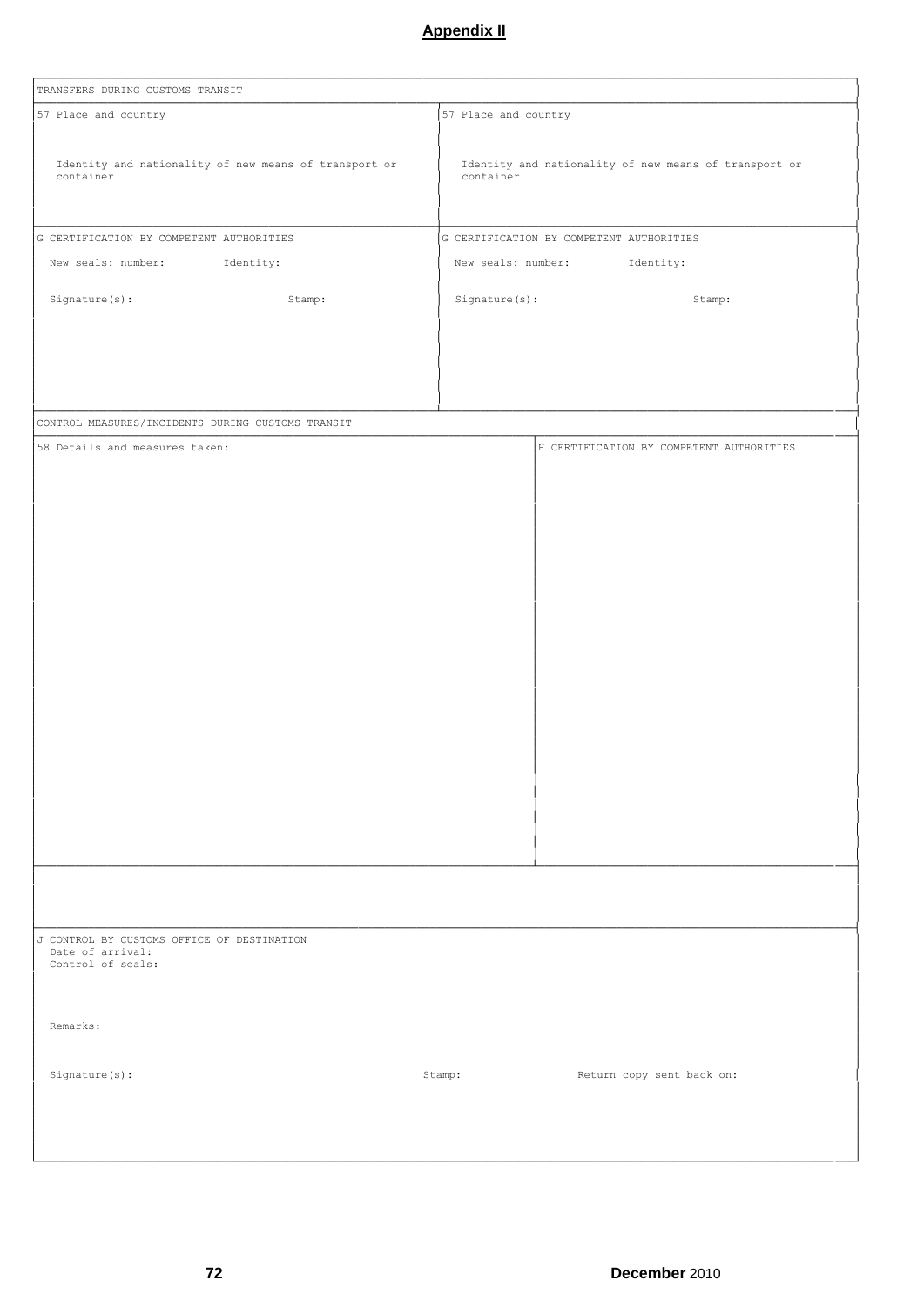|                                                                                |                |         |          |                                                                                                  |                            |  |                                                                             |        |         |                   |    |                                                   |                   | A CUSTOMS OFFICE               |                                                          |                         |                     |    |
|--------------------------------------------------------------------------------|----------------|---------|----------|--------------------------------------------------------------------------------------------------|----------------------------|--|-----------------------------------------------------------------------------|--------|---------|-------------------|----|---------------------------------------------------|-------------------|--------------------------------|----------------------------------------------------------|-------------------------|---------------------|----|
|                                                                                |                |         |          |                                                                                                  |                            |  |                                                                             |        |         | 1 Declaration     |    |                                                   |                   |                                |                                                          |                         |                     |    |
|                                                                                |                |         |          | 2 Exporter/Consignor                                                                             |                            |  |                                                                             |        | 3 Forms |                   |    | 4 Total list                                      |                   |                                |                                                          |                         |                     |    |
|                                                                                | - 1            |         |          |                                                                                                  |                            |  |                                                                             |        |         |                   |    |                                                   |                   |                                |                                                          |                         |                     |    |
|                                                                                |                |         |          |                                                                                                  |                            |  |                                                                             |        | Items   | 5 Total of        |    | qes                                               |                   |                                | 6 Total packa- 7 Common access reference                 |                         |                     |    |
|                                                                                |                |         |          | 8 Importer/Consignee                                                                             |                            |  |                                                                             |        |         |                   |    |                                                   |                   |                                | 9 Total gross mass 10 Type and No. of transport document |                         |                     |    |
|                                                                                |                |         |          |                                                                                                  |                            |  |                                                                             |        |         |                   |    | 11 Location of goods                              |                   |                                | 12 Identity of Customs wareh.                            |                         |                     |    |
|                                                                                |                |         |          | 16 Declarant/Customs clearing agent or representative                                            |                            |  |                                                                             |        |         |                   |    | 13 Declarant's reference                          |                   |                                | 14 Pres. date 15                                         |                         |                     |    |
|                                                                                |                |         |          |                                                                                                  |                            |  |                                                                             |        |         |                   |    | 17 Country and/or region ex-<br>port/wh.consigned |                   |                                | 18 Country of first<br>destination                       |                         |                     |    |
|                                                                                |                |         |          | 21 Identify and nationality of means of transport                                                |                            |  |                                                                             |        |         | Country of sale   |    | 19 Country of purchase/                           |                   |                                | 20 Country and/or region of<br>destination               |                         |                     |    |
|                                                                                |                |         |          | 23 Ident.and nat. active means transport crossing border 22 Terms of delivery                    |                            |  |                                                                             |        |         |                   |    |                                                   |                   |                                |                                                          |                         |                     |    |
|                                                                                | 27 Inland mode | transp. |          | 28 Mode<br>transp.                                                                               | 29 Place loading/discharge |  |                                                                             |        |         |                   |    |                                                   |                   |                                | 24 Curr. and tot. inv. amount 25 Exch. rate              | 26 Nature of<br>transac |                     |    |
|                                                                                | 31 Container.  | transp. |          | 32 Customs office of entry/exit and date 30 Financial and banking information<br>of arrival/exit |                            |  |                                                                             |        |         |                   |    |                                                   |                   |                                |                                                          |                         |                     |    |
| 33 Ctr.Id./<br>packages/<br>descr. goods                                       |                |         |          |                                                                                                  |                            |  |                                                                             |        |         |                   |    |                                                   |                   |                                |                                                          |                         | $34$ I-<br>tem No   |    |
| 35 Other In-<br>formation                                                      |                |         |          |                                                                                                  |                            |  |                                                                             |        |         | 36 Commodity code |    |                                                   |                   |                                |                                                          | 37 Country of<br>origin |                     |    |
|                                                                                |                |         |          |                                                                                                  |                            |  |                                                                             | 38     |         |                   |    |                                                   |                   | 39 Suppl. quantity 40 Net mass |                                                          |                         | 50 Calcul           |    |
|                                                                                |                |         |          |                                                                                                  |                            |  |                                                                             |        | Type    |                   |    | Assessm. basis                                    | Rate              |                                | Amount                                                   |                         | d.t.f.              | MP |
|                                                                                |                |         |          | 41 Cargo manifest reference 42 Previous Customs proced.                                          |                            |  |                                                                             |        |         |                   |    |                                                   |                   |                                |                                                          |                         |                     |    |
| 43 Valuation meth.<br>used                                                     |                |         |          | 44 Customs val. basis 45 Add. amount 46 Ded. amount                                              |                            |  |                                                                             |        |         |                   |    |                                                   |                   |                                |                                                          |                         |                     |    |
| 47 Duty/tax treatm.<br>appl. for                                               |                |         | 48 Quota |                                                                                                  | 49 Statistical value       |  |                                                                             |        |         |                   |    | Total for this Item                               |                   |                                |                                                          |                         |                     |    |
| 33 Ctr. Id./<br>packages/<br>descr. goods                                      |                |         |          |                                                                                                  |                            |  |                                                                             |        |         |                   |    |                                                   |                   |                                |                                                          |                         | $34$ I-<br>tem No   |    |
| 35 Other In-<br>formation                                                      |                |         |          |                                                                                                  |                            |  |                                                                             |        |         | 36 Commodity code |    |                                                   |                   |                                |                                                          | 37 Country of<br>origin |                     |    |
|                                                                                |                |         |          |                                                                                                  |                            |  |                                                                             | 38     |         |                   |    |                                                   |                   | 39 Suppl. quantity 40 Net mass |                                                          |                         | 50 Calcul<br>d.t.f. |    |
|                                                                                |                |         |          |                                                                                                  |                            |  |                                                                             |        | Type    |                   |    | Assessm. basis                                    | Rate              |                                | Amount                                                   |                         |                     | MP |
|                                                                                |                |         |          | 41 Cargo manifest reference 42 Previous Customs proced.                                          |                            |  |                                                                             |        |         |                   |    |                                                   |                   |                                |                                                          |                         |                     |    |
| 43 Valuation meth. 44 Customs val. basis 45 Add. amount 46 Ded. amount<br>used |                |         |          |                                                                                                  |                            |  |                                                                             |        |         |                   |    |                                                   |                   |                                |                                                          |                         |                     |    |
| 47 Duty/tax treatm.<br>appl. for                                               |                |         | 48 Quota |                                                                                                  | 49 Statistical value       |  |                                                                             |        |         |                   |    | Total for this item                               |                   |                                |                                                          |                         |                     |    |
| 51 Int.C.of<br>route $+ c.$                                                    |                |         |          |                                                                                                  |                            |  |                                                                             |        |         |                   |    |                                                   |                   |                                | 52 Cust. office destination + c.                         |                         |                     |    |
| 53 Security<br>details                                                         |                |         |          |                                                                                                  |                            |  |                                                                             |        |         |                   |    | 54 Deferred payment                               |                   |                                | B ACCOUNTING DETAILS                                     |                         |                     |    |
| C CONTROL BY CUSTOMS OFFICE OF DEPARTURE<br>Result:<br>Seals affixed: number:  |                |         |          |                                                                                                  | Stamp:                     |  | 55 Total per declaration D ACCEPT/CONTROL IMPORT/EXPORT DECLARATION<br>Type | Amount |         |                   | MP |                                                   |                   |                                |                                                          |                         |                     |    |
| identity:<br>TIME LIMIT:<br>Signature(s):                                      |                |         |          |                                                                                                  |                            |  |                                                                             |        |         |                   |    |                                                   | 56 Place and date |                                | Signature and status of declarant/repre-                 |                         |                     |    |
|                                                                                |                |         |          |                                                                                                  |                            |  | $G$ . T.                                                                    |        |         |                   |    |                                                   | sentative:        |                                |                                                          |                         |                     |    |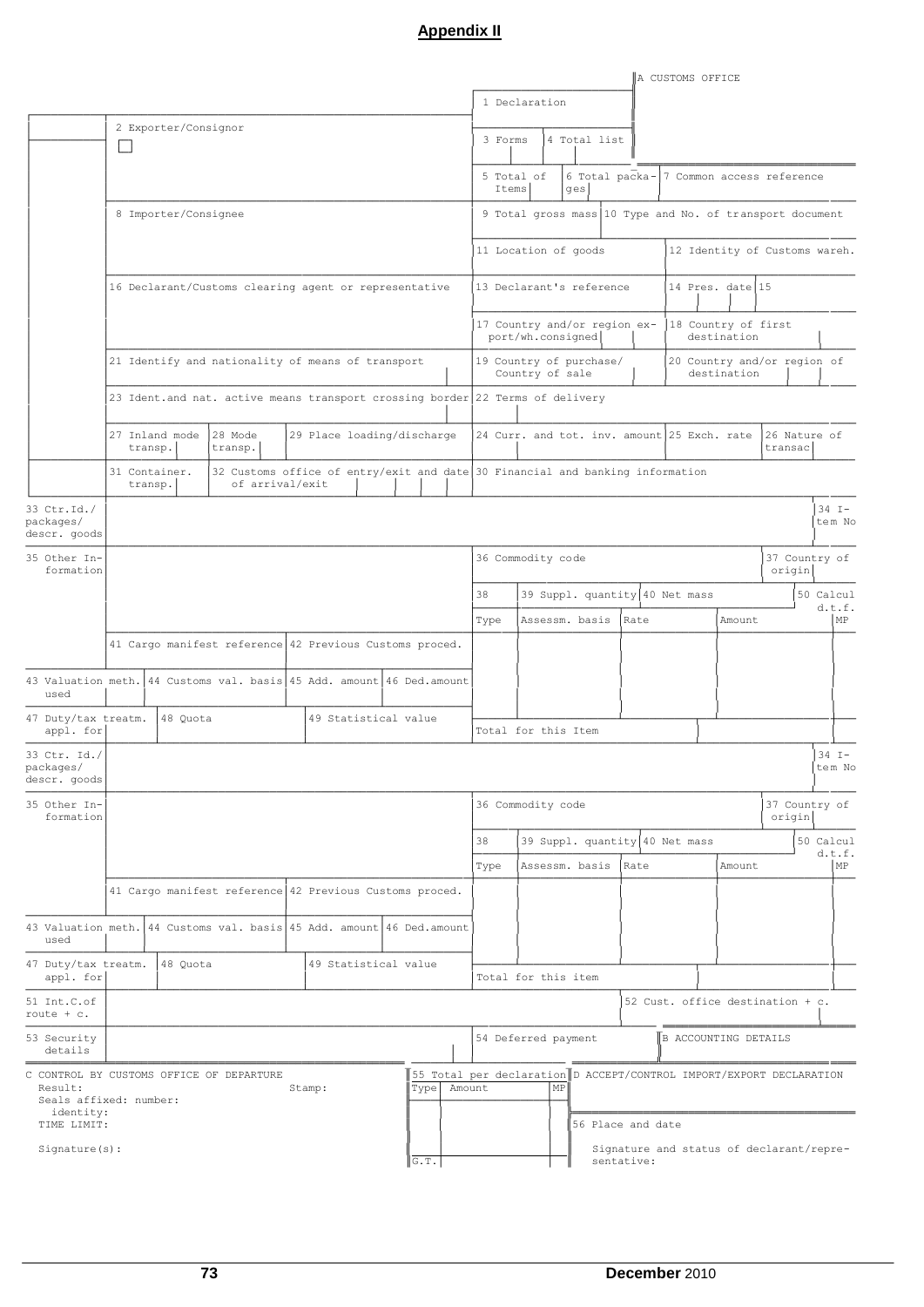| TRANSFERS DURING CUSTOMS TRANSIT                                   |                      |                                                       |
|--------------------------------------------------------------------|----------------------|-------------------------------------------------------|
| 57 Place and country                                               | 57 Place and country |                                                       |
| Identity and nationality of new means of transport or<br>container | container            | Identity and nationality of new means of transport or |
| G CERTIFICATION BY COMPETENT AUTHORITIES                           |                      | G CERTIFICATION BY COMPETENT AUTHORITIES              |
| New seals: number: Identity:                                       |                      | New seals: number: Identity:                          |
|                                                                    |                      |                                                       |
| Signature(s):<br>Stamp:                                            |                      | Signature(s):<br>Stamp:                               |
|                                                                    |                      |                                                       |
|                                                                    |                      |                                                       |
|                                                                    |                      |                                                       |
| CONTROL MEASURES/INCIDENTS DURING CUSTOMS TRANSIT                  |                      |                                                       |
| 58 Details and measures taken:                                     |                      | H CERTIFICATION BY COMPETENT AUTHORITIES              |
|                                                                    |                      |                                                       |
|                                                                    |                      |                                                       |
|                                                                    |                      |                                                       |
|                                                                    |                      |                                                       |
|                                                                    |                      |                                                       |
|                                                                    |                      |                                                       |
|                                                                    |                      |                                                       |
|                                                                    |                      |                                                       |
|                                                                    |                      |                                                       |
|                                                                    |                      |                                                       |
|                                                                    |                      |                                                       |
|                                                                    |                      |                                                       |
|                                                                    |                      |                                                       |
|                                                                    |                      |                                                       |
|                                                                    |                      |                                                       |
|                                                                    |                      |                                                       |
| I This copy must be sent                                           |                      |                                                       |
| back to:                                                           |                      |                                                       |
| J CONTROL BY CUSTOMS OFFICE OF DESTINATION                         |                      |                                                       |
| Date of arrival:<br>Control of seals:                              |                      |                                                       |
|                                                                    |                      |                                                       |
|                                                                    |                      |                                                       |
| Remarks:                                                           |                      |                                                       |
|                                                                    |                      |                                                       |
| Signature(s):                                                      | Stamp:               | Return copy sent back on:                             |
|                                                                    |                      |                                                       |
|                                                                    |                      |                                                       |
|                                                                    |                      |                                                       |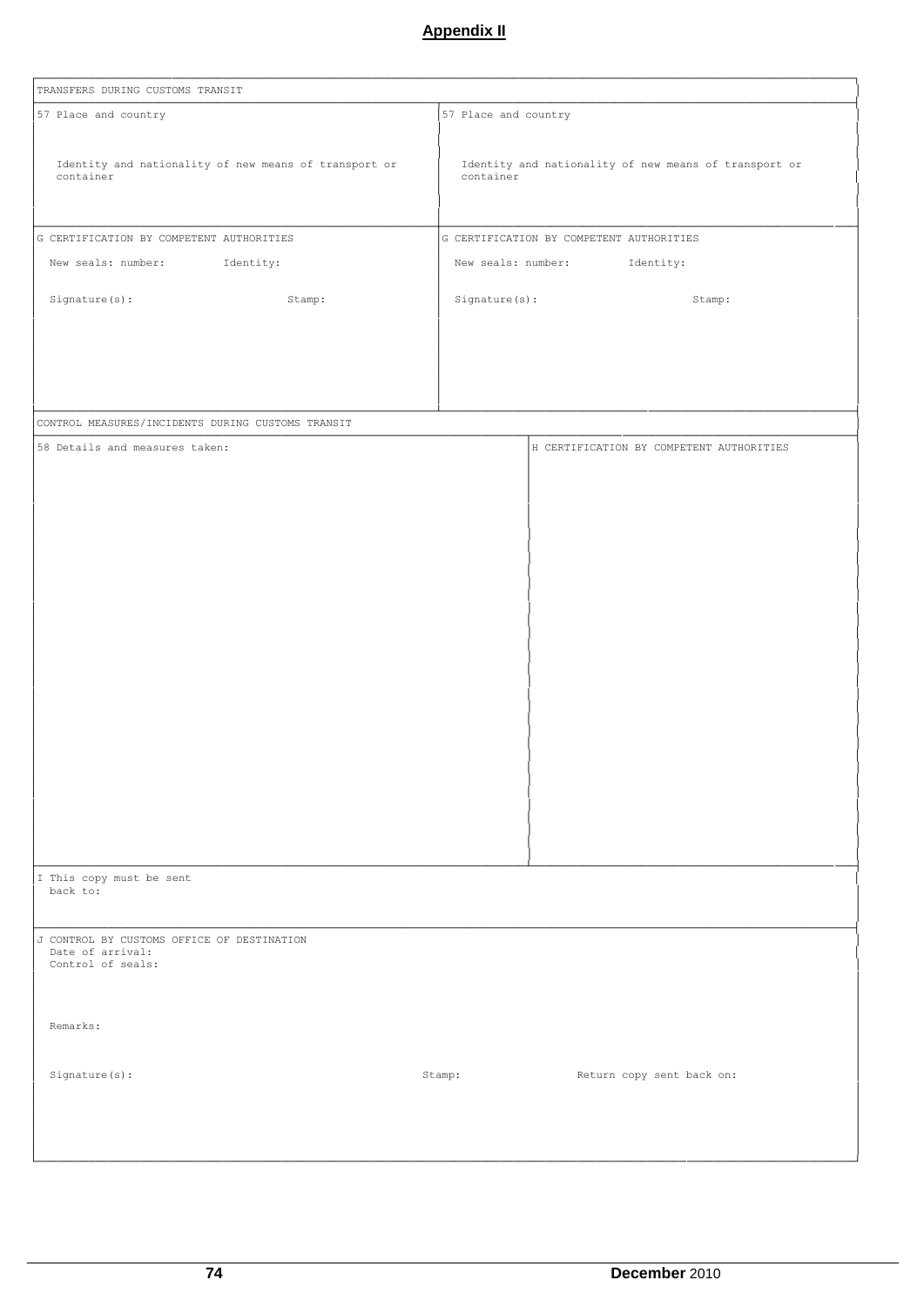#### ANNEX II

#### **Explanatory Notes on data elements for the Single Goods Declaration**

The Explanatory Notes in this Annex explain the scope of each individual data element in the Single Goods Declaration. The Notes are based on the Customs Cooperation Council Glossary of International Customs Terms and the United Nations Trade Data Elements Directory.

The Explanatory Notes are set out following the order of the boxes of the Single Goods Declaration.

| <b>BOX</b>     | DATA ELEMENTS AND RELEVANT EXPLANATORY NOTES                                                                                                                                                                                                         |
|----------------|------------------------------------------------------------------------------------------------------------------------------------------------------------------------------------------------------------------------------------------------------|
| 1              | Type of declaration                                                                                                                                                                                                                                  |
|                | An indication of whether the Goods declaration is lodged for importation,<br>exportation or Customs transit.                                                                                                                                         |
|                | Customs procedure                                                                                                                                                                                                                                    |
|                | Treatment applied by the Customs to goods which are subject to Customs<br>control. There are various Customs procedures, for example, clearance for home<br>use, Customs warehousing, temporary admission for inward processing, Customs<br>transit. |
| $\overline{2}$ | Exporter/Consignor                                                                                                                                                                                                                                   |
|                | The name, complete address and any identification number (for fiscal,<br>statistical or other purposes) of the natural or legal person(s) concerned.                                                                                                 |
|                | The exporter is the person who makes, or on whose behalf a Customs<br>clearing agent or other authorized person makes, an export declaration. This may<br>include a manufacturer, a seller or other person.                                          |
|                | The consignor is the person who, by contract with a carrier, consigns or<br>sends goods with the carrier, or has them conveyed by him.                                                                                                               |
|                | For trade within a Customs Union, the term "consignor" may have a similar<br>Note:<br>meaning to the term "exporter".                                                                                                                                |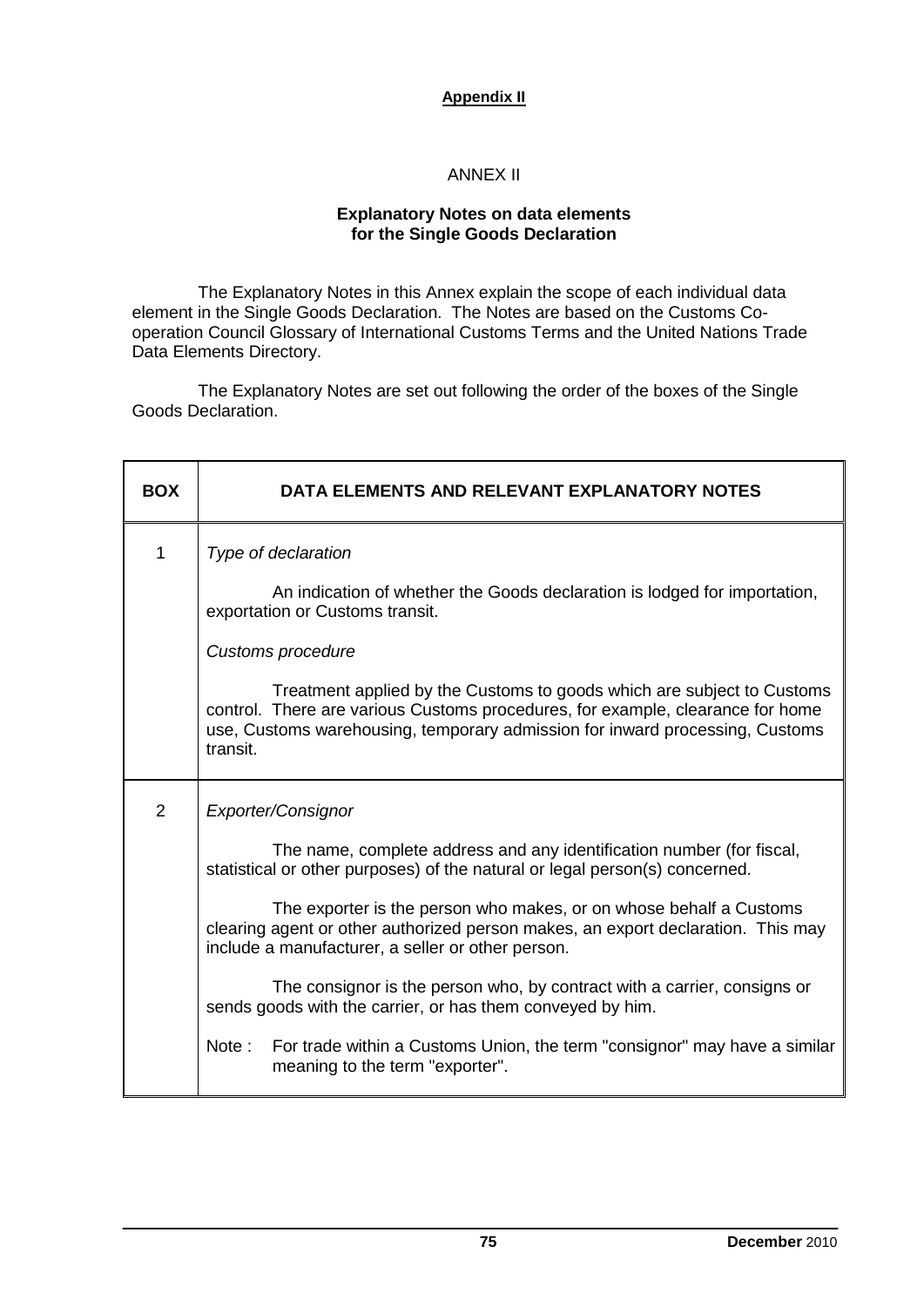| <b>BOX</b> | DATA ELEMENTS AND RELEVANT EXPLANATORY NOTES                                                                                                                                                                                                                                                                                                                                                                                                                                                                                                                                                                                                                     |
|------------|------------------------------------------------------------------------------------------------------------------------------------------------------------------------------------------------------------------------------------------------------------------------------------------------------------------------------------------------------------------------------------------------------------------------------------------------------------------------------------------------------------------------------------------------------------------------------------------------------------------------------------------------------------------|
| 3          | Number of forms making up the declaration<br>Total number of the Goods declaration forms required to declare the<br>goods contained in the consignment. This box may also be used to indicate the<br>serial number of the form concerned in relation to the total number of forms, for<br>example, 1/6, 2/6, etc.                                                                                                                                                                                                                                                                                                                                                |
| 4          | Number of loading lists<br>Number of loading lists or other similar specifications attached to the<br>Goods declaration.                                                                                                                                                                                                                                                                                                                                                                                                                                                                                                                                         |
| 5          | Number of items for the declaration<br>Total number of items (at the level of national subdivisions of commodity<br>codes) of goods covered by the Goods declaration (including the main form and<br>any continuation sheets, loading lists, commercial lists, etc.).                                                                                                                                                                                                                                                                                                                                                                                            |
| 6          | Total number of packages<br>Total number of packages of the entire consignment.<br>For the purposes of the Single Goods Declaration, this means the total<br>Note:<br>number of packages covered by a Goods declaration.                                                                                                                                                                                                                                                                                                                                                                                                                                         |
| 7          | Common access reference<br>Unique reference used for identification purposes in documents and<br>messages exchanged between parties in international trade.                                                                                                                                                                                                                                                                                                                                                                                                                                                                                                      |
| 8          | Importer/Consignee<br>The name, complete address and any identification number (for fiscal,<br>statistical or other purposes) of the natural or legal person(s) concerned. The<br>importer is the person who makes, or on whose behalf a Customs clearing agent or<br>other authorized person makes an import declaration. This may include a person<br>who has possession of the goods or to whom the goods are consigned. Also the<br>importer has normally ordered the goods from abroad and is responsible for the<br>payment of the amount of the commercial invoice to the foreign seller.<br>The consignee is the person to whom the goods are consigned. |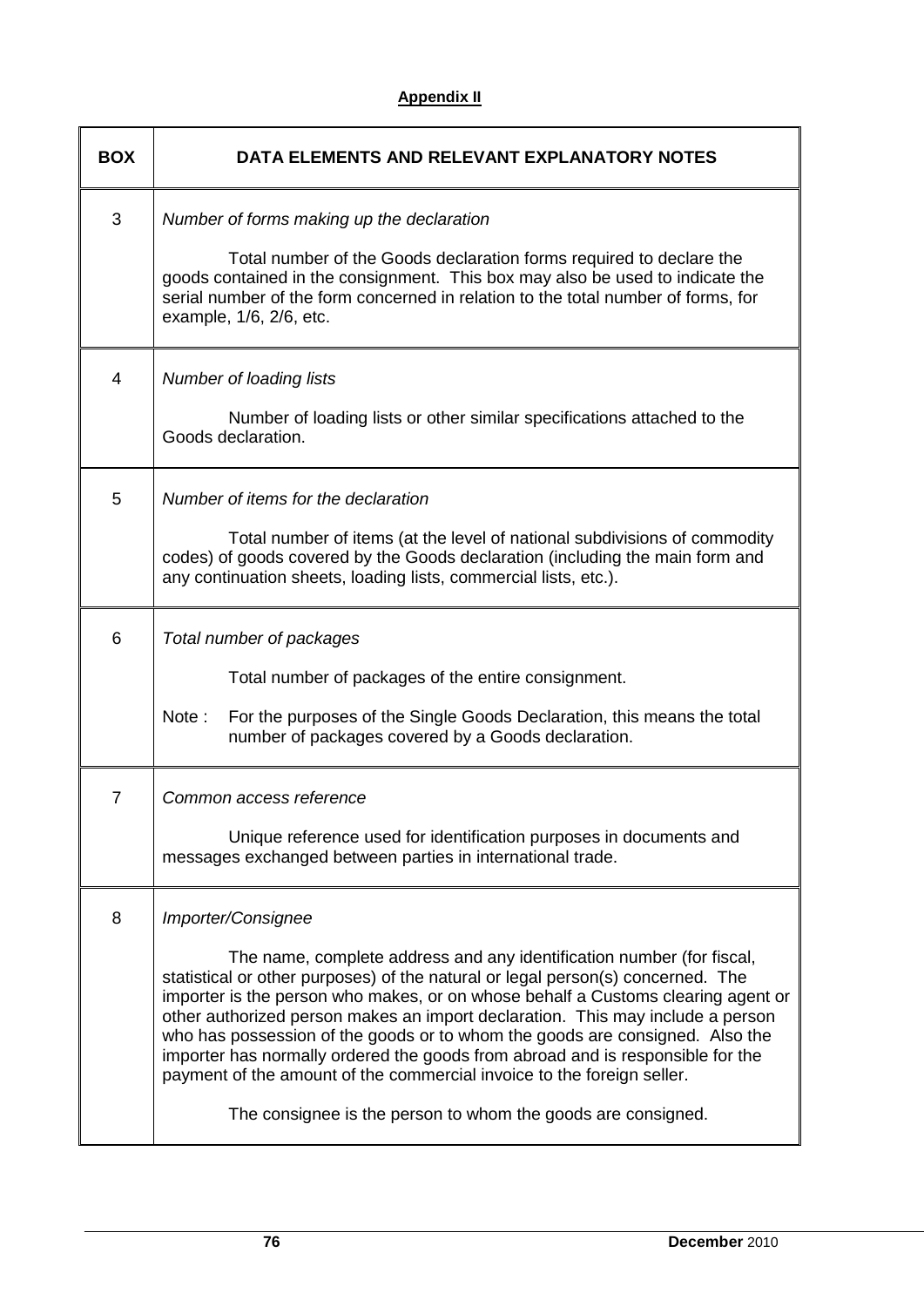| <b>BOX</b> | DATA ELEMENTS AND RELEVANT EXPLANATORY NOTES                                                                                                                                                                                                                                                                                                                                               |
|------------|--------------------------------------------------------------------------------------------------------------------------------------------------------------------------------------------------------------------------------------------------------------------------------------------------------------------------------------------------------------------------------------------|
| 9          | Gross mass<br>Weight (mass) of goods including packing but excluding the carrier's<br>equipment. The gross mass should be expressed in metric units normally in<br>kilogrammes.                                                                                                                                                                                                            |
| 10         | Transport document type/number<br>Name or other qualification of the type of the transport document such as<br>sea waybill, bill of lading, rail/road consignment note, air waybill,<br>multimodal/combined transport document, etc.<br>The transport document number is the reference assigned by the carrier<br>or his agent to the transport document.                                  |
| 11         | Location of goods<br>Indication of the place where the goods are located and where they are<br>available for examination. This may be the exporter's or importer's premises,<br>temporary store, railway wagon, open area at port, etc. This box is not to be used<br>for declaring the Customs warehouse from which the goods are exported or in<br>which they are placed on importation. |
| 12         | <b>Identification of Customs warehouse</b><br>Identification and location of the Customs warehouse in which the goods<br>will be or have been deposited.                                                                                                                                                                                                                                   |
| 13         | Declarant's reference<br>Reference assigned by the declaration to the transaction.                                                                                                                                                                                                                                                                                                         |
| 14         | Goods declaration presentation date<br>Date on which the Goods declaration is present or lodged with Customs.<br>This date may be entered by the declarant or be stamped by the Customs<br>authorities, as national legislation may provide.                                                                                                                                               |
| 15         | This box is for national use.                                                                                                                                                                                                                                                                                                                                                              |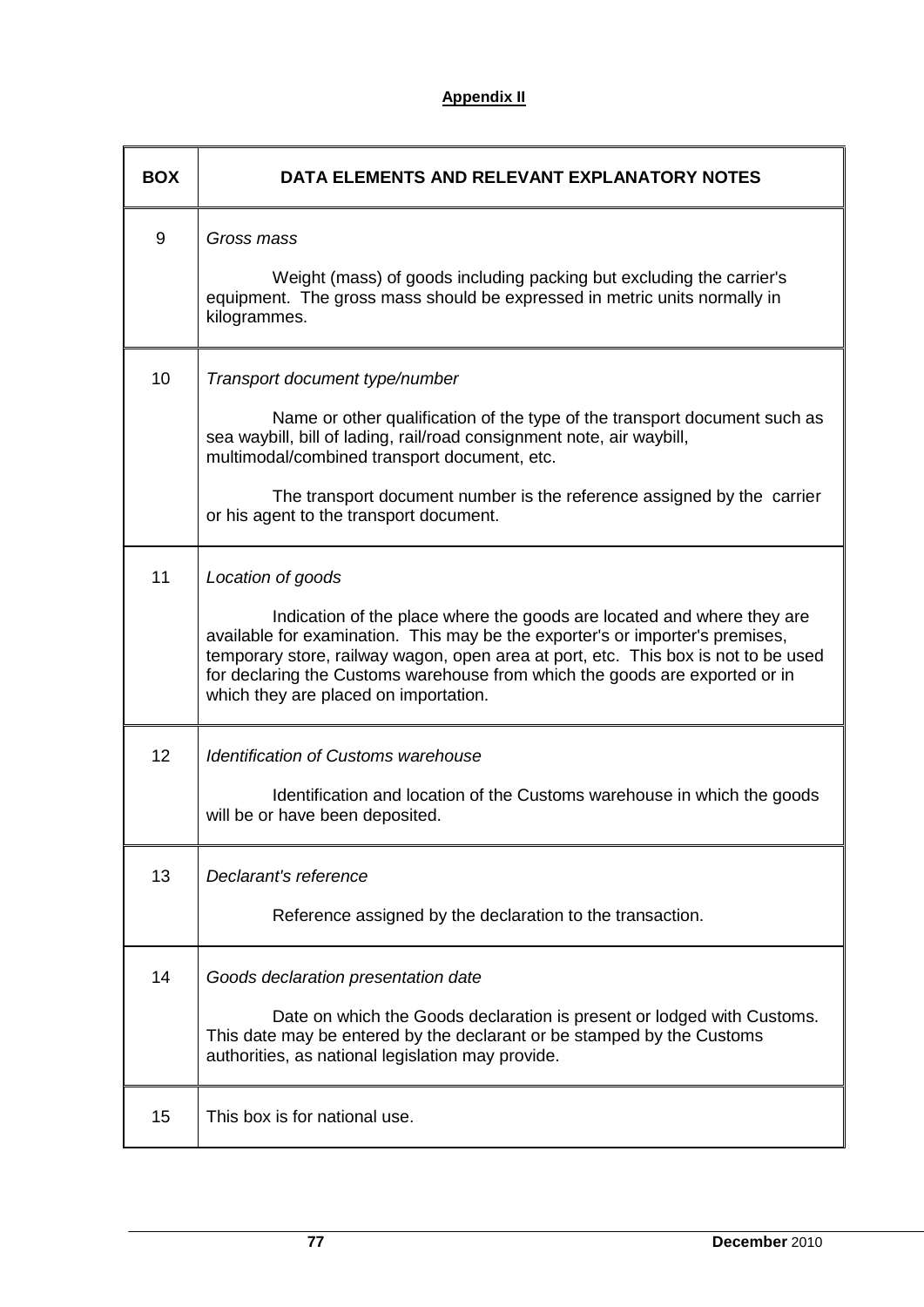| <b>BOX</b> | DATA ELEMENTS AND RELEVANT EXPLANATORY NOTES                                                                                                                                                                                                                                                                                                                                                                                                                                                                              |
|------------|---------------------------------------------------------------------------------------------------------------------------------------------------------------------------------------------------------------------------------------------------------------------------------------------------------------------------------------------------------------------------------------------------------------------------------------------------------------------------------------------------------------------------|
| 16         | Declarant/Customs clearing agent or representative                                                                                                                                                                                                                                                                                                                                                                                                                                                                        |
|            | The name, complete address and any identification number (for fiscal,<br>statistical or other purposes) of the natural or legal person(s) concerned.                                                                                                                                                                                                                                                                                                                                                                      |
|            | The declarant is the person who makes a Customs declaration or in<br>whose name such a declaration is made. In some countries, the term "declarant"<br>is confined to the person who actually makes a Customs declaration. In some<br>other countries, the declarant is any natural or legal person who makes a Customs<br>declaration whether in his own name but on behalf, or in the name and on behalf of<br>another natural or legal person, or in his own name but on behalf of another natural<br>or legal person. |
|            | Often the declarant is an agent/representative/a professional Customs<br>clearing agent who deals directly with the Customs on behalf of the importer or<br>exporter. In some countries, the term used for the declarant for the purposes of the<br>Customs transit procedure is "the person responsible for transit", or "principal". In<br>some other countries, the carrier has responsibilities in connection with Customs<br>transit which are close to those of the declarant.                                      |
|            | Where the importer or the exporter is also the declarant, the word<br>"importer" or "exporter" should be entered in the box relating to the<br>declarant/Customs clearing agent or representative.                                                                                                                                                                                                                                                                                                                        |
|            | The Single Goods Declaration also includes a data element "Declarant's<br>reference".                                                                                                                                                                                                                                                                                                                                                                                                                                     |
| 17         | Country and/or region of exportation/whence consigned                                                                                                                                                                                                                                                                                                                                                                                                                                                                     |
|            | Country from which the goods were initially despatched to the importing<br>country without any commercial transaction taking place in intermediate countries.                                                                                                                                                                                                                                                                                                                                                             |
|            | This box is also used for declaring the region of exportation/whence<br>consigned, as national legislation may provide.                                                                                                                                                                                                                                                                                                                                                                                                   |
| 18         | Country of first destination                                                                                                                                                                                                                                                                                                                                                                                                                                                                                              |
|            | The country where the goods are off-loaded from the means of transport<br>used for their exportation.                                                                                                                                                                                                                                                                                                                                                                                                                     |
|            | The text excludes any country through which the goods are merely<br>transited on board the means of transport used for their exportation.                                                                                                                                                                                                                                                                                                                                                                                 |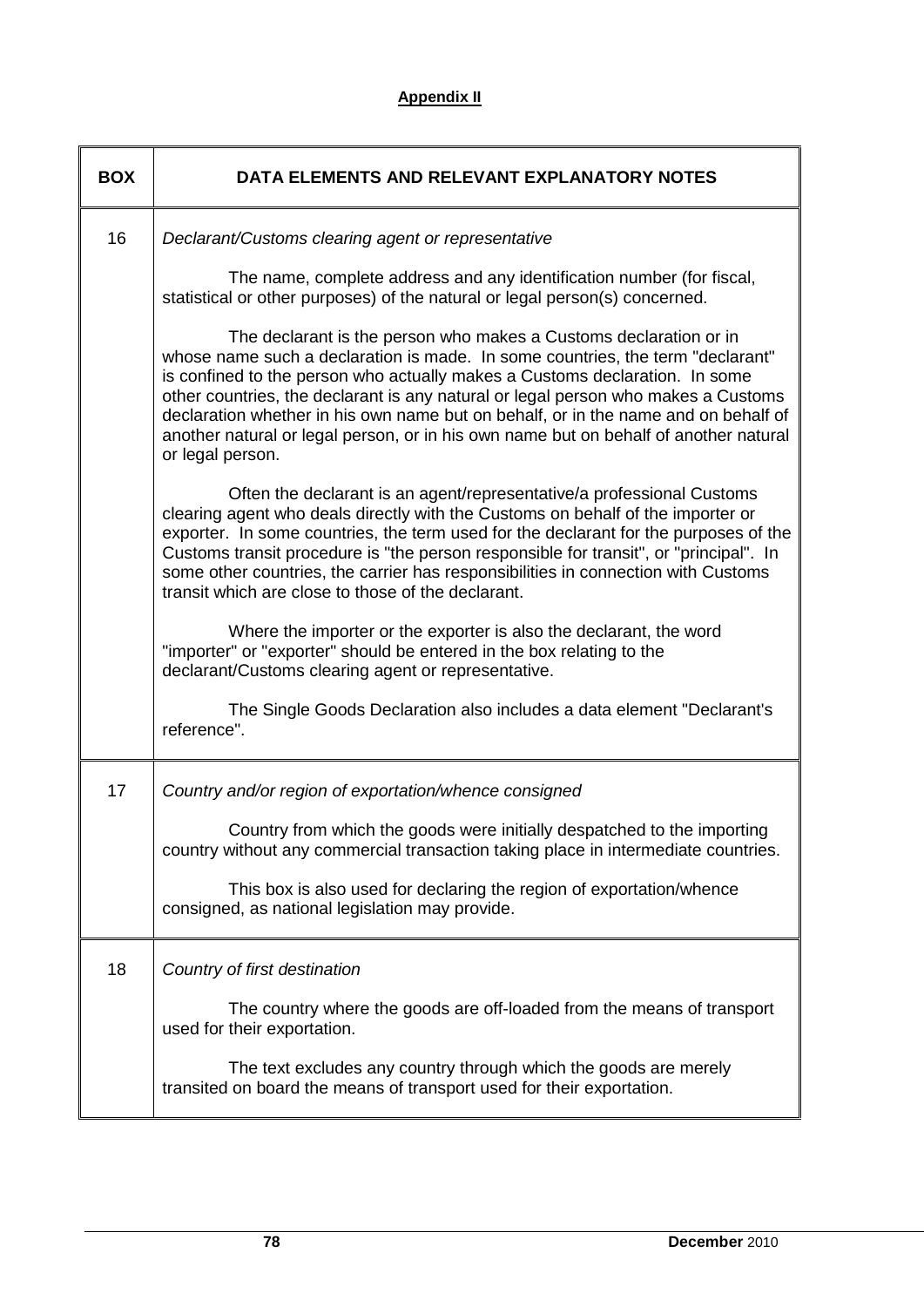| <b>BOX</b> | DATA ELEMENTS AND RELEVANT EXPLANATORY NOTES                                                                                                                                                                                                                                                                                                                                                                                                                                                                                                                                   |
|------------|--------------------------------------------------------------------------------------------------------------------------------------------------------------------------------------------------------------------------------------------------------------------------------------------------------------------------------------------------------------------------------------------------------------------------------------------------------------------------------------------------------------------------------------------------------------------------------|
| 19         | Country of purchase/Country of sale<br>Country where the importer's or the exporter's co-contractor is domiciled<br>or has his business. On importation, the term "Country of purchase" is used, on<br>exportation "Country of sale".                                                                                                                                                                                                                                                                                                                                          |
| 20         | Country and/or region of destination<br>The country known to the consignor or his agent at the time of dispatch to<br>be the final country to which the goods are to be delivered.<br>This data element is used only on importation. The region of destination is<br>declared as required by national legislation. That sub-element denotes the region<br>where the goods will be consumed, sold or manufactured or in which the importer<br>is established.                                                                                                                   |
| 21         | Identification and nationality of means of transport<br>Name or number identifying a vessel or a vehicle, flight number and date,<br>etc. The nationality is indicated by the name of the country in which the means of<br>transport is registered.                                                                                                                                                                                                                                                                                                                            |
| 22         | Terms of delivery<br>Terms agreed between the seller and the buyer under which the seller<br>undertakes to deliver merchandise to the buyer.<br>Terms of delivery in international trade are laid down in INCOTERMS and<br>include ex. works, f.o.b., c.i.f., etc.<br>These terms may also be used in non-commercial transactions where<br>there is no buyer or seller proper.                                                                                                                                                                                                 |
| 23         | Identification and nationality of active means of transport crossing the border<br>Identification of the active means of transport used in crossing the border<br>of the country of dispatch/export or the country of final destination.<br>This data element is to be declared in the case of combinations of means<br>of transport. The active means of transport is the one which propels the whole<br>combination. For example, if lorry on sea-going vessel, the active means of<br>transport is the vessel, if tractor and trailer, the active means of transport is the |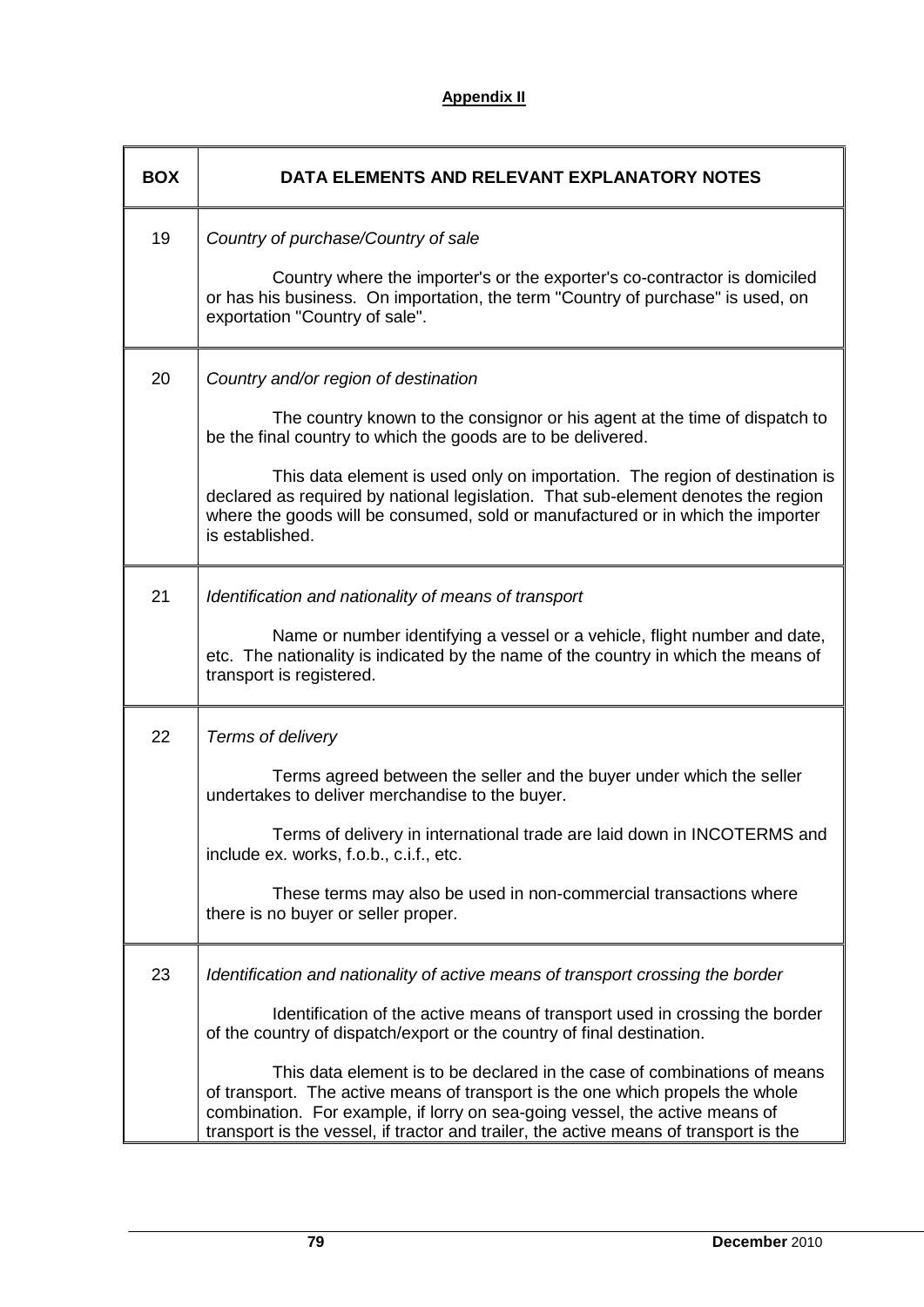|    | tractor, etc. However, this data elements do not cover trucks which are used to<br>merely move trailers to and from ferry boats.                                                                                                                                                              |
|----|-----------------------------------------------------------------------------------------------------------------------------------------------------------------------------------------------------------------------------------------------------------------------------------------------|
|    | The particulars to be declared are the same as those required for<br>"identification and nationality of means of transport".                                                                                                                                                                  |
| 24 | Payment currency                                                                                                                                                                                                                                                                              |
|    | The name or symbol of the monetary unit in which payment is made, or is<br>to be made.                                                                                                                                                                                                        |
|    | Total invoiced amount                                                                                                                                                                                                                                                                         |
|    | The invoiced price for the total of the goods declared.                                                                                                                                                                                                                                       |
| 25 | Rate of exchange                                                                                                                                                                                                                                                                              |
|    | The rate at which one specified currency is expressed in another specified<br>currency.                                                                                                                                                                                                       |
| 26 | Nature of transaction                                                                                                                                                                                                                                                                         |
|    | An indication for Customs of the type of contract under which goods are<br>supplied, such as sale, exchange, gift, loan, hire, sale or return, etc.                                                                                                                                           |
| 27 | Inland mode of transport                                                                                                                                                                                                                                                                      |
|    | Method of transport sued when carrying imported goods further inland or<br>when carrying export goods within the country of exportation to the place from<br>which they will be exported.                                                                                                     |
| 28 | Mode of transport                                                                                                                                                                                                                                                                             |
|    | Method of transport used for the carriage of the goods across the border,<br>such as air, sea, rail, road, etc.                                                                                                                                                                               |
| 29 | Place of loading                                                                                                                                                                                                                                                                              |
|    | Name of the seaport, airport, freight terminal, rail station or other place at<br>which the goods (cargo) are loaded onto the means of transport being used for<br>their carriage. The exact location of the goods within the place of loading is<br>declared in the box "Location of goods". |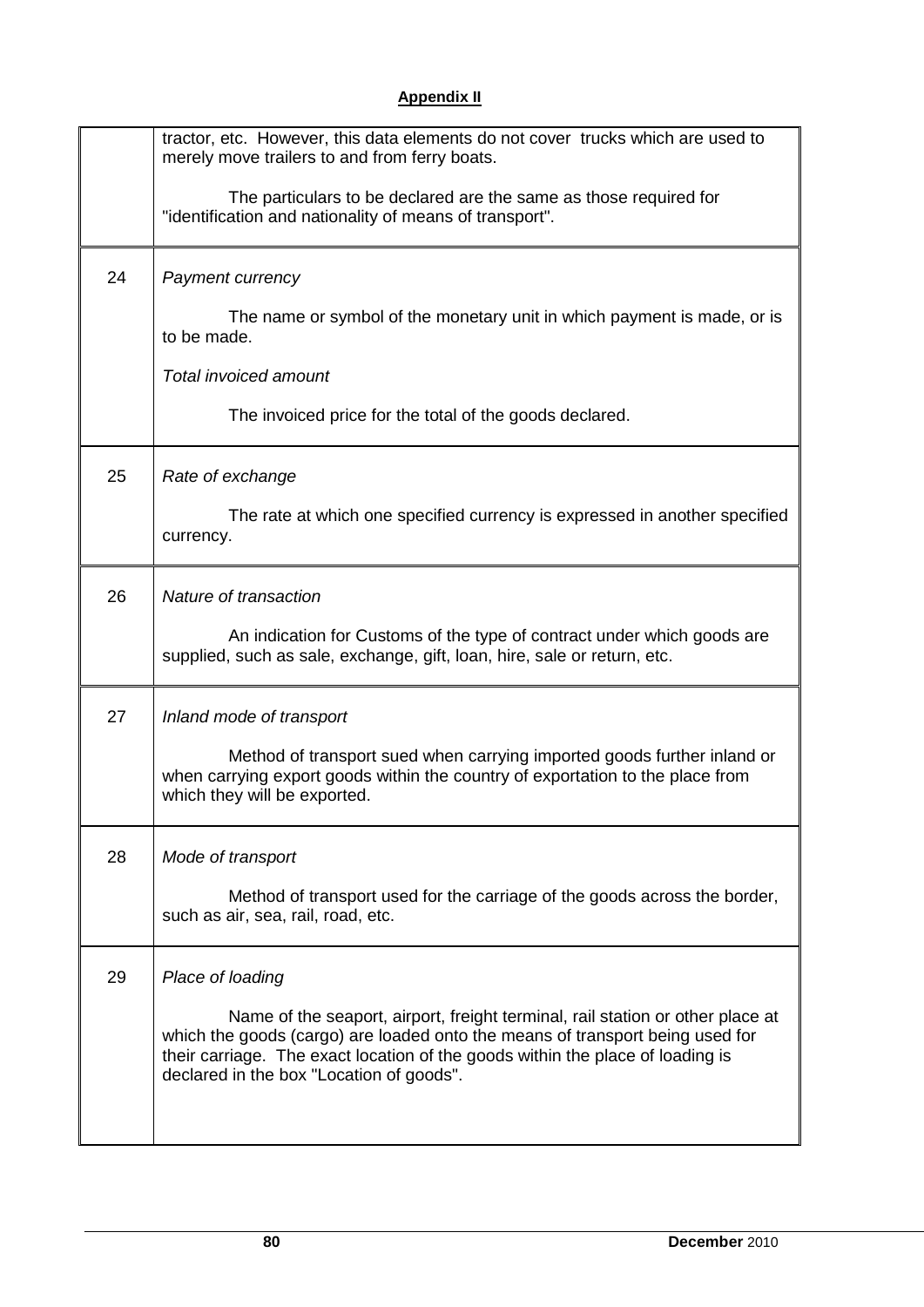|    | Place of discharge                                                                                                                                                                                                                                                                                                                                                                                                                     |
|----|----------------------------------------------------------------------------------------------------------------------------------------------------------------------------------------------------------------------------------------------------------------------------------------------------------------------------------------------------------------------------------------------------------------------------------------|
|    | Name of the seaport, airport, freight terminal, rail station or other place at<br>which the goods (cargo) are unloaded from the means of transport having been<br>used for their carriage. The exact location of the goods within the place of<br>discharge is declared in the box "Location of goods".                                                                                                                                |
| 30 | Financial and banking information<br>Terms of payment, the name of the bank through which the payment is<br>made, etc., particulars concerning the payment or domiciliation of the invoice<br>amount.                                                                                                                                                                                                                                  |
|    |                                                                                                                                                                                                                                                                                                                                                                                                                                        |
| 31 | Container transport indicator<br>An indication of whether or not goods are transported in a container. This                                                                                                                                                                                                                                                                                                                            |
|    | indication should be expressed in a coded form.                                                                                                                                                                                                                                                                                                                                                                                        |
| 32 | Customs office of entry/Arrival date<br>Customs office at which the goods enter the country of destination. The<br>arrival date means the date (and time) of arrival of the means of transport. That<br>date may be that of actually arriving in the Customs territory, or the date when the<br>declaration of arrival for the means of transport is lodged with the competent<br>Customs office, as national legislation may provide. |
|    | Customs office of exit/Date of exit                                                                                                                                                                                                                                                                                                                                                                                                    |
|    | Customs office through which the goods leave the Customs territory. The<br>date of exit means the date (and time) of exit of the means of transport. That date<br>may be the date of actually leaving the Customs territory or the date when the<br>declaration of departure for the means of transport is lodged with the competent<br>Customs office, as national legislation may provide.                                           |
|    | These data elements are to be declared in a coded form.                                                                                                                                                                                                                                                                                                                                                                                |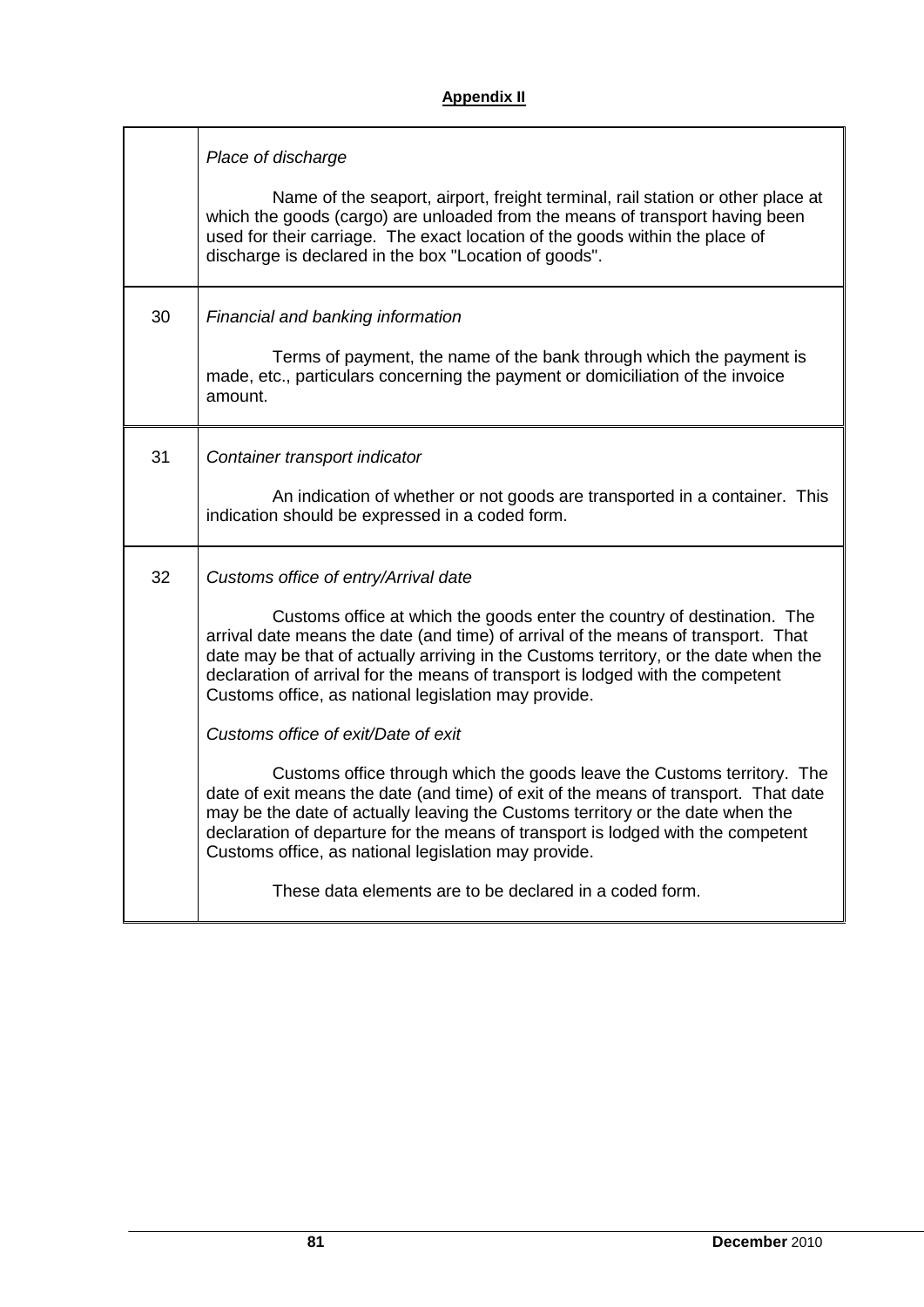| <b>BOX</b> | DATA ELEMENTS AND RELEVANT EXPLANATORY NOTES                                                                                                                                                                                                                                                                                                                                                                                                                                                                                                                                             |
|------------|------------------------------------------------------------------------------------------------------------------------------------------------------------------------------------------------------------------------------------------------------------------------------------------------------------------------------------------------------------------------------------------------------------------------------------------------------------------------------------------------------------------------------------------------------------------------------------------|
| 33         | Container identifier, marks and number of packages, number and type of<br>packages, description of goods                                                                                                                                                                                                                                                                                                                                                                                                                                                                                 |
|            | Container identifier: marks letters and/or numbers) which identify a freight<br>container or similar unit load device. The identification marks and numbers of<br>containers should be entered clearly distinct from those of the packages.                                                                                                                                                                                                                                                                                                                                              |
|            | Marks and numbers of packages: marks and numbers identifying<br>individual packages. Numbers of packages : number of packages per commodity<br>code packed in such a way that they cannot be divided without first undoing the<br>packing. Where the goods are unpackaged, enter the number of such goods<br>covered by the Goods declaration, or the word "bulk", as the case may be, together<br>with the particulars necessary to identify the goods. Type of packages: description<br>of the form in which the goods are presented, such as cartons, drums, crates,<br>bundles, etc. |
|            | Description of goods: plain language description of the nature of the<br>goods sufficient to identify them at the level required for Customs purposes.<br>Normally, it should be expressed in precise terms to allow the classification of the<br>goods. Coded attributes, brand names or fancy descriptions should not be<br>accepted.                                                                                                                                                                                                                                                  |
| 34         | Item number                                                                                                                                                                                                                                                                                                                                                                                                                                                                                                                                                                              |
|            | Serial number of a given item in relation to the total number of items<br>declared on the Goods declaration.                                                                                                                                                                                                                                                                                                                                                                                                                                                                             |
| 35         | Other information                                                                                                                                                                                                                                                                                                                                                                                                                                                                                                                                                                        |
|            | This box can be used for declaring any other information which is required<br>but for which no specific box is provided for. Such other information includes, inter<br>alia :                                                                                                                                                                                                                                                                                                                                                                                                            |
|            | Liability of goods to specific requirements                                                                                                                                                                                                                                                                                                                                                                                                                                                                                                                                              |
|            | Information about specific requirements includes an indication of the<br>goods being subject to origin marking or laboratory analysis before release, of their<br>being dangerous or hazardous goods in the sense of relevant international<br>Conventions, etc.                                                                                                                                                                                                                                                                                                                         |
|            |                                                                                                                                                                                                                                                                                                                                                                                                                                                                                                                                                                                          |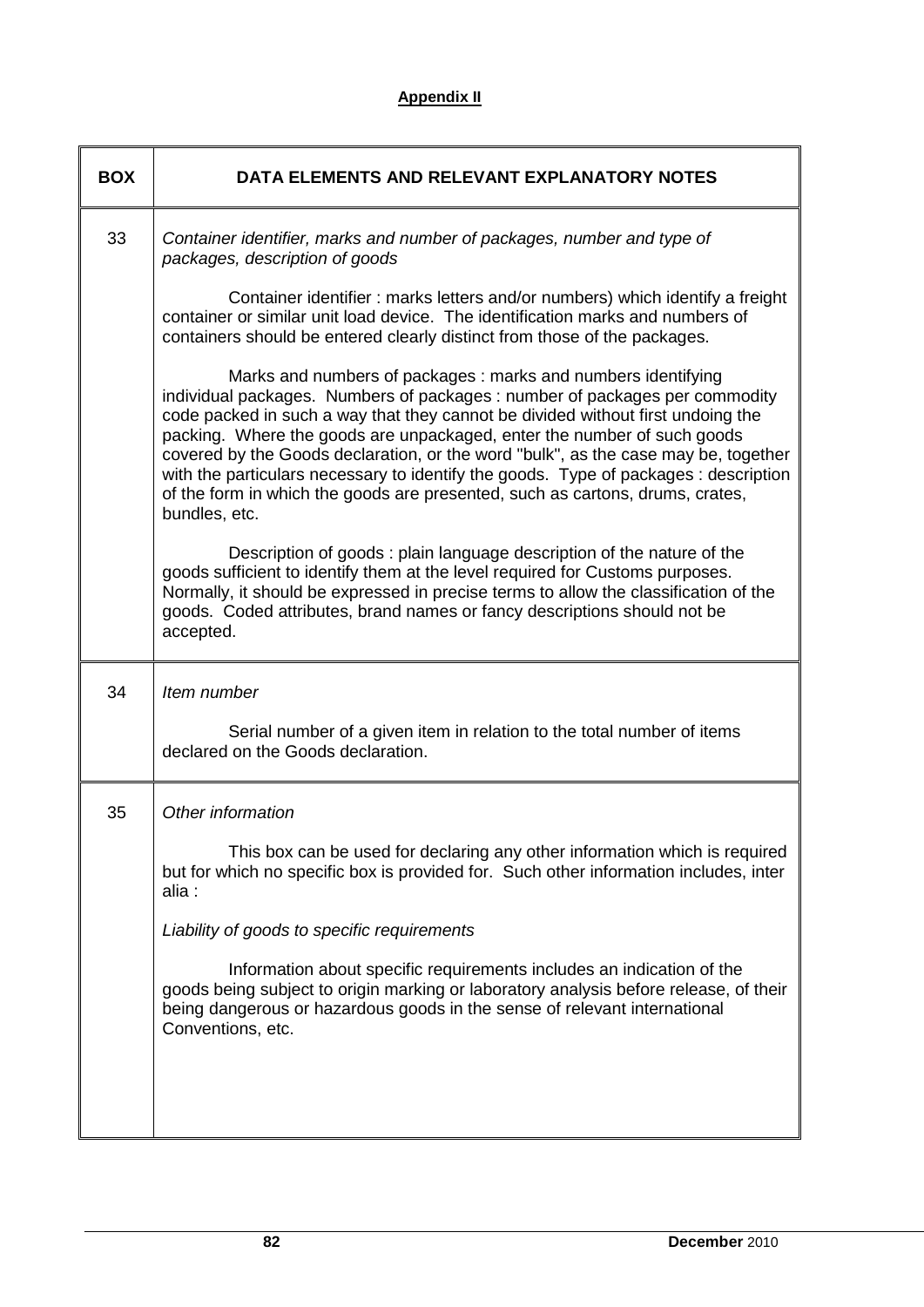|    | <b>Supporting documents</b>                                                                                                                                                                                                                                                                                                |
|----|----------------------------------------------------------------------------------------------------------------------------------------------------------------------------------------------------------------------------------------------------------------------------------------------------------------------------|
|    | Reference to documents lodged in support of the Goods declaration as<br>required under national legislation, for example, invoice; certificate of origin;<br>decision of competent authority to grant duty concession or exemption; import or<br>export licence or permit; certificate of health, etc.                     |
|    | Licence: quantity and/or value deducted                                                                                                                                                                                                                                                                                    |
|    | Quantity and/or value deducted from the export or import licence.                                                                                                                                                                                                                                                          |
| 36 | Commodity code                                                                                                                                                                                                                                                                                                             |
|    | Number identifying goods for Customs, transport or statistical purposes.                                                                                                                                                                                                                                                   |
| 37 | Country of origin                                                                                                                                                                                                                                                                                                          |
|    | Country in which the goods have been produced or manufactured,<br>according to criteria laid down for the purposes of application of the Customs tariff,<br>or quantitative restrictions, or of any other measure related to trade.                                                                                        |
| 38 | This box is for national use.                                                                                                                                                                                                                                                                                              |
| 39 | Supplementary quantity                                                                                                                                                                                                                                                                                                     |
|    | Number of units of measurement of the goods as required by Customs to<br>be expressed for tariff, statistical or fiscal purposes. This element may include a<br>weight (mass), if different from that already specified elsewhere. The<br>supplementary quantity includes units such as square or cubic metre, piece, etc. |
| 40 | Net mass                                                                                                                                                                                                                                                                                                                   |
|    | Weight (mass) of goods including any packing normally going with them to<br>a buyer in a retail sale.                                                                                                                                                                                                                      |
|    | Alternatively, a net net mass may be required to be declared, as national<br>legislation may provide. The net net mass is the weight (mass) of the goods<br>themselves without any packing.                                                                                                                                |
|    | The net mass and the net net mass should be expressed in metric units,<br>normally in kilogrammes.                                                                                                                                                                                                                         |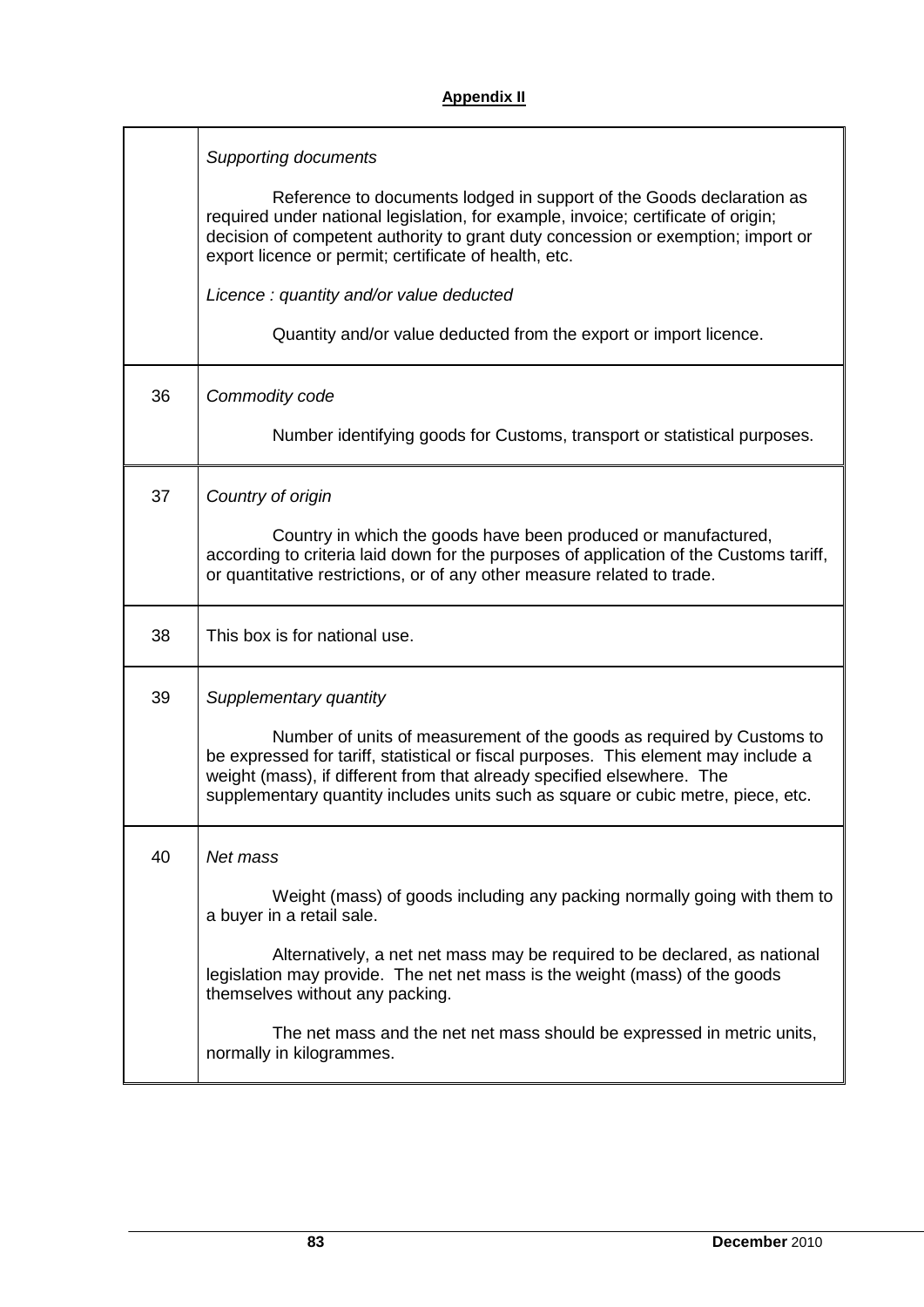| <b>BOX</b> | DATA ELEMENTS AND RELEVANT EXPLANATORY NOTES                                                                                                                                                                                                                                                                                                                                 |
|------------|------------------------------------------------------------------------------------------------------------------------------------------------------------------------------------------------------------------------------------------------------------------------------------------------------------------------------------------------------------------------------|
| 41         | Cargo manifest reference<br>Reference to relate the Goods declaration to the corresponding item in the<br>relevant cargo manifest (cargo declaration, freight manifest, bordereau, etc.). In<br>maritime transport, the bill of lading number may sometimes serve as such a<br>reference.                                                                                    |
| 42         | <b>Previous Customs procedure</b><br>Customs procedure, if any, under which the goods have been placed prior<br>to the procedure applied for in the declaration.<br>The reference to the previous Customs procedure may be made by<br>means of the number of the Goods declaration lodged for the purposes of the<br>previous Customs procedure, or of other identification. |
| 43         | Valuation method used<br>Any necessary details concerning the method by which the Customs or<br>statistical value is determined, for example, a reference to the Brussels Definition<br>of Value or to one of the alternative methods under the GATT Valuation Code.                                                                                                         |
| 44         | Customs value basis<br>Invoice or other price (e.g., selling price, price of identical goods) to be<br>used as the basis for determining the value for Customs purposes of those goods<br>in a consignment which are subject to the same Customs procedure, and have the<br>same commodity code, country and duty regime.                                                    |
| 45         | Added amount<br>Required additions to the Customs value basis used, such as costs for<br>transport, insurance, packing, etc.                                                                                                                                                                                                                                                 |
| 46         | Deducted amount<br>Allowable deductions from the Customs value basis used, such as<br>discounts, rebates, etc.                                                                                                                                                                                                                                                               |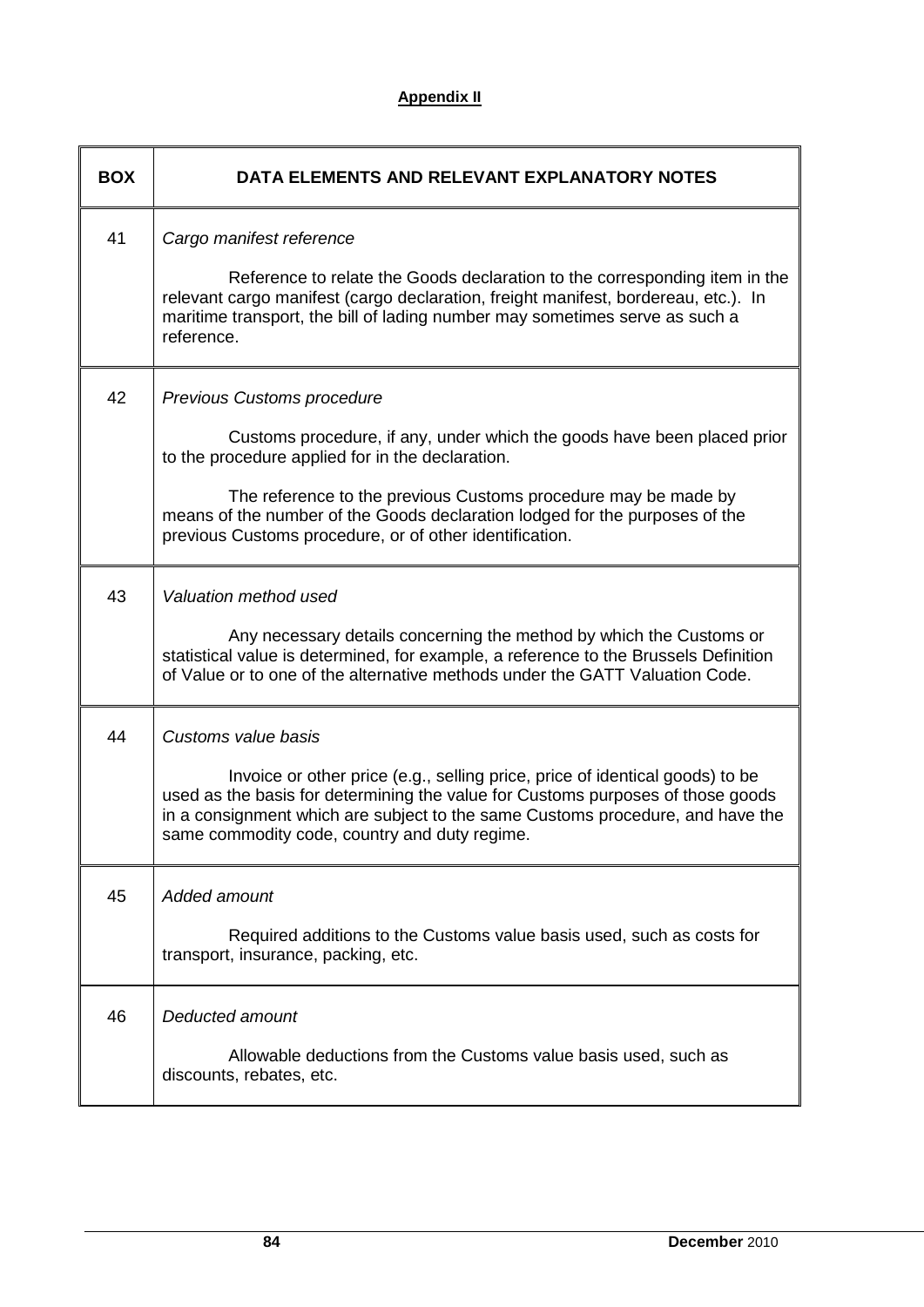| <b>BOX</b> | DATA ELEMENTS AND RELEVANT EXPLANATORY NOTES                                                                                                                                |
|------------|-----------------------------------------------------------------------------------------------------------------------------------------------------------------------------|
| 47         | Duty/tax treatment applied for                                                                                                                                              |
|            | The application for the duty or tax treatment to which the goods may be<br>entitled, for example, concessional rate, preferential duty (GSP), exemption,<br>franchise, etc. |
| 48         | Quota                                                                                                                                                                       |
|            | Reference to any quota applicable to the goods, for example, in<br>application of quantitative restrictions or preferential treatment.                                      |
| 49         | Statistical value                                                                                                                                                           |
|            | Value declared for statistical purposes of those goods in a consignment<br>which have the same commodity code and country of origin.                                        |
| 50         | Calculation of duties, taxes and fees                                                                                                                                       |
|            | Duty/tax/fee type                                                                                                                                                           |
|            | Type of duty or tax or fee applicable to commodities, or of tax applicable to<br>services, for example, Customs duty, excise duty, value added tax, sales tax.              |
|            | Duty/tax/fee assessment basis                                                                                                                                               |
|            | Value or quantity on which a duty, tax or fee will be assessed.                                                                                                             |
|            | Duty/tax/fee rate                                                                                                                                                           |
|            | Rate of duty, tax or fee applicable to a specific commodity or service.                                                                                                     |
|            | Amount to collect per duty/tax/fee type                                                                                                                                     |
|            | The amount to be collected per each duty/tax/fee type involved.                                                                                                             |
|            | Amount of duties, taxes and fees per item                                                                                                                                   |
|            | The amount of duties, taxes and fees to be collected for each item<br>concerned.                                                                                            |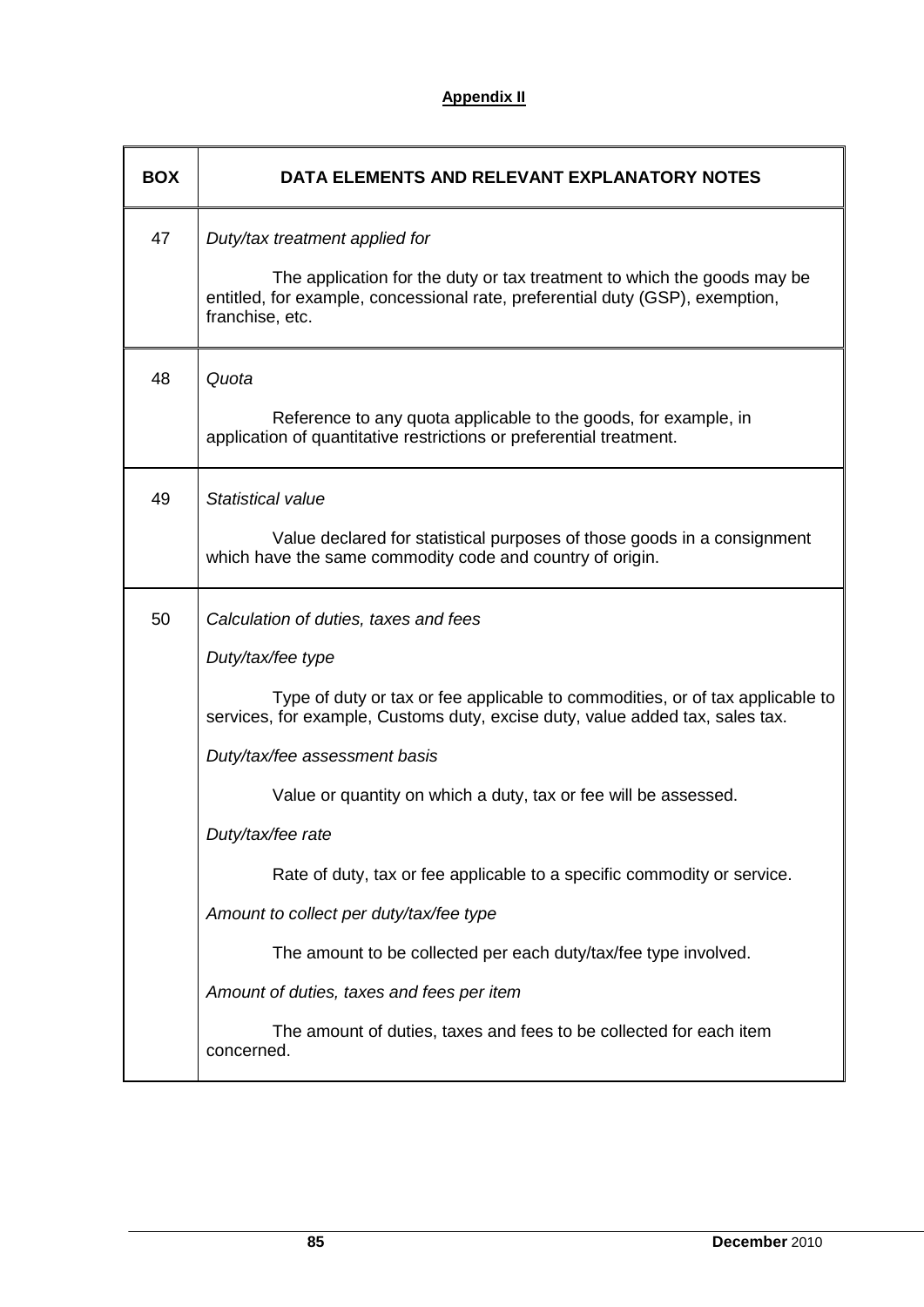| <b>BOX</b> | DATA ELEMENTS AND RELEVANT EXPLANATORY NOTES                                                                                                                                                                                                                                                        |
|------------|-----------------------------------------------------------------------------------------------------------------------------------------------------------------------------------------------------------------------------------------------------------------------------------------------------|
|            | Duty/tax/fee payment method<br>Method by which a duty, tax or fee is paid to the relevant administration.                                                                                                                                                                                           |
| 51         | Intended Customs offices en route (and countries)<br>Customs offices where the goods enter or leave a territory in the course of<br>a Customs transit operation, to be determined in accordance with national<br>legislation. The countries involved should also be indicated, when required.       |
| 52         | Customs office of destination (and country)<br>Customs office at which a Customs transit operation is terminated. The<br>country in which the Customs office of destination is situated, should also be<br>indicated, when required.                                                                |
| 53         | Security details<br>Details regarding undertaking given in cash, bond or as a written<br>guarantee to ensure that an obligation to the Customs will be fulfilled, for example,<br>under a temporary admission or Customs transit procedure.                                                         |
| 54         | Deferred payment<br>Reference or indication of deferred payment of duty/tax/fee.                                                                                                                                                                                                                    |
| 55         | Total amount of duties, taxes and fees per declaration<br>The total amount (grand total) of duties, taxes and fees to be collected.<br>Duty/tax/fee payment method<br>Method by which a duty, tax or fee is paid to the relevant administration.                                                    |
| 56         | Authentication<br>Signature or other authentication of the Goods declaration, indicating,<br>when appropriate, the status of the person signing or authenticating it. The date<br>and place of signature or other authentication may also be entered, where so<br>required by national legislation. |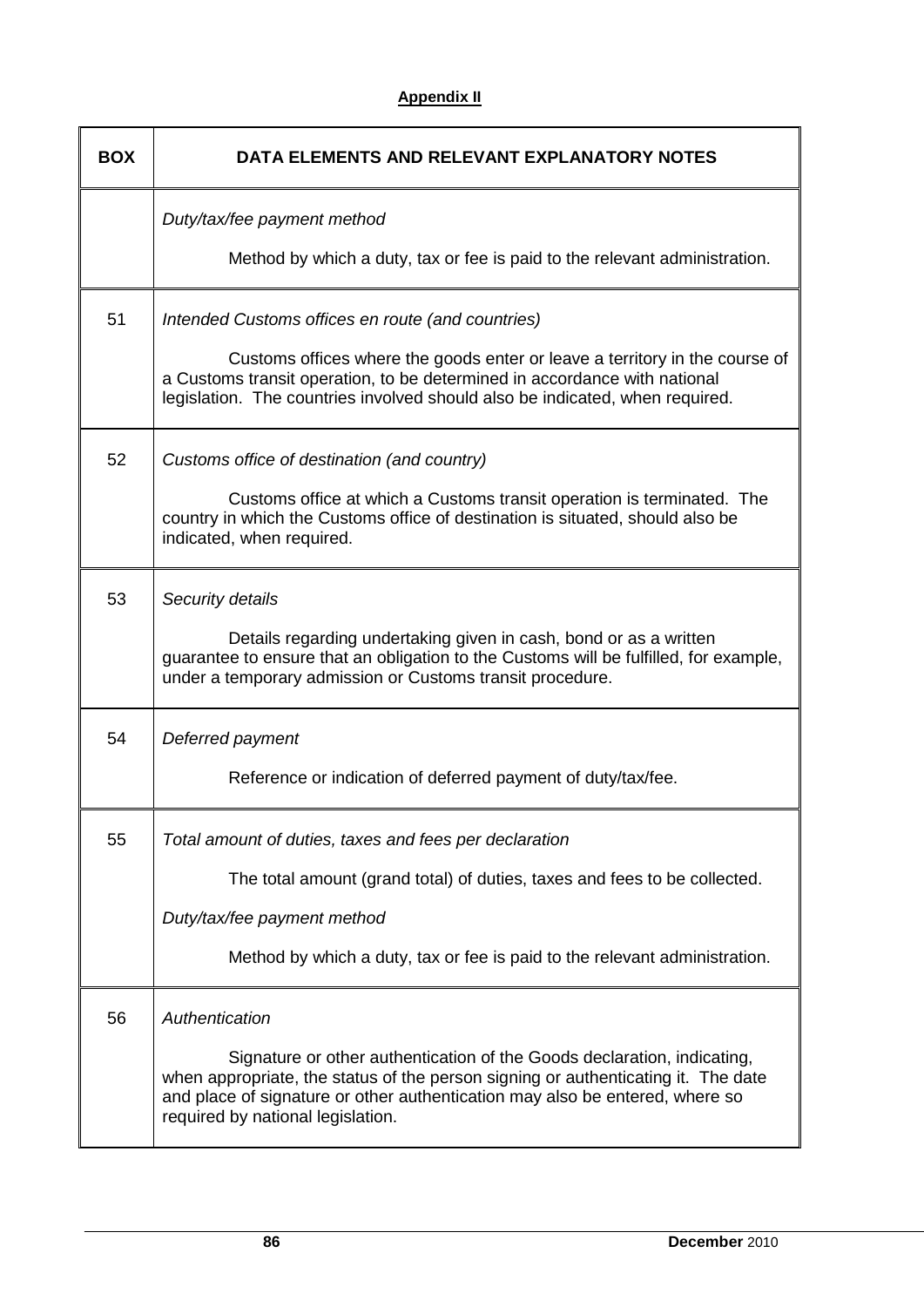| <b>BOX</b> | DATA ELEMENTS AND RELEVANT EXPLANATORY NOTES                                                                                                                                                                                                                                                                                                                                                                                                                                                                                                                                                                                                                                                                                                                       |
|------------|--------------------------------------------------------------------------------------------------------------------------------------------------------------------------------------------------------------------------------------------------------------------------------------------------------------------------------------------------------------------------------------------------------------------------------------------------------------------------------------------------------------------------------------------------------------------------------------------------------------------------------------------------------------------------------------------------------------------------------------------------------------------|
| 57, G      | <b>Transfer during Customs transit</b><br>Transfer of goods from one means of transport to another in the course of<br>one Customs transit operation. The relevant details include the reason for transfer;<br>place and country; identification and nationality of the new means of transport;<br>identification of new Customs seals or other identification marks affixed;<br>certification by competent authorities; etc.                                                                                                                                                                                                                                                                                                                                      |
| 58,H       | Control measure/Incidents during Customs transit<br>Account of any control measures taken at Customs offices en route. The<br>relevant details include the reason for control; findings; identification of new<br>Customs seals or other identification marks affixed; Customs office and country;<br>signature of the Customs officer.<br>This data element also includes an account of any incidents other than<br>transfer occurring in the course of transport, such as those necessitating the<br>change of the prescribed route or delaying the presentation of the goods at the<br>Customs office of destination; change of the active means of transport, etc. Such<br>incidents shall also be certified by a competent authority, Customs or police, etc. |
| Α          | <b>Identification of Customs office</b><br>The Customs office which clears the goods for import or export, or at<br>which the Goods declaration is registered.<br>Customs office of departure<br>The Customs office at which the Customs transit operation commences,<br>that is the office which authorizes the carrying of the goods under Customs transit.<br>Goods declaration number<br>Number, assigned or accepted by Customs, to identify the Goods<br>declaration for any Customs purposes.<br>Goods declaration acceptance date<br>Date on which the Goods declaration is accepted by Customs in<br>accordance with national legislation.                                                                                                                |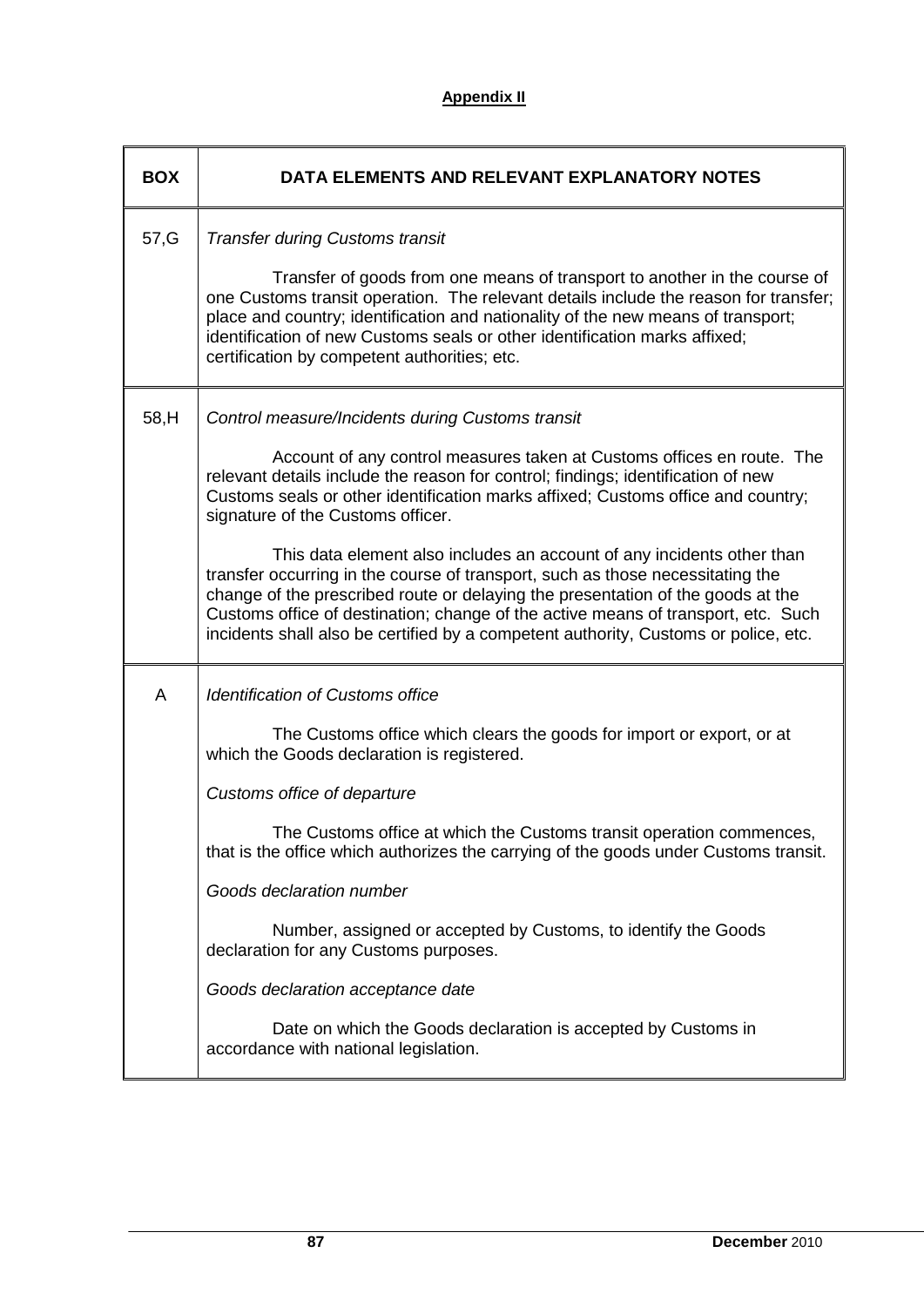| <b>BOX</b> | DATA ELEMENTS AND RELEVANT EXPLANATORY NOTES                                                                                                                                                                                                                                                                                                                                                                                                                                                                                                                                                                                                                                                                                                                     |
|------------|------------------------------------------------------------------------------------------------------------------------------------------------------------------------------------------------------------------------------------------------------------------------------------------------------------------------------------------------------------------------------------------------------------------------------------------------------------------------------------------------------------------------------------------------------------------------------------------------------------------------------------------------------------------------------------------------------------------------------------------------------------------|
| B, F       | <b>Accounting details</b><br>Accounting entries relating to the collection of duties, taxes and fees. This<br>includes items such as the date of notifying the declarant of the duties, taxes and<br>fees payable; the number of such notice; the date of the actual payment of duties,<br>taxes and fees; the number of the receipt for payment; bad debt; etc.                                                                                                                                                                                                                                                                                                                                                                                                 |
| C          | Control measure at the Customs office of departure<br>Recording of the control measures taken at the Customs office of<br>departure such as affixing Customs seals or other identification marks; prescribing<br>a time-limit for the presentation of the goods at the Customs office of destination;<br>prescribing a route; etc.                                                                                                                                                                                                                                                                                                                                                                                                                               |
| D          | Acceptance/control of import/export Goods declaration<br>Box for the signature(s) of the Customs officer(s) who check(s) the import<br>or export Goods declaration.                                                                                                                                                                                                                                                                                                                                                                                                                                                                                                                                                                                              |
| Е          | Control measures at the Customs office/Result of control measures<br>Recording of any control measure to be taken in respect of import or<br>export goods, such as physical examination, laboratory analysis, verification or<br>origin marking or of number of goods, etc. Also the findings in connection with the<br>control measures are recorded in this box.<br>This box may also be used to enter the Customs office and the date of re-<br>exportation or reimportation of temporarily admitted or temporarily exported goods,<br>as well as, any extension of that time-limit. Further, this box can be used to keep<br>record of the re-exportation or reimportation in several consignments of temporarily<br>admitted or temporarily exported goods. |
| L          | Address for returning the document proving the completion of Customs transit<br>The name and address of the Customs office to which the document<br>proving the completion of Customs transit (normally a sheet of the transit Goods<br>declaration) has to be returned from the Customs office of exit or of destination.<br>Generally, the document is returned to the Customs office of departure or of entry.<br>A country may also designate a central clearing office to which the documents<br>must be returned, irrespective of the Customs office of departure.                                                                                                                                                                                         |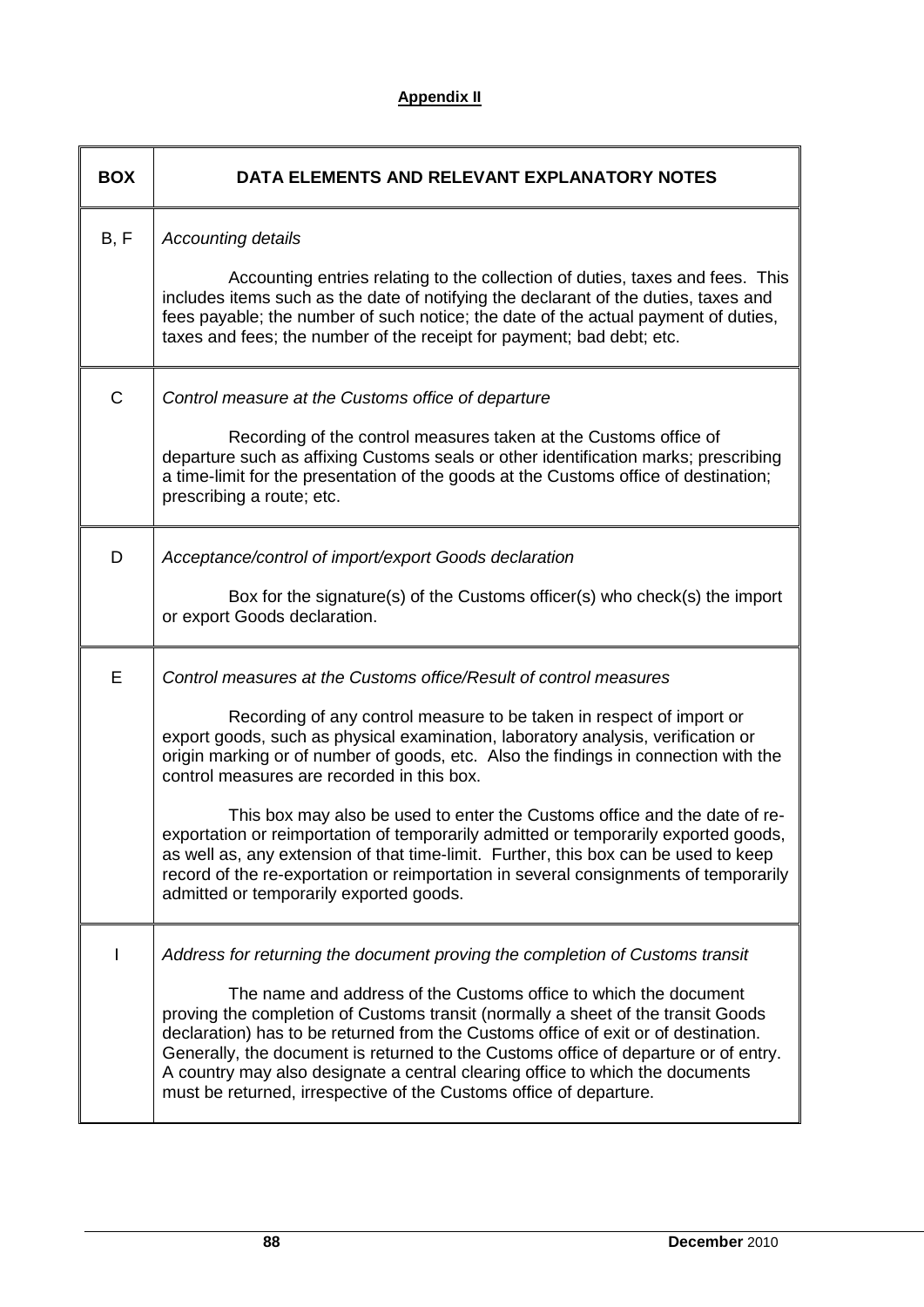| <b>BOX</b> | DATA ELEMENTS AND RELEVANT EXPLANATORY NOTES                                                                                                                                                                                                                      |
|------------|-------------------------------------------------------------------------------------------------------------------------------------------------------------------------------------------------------------------------------------------------------------------|
|            | Control measures at the Customs office of destination                                                                                                                                                                                                             |
|            | Recording of the control measures taken at the Customs office of<br>destination upon termination of Customs transit, such as verification of the<br>condition of the Customs seals and any identification marks; tallying of the goods<br>against documents, etc. |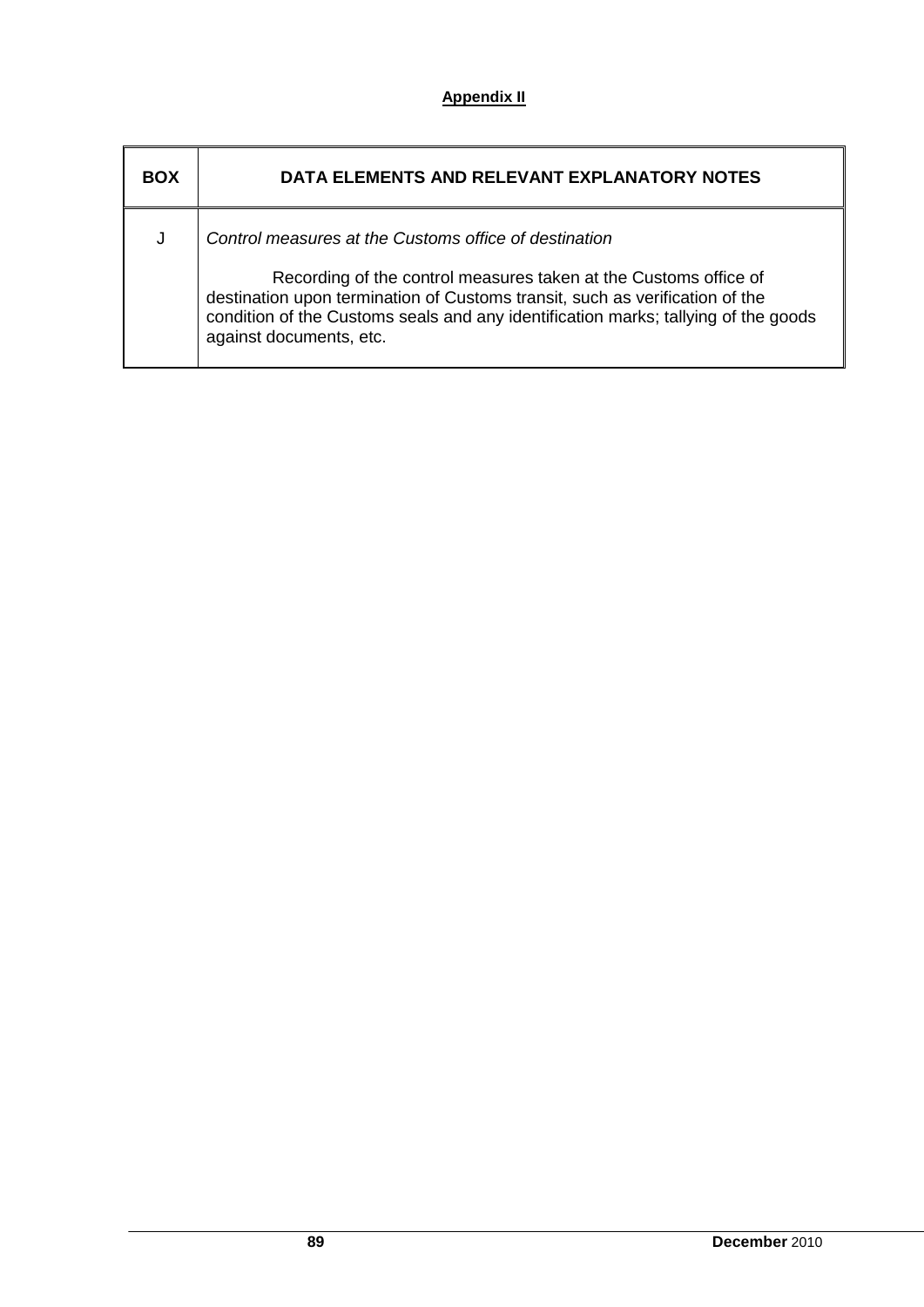## ANNEX III

#### **Rules**

1. The size of the form for the Single Goods Declaration (SGD) shall be the international ISO size A4 (210 x 297 , 8.27 x 11.69 inches). There shall be provided a 10 mm top margin and a 20 mm left-hand filing margin. Line-spacing shall be based on multiples of 4.24 mm (1/6 inch) and width-spacing on multiples of 2.54 mm (1/10 inch). Minor deviations in the exact size of boxes, etc. are permitted in required for particular reasons in the issuing country, such as the existence of other than metric measurement systems, features of national aligned systems of documents, etc.

2. The heading of the boxes of the form are intended to indicate the nature of the data elements which should appear in a given box. However, Customs administrations remain free to replace, in their national forms, the headings by such wording as is considered more appropriate provided that this wording does not affect the nature of the data elements, as laid down in the Explanatory Notes in Annex II.

3. The form shall be printed on self-copying paper dressed for writing purposes and weighing at least 40 grammes per square metre. The paper must be sufficiently opaque for the information on one side not to affect the legibility of the information on the other side and its strength should be such that in normal use it does not easily tear or crease.

4. The form shall conform to the model in Annex I. However, countries are free to determine those data elements which are compulsory in the SGD. In addition, the untitled boxes are for free disposal by countries. The numbered boxes are to be filled in by the declarant whereas those marked with a letter are for official use. When printing the form, the number and letter symbols of the boxes must be maintained, as this facilitates the use of the SGD between two or more countries.

5. The vertical box on the top left-hand corner of the form is intended for designating the use of a given sheet. The serial number of a sheet with a set may also be entered therein.

6. The Explanatory Notes in Annex II clarify the scope of the boxes of the SGD and specify the exact content of each individual data element. Customs administrations are free to insert, in their national regulations on the use of the SGD, practical examples concerning the filling of the boxes.

7. The SGD replaces only the existing Goods declaration. It does not replace supporting documents such as commercial invoice, certificate of origin, etc. This Recommendation does not also impose an obligation to require a written Goods declaration in cases where no such declaration is presently required, or prevent from dispensing with such a requirement.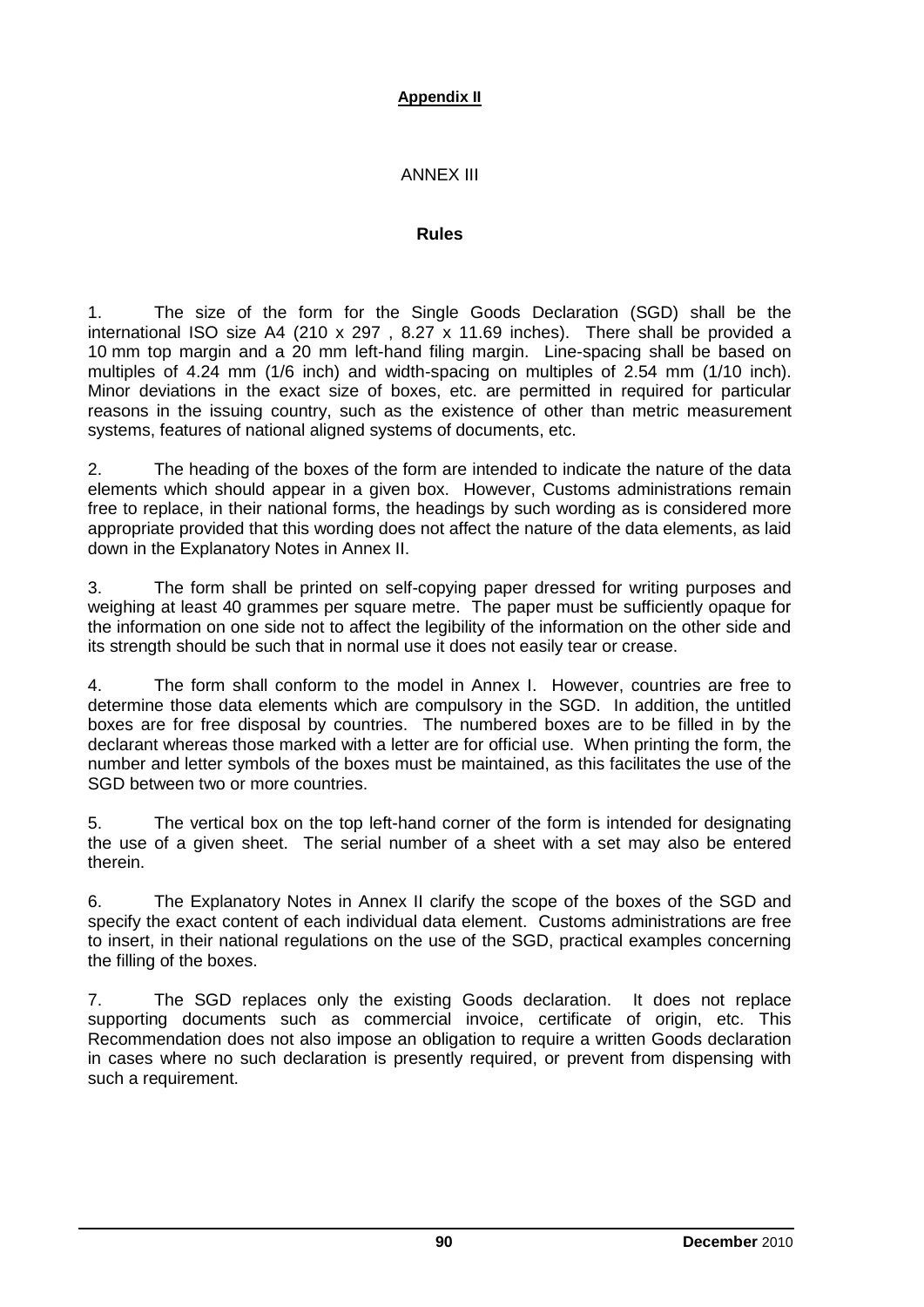8. The SGD is a multipurpose form which is designed for use in clearance of goods for import, export or Customs transit. Therefore, apart from boxes common to all those procedures, it incorporates boxes which are appropriate for two or only one of them. From this it follows that, when using the SGD for a given procedure, the boxes which are not required to be filled in under that procedure, will remain empty.

9. The SGD is also a multipurpose Goods declaration in that its use is not restricted to Customs clearance in one country. The SGD is capable of being use to clear a consignment through Customs in two or more countries. Such use of the SGD will expedite Customs clearance and enhance the effectiveness of Customs control. Such use of the SGD calls for the following arrangements between the countries concerned :

- provision should be made for printing and filling in the SGD in sets which comprise the number of sheets necessary to clear a consignment through Customs in the countries involved. By way of example, a set should include the sheets necessary to clear the consignment for export in the country of exportation and the sheet necessary to clear the same consignment for import in the country of importation. In addition, if the goods are carried under a common Customs transit procedure, the set must also contain the sheets necessary for the Customs transit procedure. Thus, a three-procedure set might be composed as follows :
	- Sheet 1 which is retained by the Customs of the exporting country (export formalities);
	- Sheet 2 which may be used for statistical or any other administrative purposes in the exporting country;
	- Sheet 3 which is returned to the exporter;
	- Sheet 4 which is to be kept in a Customs transit operation by the Customs office of destination;
	- Sheet 5 which is the sheet proving the completion of a Customs transit operation and which is returned to the Customs office of departure or to another designed Customs office;
	- Sheet 6 which is retained by the Customs of the importing country (import formalities);
	- Sheet 7 which may be used for statistical or any other administrative purposes in the importing country;
	- Sheet 8 which is returned to the importer;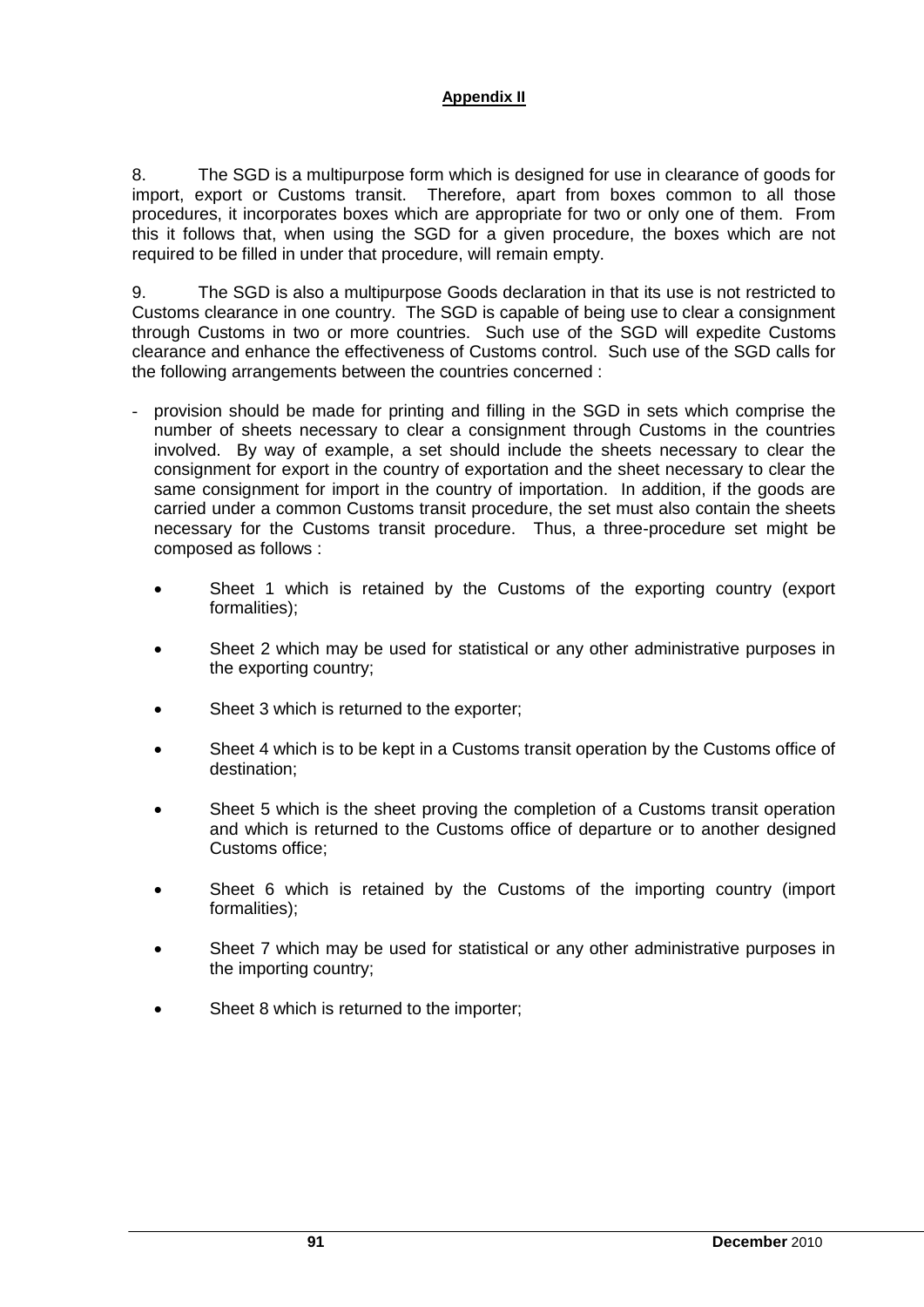- as appears from the above, the use of the SGD for Customs transit between two or more countries presupposes a common Customs transit procedure;
- one of the basic features of the SGD is that the data elements entered on the export sheets in the country of exportation copy through onto the sheets to be used for import clearance in the country of importation, and are thus available to the Customs in that country. There are, however, certain exceptions. For example "Declarant" is not the same person in the country of exportation and in that of importation. If the name of the declarant entered on the export sheets copies through to the import sheets, the relevant box can no longer be filled in in the country of importation.

Other considerations, such as the protection of business secrecy, may also render it necessary to prevent the copying through of some data elements. The countries concerned should therefore determine the boxes the data contents of which may not copy through and, when printing the form, desensitize the background on the form of such boxes so as the prevent the transcription of the relevant data elements on the import sheets;

- to facilitate the manual filling in of the SGD and its subsequent manual processing by the Customs, and to avoid any confusion, the sheets for export, Customs transit and import, on the one hand, and the use of each individual sheet, on the other hand, should be made capable of easy identification. To that effect, a 3 mm wide colour band should be printed from top to bottom on the right-hand side of the sheets. The following colours should be used when printing multi-purpose forms (use in several countries) :
	- sheets 1 and 6 (Customs copies) : red
	- sheets 2 and 7 (administrative copies) : green
	- sheets 3 and 8 (declarant's copies) : yellow
	- sheets 4 and 5 (transit copies) : blue.

In addition, the colour band of sheets 1, 2, 3 and 5 (sheets for use in the exporting country) should be continuous and that of sheets 4, 6, 7 and 8 (sheets for use in the importing country) should be discontinuous.

- Note : The above colouring system should also be followed when printing the SGD for use at national level only, if the use of colour is deemed necessary.
- the choice of whether to use the SGD, in respect of a given consignment, for all three Customs procedures, for any one of them, or for a combination of any two of them, may be left to the declarant or, alternatively, the countries may agree, that the SGD must be used for all three procedures, as the case may be. Where the choice is left to the declarant, he should be allowed to print and use such sets of the SGD as fit his purposes;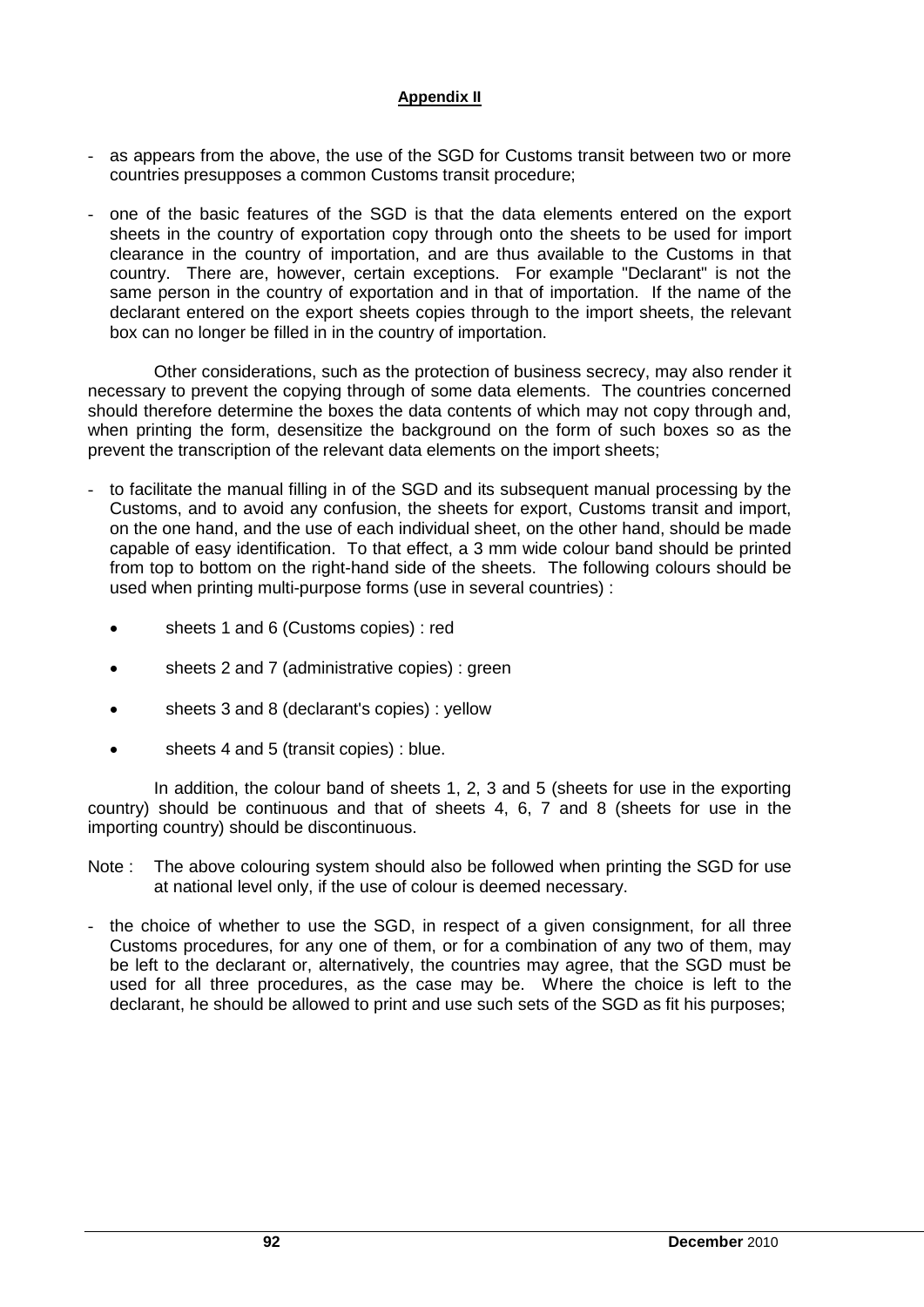- the forwarding to the country of importation of the import sheets which have been partly filled in in the country of exportation may be left to the declarant;
- each country concerned may print the SGD in its official language(s). The countries may accept SGD forms which are completed in one of the official languages of other countries. Where necessary, a translation may be required;
- each declarant shall be responsible to the Customs for the accuracy and correctness of the data elements on the SGD only in respect of the Customs procedure he has applied for.

10. Internationally adopted codes should be used when declaring the following data elements on the SGD :

- (a) For declaring *persons*, the general guidelines concerning the coding of persons proposed by the CCC Working Party on Customs applications of computers (subsequently the ADP Sub-Committee) which are compatible with International Standard ISO 6523, should be used, see Annex I to the Recommendation of the Customs Co-operation Council concerning the use of codes for the representation of data elements, 22 May 1984;
- (b) For declaring *mode of transport*, a one-digit numeric code structure for the representation of modes of transport, as provided for in Recommendation No. 19 adopted in March 1981 by the Working Party on Facilitation of International Trade Procedures of the Economic Commission for Europe (ECE), should be used, see the Recommendation of the Customs Co-operation Council concerning the use of a code for the representation of modes of transport;
- (c) For declaring *nationality of means of transport*, a two-letter alphabetic code referred to in International Standard ISO 3166 as the "ISO alpha-2 country code" should be used, see the Recommendation of the Customs Co-operation Council concerning the use of the ISO alpha-2 country code for the representation of names of countries, 16 June 1982;
- (d) For declaring *countries*, the ISO alpha-2 country code for the representation of names of countries should be used (see subparagraph (c) above);
- (e) For declaring *marks and numbers of containers*, the ISO code contained in International Standard 6346 for the representation of data concerning freight containers used in modes of transport other than air transport, and the code developed by the International Air Transport Association for the representation of data concerning air freight containers should be used (see Annex II to the Recommendation of the Customs Co-operation Council concerning the use of codes for the representation of data elements, 22 May 1984);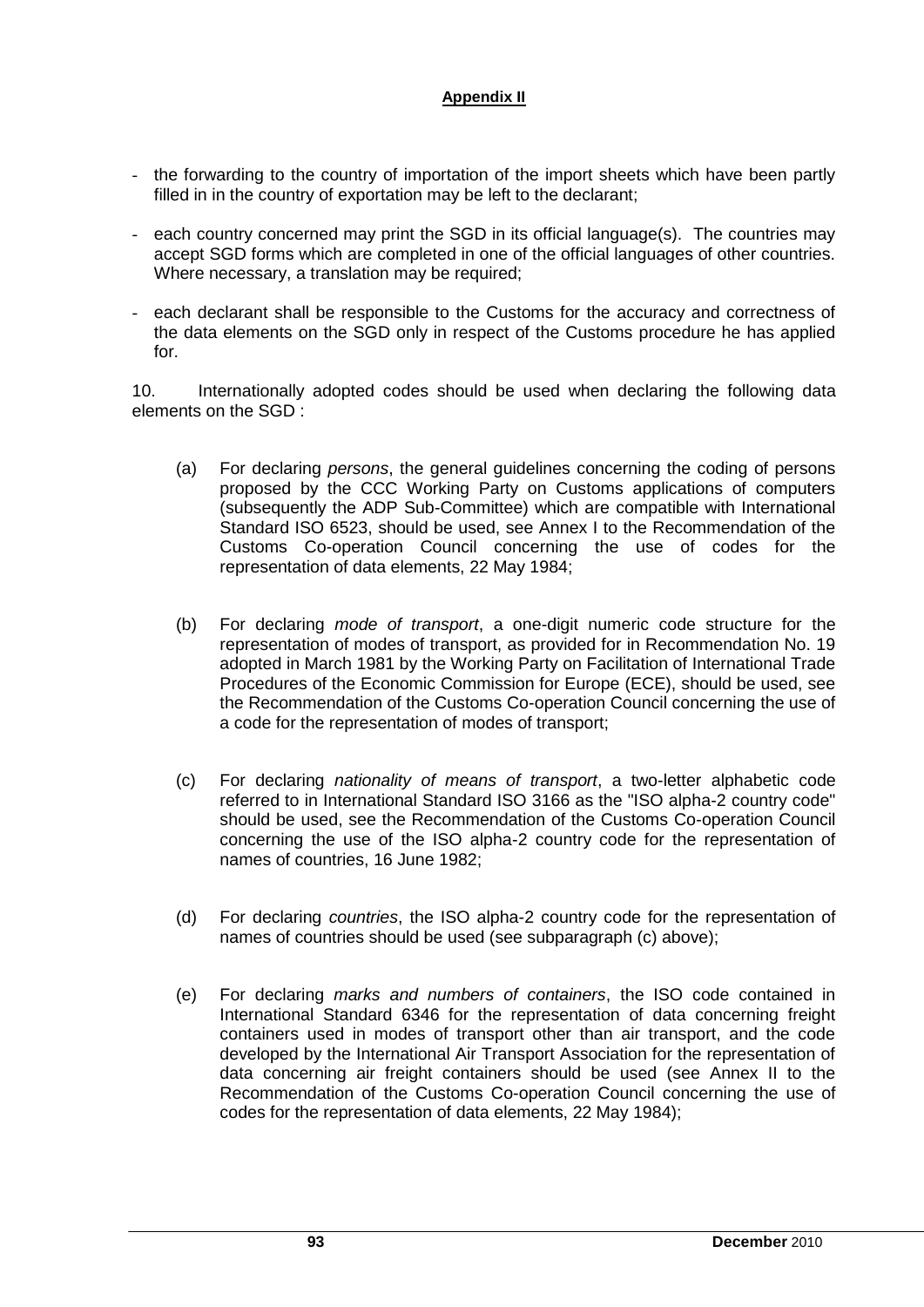- (f) For declaring *commodity codes*, the Harmonized Commodity Description and Coding System developed by the Customs Co-operation Council should be used (see Annex V to the Recommendation of the Customs Co-operation Council concerning the use of codes for the representation of data elements, 22 May 1984);
- (g) For declaring *terms of delivery*, the INCOTERMS developed by the International Chamber of Commerce should be used;
- (h) For declaring *invoice currency*, the ISO three-letter alphabetic currency code contained in International Standard 4217 should be used (see Annex IV to the Recommendation of the Customs Co-operation Council concerning the use of codes for the representation of data elements, 22 May 1984);
- (ij) For declaring *Customs procedure*, the general guidelines and one-digit code developed by the CCC Working Party on Customs applications of computers (subsequently the ADP Sub-Committee) for the representation of Customs procedures should be used (see Annex VI to the Recommendation of the Customs Co-operation Council concerning the use of codes for the representation of data elements, 22 May 1984);
- (k) For declaring *units of measurement*, the codes contained in ECE Recommendation No. 20 for the representation of units of measurement should be used (see Annex VII to the Recommendation of the Customs Co-operation Council concerning the use of codes for the representation of data elements, 22 May 1984);
- (l) For declaring *dates*, the representation given in ECE Recommendation No. 7, which is based upon the international ISO Standard 8601 should be used (see Annex III to the Recommendation of the Customs Co-operation Council concerning the use of codes for the representation of data elements, 22 May 1984).

11. In the case of Goods declarations processed by computer, the Customs authorities should allow, under conditions to be laid down by them, authentication of such declarations by means other than handwritten signature (see the Recommendation of the Customs Cooperation Council concerning the transmission and authentication of Goods declarations which are processed by computer, 16 June 1981).

\_\_\_\_\_\_\_\_\_\_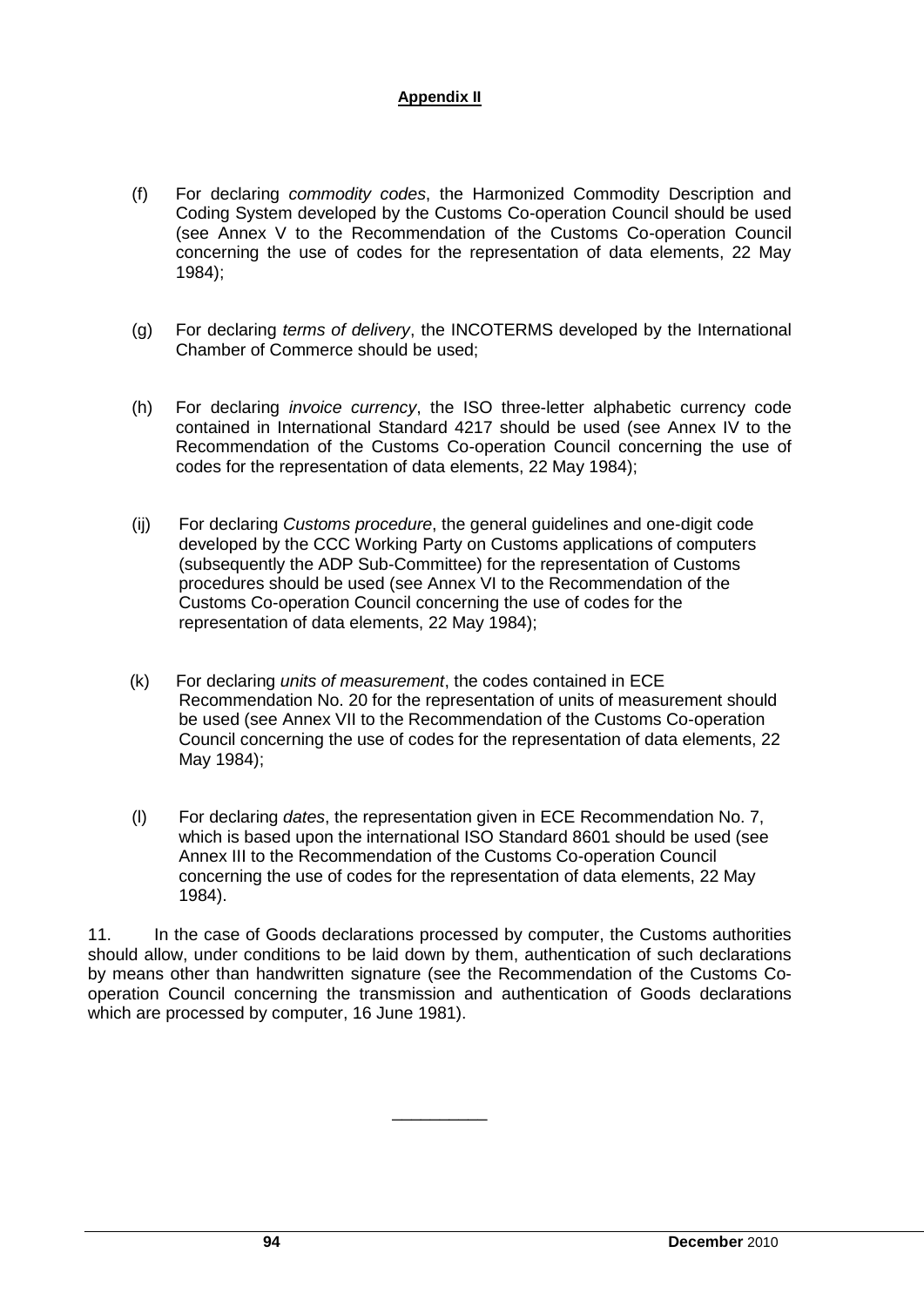**Convention between Switzerland and France on juxtaposed national control offices and controls en route**

Concluded on 28 September 1960 Approved by the Federal Assembly on 22 June 1961<sup>1</sup> Instruments of ratification exchanged on 8 July 1961 Entry into force 8 July 1961

*The Swiss Federal Council and the President of the French Republic, President of the Community*,

Desirous of facilitating the crossing of the frontier between the two countries, have decided to conclude a Convention and, to this effect, have appointed as their respective plenipotentiaries: (*names of plenipotentiaries*) who, having exchanged full powers in due and proper form, have agreed as follows:

#### **Title I**

#### **General provisions**

### **Art. 1**

- 1. The Contracting Parties shall, within the framework of this Convention, take the necessary measures with a view to facilitating and expediting the crossing of the frontier between the two countries.
- 2. To this end, they: a.may create juxtaposed national control offices,
	- b.may institute controls in vehicles en route on specified itineraries,
	- c. shall therefore authorize the competent officials of one of the two States to perform their duties on the territory of the other State, within the framework of this Convention.
- $3<sup>2</sup>$  The establishment, transfer, modification or elimination:
	- a.Of juxtaposed national control offices;

<sup>1</sup>

 $2$  See also the exchange of letters appended hereto.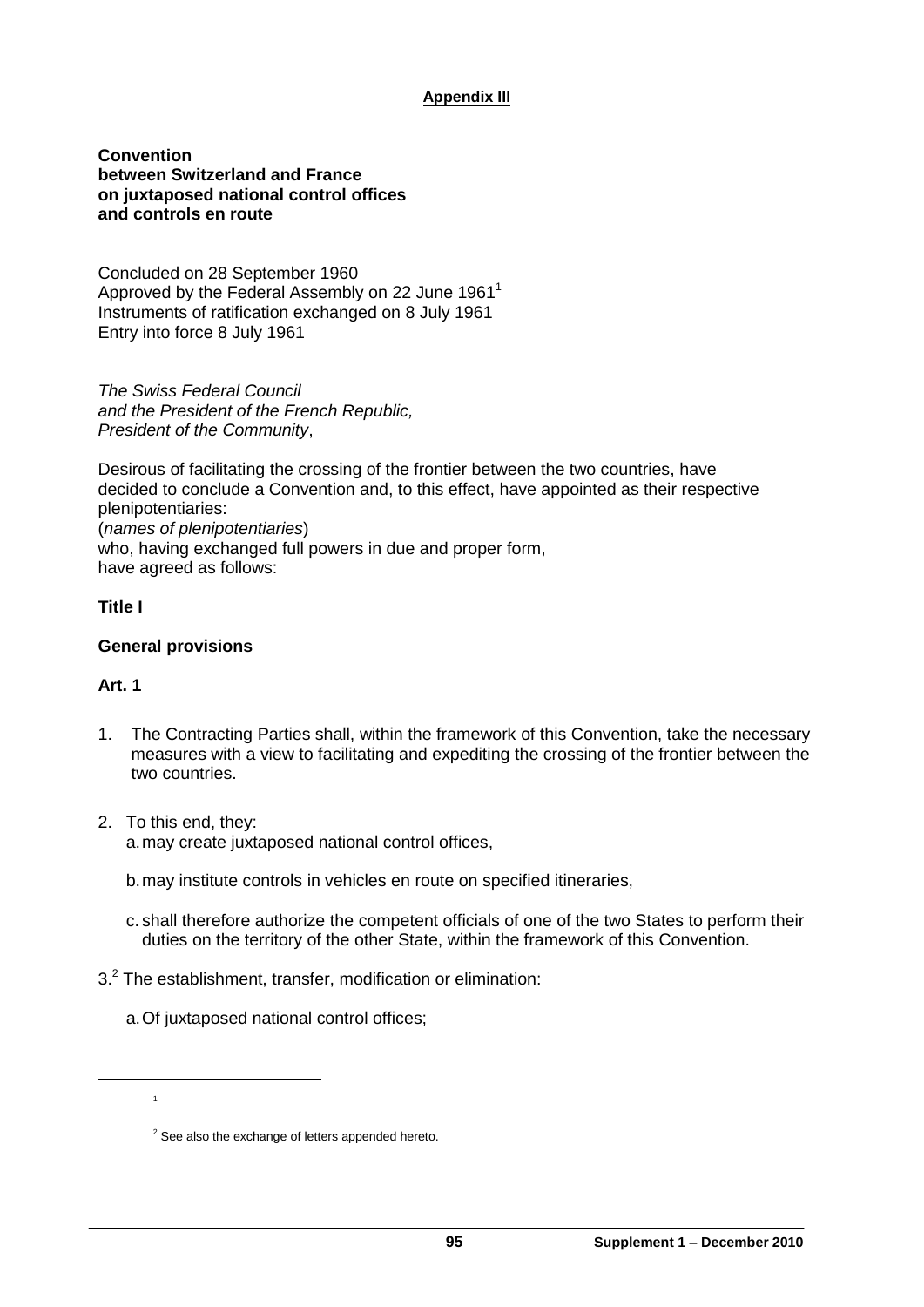- b. Of itineraries on which controls may be carried out en route, shall be determined by joint agreement between the competent authorities of the two States.
- 4. The arrangements referred to in paragraph 3 shall be confirmed by an exchange of diplomatic notes. They shall become effective upon completion, where appropriate, of the formalities laid down in the legislation of each State.

## **Art. 2**

For the purposes of this Convention, the term:

- 1. «Control» shall mean the application of any statutory, regulatory or administrative provision of the Contracting Parties concerning the crossing of the frontier by persons, as well as the entry, exit and transit of merchandise, including vehicles, and other goods.
- 2. «Host State» shall mean the State on whose territory the control of the other State is carried out.
- 3. «Adjacent State» shall mean the other State.
- 4. «Zone» shall mean the part of the territory of the host State within which the officials of the adjacent State are authorized to carry out controls.
- 5. «Officials» shall mean those persons belonging to the administrations responsible for the controls who perform their duties in the juxtaposed national control offices or in vehicles en route.
- 6. «Offices» shall mean the juxtaposed national control offices.

### **Art. 3**

The zone may include:

- 1. Where rail traffic is concerned:
	- a. Part of the station and its installations,
	- b. The section of track between the frontier and the office, as well as parts of the stations located on this stretch;
	- c. Where it is a matter of controlling a train en route, the train on the specified stretch of track, and part of the stations at which this stretch begins or ends, as well as parts of the stations through which the train passes.
- 2. Where road traffic is concerned:
	- a. Part of the service buildings;
	- b. Sections of the road and other installations;
	- c. The road between the frontier and the office;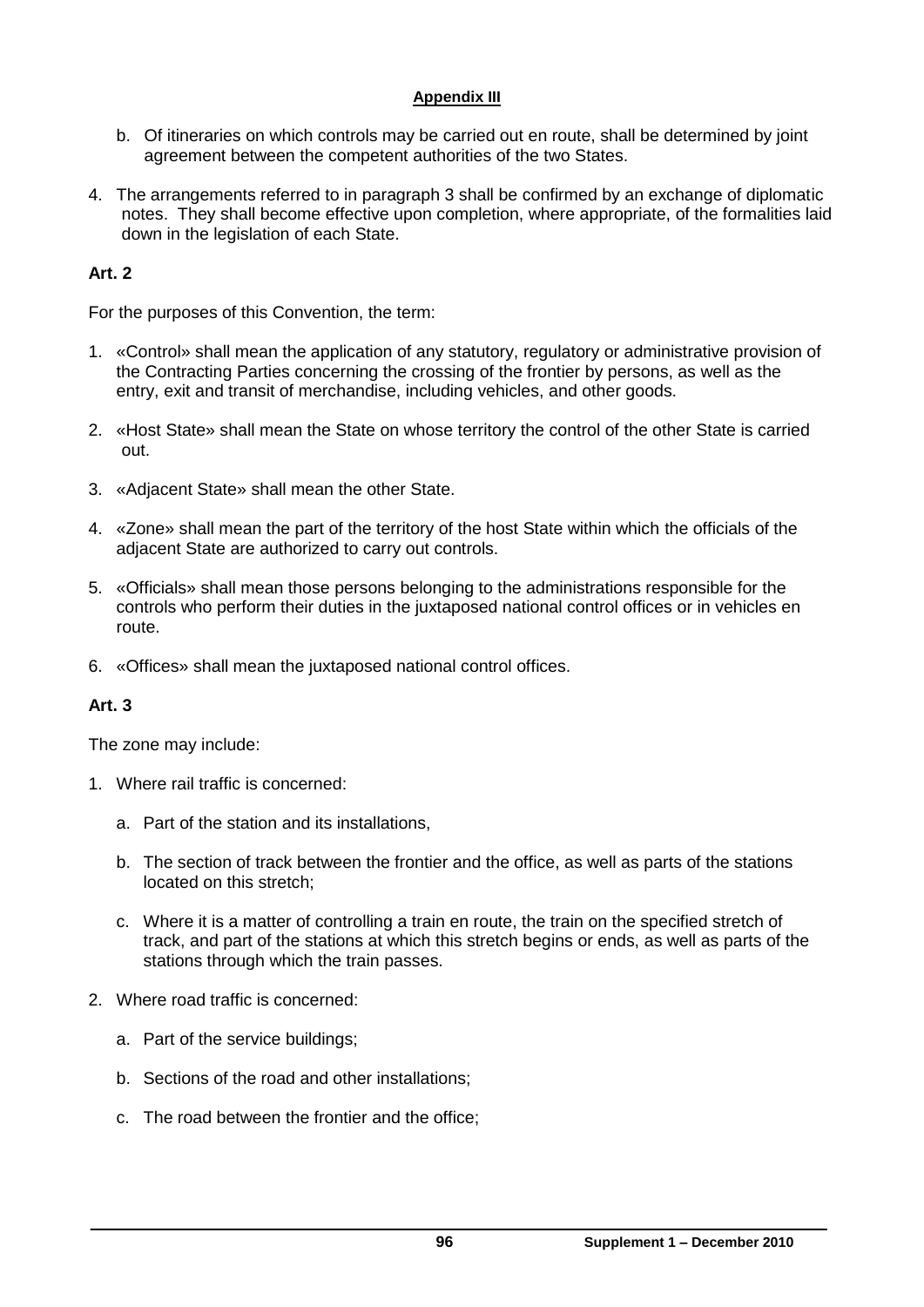- d. Where it is a matter of controlling a vehicle en route, the vehicle on the specified stretch of road and an area of the buildings and installations where this stretch begins and ends.
- 3. Where waterway traffic is concerned:
	- a. Part of the service buildings;
	- b. Sections of the waterway, as well as waterside and port installations;
	- c. The waterway between the frontier and the office;
	- d. Where it is a matter of controlling a vessel en route, the vessel and the accompanying control vessel on the specified stretch of waterway, as well as an area of the buildings and installations at which this stretch begins and ends.
- 4. Where air traffic is concerned:
	- a. Part of the service buildings;
	- b. Part of the airport and its installations.

### **Title II<sup>3</sup>**

#### **Controls**

#### **Art. 4**

- 1. The statutory, regulatory and administrative control provisions of the adjacent State shall be applicable in the zone, as they are in the commune to which the office of the adjacent State is attached. They shall be applied by the officials of the adjacent State to the same extent and with the same consequences as in their own country. The commune to which the office of the adjacent State is attached shall be designated by the Government of that State.
- 2. When the statutory, regulatory and administrative control provisions of the adjacent State are infringed in the zone, the criminal courts of the adjacent State shall be competent and shall rule under the same conditions as if the offence had been committed in the corresponding commune.
- 3. In other respects, the law of the host State shall remain applicable in the zone.

### **Art. 5**

The officials of the adjacent State may not arrest inside the zone persons not in the process of entering that State unless they infringe inside the zone the statutory, regulatory or administrative provisions of the adjacent State relating to Customs control.

<sup>&</sup>lt;sup>3</sup> See also Final Protocol appended hereto.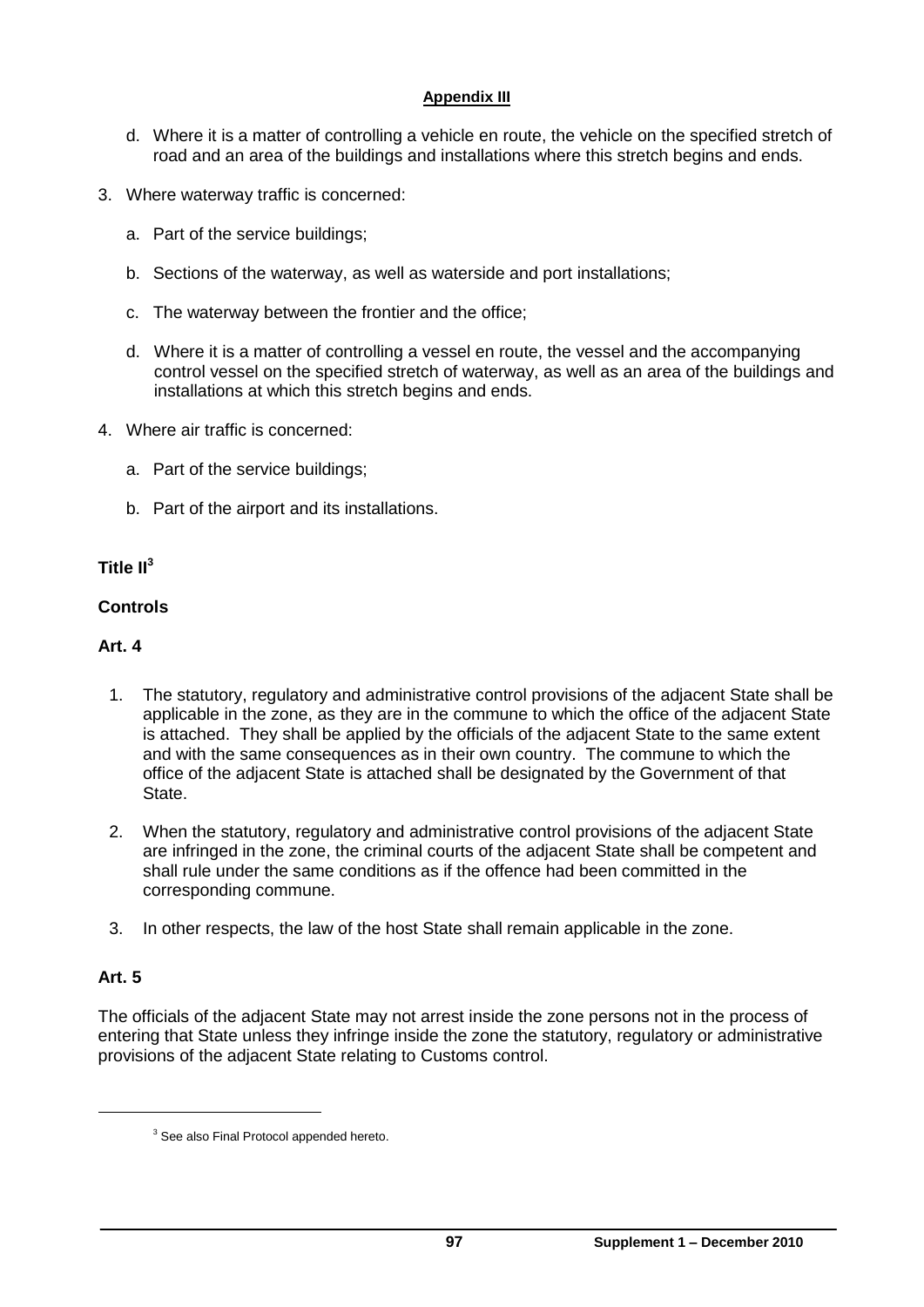# **Art. 6**

- 1. The control of the country of exit shall be carried out before the control of the country of entry.
- 2. The authorities of the country of entry shall not be authorized to begin their control before the end of the exit control, which shall be deemed to include the waiving of that control.
- 3. The authorities of the country of exit may no longer carry out their control once the officials of the country of entry have begun their control procedures. Exceptionally, exit control procedures may be resumed with the consent of the competent officials of the country of entry.
- 4. If, in the course of the controls, the order of events provided for in paragraphs 1 to 3 above is modified for practical reasons, the officials of the country of entry may not proceed to make arrests or seizures until after the control of the country of exit has been completed. If they wish to take such a measure, they shall bring the persons, merchandise or other goods for which the exit control has not yet been completed to the officials of the country of exit. If the latter wish to proceed with arrests or seizures, they shall have priority.

# **Art. 7**

The officials of the adjacent State may freely transfer into the territory of their State sums of money collected in the zone, as well as merchandise and other goods which have been detained or seized. They may also sell them in the host State, provided they comply with the legal provisions in force therein, and then transfer the proceeds to the adjacent State.

# **Art. 8**

- 1. Goods turned back into the adjacent State by its exit control officials or returned to the adjacent State, at the request of the interested party, before the host State's entry controls begin, shall be subject neither to the export regulations nor to the exit controls of the host State.
- 2. Persons and goods turned back by the officials of the country of entry may not be prevented from returning to the country of exit.

# **Art. 9**

- 1. The officials of the two States shall, as far as possible, assist each other in performing their duties in the zone, in particular for the purpose of implementing and expediting the respective controls and preventing persons, merchandise and other goods from leaving the route or the place designated for the control operations of the two States.
- 2. Merchandise and other goods from the adjacent State which evade control in the zone shall, when seized on the spot in or near the zone by the officials of the host State, be returned as a matter of priority to the officials of the adjacent State. If it is established that the export regulations of the adjacent State have not been infringed, these objects must be returned to the officials of the host State.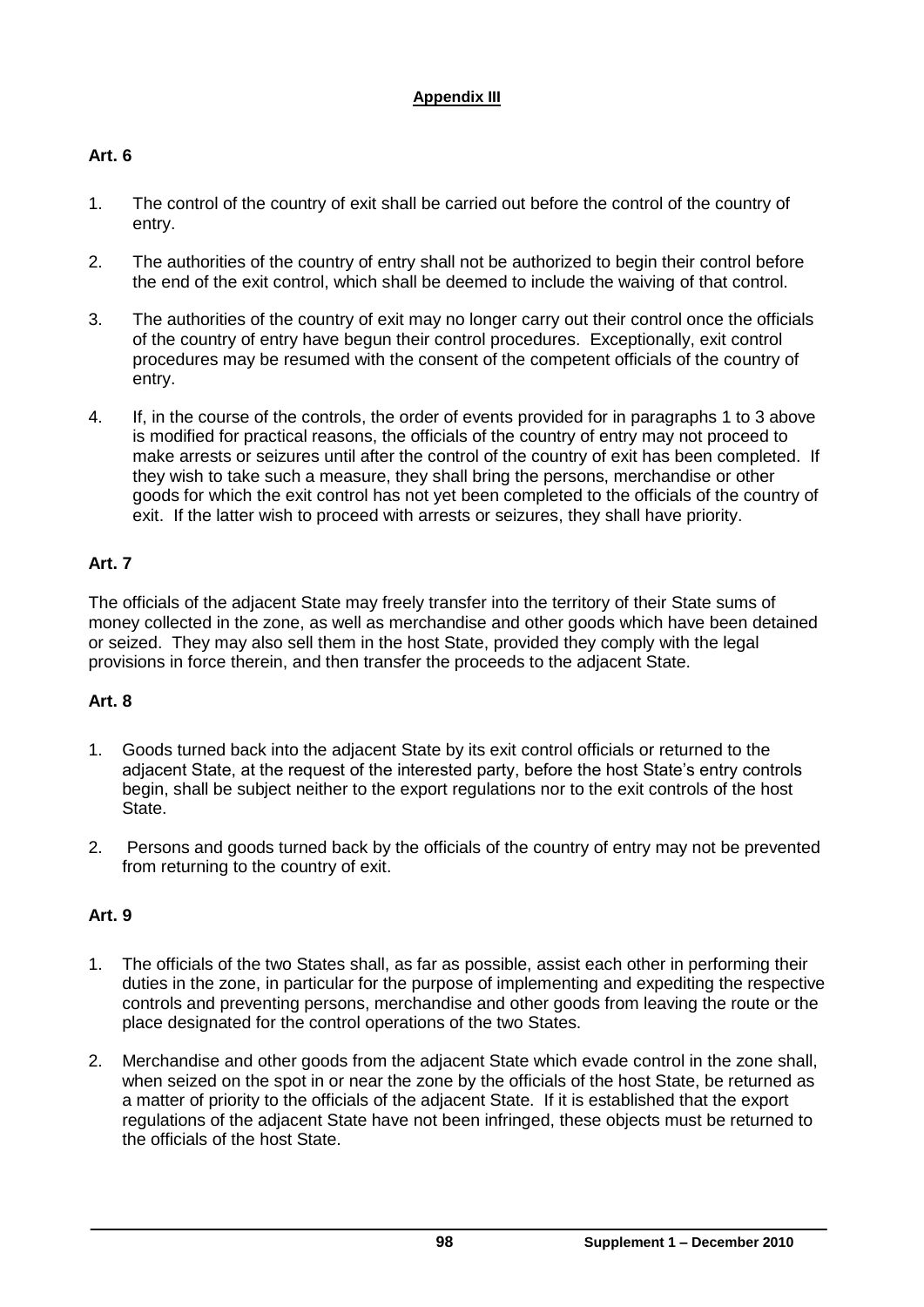- 3. The Customs authorities of the host State shall proceed, at the request of the Customs authorities of the adjacent State, with official investigations whose results they shall notify. In particular, they shall proceed with the hearing of witnesses and experts.
- 4. They shall also transmit to the interested parties the documents concerning criminal proceedings and notify procedural steps and administrative decisions relating to offences found to have been committed in the zone.
- 5. The procedure to be adopted for the application of the provisions of paragraphs 3 and 4 above shall be that laid down for similar cases in the legislation of the host State.
- 6. The mutual administrative assistance provided for in paragraphs 3 and 4 above shall be limited to offences detected on the spot or immediately after being committed and committed in the zone in violation of the Customs regulations governing the crossing of the frontier by persons or goods.
- 7. The provisions of internal law which, for the application of the above-mentioned measures, require the authorization of other authorities shall not be affected by the provisions of paragraph 1.

### **Title III<sup>4</sup>**

### **Officials**

## **Art. 10**

- 1. The authorities of the host State shall accord the officials of the adjacent State, in the performance of their duties, the same protection and assistance as their own officials.
- 2. Crimes and offences committed in the zone against officials of the adjacent State in the performance of their duties shall be punished in accordance with the legislation of the host State, as if they had been committed against officials of the host State performing similar duties.

### **Art. 11**

Claims for compensation for damage caused by the officials of the adjacent State in the performance of their duties in the zone shall be subject to the law and jurisdiction of the adjacent State as if the act giving rise to the claim had taken place in the commune of the adjacent State to which the control office is attached. However, nationals of the host State shall be treated on the same footing as nationals of the adjacent State.

### **Art. 12**

1. Officials of the adjacent State called upon, under this Convention, to perform their duties in the zone shall be exempt from passport and visa requirements. They shall be authorized to

<sup>4</sup> See also Final Protocol appended hereto.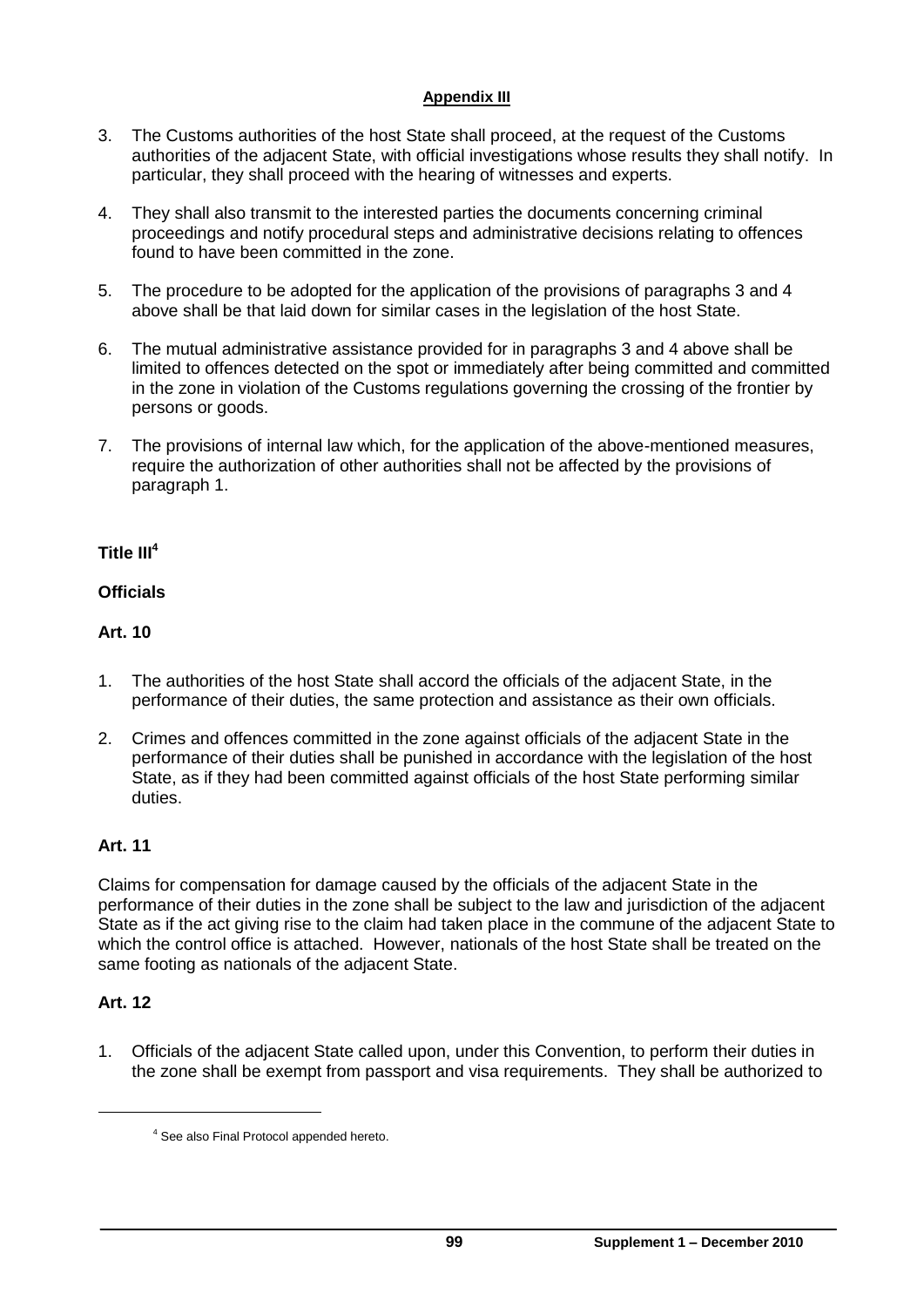cross the frontier and proceed to their place of duty after proving their identity and status by producing official documents.

2. The competent authorities of the host State reserve the right to request the authorities of the adjacent State to recall certain officials.

#### **Art. 13**

Officials of the adjacent State called upon, under this Convention, to perform their duties in the host State may wear their national uniform or a clearly visible badge; they may carry regulation firearms both inside the zone and en route between their place of duty and their home. However, these firearms may only be used inside the zone and for self-defence.

#### **Art. 14**

- 1. The officials of the adjacent State shall be answerable solely to the authorities to which they belong for everything relating to their official activities, service relations and discipline.
- 2. These officials may not be arrested in the zone by the authorities of the host State for acts performed in the execution of their duties; in such cases they shall come under the jurisdiction of the adjacent State.

#### **Art. 15**

- 1. Officials of the adjacent State who, under this Convention, perform their duties in the zone and reside in the host State must, with regard to the conditions relating to their residence, satisfy the requirements of the competent authorities in accordance with the provisions concerning foreign residents. They shall, where necessary, be provided free of charge with residence permits and other documents by the authorities of the country in which they perform their duties. A residence permit may not be denied to the wives and children of the officials concerned living under the same roof who do not pursue any gainful activity, unless they are personally the subject of a decision to prohibit entry. Wives and children living under the same roof as these officials and not pursuing any gainful activity shall be exempt from the taxes relating to residence permits. The issuing of authorization to engage in a gainful activity to members of the family of these officials shall be left to the discretion of the competent authorities. If such authorization is requested, its granting shall give rise to the collection of the statutory taxes.
- 2. The time during which officials of the adjacent State perform their duties in the host State or reside there shall not be included in the periods giving entitlement to preferential treatment under Conventions existing between the two States. The same shall apply to family members granted a residence permit by reason of the presence of the head of the family on the territory of the host State.

#### **Art. 16**

1. Officials of the adjacent State who, under this Convention, must perform their duties in the zone and reside in the host State shall benefit, for themselves and for the members of their family living under their roof, from exemption from all entry and exit charges on their furniture,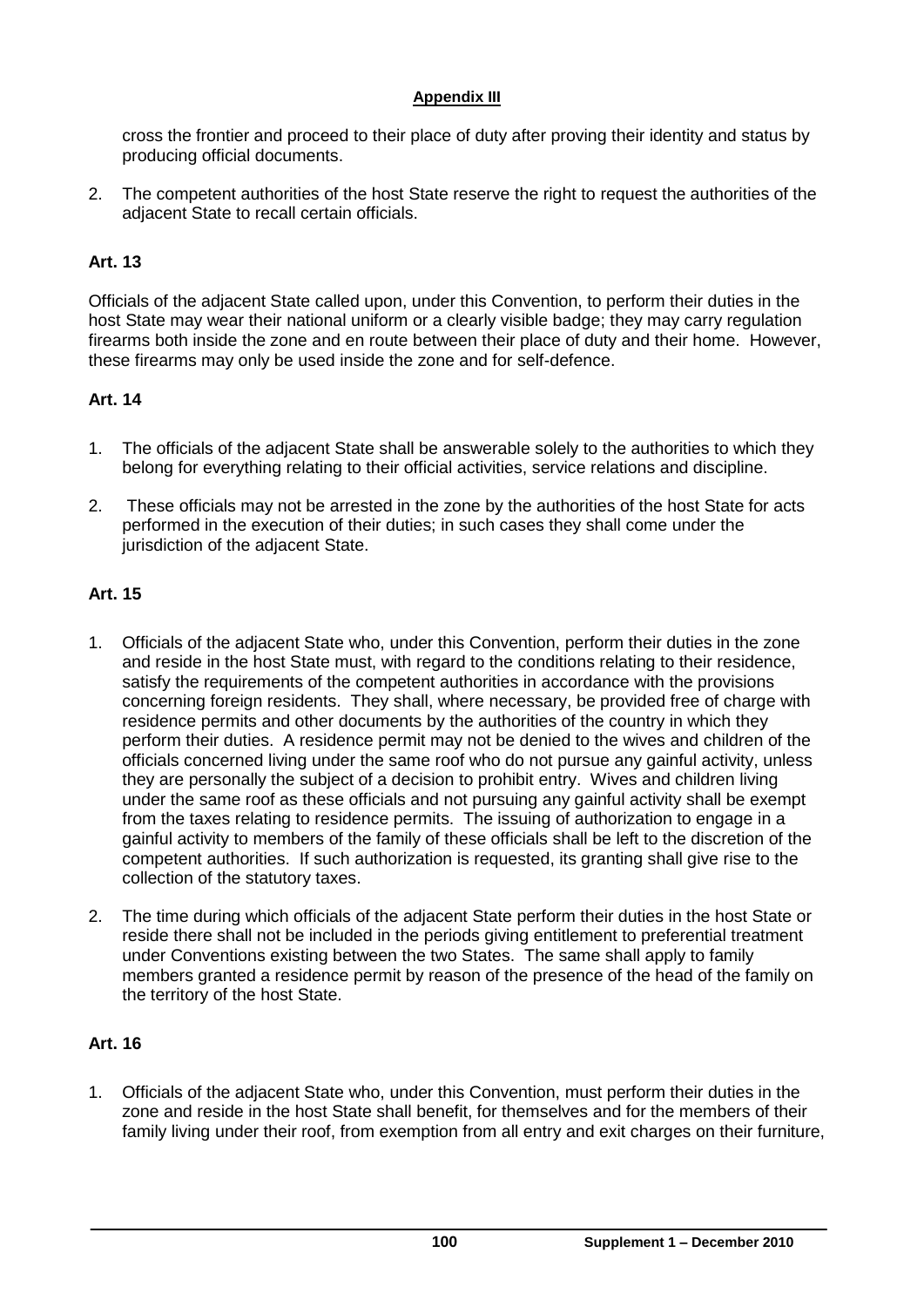personal effects, including vehicles, and normal household provisions when they set up home in the host State. To benefit from this exemption, these objects must have been in free circulation in the adjacent State or in the State in which the official or his family members were previously established. The regulations of the host State concerning the use of goods admitted duty-free shall remain unaffected.

- 2. These officials, together with the members of their family living under their roof, shall be exempt, under public law, from all obligations, personal or in kind, in the host State. With respect to nationality and military service they shall be considered as having their residence on the territory of the adjacent State. They shall not be subject, in the host State, to any tax or charge from which nationals of the host State residing in the same commune would be exempt.
- 3. Officials of the adjacent State who, under this Convention, must perform their duties inside the zone but do not reside in the host State shall be exempt in that State, under public law, from all obligations, personal or in kind, and from direct taxes on their official remuneration.
- 4. Double taxation treaties concluded between the Contracting States shall also be applicable to officials of the adjacent State who, under this Convention, must perform their duties inside the zone.
- 5. The salaries of officials of the adjacent State who, under this Convention, must perform their duties inside the zone shall not be subject to any currency restrictions. Officials may freely transfer their savings into the adjacent State.<sup>5</sup>

### **Title IV<sup>6</sup>**

### **Offices**

### **Art. 17<sup>7</sup>**

 $\overline{a}$ 

- 1. The competent administrations shall determine by joint agreement:
	- a. The facilities necessary for the services of the adjacent State to operate in the zone, as well as any compensation payable for their use;
	- b. The compartments and facilities to be reserved for the officials responsible for controls en route.
- 2. The hours of business and functions of the offices shall be determined by joint agreement between the two competent administrations.

 $5$  RS 0.672.934.91/.92

<sup>&</sup>lt;sup>6</sup> See also Final Protocol appended hereto.

 $<sup>7</sup>$  See also the exchange of letters appended hereto.</sup>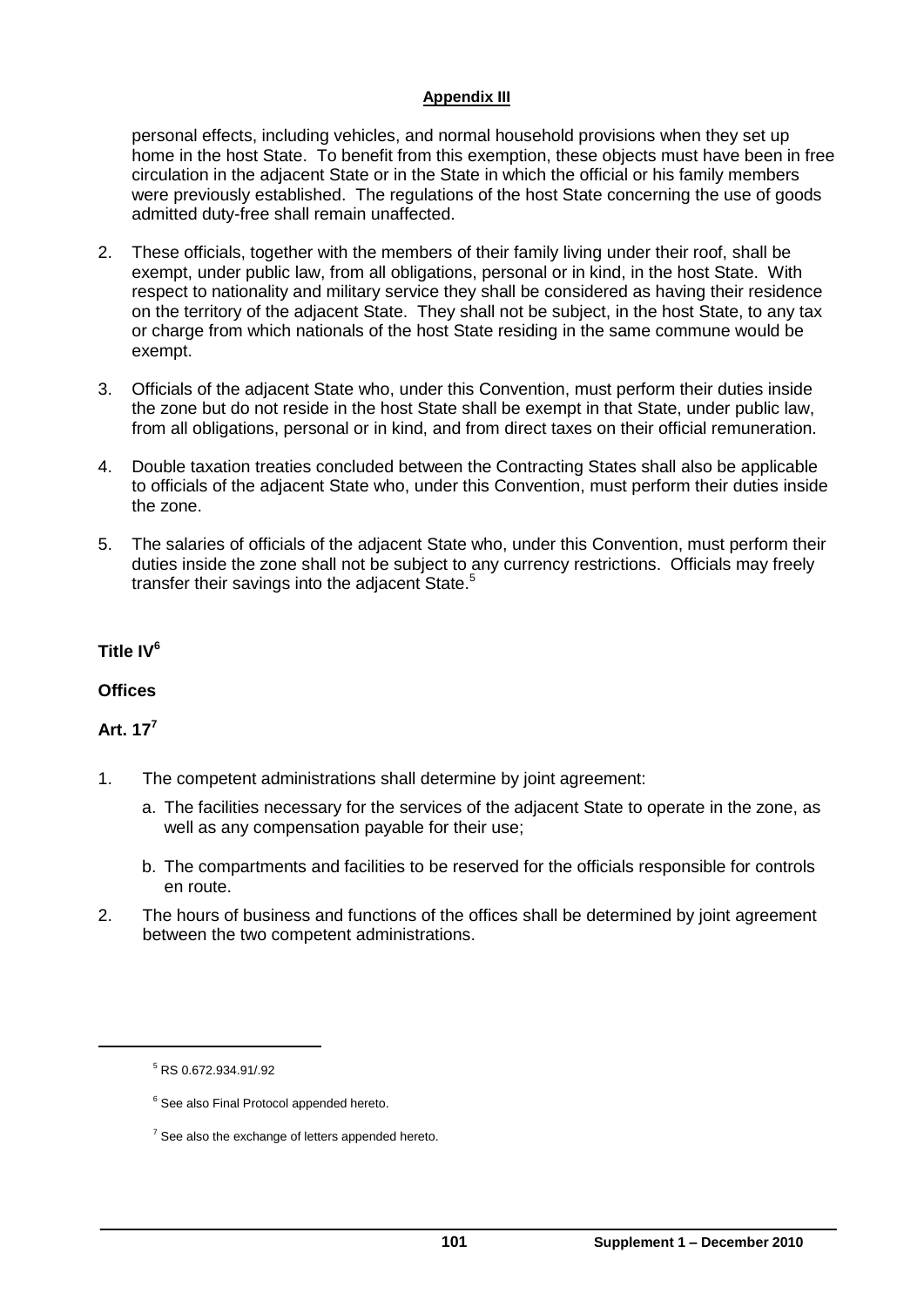## **Art. 18**

The premises set aside for the offices of the adjacent State shall be indicated by signs and official insignia.

## **Art. 19**

The officials of the adjacent State shall be authorized to maintain order inside the premises set aside for their exclusive use and to expel anyone who disturbs it. They may, if necessary, call upon the assistance of the officials of the host State for this purpose.

## **Art. 20**

Objects required to operate the offices and those needed by the officials of the adjacent State in the course of their duties in the host State shall be exempt from Customs duties and all entry and exit charges. Security shall not be required. Unless otherwise jointly agreed by the competent administrations, import and export bans and restrictions shall not apply to these items. It shall be the same for official or private vehicles used by the officials in the execution of their duties in the host State.

### **Art. 21**

- 1. The host State shall authorize free of charge, subject to payment of any equipment installation or rental costs, the telephone and telegraph installations (including teleprinters) needed to operate the offices of the adjacent State in the host State and their connection to the corresponding installations of the adjacent State, together with the exchange of direct communications with those offices reserved exclusively for official business. These communications shall be regarded as internal communications of the adjacent State.
- 2. The Governments of the two States undertake to grant, for the same purposes and to the extent possible, every facility as regards the use of other means of telecommunication.
- 3. Moreover, the regulations of the two States relating to the construction and operation of telecommunications installations shall remain unaffected.

# **Art. 22**

Official letters and packages and securities may be transported from or to the offices of the adjacent State by the officials of that State without the intervention of the postal service. These items must circulate under the official stamp of the interested service.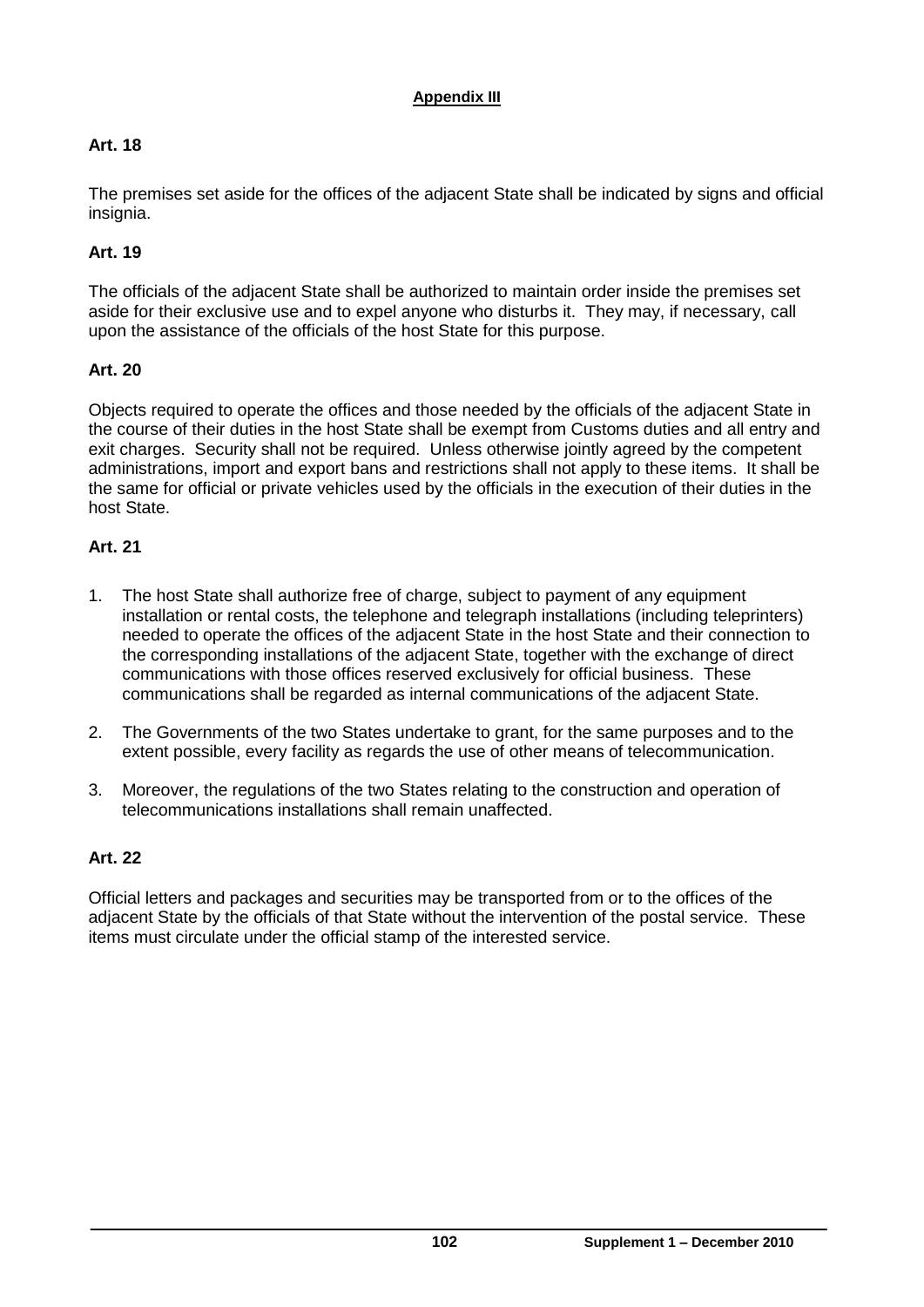**Title VI<sup>8</sup>**

## **Customs declarants**

## **Art. 23**

- 1. Persons coming from the adjacent State may carry out with the services of that State installed in the zone any control-related operation on the same conditions and subject to the same reservations as in the adjacent State.
- 2. The provisions of paragraph 1 shall, in particular, apply to persons coming from the adjacent State who carry out these operations on a professional basis; these persons shall, in this respect, be subject to the statutory, regulatory and administrative provisions of the adjacent State relating to these operations. Operations carried out and services rendered under these conditions shall be considered to have been exclusively carried out and rendered in the adjacent State, with all the fiscal consequences which that implies.
- 3. The persons mentioned in paragraph 2 may, for these operations, use either Swiss or French personnel. The statutory and regulatory provisions of the host State governing the employment of foreign workers shall not be applicable in this case.
- 4. Facilities compatible with the general provisions of the host State relating to the crossing of the frontier and presence in that State shall be accorded to the persons mentioned in paragraph 2 and their personnel to enable them to carry out these operations normally.

### **Art. 24**

- 1. Persons residing in one of the Contracting States may also carry out in the offices of the other State any control-related operation, whichever the host State. They must be treated by the authorities of the other State on a completely equal footing.
- 2. The provisions of paragraph 1 shall be applicable, in particular, to persons residing in a Contracting State who carry out these operations on a professional basis. As regards turnover tax, services rendered in an office of the other State must always be regarded as having been rendered in the State to which the office belongs.
- $3.9$  If the professional activity of these persons in one of the two States is subject to authorization, the granting of that authorization should not give rise to any discrimination between persons residing in one or the other of the Contracting States.
- 4. Moreover, paragraphs 3 and 4 of Article 23 shall apply to persons residing in the adjacent State.

<sup>&</sup>lt;sup>8</sup> See also the Final Protocol appended hereto.

<sup>&</sup>lt;sup>9</sup> See also the exchange of letters appended hereto.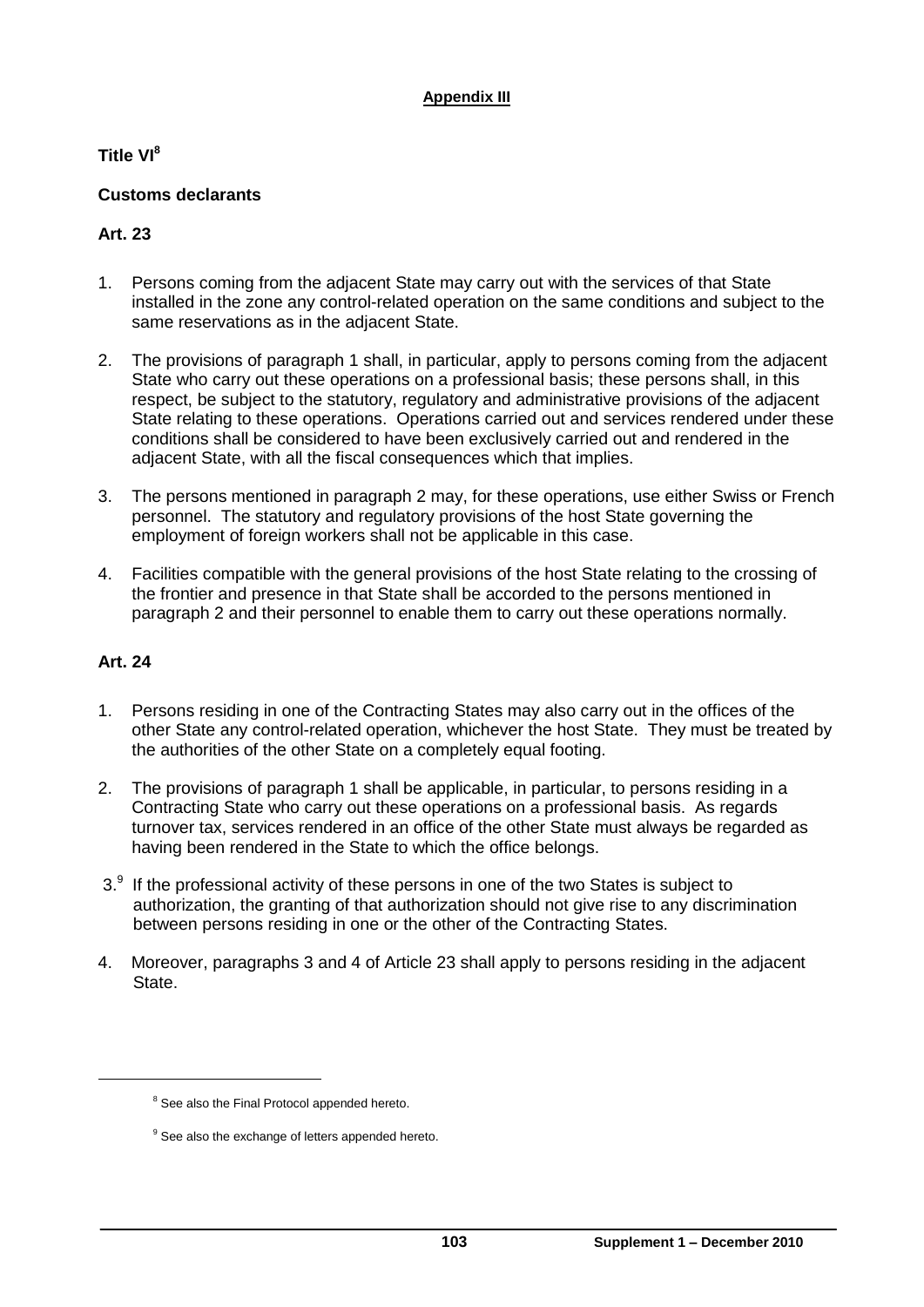**Title VI**

# **Final provisions**

# **Art. 25<sup>10</sup>**

The procedures for implementing this Convention shall be determined, in so far as necessary, by joint agreement between the interested administrations of the two States.

## **Art. 26**

- 1. Each Contracting Party may, after consulting the Joint Commission provided for in Article 27, terminate the arrangements mentioned in Article 1, paragraph 3, within the time limits and on the terms stipulated therein.
- 2. The High Contracting Parties may, after consulting the Joint Commission provided for in Article 27, make any amendments to this Convention which they consider necessary by means of a simple exchange of notes. However, the provisions of this paragraph shall not be applicable to the clauses of this Convention which, by virtue of the constitutional provisions of the two States, require the approval of the legislature before they can enter into force.

# **Art. 27<sup>11</sup>**

- 1. A Joint French-Swiss Commission, which shall be set up as soon as possible after the entry into force of this Convention, shall have the task of:
	- a. preparing the arrangements provided for in Article 1 and formulating any proposals to amend the Convention;
	- b. Endeavouring to resolve any difficulties which might result from the implementation of this Convention.
- 2. This Commission shall consist of six members, of which the Contracting Parties shall appoint three each. It shall choose its Chairman alternately from among the Swiss and French members. The Chairman shall not have a casting vote. The members of the Commission may be assisted by experts.

# **Art. 28<sup>12</sup>**

-

Measures which one of the Contracting Parties may be called upon to take for reasons of national security or because of a state of war, the proclamation of a state of siege or a state of emergency or in connection with mobilization in one of the two States are expressly reserved.

<sup>&</sup>lt;sup>10</sup> See also the exchange of letters appended hereto.

<sup>&</sup>lt;sup>11</sup> See also the Final Protocol appended hereto.

<sup>&</sup>lt;sup>12</sup> See also the Final Protocol appended hereto.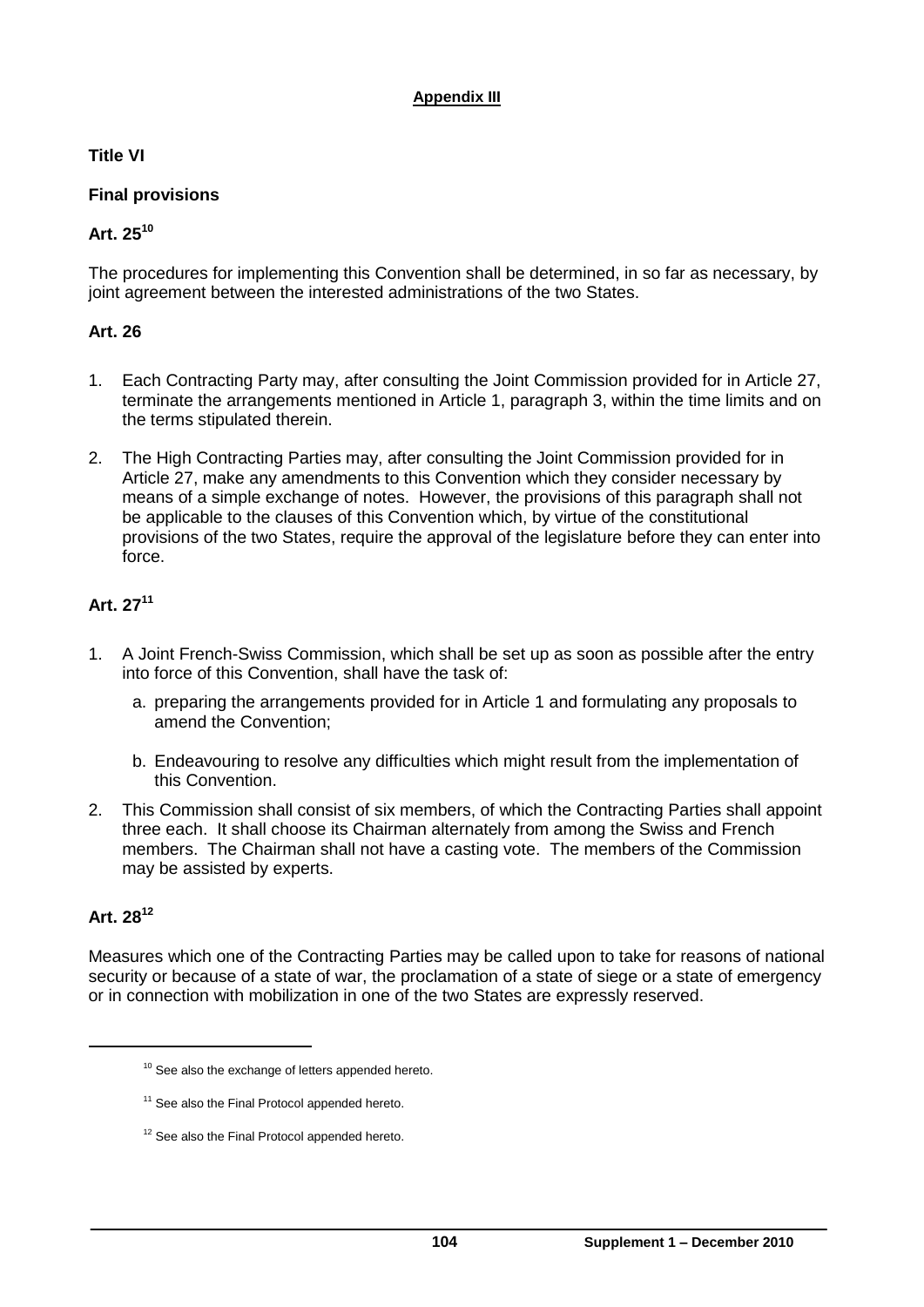## **Art. 29**

- 1. This Convention shall be ratified and the instruments of ratification exchanged as soon as possible in Paris.
- 2. It shall enter into force on the day on which the instruments of ratification are exchanged.
- 3. It shall terminate two years after its denunciation by one of the Contracting Parties.

In witness whereof, the Plenipotentiaries of the two Contracting States have affixed their signature to this Convention and applied to it their seal.

Done at Berne, on 28 September 1960, in two originals, in the French language.

For the Swiss Federal Council:

For the President of the French Republic, President of the Community: Max Petitpierre Etienne Dennery

## **Final protocol**

During the signing of the Convention on juxtaposed national control offices and controls en route concluded today between Switzerland and France, the undersigned Plenipotentiaries agreed to the following provision which shall form an integral part of the Convention:

There is agreement that, as soon as this Convention enters into force, the provisions of Articles 4 to 16, 17, paragraph 2, 18 to 24, 27 and 28, as well as those of the two exchanges of letters forming an integral part of the Convention, shall be applicable *mutatis mutandis* to the juxtaposed national control offices already forming the subject of agreements between the Contracting Parties and shall take precedence over the corresponding provisions of those agreements.

Done at Berne, on 28 September 1960, in two originals, in the French language. For the Swiss Federal Council:

For the President of the French Republic, President of the Community: Max Petitpierre Etienne Dennery

> \* \* \*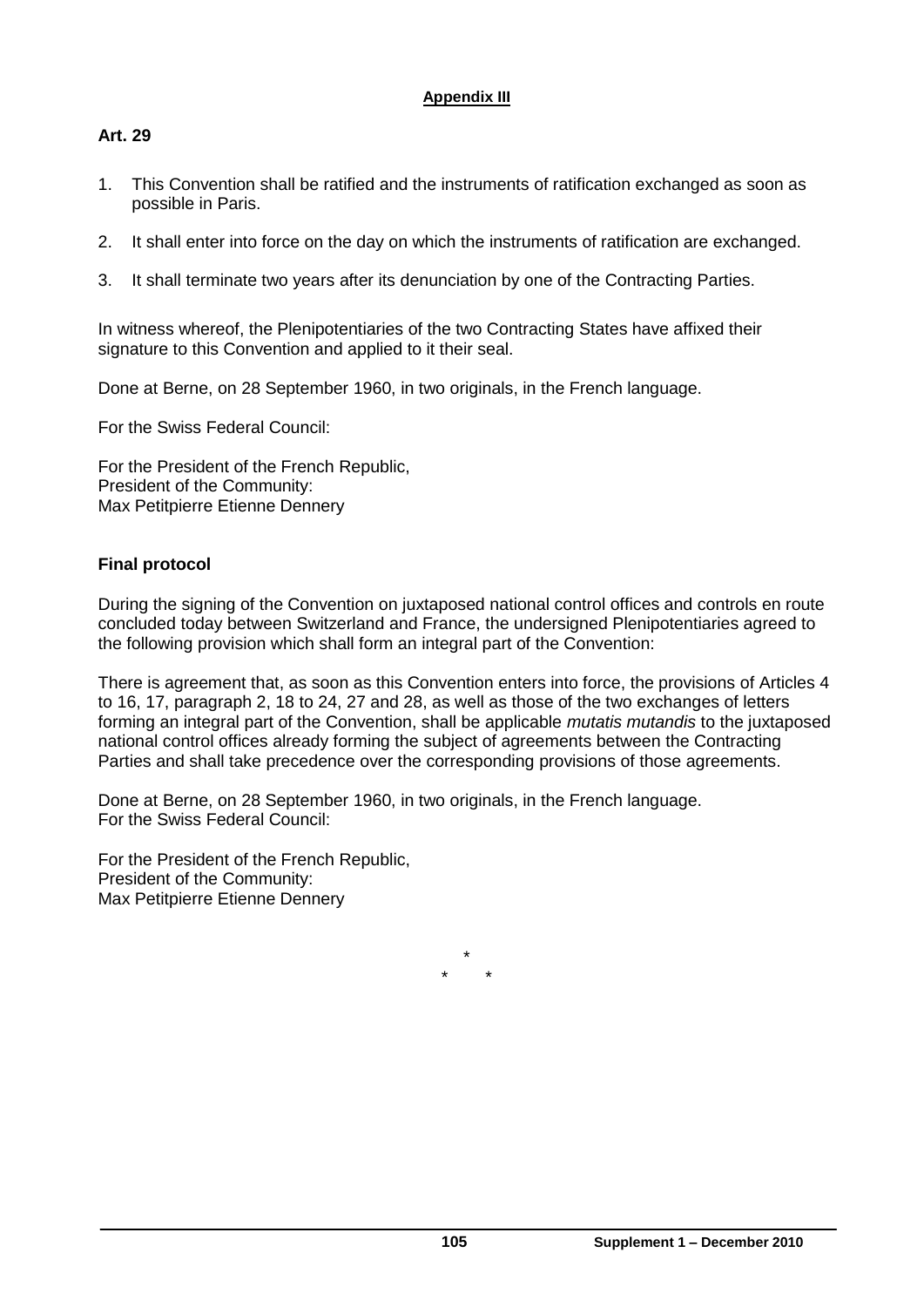### **Exchange of letters dated 28 September 1960<sup>13</sup>**

Embassy of France Berne Berne, 28 September 1960

To the President of the Confederation:

Sir,

I have the honour to confirm that during the signing of the Convention between France and Switzerland on juxtaposed national control offices and controls en route the two delegations agreed as follows:

"The authorities of the two States shall take all the measures necessary to facilitate the application of Article 24, paragraph 3, of the Convention.

To this end, the experience acquired in connection with operations carried out in the Customs offices of the host State shall be decisive in assessing the aptitude to exercise the profession of Customs clearing agent.

Moreover, derogations shall be granted to the full extent necessary to smooth over any difficulties to which the practical application of Article 24, paragraph 3, may give rise.

Finally, in the event of the authorities of one State refusing to authorize a national of the other State to exercise the profession of Customs clearing agent at an office, the reasons for that decision shall be indicated, at their request, to the competent authorities of the other State."

This exchange of letters forms an integral part of the said Convention.

Please accept, Sir, the assurance of my high consideration.

Etienne Dennery

Embassy of France Berne Berne, 28 September 1960

To the President of the Confederation:

Sir,

-

I have the honour to confirm that during the signing of the Convention between France and Switzerland on juxtaposed national control offices and controls en route the two delegations agreed upon the following additional provision:

<sup>&</sup>lt;sup>13</sup> See also the Final Protocol to the Convention.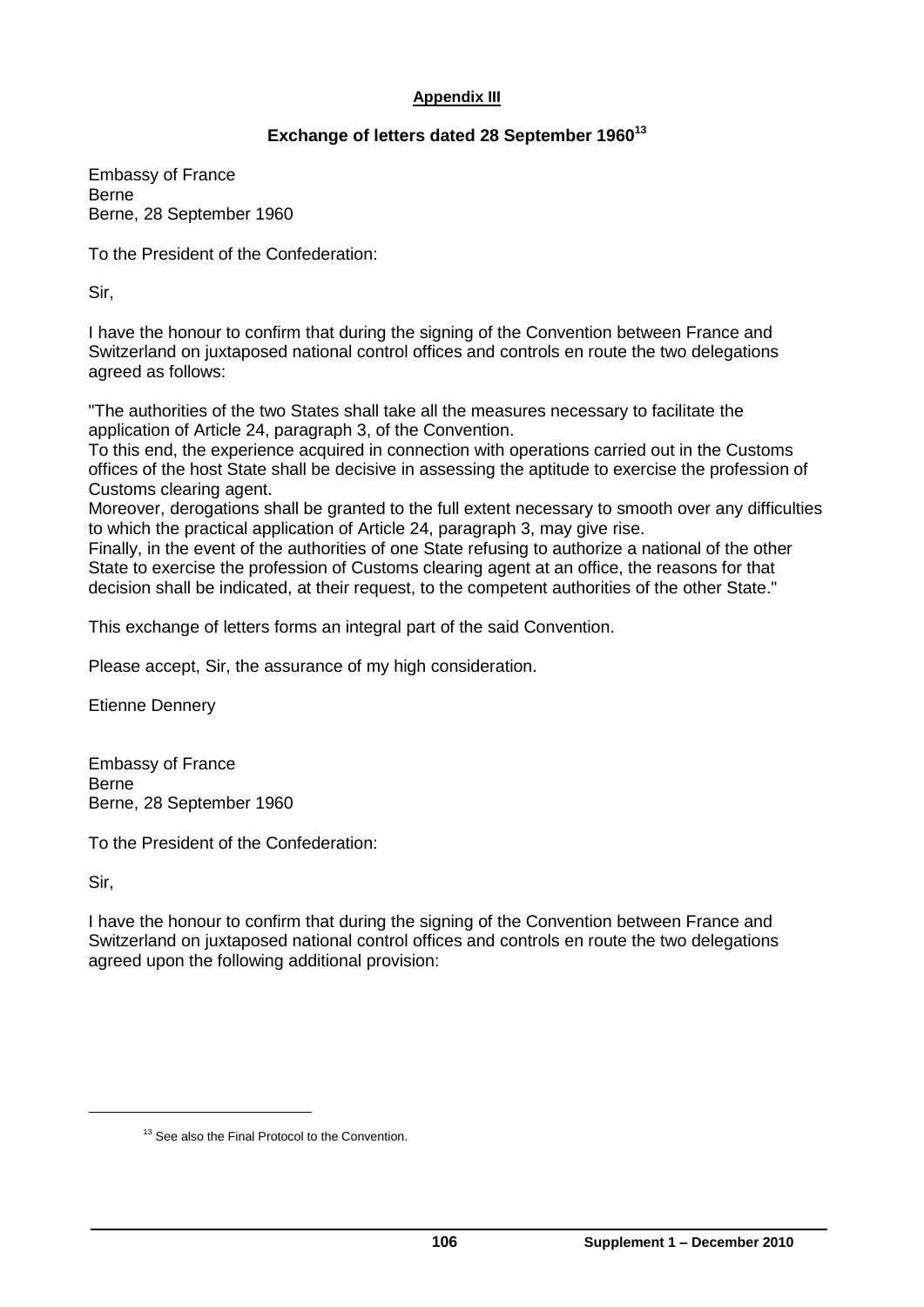"It is understood that, prior to the conclusion of the arrangements provided for in Articles 1.3, 17 and 25 of the aforementioned Convention, the competent authorities of the two countries shall consult the interested transport enterprises."

This exchange of letters forms an integral part of the said Convention.

Please accept, Sir, the assurance of my high consideration.

Etienne Dennery

\* \* \*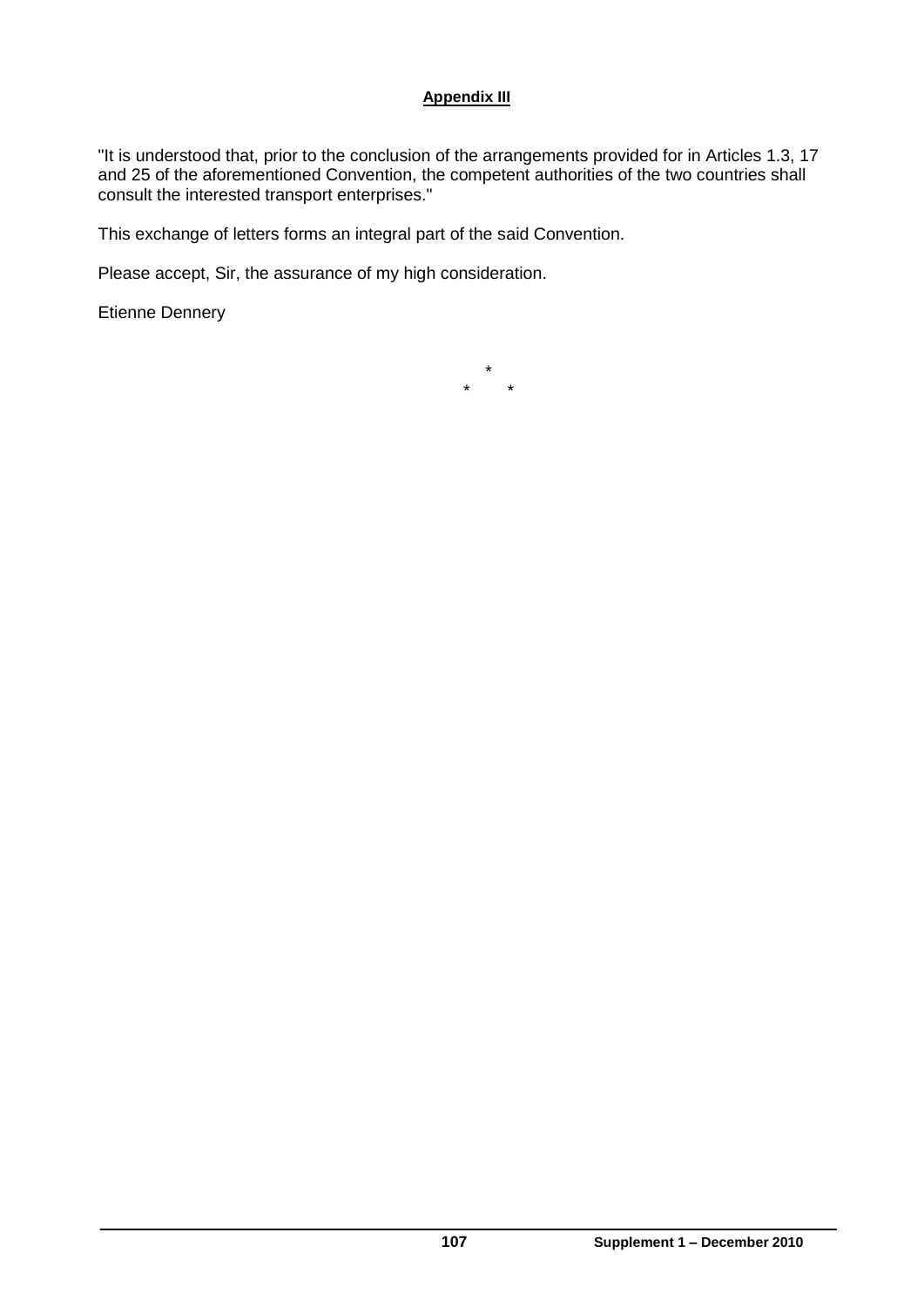Exchange of Notes of 19 October 1992 /26 January 1993 between Switzerland and France, concerning the establishment of a juxtaposed national control office at Basle-Mulhouse Airport<sup>14</sup> and the delineation of the sectors

Entered into force on 1 March 1993

Original French

Embassy of Switzerland Paris, 26 January 1993 In France

Ministry of Foreign Affairs

Paris

The Embassy of Switzerland presents its compliments to the Ministry of Foreign Affairs, and has the honour to acknowledge receipt of the Ministry's Note of 19 October 1992 reading as follows :

"The Ministry of Foreign Affairs presents its compliments to the Embassy of Switzerland and has the honour to refer to Article 1, paragraph 4, of the Convention of 28 September 1960<sup>15</sup> signed between France and Switzerland concerning juxtaposed national control offices and controls on board means of transport during journeys.

The French Government has taken cognisance of the Arrangement rescinding and replacing the text of 26 March 1971<sup>16</sup> concerning the establishment of a juxtaposed national control office at Basle-Mulhouse Airport and the delineation of the sectors.

This Arrangement, signed on 5 February 1992 by France's Director General of Customs and Indirect Taxation and on 21 May 1992 by the Swiss Director General of Customs, reads as follows :

"In the light of the Convention of 28 September  $1960^{17}$  between France and Switzerland concerning juxtaposed national control offices and controls on board means of transport during journeys,

In the light of the Franco-Swiss Convention of 4 July 1949<sup>18</sup> concerning the construction and operation of Basle-Mulhouse Airport in Blotzheim.

#### OC **1993**

-

<sup>14</sup> Under the terms of Article 4, paragraph 1 of the Franco-Swiss Convention of 28 September 1960 (CC 0.631.252.934.95), the zone located on French territory, in accordance with the present Arrangement, is attached to the "commune" of Basle.

<sup>15</sup> CC **01.631.252.934.95**

<sup>16</sup> [OC **1971** 724, **1978** 284]

<sup>17</sup> CC **0.631.252.934.95**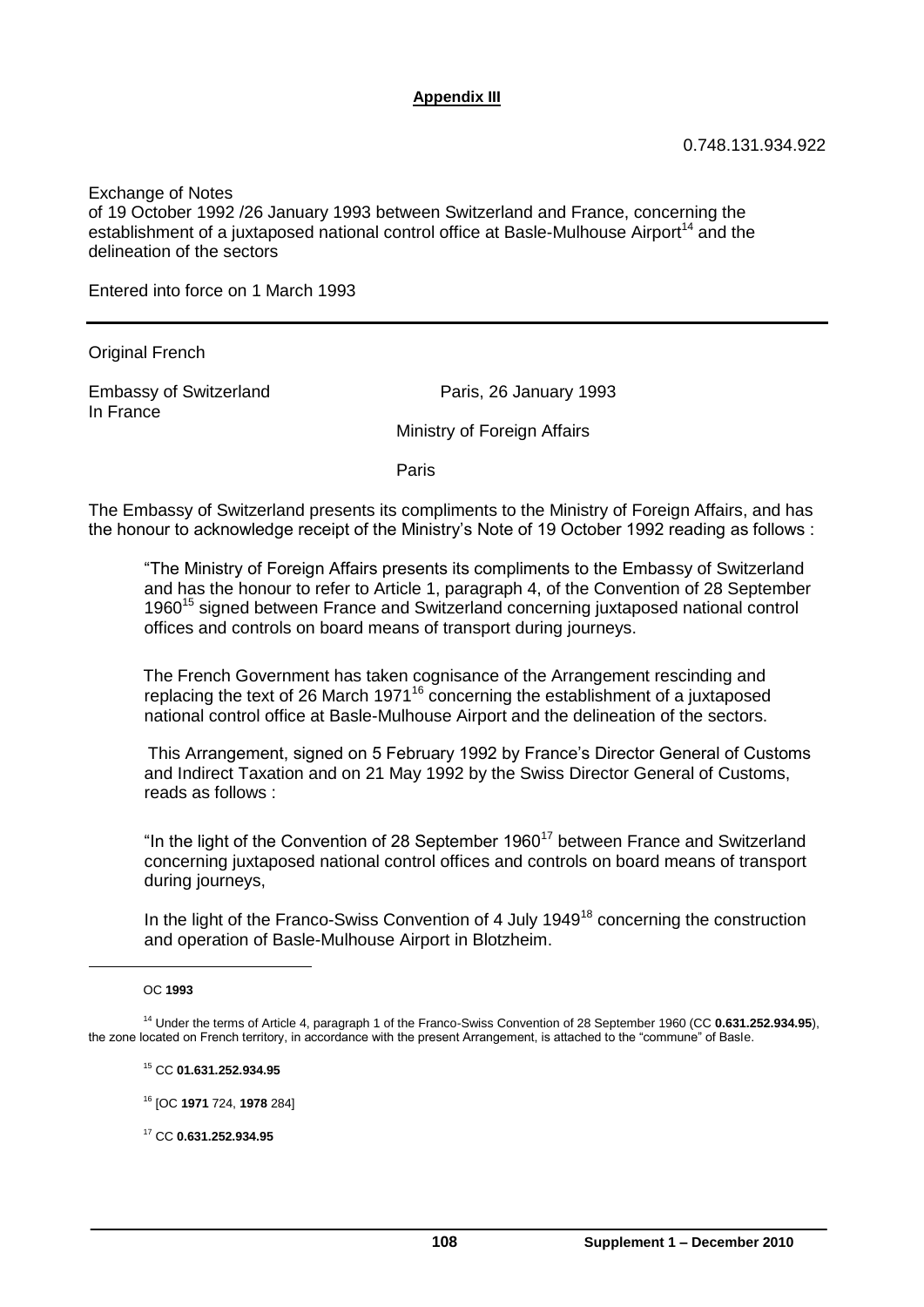# **Art. 1**

A juxtaposed national control office shall be established, on French territory, at Basle-Mulhouse Airport, for the control of passengers and goods leaving France for Switzerland and vice-versa.

At that office the Swiss Customs and police services shall also, under the conditions laid down by the Convention of 28 September 1960<sup>19</sup>, carry out controls on passengers and goods who have left a country other than France for Switzerland, and vice-versa.

# **Art. 2**

- 1. In the present Arrangement, and for the purposes of their delineation, the sectors shall be as specified in Article 2, paragraph 6, of the Convention of 4 July 1949<sup>20</sup>.
- 2. Consequently, the sectors shall be defined as follows :
	- Swiss sector: the sector assigned to the Swiss services responsible for controlling passengers and goods leaving or entering Switzerland;
	- French sector : the sector assigned to the French services responsible for controlling passengers and goods leaving or entering France;
	- Joint sector : the sector encompassing the runways, set aside for general airport services and the circulation of passengers and goods.

#### **Art. 3**

1

- 1. The sectors defined in Article 2 are identified on the plan appended hereto<sup>21</sup>, which constitutes an integral part of this Arrangement.
- 2. The different sectors are identified as follows on the above-mentioned plans :

Swiss sector in red; French sector in blue; Joint sector in green.

- 3. The dotted areas on the perimeter of the sectors represent locations which may be temporarily assigned to another sector depending on traffic requirements.
- 4. The plans referred to in paragraph 1 above shall be displayed in the Swiss sector.

<sup>18</sup> CC.**0.748.131.934.92**

<sup>19</sup> CC **0.631.252.934.95**

<sup>20</sup> CC **0.748.131.934.92**

<sup>&</sup>lt;sup>21</sup> Not published in the Official Compilation.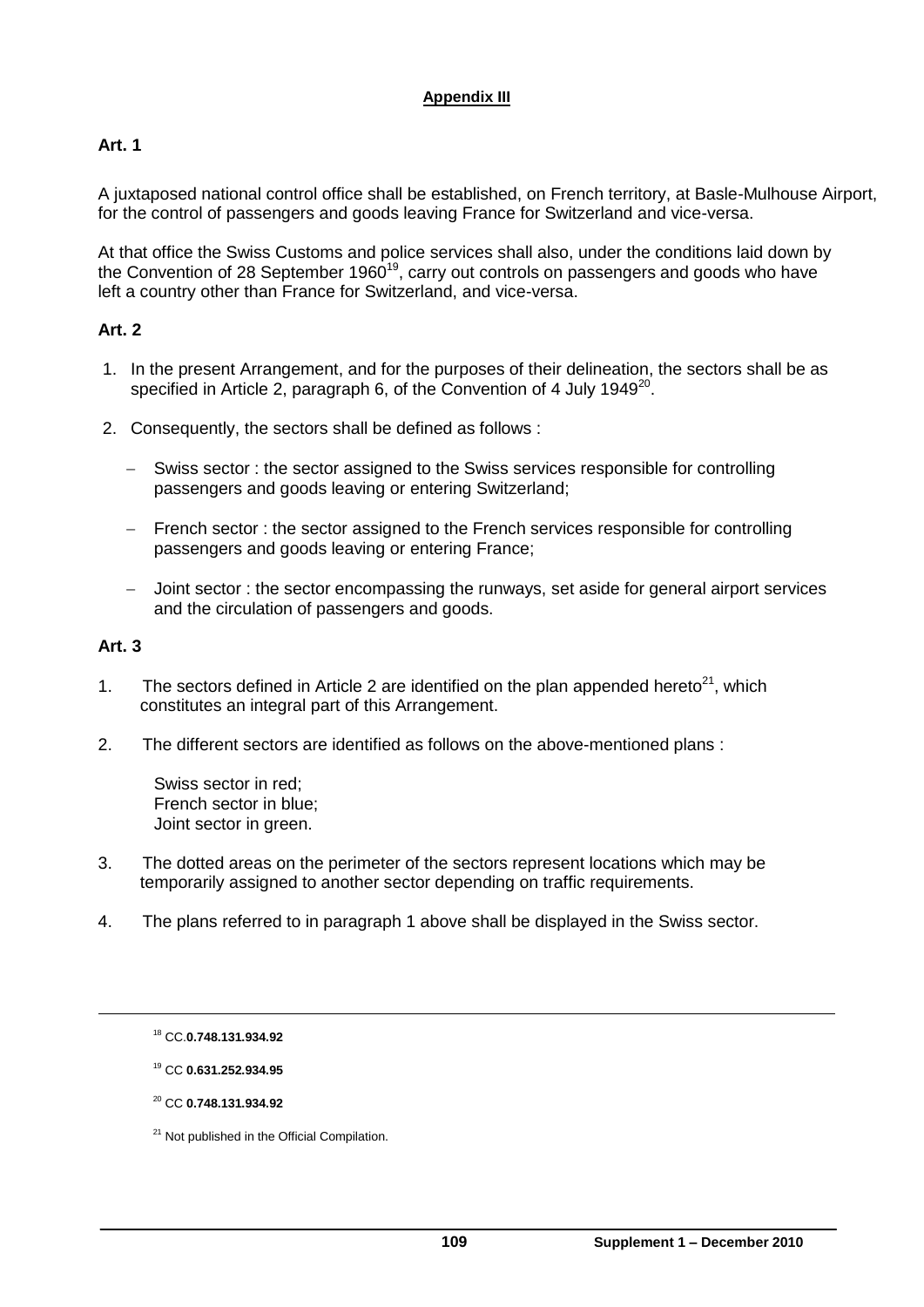# **Art. 4**

The delineation of the Swiss sector may be modified in the event that the activities of the companies located there should cease to satisfy the criterion for Customs exemption as defined in Article 10, Chapter 1, sub-paragraph 2, of the Convention signed between France and Switzerland on 4 July 1949<sup>22</sup> concerning the construction and operation of Basle-Mulhouse Airport in Blotzheim.

### **Art. 5**

- 1. The Regional Directorate of Customs of Mulhouse and the competent French police authority, on the one hand, and the First District Directorate of Swiss Customs in Basle and the competent Swiss police authority, on the other, shall decided by mutual agreement upon :
	- the assignment of the areas referred to in paragraph 3 of Article 3;
	- any changes to the sector delineations which might entail possible transfers of premises or land.

Such changes must be the subject of an exchange of letters between the Regional Directorate of Customs of Mulhouse and the First District Directorate of Swiss Customs in Basle. They shall also be submitted to the next session of the Joint Franco-Swiss Commission.

- 2. The Regional Directorate of Customs of Mulhouse and the First District Directorate of Swiss Customs in Basle shall, by mutual consent, settle the detailed arrangements after reaching agreement with the competent authorities and the Administrative Council of the Airport.
- 3. The duty officers for the relevant local administrations of the two States concerned shall, by mutual consent, take such measures as may be required instantly or for a short period of time, in particular in order to deal with problems arising in the course of controls. They may also, by delegation from the authorities referred to in paragraphs 1 and 2, resolve problems linked to the provisional transfer of sectors.

#### **Art. 6**

-

The present Arrangement rescinds that of 26 March 1971<sup>23</sup>, amended on 17 October 1977, and shall remain in force for such time as the above-mentioned Convention of 4 July 1949 $^{24}$  itself remains in force.

However, either of the two Governments may denounce it subject to six months' notice, with the denunciation taking effect on the first day of the month following the date of expiry of the period of notice. The two Governments may also amend this Arrangement by mutual consent."

<sup>22</sup> CC **0.748.131.934.92**

<sup>23</sup> [OC **1971** 724, **1978** 284]

<sup>24</sup> CC **0.748.131.934.92**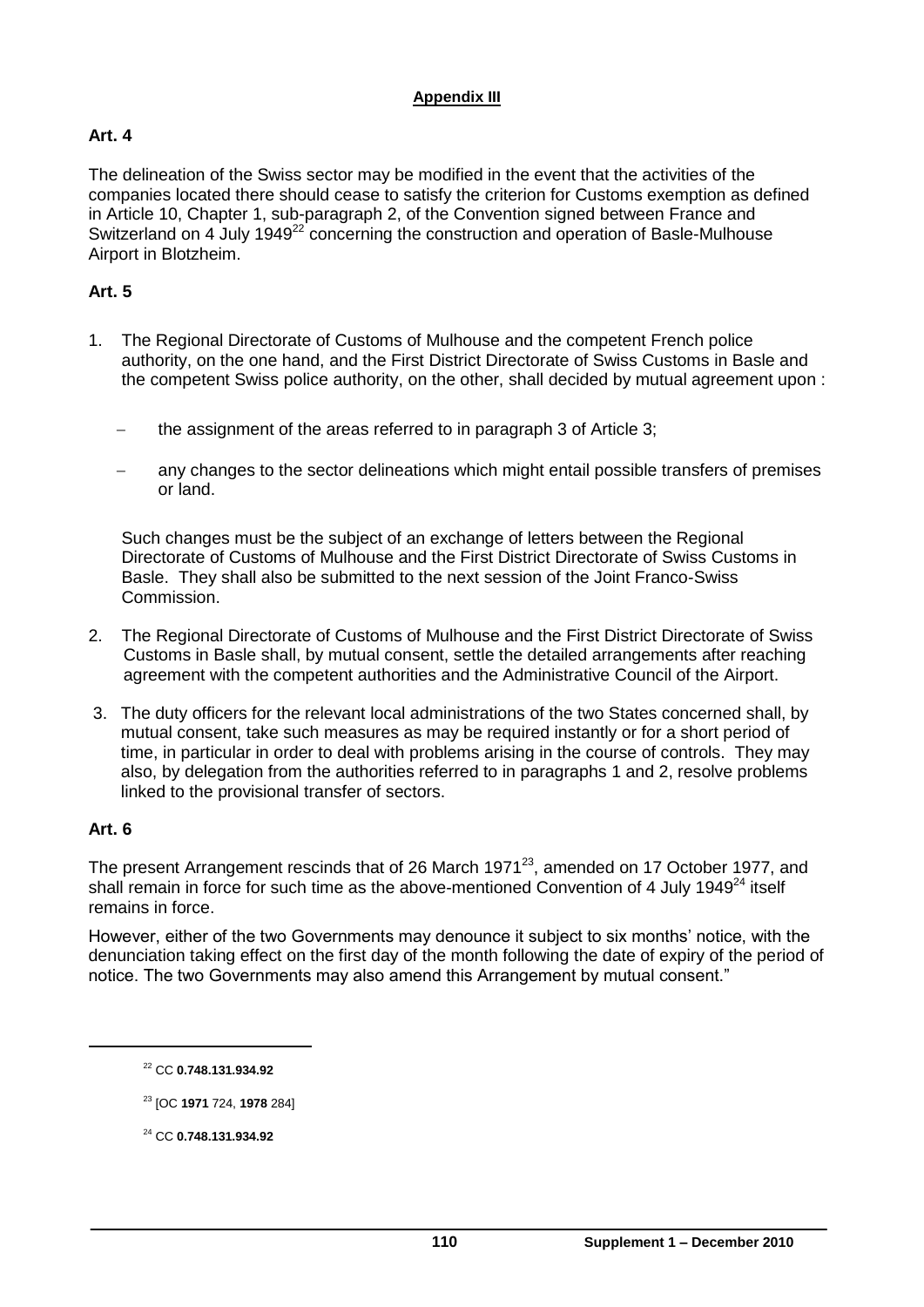The Ministry of Foreign Affairs would be grateful if the Embassy of Switzerland would be kind enough to indicate whether the Swiss Federal Council approves the above provisions.

If so, the present Note and the Swiss authorities' reply shall, in accordance with Article 1, paragraph 4 of the above-mentioned Convention of 28 September 1960<sup>25</sup>, constitute confirmation of this Arrangement.

The Ministry proposes that this Arrangement enter into force on the first day of the second month following the date of the Swiss authorities' reply.

The Ministry of Foreign Affairs seizes this opportunity to renew to the Embassy of Switzerland the assurance of its high consideration."

The Embassy has the honour to inform the Ministry that the Swiss Federal Council approves the provisions of this Arrangement.

Consequently, the aforementioned Note from the Ministry of Foreign Affairs and the present Note shall, in accordance with Article 1, paragraph 4 of the Franco-Swiss Convention of 28 September 1960<sup>26</sup> concerning juxtaposed national control offices and controls on board means of transport during journeys, constitute the Agreement between the Swiss Federal Council and the French Government on the establishment of a juxtaposed national control office at Basle-Mulhouse Airport and the delineation of the sectors. This exchange of Notes shall replace that of 26 March 1971<sup>27</sup>, itself followed by the exchange of Notes of 17 October 1977. The Arrangement shall enter into force on the first day of the second month following the date of the present note, i.e., on 1 March 1993.

The Embassy of Switzerland seizes this opportunity to renew to the Ministry of Foreign Affairs the assurance of its high consideration.

> \* \* \*

 $\overline{a}$ 

<sup>25</sup> CC **0.631.252.934.95**

<sup>26</sup> CC.**0.631.252.934.95**

<sup>27</sup> [OC **1971** 724, **1978** 284]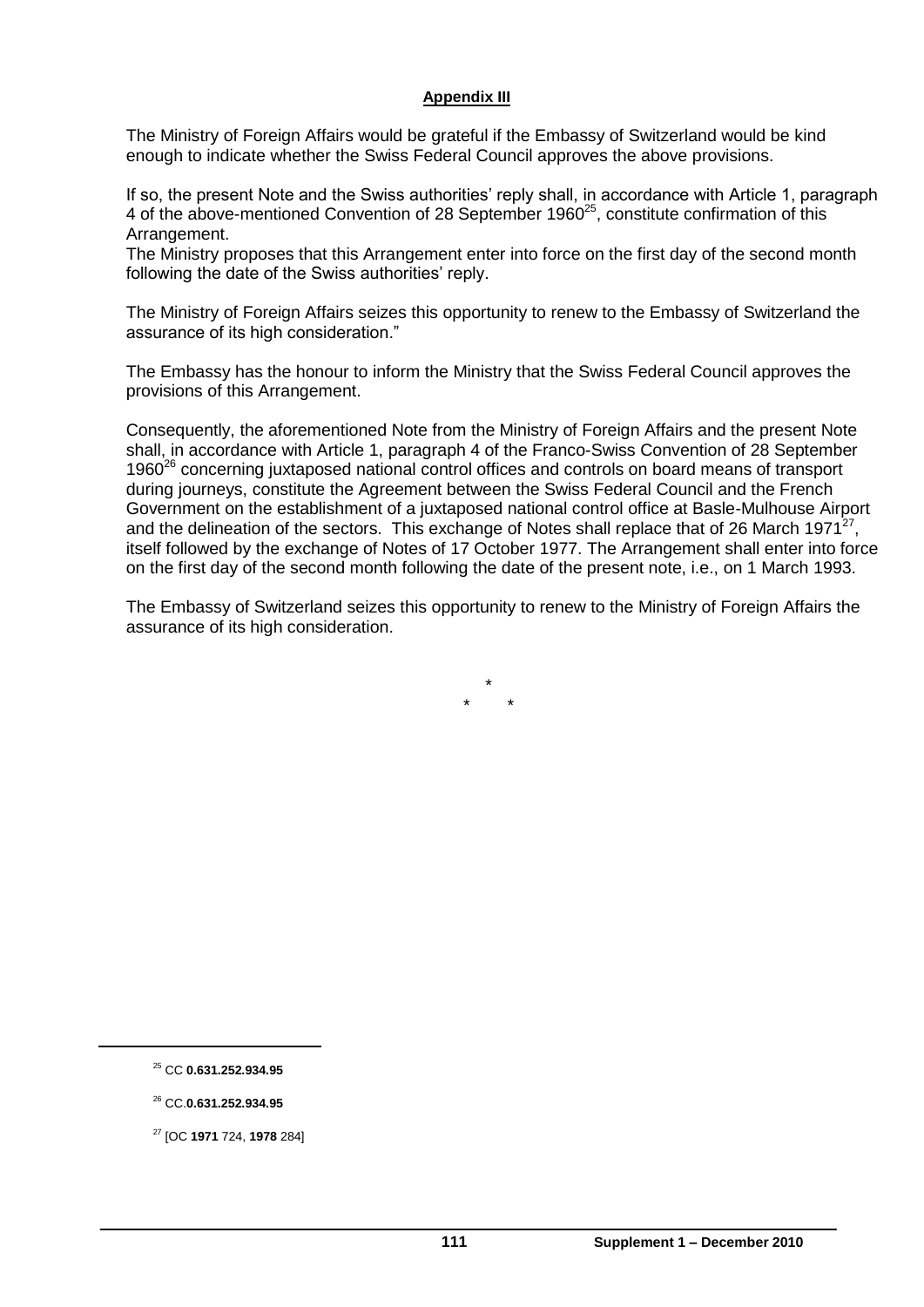Exchange of Notes

#### **of 19 December 1994 between Switzerland and France, concerning the establishment of a juxtaposed national control office at Bardonnex/Saint-Julien<sup>28</sup>**

Entered into force on 19 December 1994

*Original French*

Ministry of Foreign Affairs **Paris, 19 December 1994** Paris, 19 December 1994

Embassy of Switzerland

**Paris Paris Property of the Contract of Contract Paris** 

The Ministry of Foreign Affairs presents its compliments to the Embassy of Switzerland, and has the honour to acknowledge receipt of the Embassy's Note of 19 December 1994, reading as follows :

"The Embassy of Switzerland presents its compliments to the Ministry of Foreign Affairs and - with reference to Article 1, paragraph 4, of the Convention of 28 September  $1960^{29}$ signed between Switzerland and France concerning juxtaposed national control offices and controls on board means of transport during journeys - has the honour to inform the Ministry of the following :

The Federal Council has taken cognisance of the Arrangement on the establishment of a juxtaposed national control office at Bardonnex/Saint-Julien.

This Arrangement was signed on 2 September 1992 by the Director General of Swiss Customs, and on 30 March 1993 by France's Director General of Customs and Indirect Taxation. The Arrangement reads as follows:

"In the light of Article 1, paragraph 3, of the Convention of 28 September 1960 signed between Switzerland and France concerning juxtaposed national control offices and controls on board means of transport during journeys, it has been agreed as follows :

### **Art. 1**

-

1. A juxtaposed national control office has been established at Bardonnex/Saint-Julien, spanning the frontier on the RN 1 A/A 401 motorway.

OC **1995** 4058

<sup>28</sup> Within the meaning of Art. 4, para. 1 of the Franco-Swiss Convention of 28 September 1960 (CC **0.631.252.934.95**), the part of the zone which is situated on French territory is, for the purposes of this Arrangement, attached to the "commune" of Bardonnex.

<sup>29</sup> CC **01.631.252.934.95**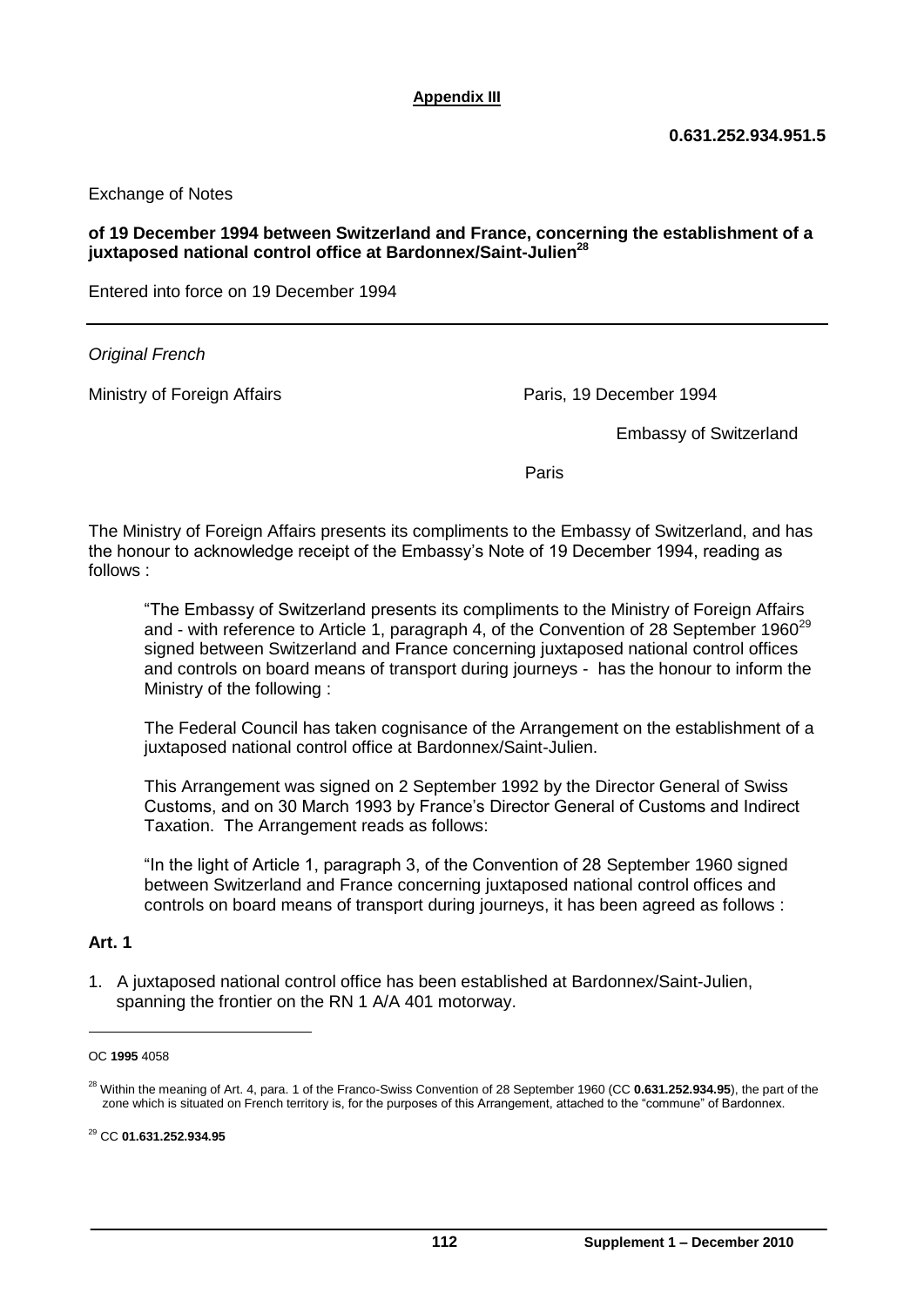2. The French and Swiss controls on incoming and outgoing commercial freight shall be carried out at this office.

# **Art. 2**

1. The zone shall include all the installations intended for the control of commercial freight, and shall exclude the passenger control area.

The zone is delineated :

- a. On French territory, for the performance of Swiss Customs controls :
	- to the North, by the frontier;
	- to the South, by the Northern edge of the viaduct;
	- to the East and West, by the boundary fence.
- b. On Swiss territory, for the performance of French Customs controls :
	- to the North, by the "turn-back" lane (including that lane)
	- to the South, by the frontier;
	- to the East and West, by the boundary fence, including the buildings lying on the boundary.
- 2. The zone is divided into three sectors :
	- a. A sector used jointly by the officers of both States which includes whether on Swiss or French territory :
	- the traffic lanes and the pavements alongside them, the parking spaces and the Customs bays;
	- **EXED** in each of the main buildings, the area in the export office which houses the the enquiry desks and counters, and the access ways to that area;
	- $\blacksquare$  the freight bays;
	- the weighbridges;
	- the parking places reserved for the duty officers' private vehicles and for Customs vehicles;
	- in the main Swiss building :
		- . the ground floor corridor leading to the freight bays;
		- . the first floor toilets on the French Customs side.

b.On French territory, a sector reserved for Swiss officers, consisting of :

- in the main building :
	- . on the ground floor, an office for commercial operations;
	- . in the basement, a records room;
	- . in the freight warehouse : a locked storage area;
	- . at the entrance to the French Customs operational area : part of the covered shelter for commercial vehicles entering France.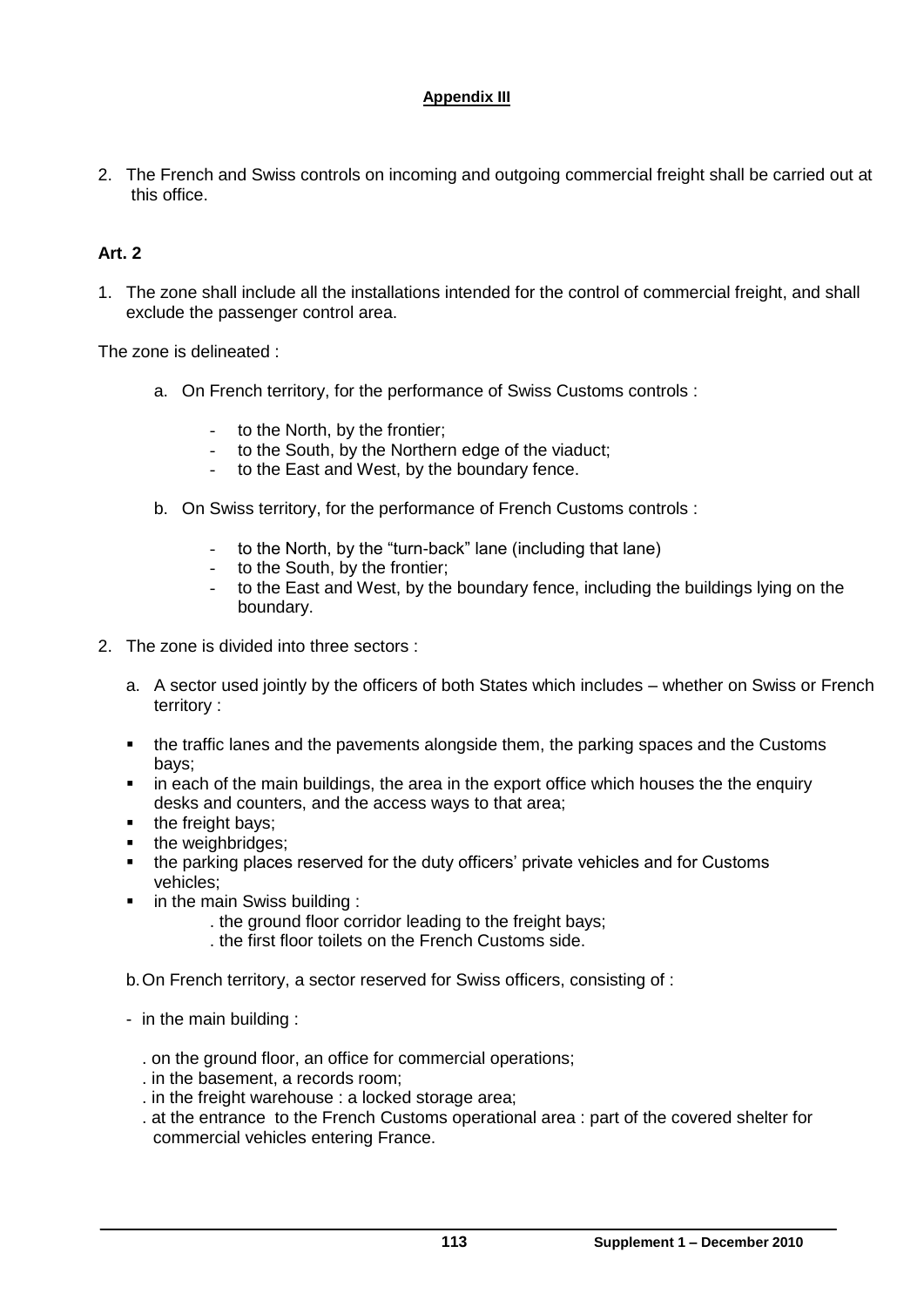- c. On Swiss territory, a sector reserved for French officers, consisting of :
	- in the main building :
	- . on the first floor : two offices for commercial operations;
	- . on the ground floor : an inspection office;
	- . in the freight hall : a locked storage area.

#### **Art. 3**

It has been agreed that, to facilitate the unrestricted use of the weighbridges located in the joint sector, the two Customs administrations shall grant each other access to the corresponding technical premises, which are located in their respective private sectors.

# **Art. 4**

A plan $30$  of the zones, in which :

- the sector to be used jointly is coloured pink,
- the sector reserved for French officers is coloured red,
- the sector reserved for Swiss officers is coloured blue, forms an integral part of the Arrangement.

# **Art. 5**

Customs control officers of the two States may, when on their way to work in the zone or on their return, take the most direct route, on the territory of the neighbouring State, passing through the Saint-Julien and Perly Customs offices.

# **Art. 6**

- 1. The Regional Customs Directorate of Léman in Annecy, and the VIth District Customs Directorate in Geneva, shall deal with the detailed arrangements, particularly those relating to traffic flows.
- 2. The officers on duty for the relevant administrations of the two States shall, by common consent, take such measures as may be necessary instantly, or for a short period, in order to deal with any difficulties arising in the course of their controls.

# **Art. 7**

-

As the premises made available to officers of the administrations concerned are to all intents and purposes identical, there is no need to fix a fee for their use, nor to make arrangements for allocating heating and lighting costs.

<sup>30</sup> Not published in the Official Compilation (OC)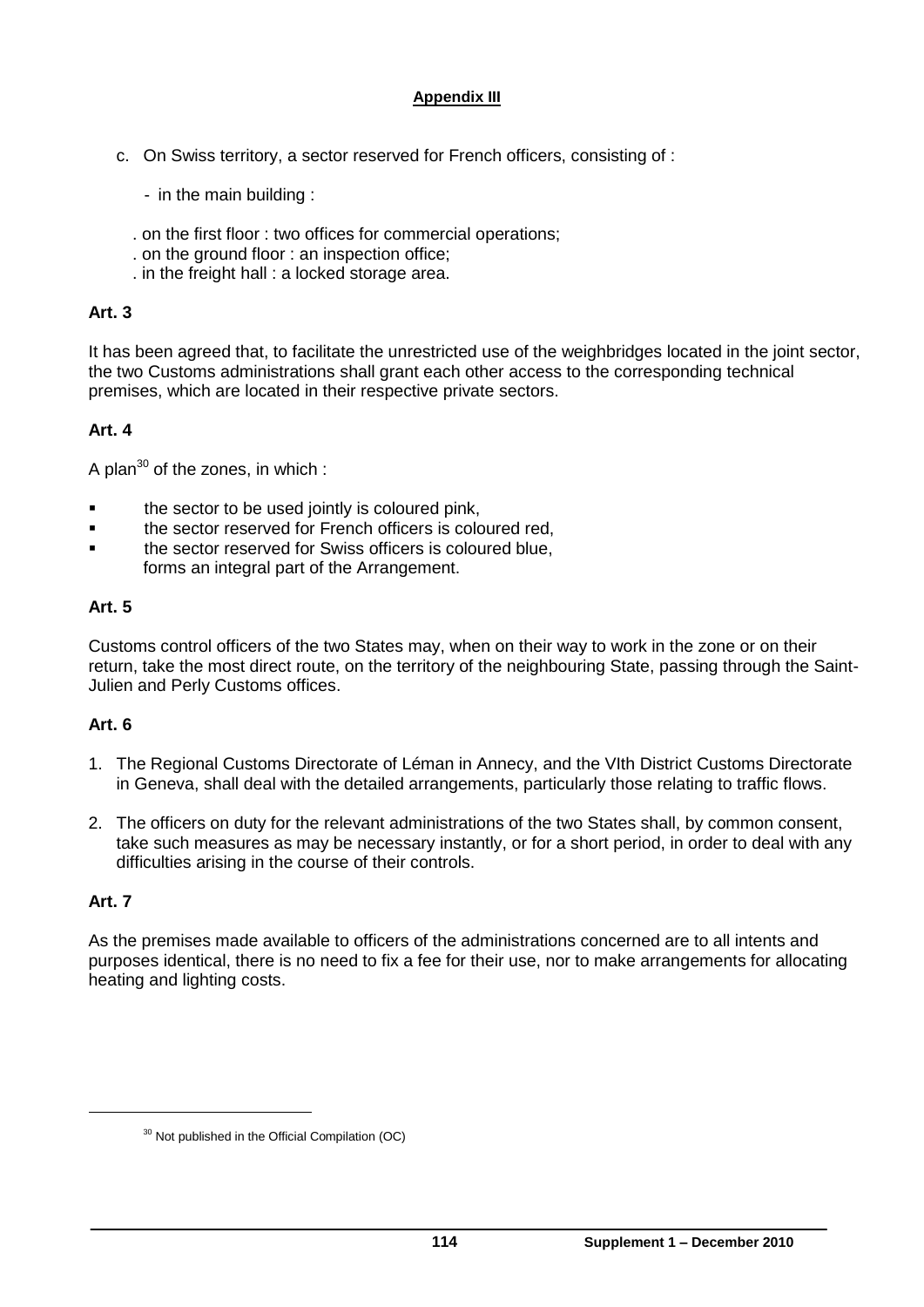# **Art. 8**

This Arrangement may be denounced by either of the two Governments, subject to six months' notice. The denunciation shall take effect on the first day of the month following the end of the period of notice."

The Swiss Federal Council has approved these provisions.

The Embassy therefore proposes that the present Note, and the Note that the Ministry of Foreign Affairs is cordially invited to send to the Embassy in reply, should, in accordance with Article 1, paragraph 4 of the above-mentioned Convention of 28 September 1960 $31$ , constitute the Agreeement between the two Governments, confirming the Arrangement concerning the establishment of a juxtaposed national control office at Bardonnex/Saint Julien. The Embassy suggests that this Arrangement enter into force on 19 December 1994.

The Embassy of Switzerland seizes this opportunity to renew to the Ministry of Foreign Affairs the assurance of its high consideration."

The Ministry of Foreign Affairs has the honour to inform the Embassy of Switzerland that the French Government approves the foregoing.

The Ministry of Foreign Affairs seizes this opportunity to renew to the Embassy of Switzerland the assurance of its high consideration.

> \* \* \*

<sup>31</sup> CC **0.631.252.934.95**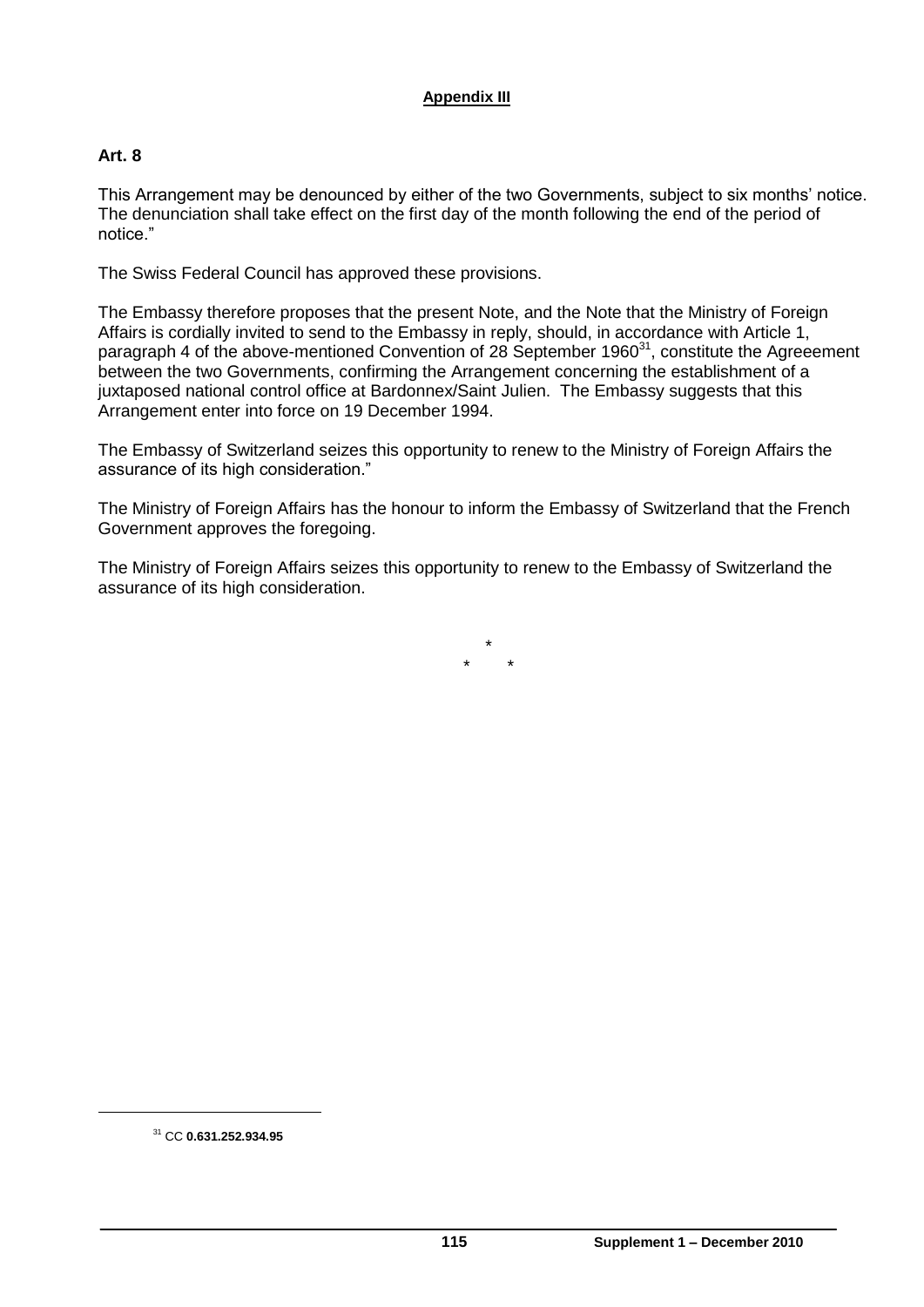# **Appendix IV**

| <b>WCO Tag</b> | <b>Name</b>                                     | <b>Definition</b>                                                                                                                                                                                                                            |
|----------------|-------------------------------------------------|----------------------------------------------------------------------------------------------------------------------------------------------------------------------------------------------------------------------------------------------|
| e 3336         | Consignor                                       | Name and address of party which, by contract with a carrier,<br>consigns or sends goods with the carrier, or has them conveyed by<br>him                                                                                                     |
| e 3337         | Consignor, coded                                | Name and address of party which, by contract with a carrier,<br>consigns or sends goods with the carrier, or has them conveyed by<br>him, coded                                                                                              |
| e 3030         | Exporter                                        | Name and address of the person who makes - or on whose behalf<br>'- the export declaration - is made - and who is the owner of the<br>goods or has similar right of disposal over them at the time when<br>the declaration is accepted       |
| e 3031         | Exporter, coded                                 | Name and address of the person who makes - or on whose behalf<br>- the export declaration - is made - and who is the owner of the<br>goods or has similar right of disposal over them at the time when<br>the declaration is accepted, coded |
| a 7002         | Description of<br>goods                         | Plain language description of the nature of the goods sufficient to<br>identify them at the level required for banking, Customs, statistical<br>or transport purposes, avoiding unnecessary detail (Generic term)<br>for Goods declaration   |
| a 7282         | Tariff code number<br>(Customs)                 | Code number of the goods in accordance with the tariff<br>nomenclature system of classification in use where the Customs<br>declaration is made                                                                                              |
| a 7124         | <b>UNDG Number</b><br>(Dangerous Goods<br>Code) | Unique serial number assigned within the United Nations to<br>substances and articles contained in a list of the dangerous goods<br>most commonly carried                                                                                    |
| a 7065         | Type of packages<br>identification              | Identification of description of the form in which goods are<br>presented                                                                                                                                                                    |
| a 7224         | Number of<br>packages                           | Number of packages per commodity code packed in such a way<br>that they cannot be divided without first undoing the packing.                                                                                                                 |
| a 6411         | Measure unit<br>qualifier                       | Indication of the unit of measurement in which weight (mass),<br>capacity, length, area, volume or other quantity is expressed                                                                                                               |
| a 6292         | Total gross weight                              | Weight (mass) of all goods in declaration including packing but<br>excluding the carrier's equipment                                                                                                                                         |
| g 9958         | <b>Total invoice</b><br>amount                  | Total amount of invoice price for the goods declared in one<br>declaration                                                                                                                                                                   |
| g 6345         | Currency, coded                                 | The name or symbol of the monetary unit associated with an<br>amount involved in the transaction, coded                                                                                                                                      |
| d 3334         | Place of loading                                | Name of the seaport, airport, freight terminal, rail station or other<br>place at which the goods (cargo) are loaded on to the means of<br>transport being used for their carriage from the Customs territory                                |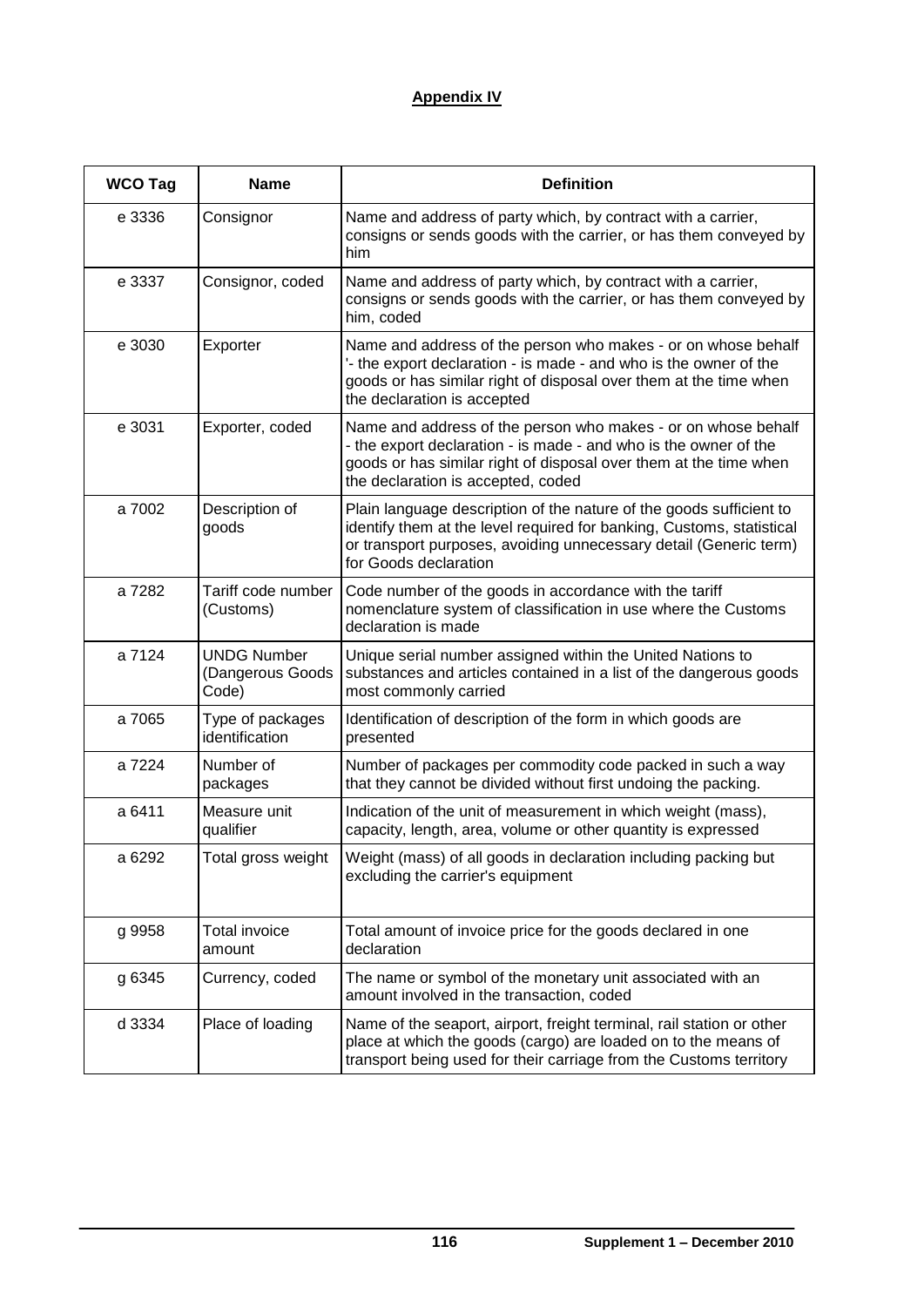# **Appendix IV**

| <b>WCO Tag</b> | <b>Name</b>                                                                                   | <b>Definition</b>                                                                                                                                                                                                       |
|----------------|-----------------------------------------------------------------------------------------------|-------------------------------------------------------------------------------------------------------------------------------------------------------------------------------------------------------------------------|
| d 3335         | Place of loading,<br>coded                                                                    | Name of the seaport, airport, freight terminal, rail station or other<br>place at which the goods (cargo) are loaded on to the means of<br>transport being used for their carriage from the Customs territory,<br>coded |
| e 3127         | Carrier<br>identification                                                                     | Identification of party undertaking or arranging transport of goods<br>between named points                                                                                                                             |
| e 3128         | Carrier name                                                                                  | Name of party undertaking or arranging transport of goods between<br>named points                                                                                                                                       |
| f 8260         | Equipment<br>identification<br>number                                                         | Marks (letters and/or numbers) which identify equipment e.g. unit<br>load device                                                                                                                                        |
| f 8155         | <b>Equipment size</b><br>and type<br>identification                                           | Coded description of the size and type of equipment                                                                                                                                                                     |
| f 9308         | Seal number                                                                                   | The number of a custom seal or another seal affixed to the<br>containers or other transport unit                                                                                                                        |
| f 8270         | Identification of<br>means of transport<br>crossing the border<br>of the Customs<br>territory | Identification of the active means of transport used in crossing the<br>border of the Customs territory                                                                                                                 |
| f 9874         | Nationality of<br>means of transport<br>crossing the border<br>of Customs<br>territory, coded | Name of the country in which a means of transport crossing the<br>border of Customs territory is registered, coded                                                                                                      |
| f 8028         | Conveyance<br>reference number                                                                | Unique reference given by the carrier to a certain journey or<br>departure of a means of transport (generic term)                                                                                                       |
| 4215           | Transport charges<br>method of<br>payment, coded                                              | Identification of method of payment for transport charges                                                                                                                                                               |
| d 3097         | Customs office of<br>exit, coded                                                              | Customs office by which the goods leave or are intended to leave<br>the Customs territory, coded                                                                                                                        |
| d 9847         | Country(ies) of<br>routing, coded                                                             | The country(ies) through which the goods are routed between the<br>country of export and destination, coded                                                                                                             |
| d 9860         | First port of arrival,<br>coded                                                               | Name of the (for air) first airport, (land) arrival at first border post<br>and (sea) arrival at first port                                                                                                             |
| c 9838         | Date and time of<br>arrival at first port<br>of arrival in<br>Customs territory,<br>coded     | Date and time / scheduled date and time of arrival of means of<br>transport at (for air) first airport, (land) arrival at first border post<br>and (sea) arrival at first port, coded                                   |
| e 3132         | Consignee                                                                                     | Name and address of party to which goods are consigned                                                                                                                                                                  |
| e 3133         | Consignee, coded                                                                              | Name and address of party to which goods are consigned, coded                                                                                                                                                           |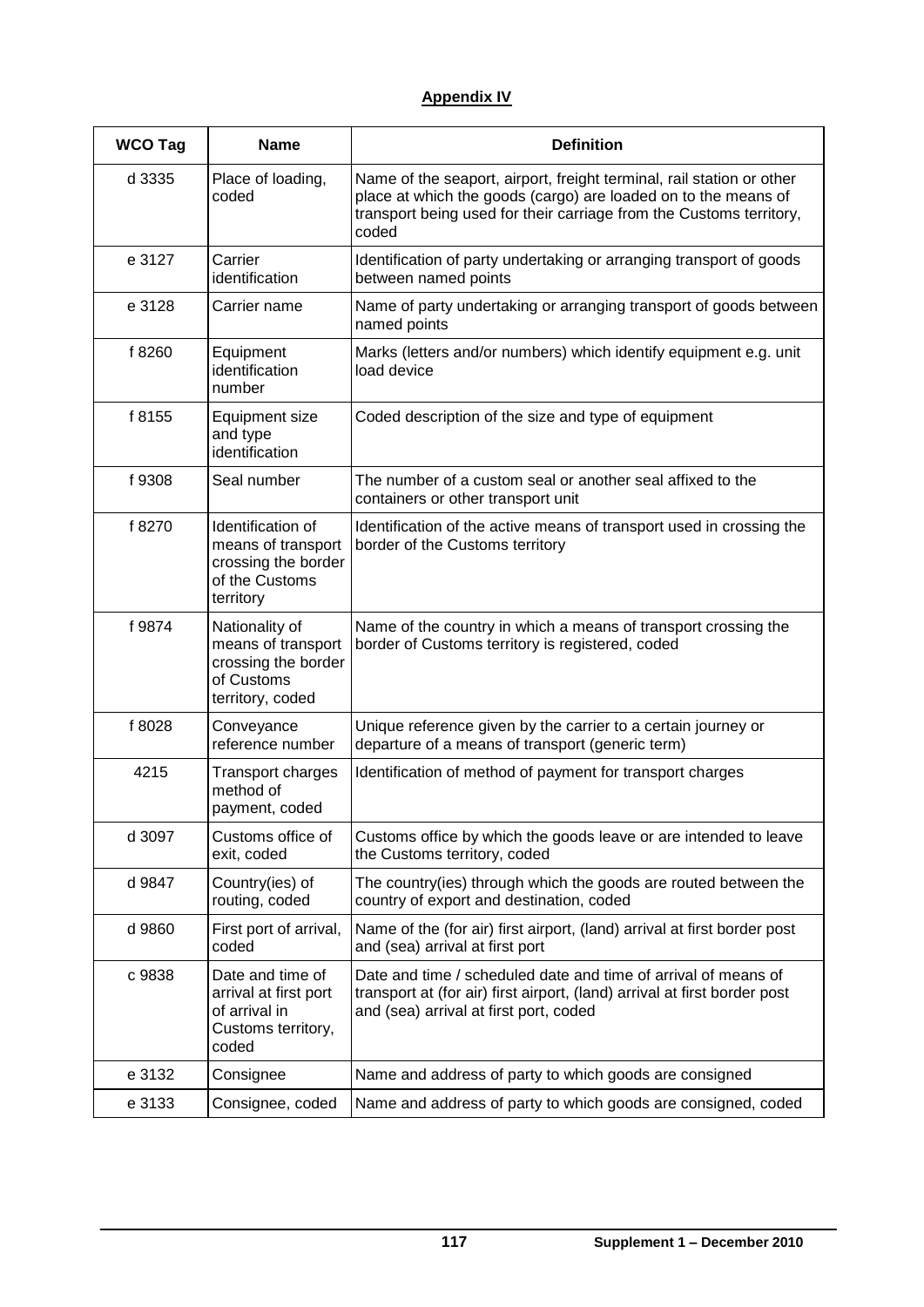# **Appendix IV**

| <b>WCO Tag</b> | <b>Name</b>                               | <b>Definition</b>                                                                                                                                                                                                                                         |
|----------------|-------------------------------------------|-----------------------------------------------------------------------------------------------------------------------------------------------------------------------------------------------------------------------------------------------------------|
| e 3020         | Importer                                  | Name and address of party who makes-or on whose behalf a<br>Customs clearing agent or other authorized person makes- an<br>import declaration. This may include a person who has possession<br>of the goods or to whom the goods are consigned.           |
| e 3021         | Importer, coded                           | Name and address of party who makes - or on whose behalf a<br>Customs clearing agent or other authorized person makes - an<br>import declaration, coded. This may include a person who has<br>possession of the goods or to whom the goods are consigned. |
| e 3180         | Notify party                              | Name and address of party to be notified                                                                                                                                                                                                                  |
| e 3181         | Notify party, coded                       | Name and address of party to be notified, coded                                                                                                                                                                                                           |
| d 9971         | Delivery<br>destination                   | The location to which goods are to be delivered. Address, region<br>and/or country as required by national legislation or according to<br>national requirements                                                                                           |
| e 3196         | Agent                                     | Name and address of a person authorized to act on behalf of<br>another party                                                                                                                                                                              |
| e 9867         | Agent, coded                              | Name and address of a person authorized to act on behalf of<br>another party, coded                                                                                                                                                                       |
| c 9816         | Unique<br>consignment<br>reference number | Unique number assigned to goods, both for import and export                                                                                                                                                                                               |